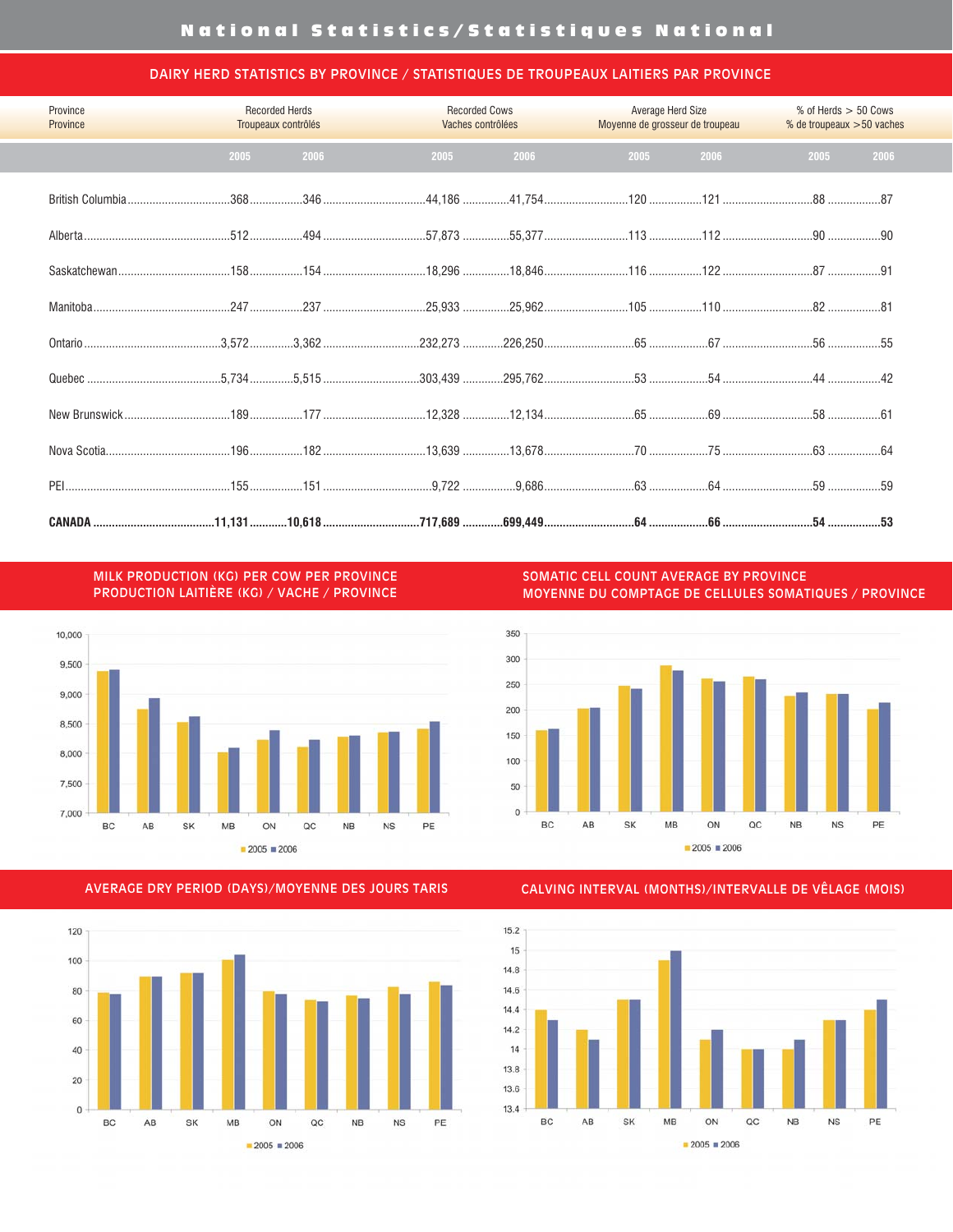|      | Service Level<br>Niveau de service | Milk kg<br>Lait kg | Fat kg<br>Gras kg | Protein kg<br>Protéine kg | <b>BCA Milk</b><br><b>MCR</b> lait | <b>BCA Fat</b><br><b>MCR</b> gras | <b>BCA Protein</b><br><b>MCR</b> protéine |
|------|------------------------------------|--------------------|-------------------|---------------------------|------------------------------------|-----------------------------------|-------------------------------------------|
| 2006 | All                                | 8,839              | 332               | 281                       | 197                                | 196                               | 195                                       |
|      | Publishable                        | 9,195              | 344               | 293                       | 206                                | 203                               | 204                                       |
|      | Management                         | 8,237              | 311               | 260                       | 183                                | 184                               | 180                                       |
| 2005 | All                                | 8,727              | 329               | 277                       | 194                                | 194                               | 193                                       |
|      | Publishable                        | 9,091              | 342               | 289                       | 203                                | 202                               | 202                                       |
|      | Management                         | 8,114              | 306               | 256                       | 180                                | 181                               | 177                                       |
| 2004 | All                                | 8,718              | 327               | 277                       | 194                                | 193                               | 193                                       |
|      | Publishable                        | 9,070              | 339               | 289                       | 203                                | 200                               | 202                                       |
|      | Management                         | 8,114              | 306               | 256                       | 179                                | 180                               | 177                                       |
| 1995 | All                                | 7,814              | 296               | 253                       | 172                                | 172                               | 174                                       |
|      | Publishable                        | 8,187              | 311               | 267                       | 182                                | 183                               | 188                                       |
|      | Management                         | 7,179              | 271               | 230                       | 155                                | 155                               | 157                                       |
| 1985 | All                                | 6,100              | 229               | 189                       | 129                                | 128                               |                                           |
|      | <b>Official</b>                    | 6,400              | 239               | 203                       | 136                                | 135                               |                                           |
|      | Unofficial                         | 5,717              | 211               | 170                       | 119                                | 118                               |                                           |

## HISTORICAL AVERAGE PRODUCTION / MOYENNE DE PRODUCTION HISTORIQUE

#### DISTRIBUTION BY HERD SIZE / DISTRIBUTION SELON LA TAILLE DU TROUPEAU



## HERD STATISTICS / TENDANCES

|      | <b>DFO</b> Herds<br>Troupeaux de DFO | <b>DHI Herds</b><br>Troupeaux de DHI | <b>Recorded Cows</b><br>Vaches Contrôlées | <b>Average Herd Size</b><br>Taille Moyenne de Troupeau | # Herds Publishable Service<br>Troupeaux publiables | # Herds Management Service<br>Troupeaux de service de gestion |
|------|--------------------------------------|--------------------------------------|-------------------------------------------|--------------------------------------------------------|-----------------------------------------------------|---------------------------------------------------------------|
| 2006 | 4,666                                | 3,407                                | 229,252                                   | 67                                                     | 2,153                                               | ,254                                                          |
| 2005 | 4,952                                | 3,580                                | 232,647                                   | 65                                                     | 2,228                                               | ,352                                                          |
| 2004 | 5,218                                | 3,821                                | 248,460                                   | 65                                                     | 2,316                                               | ,505                                                          |
| 2003 | 5.505                                | 4,000                                | 252,276                                   | 63                                                     | 2,461                                               | ,539                                                          |
| 1995 | 7.905                                | 5.231                                | 252,319                                   | 48                                                     | 3.296                                               | ,935                                                          |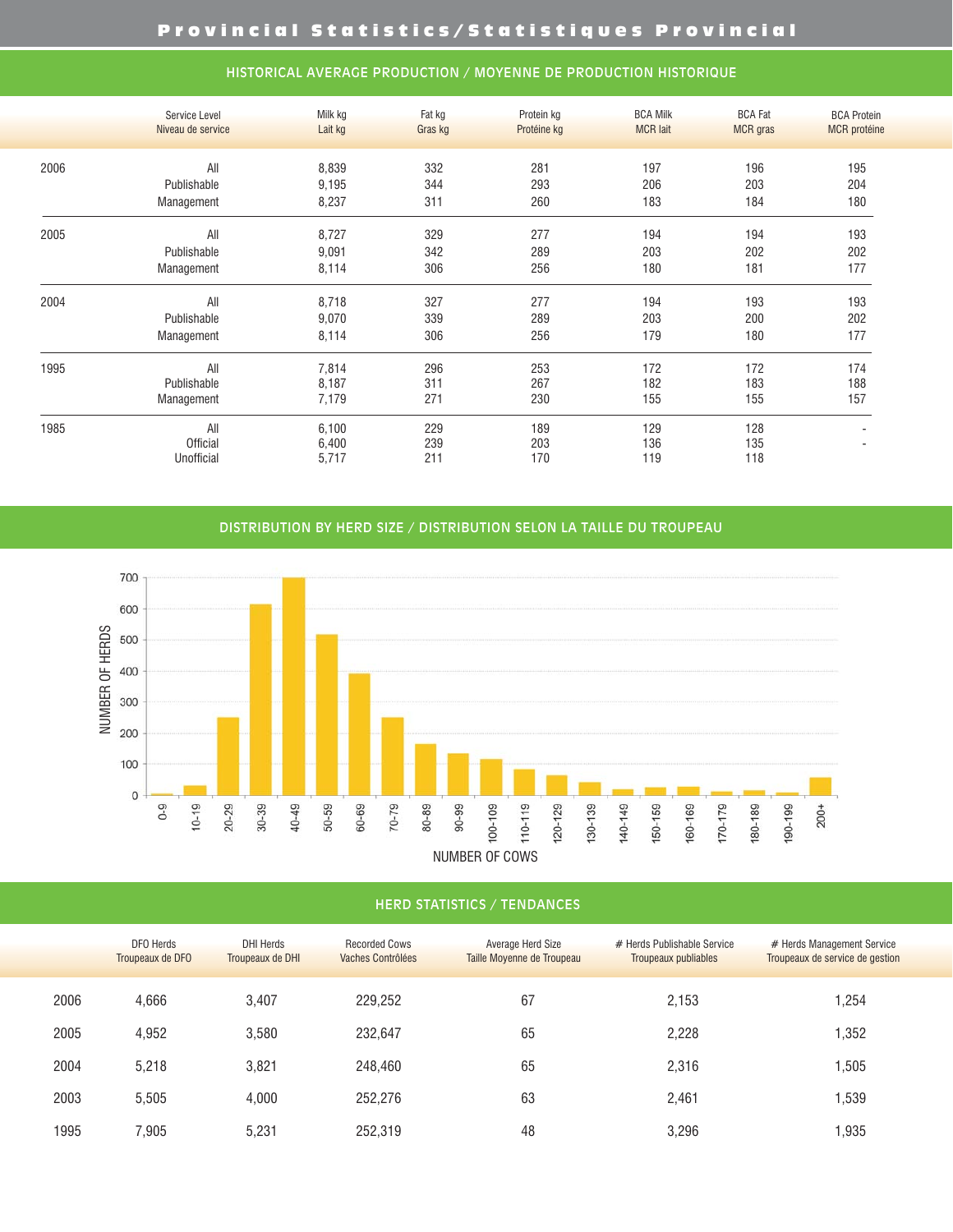# Provincial Statistics/Statistiques Provincial

#### HERD DEMOGRAPHICS / DÉMOGRAPHIQUES DU TROUPEAU

|          |       | Herd Size / Taille du troupeau |         |                     | Housing / Hébergement                 |    | Frequency / Fréquence |
|----------|-------|--------------------------------|---------|---------------------|---------------------------------------|----|-----------------------|
| $0 - 49$ | 50-99 | 100-199                        | $200 +$ | Tie Stall - Entravé | <b>Free Stall - Stabulation libre</b> | 2X | 3X                    |
|          |       |                                |         |                     |                                       |    |                       |
|          |       |                                |         |                     |                                       |    |                       |
|          |       |                                |         |                     |                                       |    |                       |
|          |       |                                |         |                     |                                       |    |                       |
|          |       |                                |         |                     |                                       |    |                       |
|          |       |                                |         |                     |                                       |    |                       |
|          |       |                                |         |                     |                                       |    |                       |
|          |       |                                |         |                     |                                       |    |                       |
|          |       |                                |         |                     |                                       |    |                       |
|          |       |                                |         |                     |                                       |    |                       |

TOTAL DISPOSALS PER MONTH / ÉLIMINATION PAR MOIS



#### DISPOSAL REASONS / RAISONS POUR ÉLIMINATION

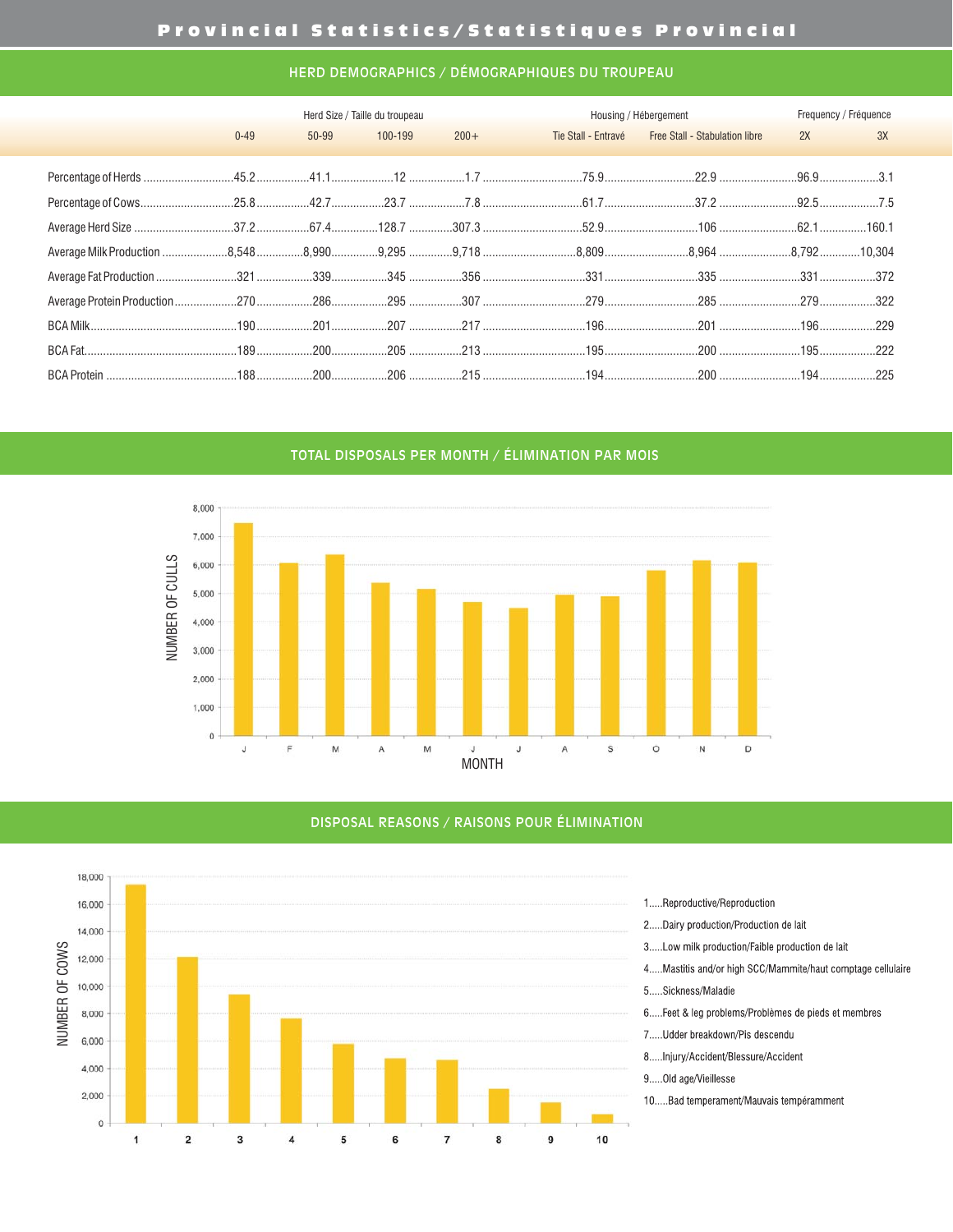# COUNTY AVERAGES / LES MOYENNES DU COMTÉ

#### **Herd Management County Averages - All Herds** Moyennes de gestion de troupeau par comté

#### **Publishable Herds County Averages**

Moyennes publiables des troupeaux du comté

| County<br>Comté       | <b>Total Number</b><br>of Herds<br>Nombre total | Average<br><b>Herd Size</b><br>Moy. de la taille | Average<br><b>Milk Value</b><br>Moy. de la | Average<br><b>Management Score</b><br>Moy. de la cote | Number of<br><b>Publishable Herds</b><br>Nombre de troupeaux | Average<br><b>Milk Production</b><br>Moy. de la |      | <b>Average Composite BCA</b><br>Moy. des MCR composites |      |
|-----------------------|-------------------------------------------------|--------------------------------------------------|--------------------------------------------|-------------------------------------------------------|--------------------------------------------------------------|-------------------------------------------------|------|---------------------------------------------------------|------|
|                       | de troupeaux                                    | des troupeaux                                    | Valeur du lait                             | de gestion                                            | publiables                                                   | production laitière                             | 2006 | 2005                                                    | 2004 |
| Algoma                | 8                                               | 59                                               | 4,953                                      | 483                                                   | $\overline{c}$                                               | 8,330                                           | 193  | 197                                                     | 200  |
| <b>Brant</b>          | 44                                              | 78                                               | 5,305                                      | 523                                                   | 36                                                           | 8,735                                           | 201  | 203                                                     | 203  |
| <b>Bruce</b>          | 134                                             | 60                                               | 5,565                                      | 582                                                   | 73                                                           | 9,087                                           | 204  | 201                                                     | 200  |
| Carleton              | 75                                              | 79                                               | 5,482                                      | 543                                                   | 50                                                           | 9,058                                           | 201  | 202                                                     | 198  |
| Cochrane              | 6                                               | 54                                               | 5,958                                      | 657                                                   | 3                                                            | 9,655                                           | 216  | 214                                                     | 206  |
| Dufferin              | 30                                              | 67                                               | 5,729                                      | 591                                                   | 25                                                           | 8,867                                           | 206  | 201                                                     | 209  |
| Dundas                | 111                                             | 67                                               | 5,483                                      | 541                                                   | 69                                                           | 9,275                                           | 203  | 204                                                     | 203  |
| Durham                | 110                                             | 68                                               | 5,057                                      | 457                                                   | 89                                                           | 8,917                                           | 195  | 192                                                     | 193  |
| Elgin                 | 53                                              | 86                                               | 5,629                                      | 575                                                   | 38                                                           | 9,823                                           | 215  | 216                                                     | 212  |
| Essex-Kent            | 18                                              | 47                                               | 5,251                                      | 515                                                   | 11                                                           | 9,153                                           | 203  | 199                                                     | 202  |
| Frontenac             | 38                                              | 47                                               | 4,841                                      | 419                                                   | 20                                                           | 9,252                                           | 200  | 195                                                     | 195  |
| Glengarry             | 105                                             | 70                                               | 5,306                                      | 507                                                   | 59                                                           | 9,177                                           | 205  | 206                                                     | 206  |
| Grenville             | 29                                              | 80                                               | 5,466                                      | 542                                                   | 18                                                           | 8,925                                           | 196  | 197                                                     | 199  |
| Grey                  | 118                                             | 50                                               | 5,116                                      | 489                                                   | 52                                                           | 8,992                                           | 196  | 192                                                     | 188  |
| Haldimand             | 51                                              | 65                                               | 5,454                                      | 532                                                   | 36                                                           | 9,330                                           | 211  | 205                                                     | 200  |
| Halton                | 11                                              | 53                                               | 5,274                                      | 480                                                   | 10                                                           | 9,244                                           | 207  | 199                                                     | 202  |
| Hastings              | 47                                              | 72                                               | 5,094                                      | 472                                                   | 30                                                           | 8,483                                           | 200  | 197                                                     | 202  |
| Huron                 | 118                                             | 59                                               | 5,535                                      | 589                                                   | 71                                                           | 8,959                                           | 205  | 201                                                     | 202  |
| Kenora-Rainy River    | 5                                               | 56                                               | 5,256                                      | 459                                                   | $\mathbf{1}$                                                 | 8,992                                           | 192  | 209                                                     | 203  |
| Lambton               | 37                                              | 81                                               | 5,305                                      | 502                                                   | 27                                                           | 8,834                                           | 196  | 192                                                     | 193  |
| Lanark                | 38                                              | 47                                               | 5,094                                      | 452                                                   | 27                                                           | 8,484                                           | 182  | 186                                                     | 187  |
| Leeds                 | 72                                              | 60                                               | 5,152                                      | 471                                                   | 37                                                           | 9,085                                           | 198  | 197                                                     | 196  |
| Lennox-Addington      | 26                                              | 59                                               | 5,322                                      | 511                                                   | 20                                                           | 9,438                                           | 205  | 202                                                     | 207  |
| Manitoulin-Sudbury W  | 4                                               | 58                                               | 6,275                                      | 689                                                   | $\mathbf{1}$                                                 | 9,625                                           | 211  | 211                                                     | 211  |
| Middlesex             | 97                                              | 88                                               | 5,447                                      | 542                                                   | 59                                                           | 9,133                                           | 202  | 199                                                     | 200  |
| Niagara               | 47                                              | 55                                               | 5,433                                      | 521                                                   | 42                                                           | 9,149                                           | 199  | 192                                                     | 190  |
| Nipissing-Parry Sound | 26                                              | 48                                               | 5,457                                      | 592                                                   | 20                                                           | 8,654                                           | 199  | 204                                                     | 207  |
| Norfolk               | 17                                              | 53                                               | 5,452                                      | 538                                                   | 10                                                           | 9,044                                           | 209  | 204                                                     | 205  |
| Northumberland        | 72                                              | 61                                               | 5,298                                      | 508                                                   | 55                                                           | 9,203                                           | 202  | 197                                                     | 201  |
| <b>Oxford</b>         | 269                                             | 84                                               | 5,658                                      | 604                                                   | 166                                                          | 9,539                                           | 215  | 211                                                     | 211  |
| Peel                  | 36                                              | 76                                               | 5,169                                      | 503                                                   | 29                                                           | 8,863                                           | 197  | 193                                                     | 193  |
| Perth                 | 272                                             | 66                                               | 5,649                                      | 590                                                   | 156                                                          | 9,549                                           | 211  | 207                                                     | 207  |
| Peterborough          | 45                                              | 56                                               | 5,272                                      | 489                                                   | 39                                                           | 8,806                                           | 190  | 190                                                     | 192  |
| Prescott              | 123                                             | 77                                               | 5,585                                      | 558                                                   | 52                                                           | 9,619                                           | 212  | 212                                                     | 211  |
| Prince Edward         | 39                                              | 61                                               | 5,415                                      | 554                                                   | 25                                                           | 9,160                                           | 205  | 206                                                     | 205  |
| Renfrew               | 62                                              | 63                                               | 5,412                                      | 530                                                   | 37                                                           | 9,327                                           | 205  | 201                                                     | 202  |
| Russell               | 104                                             | 81                                               | 5,927                                      | 614                                                   | 50                                                           | 9,917                                           | 225  | 226                                                     | 222  |
| Simcoe                | 98                                              | 55                                               | 5,390                                      | 520                                                   | 78                                                           | 9,195                                           | 205  | 203                                                     | 202  |
| Stormont              | 81                                              | 61                                               | 5,513                                      | 542                                                   | 45                                                           | 9,044                                           | 204  | 205                                                     | 205  |
| <b>Thunder Bay</b>    | 26                                              | 84                                               | 5,335                                      | 536                                                   | 18                                                           | 9,250                                           | 200  | 199                                                     | 200  |
| Timiskaming           | 30                                              | 75                                               | 5,233                                      | 496                                                   | 18                                                           | 8,693                                           | 192  | 192                                                     | 191  |
| Victoria              | 40                                              | 64                                               | 4,983                                      | 473                                                   | 27                                                           | 9,033                                           | 201  | 199                                                     | 202  |
| Waterloo              | 217                                             | 52                                               | 5,757                                      | 615                                                   | 129                                                          | 9,521                                           | 212  | 209                                                     | 208  |
| Wellington            | 286                                             | 56                                               | 5,753                                      | 611                                                   | 161                                                          | 9,528                                           | 210  | 205                                                     | 204  |
| Wentworth             | 27                                              | $72\,$                                           | 5,040                                      | 460                                                   | 20                                                           | 8,749                                           | 194  | 189                                                     | 186  |
| York                  | 31                                              | 57                                               | 4,998                                      | 453                                                   | 21                                                           | 8,686                                           | 199  | 194                                                     | 199  |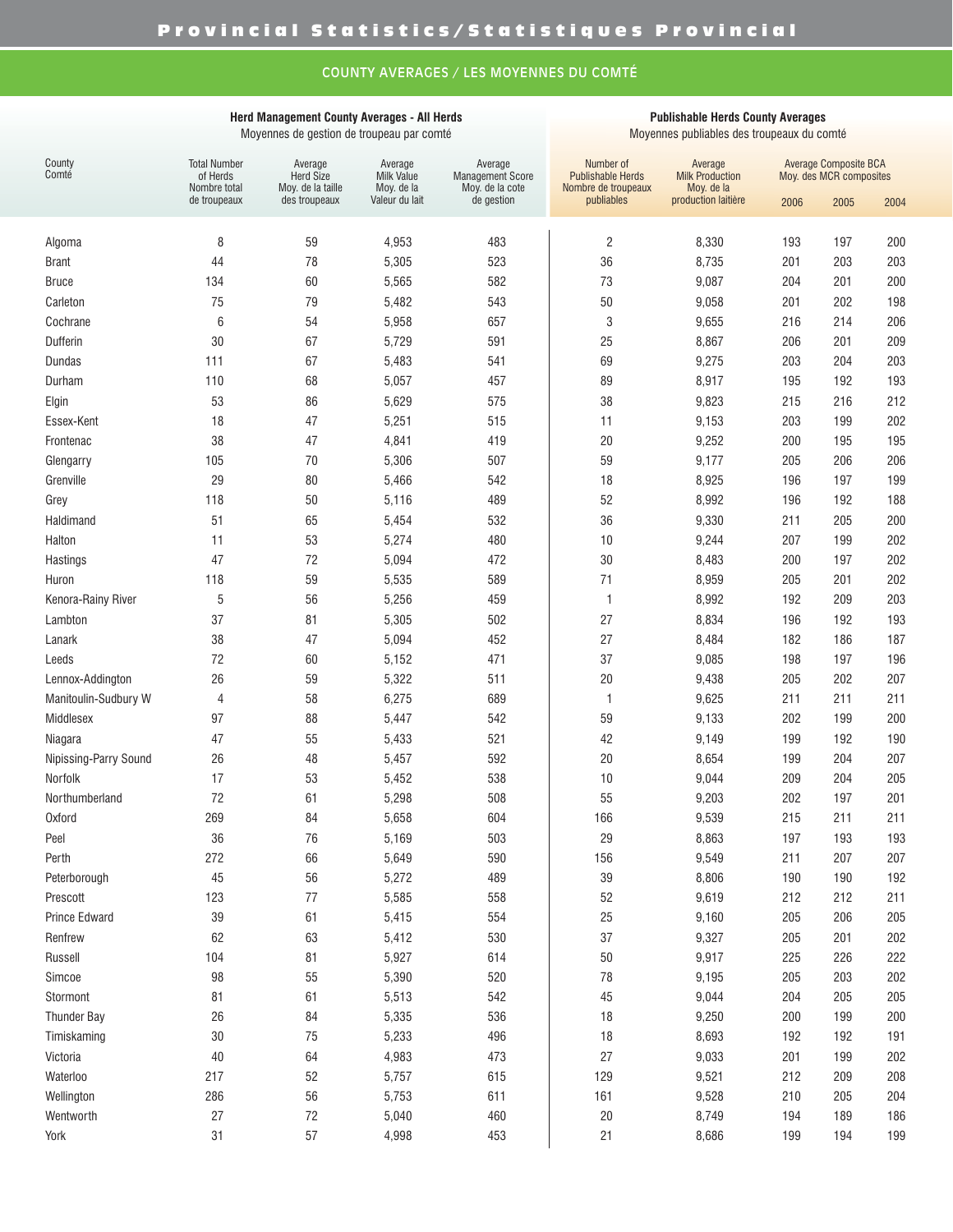## TOP HERDS / TOP HERDS IN ONTARIO FOR MANAGEMENT SCORE / MEILLEURS TROUPEAUX SELON LA COTE DE GESTION

| Prov. Rank   | Farm Name                  | <b>Herd Owner</b>         | <b>Total Score</b> | <b>Herd Size</b>   | <b>Breed</b>   | County                |
|--------------|----------------------------|---------------------------|--------------------|--------------------|----------------|-----------------------|
| Class prov.  | Nom de ferme               | Nom de propriétaire       | Cote total         | Taille du yroupeau | Race           | Comté                 |
| 1            | Summitholm Holsteins       | Joe Loewith & Sons        | 983                | 347                | H <sub>0</sub> | Wentworth             |
| $\mathbf{2}$ | <b>Clearview Farm</b>      | Josef Mueller             | 955                | 80                 | H <sub>0</sub> | Russell               |
| 3            | Oscar Gingrich             |                           | 952                | 36                 | H <sub>0</sub> | Waterloo              |
| 4            | Paradigm Holsteins         | Steve Vandendool          | 950                | 64                 | H <sub>0</sub> | <b>Oxford</b>         |
| 5            | Alexerin                   | Ron & Todd Nixon          | 949                | 88                 | H <sub>0</sub> | Carleton              |
| 6            | <b>Brakke Farm</b>         | Jacob Brakke              | 947                | 77                 | H <sub>0</sub> | Dufferin              |
| 7            | Reijnen Dairy Farms        | Jeffery & Monique Reijnen | 945                | 113                | H <sub>0</sub> | Perth                 |
| 8            | Harphil Holsteins          | Peter & Ina Van Haren     | 944                | 55                 | H <sub>0</sub> | Oxford                |
| 9            | Ferme Mirella Inc          | Guy & Carol Levac         | 943                | 111                | H <sub>0</sub> | Prescott              |
| 10           | Smilbrook Farms Inc        | Joe & Vreni Tschudi       | 940                | 101                | H <sub>0</sub> | Perth                 |
| 11           | Jaline Holsteins           | Vernon Jantzi             | 939                | 27                 | H <sub>0</sub> | Waterloo              |
| 12           | Greiden Farms Ltd          | Cees Haanstra             | 934                | 438                | H <sub>0</sub> | <b>Oxford</b>         |
| 13           | Armstrong Manor            |                           | 931                | 274                | H <sub>0</sub> | Peel                  |
| 14           | Prehnbrook Farms Ltd       |                           | 931                | 246                | H <sub>0</sub> | <b>Bruce</b>          |
| 15           | Gerann Holsteins           | John & Dawn Wynands       | 930                | 152                | H <sub>0</sub> | Grenville             |
| 16           | Faralary Hill Farms Ltd    | Steve & Teresa Mackay     | 929                | 180                | H <sub>0</sub> | <b>Oxford</b>         |
| 17           | Hans Pfister               |                           | 929                | 63                 | H <sub>0</sub> | Perth                 |
| 18           | Spero Holsteins Ltd        | David & Joyce Vanderspek  | 928                | 109                | H <sub>0</sub> | <b>Oxford</b>         |
| 19           | Marbank Farms Ltd          | Jack & Ankje Bootsma      | 928                | 100                | H <sub>0</sub> | Norfolk               |
| 20           | Greenmoor Farms            | Paul Shulman              | 927                | 94                 | JE             | <b>Oxford</b>         |
| 21           | Talsma Farms Inc           | Steve & Sharon Talsma     | 925                | 57                 | H <sub>0</sub> | <b>Brant</b>          |
| 22           | Marbruck Holsteins         | Gary & Carolyn Martin     | 925                | 54                 | H <sub>0</sub> | Wellington            |
| 23           | Marelvue Farms             | Eli & Elizabeth Martin    | 925                | 54                 | H <sub>0</sub> | Perth                 |
| 24           | Slits Dairy Farm           | Pedro & Jolanda Slits     | 919                | 154                | H <sub>0</sub> | Perth                 |
| 25           | Spruce-Hi                  | Earl & Mike Cooper        | 919                | 102                | H <sub>0</sub> | <b>Oxford</b>         |
| 26           | <b>Henk Porsius</b>        |                           | 918                | 72                 | H <sub>0</sub> | Wellington            |
| 27           | Parview Farms Inc          | James & Michelle Parsons  | 917                | 66                 | H <sub>0</sub> | Nipissing-Parry Sound |
| 28           | <b>Scenic Holsteins</b>    | Hans & Jolanda Weber      | 914                | 163                | H <sub>0</sub> | Perth                 |
| 29           | <b>Ferme Cavalait</b>      | Alain & Claudine Poirier  | 913                | 45                 | JE             | Prescott              |
| 30           | Summers Farm Ltd           |                           | 911                | 87                 | H <sub>0</sub> | Niagara               |
| 31           | A & B Dairy Farms Ltd      | A & B Postmus             | 910                | 199                | H <sub>0</sub> | <b>Oxford</b>         |
| 32           | Edgar & Ramona Kaelin      |                           | 909                | 48                 | H <sub>0</sub> | Russell               |
| 33           | Metohaven                  | <b>Clifford Metzger</b>   | 908                | 41                 | H <sub>0</sub> | Wellington            |
| 34           | Woodvue Farms Inc          | Steven Hern               | 908                | 41                 | H <sub>0</sub> | Huron                 |
| 35           | Marvale Farms Ltd          | James Marr                | 905                | 49                 | H <sub>0</sub> | Middlesex             |
| 36           | <b>Bloemen Dairy Farms</b> |                           | 904                | 262                | H <sub>0</sub> | Middlesex             |
| 37           | Lem-Lar Farms Ltd          | Daniel Laemmler           | 902                | 57                 | H <sub>0</sub> | <b>Oxford</b>         |
| 38           | Rosenhill                  | Andre Hildbrand           | 900                | 103                | H <sub>0</sub> | Russell               |
| 39           | Jareb Farms Ltd            | Jim Siertsema             | 900                | 60                 | H <sub>0</sub> | Huron                 |
| $40\,$       | Heiwa Farm                 | Walter Von Ah             | 899                | 111                | H <sub>0</sub> | Russell               |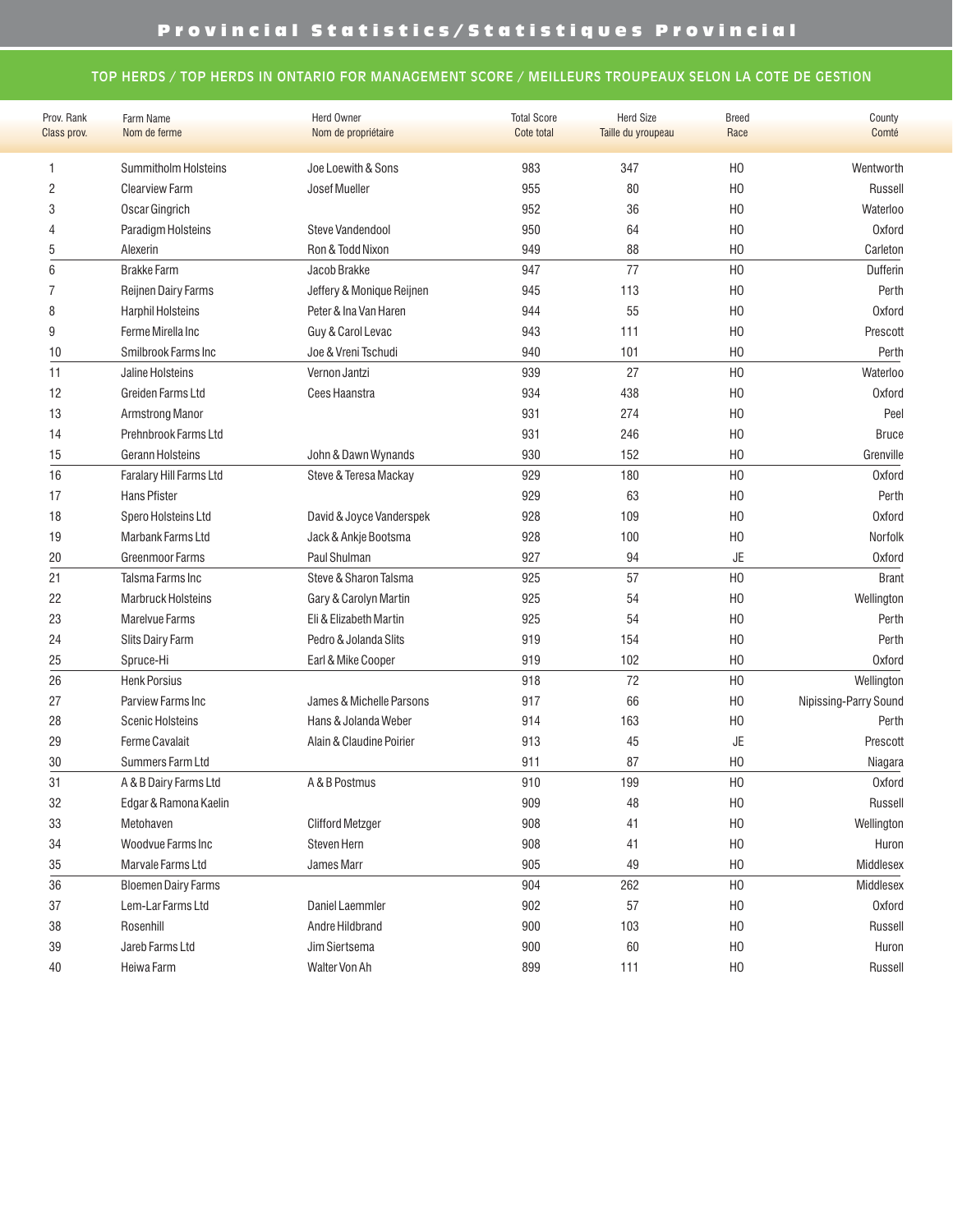# Provincial Statistics/Statistiques Provincial

# MILK VALUE / TOP HERDS IN ONTARIO FOR MILK VALUE / TROUPEAUX SUPÉRIEURS POUR LA VALEUR DE LAIT

| <b>Breed</b>             | Farm Name    | <b>Herd Owner</b>   | City  | Milk Value/Cow       | <b>Herd Size</b>   | County    |
|--------------------------|--------------|---------------------|-------|----------------------|--------------------|-----------|
| Race                     | Nom de ferme | Nom de propriétaire | Ville | Valeur de lait/vache | Taille du troupeau | Comté     |
|                          |              |                     |       |                      |                    |           |
| <b>Holstein</b>          |              |                     |       |                      |                    |           |
|                          |              |                     |       |                      |                    |           |
|                          |              |                     |       |                      |                    |           |
|                          |              |                     |       |                      |                    |           |
|                          |              |                     |       |                      |                    | Prescott  |
|                          |              |                     |       |                      |                    |           |
|                          |              |                     |       |                      |                    |           |
|                          |              |                     |       |                      |                    |           |
|                          |              |                     |       |                      |                    |           |
|                          |              |                     |       |                      |                    |           |
|                          |              |                     |       |                      |                    |           |
|                          |              |                     |       |                      |                    | .Carleton |
|                          |              |                     |       |                      |                    |           |
|                          |              |                     |       |                      |                    |           |
|                          |              |                     |       |                      |                    |           |
| <b>Brown Swiss</b>       |              |                     |       |                      |                    | Huron     |
| Jersey                   |              |                     |       |                      |                    | .Prescott |
| <b>Ayrshire</b>          |              |                     |       |                      |                    | Carleton  |
| Guernsey                 |              |                     |       |                      |                    |           |
| <b>Milking Shorthorn</b> |              |                     |       |                      |                    |           |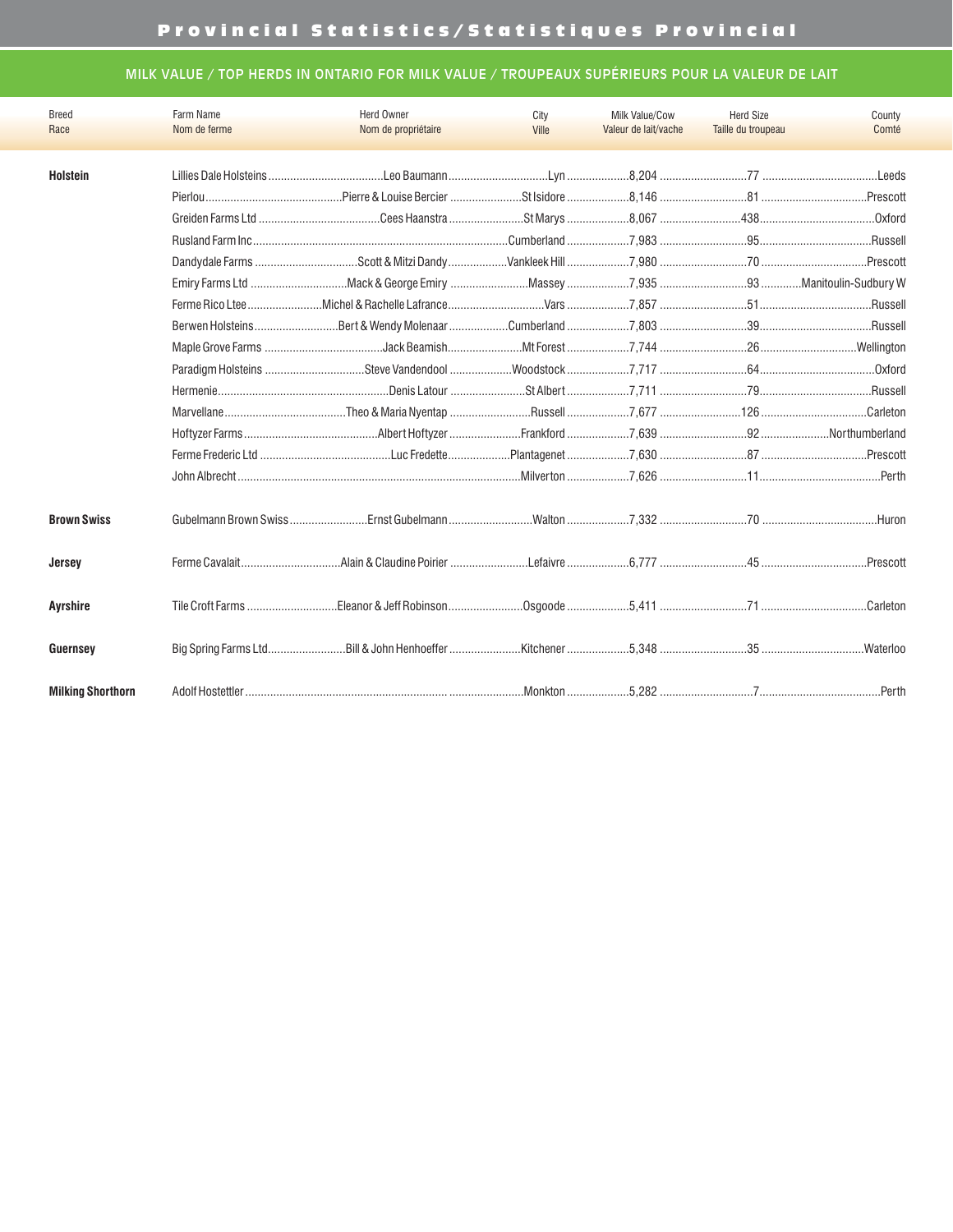#### TOP HERDS / TOP PUBLISHABLE HERDS FOR AVERAGE BCA BY BREED / STATISTIQUES DE TROUPEAUX LAITIERS PAR PAROVINCE

| Comté<br>Race, Nom du troupeau<br>Propriétaire, Ville<br><b>MCR</b> moyenne<br><b>MCR</b> lait<br><b>MCR</b> gras<br><b>MCR</b> protéine<br>Lait kg<br>Protéine kg<br>Relevés<br>Gras kg<br><b>HOLSTEIN</b><br>Leo Baumann, Lyn<br>Lillies Dale Holsteins<br>298.0<br>306<br>285<br>303<br>63<br>13,481<br>465<br>423<br>Leeds<br>Harry & John Nooyen, Navan<br>295.7<br>300<br>300<br>287<br>85<br>13,806 *<br>512<br>419<br><b>Brabantdale Farms Ltd</b><br><b>Russell</b><br>293.0<br>303<br>283<br>293<br>94<br>13,682 *<br>475<br>422<br><b>Oxford</b><br><b>City View Farms</b><br>David Innes, Woodstock<br>291.0<br>299<br>276<br>298<br>66<br>13,926<br>476<br>440<br>Pierlou<br>Pierre & Louise Bercier, St Isidore<br>Prescott<br>283.3<br>292<br>282<br>276<br>354<br>13,335 *<br>478<br>401<br><b>Oxford</b><br>Greiden Farms Ltd<br>Cees Haanstra, St Marys<br>282<br>282.3<br>301<br>264<br>102<br>13,516 *<br>442<br>403<br>Marvellane<br>Theo & Maria Nyentap, Russell<br>Carleton<br>280.7<br>293<br>271<br>278<br>52<br>13,369 *<br>459<br>404<br><b>Oxford</b><br>Steve Vandendool, Woodstock<br>Paradigm Holsteins<br>278.7<br>276<br>283<br>277<br>48<br>12,738<br>487<br>407<br><b>Oxford</b><br><b>Mike Unholzer</b><br>Lakeside<br>278.3<br>286<br>276<br>273<br>78<br>$13,139*$<br>470<br>398<br>Rusland Farm Inc<br>Cumberland<br><b>Russell</b><br>Albert Hoftyzer, Frankford<br>276.0<br>288<br>266<br>274<br>73<br>12,842<br>441<br>390<br>Northumberland<br><b>Hoftyzer Farms</b><br>276.0<br>268<br>275<br>58<br>12,241<br>484<br>401<br>Dandydale Farms<br>Scott & Mitzi Dandy, Vankleek Hill<br>285<br>Prescott<br>275.3<br>283<br>272<br>462<br>381<br>Lazierlane<br>Mike Lazier, Corbyville<br>271<br>21<br>11,864<br>Hastings<br>274.0<br>277<br>273<br>272<br>45<br>12,664 *<br>465<br>395<br><b>Oxford</b><br>Deslippe Holsteins Inc<br>John Deslippe, St Marys<br>268.3<br>254<br>300<br>251<br>512<br>366<br>Perth<br>Hans Pfister<br>Mitchell<br>60<br>11,674<br>383<br>Swissline Dairy Farm<br>Walter Egger, Milton<br>265.7<br>275<br>262<br>260<br>39<br>12,722<br>450<br>Halton<br>Walter Von Ah, St Albert<br>265.0<br>264<br>Heiwa Farm<br>256<br>275<br>71<br>11,314<br>454<br>371<br><b>Russell</b><br>Leonard Roth, Mallorytown<br>265.0<br>264<br>267<br>264<br>66<br>12,059<br>451<br>384<br>Leeds<br>Leann<br>Dick & Bonnie Baarda, Smithville<br><b>Baarcreek Holsteins</b><br>264.7<br>262<br>271<br>261<br>32<br>11,861<br>454<br>376<br>Niagara<br>Ferme Frederic Ltd<br>Luc Fredette, Plantagenet<br>264.3<br>264<br>265<br>264<br>66<br>$12,460*$<br>465<br>396<br>Prescott<br>272<br>261<br>259<br>377<br>Gjalt Mulder, Lakeside<br>264.0<br>240<br>$12,450*$<br>443<br><b>Oxford</b><br>Ringia Farms Ltd<br><b>JERSEY</b><br>Hollylane Jerseys<br>Roger & Diane Jarrell Ray, Corbyville<br>300.3<br>319<br>279<br>303<br>36<br>9,262<br>440<br>333<br>Hastings<br>270.7<br>283<br>22<br>Ferme Cavalait<br>Alain & Claudine Poirier, Lefaivre<br>248<br>281<br>8,336<br>396<br>313<br>Prescott<br>Barry Little, Markham<br>266.3<br>288<br>231<br>280<br>40<br>8,598<br>373<br>316<br>York<br><b>Meadow Lawn Jerseys</b><br><b>AYRSHIRE</b><br>Ken & Shirley Rose, Mountain<br>253.3<br>256<br>247<br>257<br>28<br>9,161<br>362<br>302<br>Rosayre<br>Dundas<br>22<br>277<br>Geminaecho<br>George Ofield, Embro<br>248.0<br>255<br>240<br>249<br>8,634<br>336<br><b>Oxford</b><br><b>St Albert</b><br>243.3<br>256<br>222<br>252<br>24<br>8,909<br>318<br>288<br>Ferme Jelyca Inc<br><b>Russell</b><br><b>BROWN SWISS</b><br>264<br>292<br>267<br>23<br>447<br>353<br>Heiwa Farm<br>Walter Von Ah, St Albert<br>274.3<br>10,004<br><b>Russell</b><br>Gubelmann Brown Swiss<br>Ernst Gubelmann, Walton<br>273.0<br>274<br>269<br>276<br>57<br>10,398<br>413<br>367<br>Huron<br>259.3<br>264<br>260<br>254<br>25<br>9,217<br>369<br>310<br>Rimanns Mapleboom Farm<br>Otto Rimann, Williamstown<br>Glengarry<br><b>GUERNSEY</b><br>Kenneth McNabb, New Hamburg<br>222.3<br>227<br>13<br>7,209<br>259<br>Callumlea Guernseys<br>225<br>215<br>344<br>Waterloo<br>220<br>221<br>38<br>262<br>Eby Manor Farm Ltd<br>Jim Eby, Waterloo<br>219.0<br>216<br>7,305<br>360<br>Waterloo<br>229<br>16<br>251<br><b>Big Spring Farms Ltd</b><br>Bill & John Henhoeffer, Kitchener<br>216.0<br>201<br>218<br>7,442<br>323<br>Waterloo<br><b>MILKING SHORTHORN</b><br>242.0<br>248<br>238<br>13<br>270<br>217<br><b>Valley Crest</b><br>Harold & Scott Patterson, Milton<br>240<br>6,937<br>Halton<br>27<br>221<br>237.3<br>246<br>216<br>250<br>6,690<br>236<br>Knoxdale Holsteins<br>John Knox, Fenelon Falls<br>Victoria<br>236.7<br>220<br>247<br>5<br>6,518<br>240<br>216<br>Onaknoll<br>243<br>John Palmer, Bruce Mines<br>Algoma<br>* Greater than 2X milking / day *plus de 2 traites / jour | Breed, Farm Name | Herd Owner, City | Average BCA | <b>BCA Milk</b> | <b>BCA Fat</b> | <b>BCA Protein</b> | Records | Milk kg | Fat kg | Protein kg | County |
|--------------------------------------------------------------------------------------------------------------------------------------------------------------------------------------------------------------------------------------------------------------------------------------------------------------------------------------------------------------------------------------------------------------------------------------------------------------------------------------------------------------------------------------------------------------------------------------------------------------------------------------------------------------------------------------------------------------------------------------------------------------------------------------------------------------------------------------------------------------------------------------------------------------------------------------------------------------------------------------------------------------------------------------------------------------------------------------------------------------------------------------------------------------------------------------------------------------------------------------------------------------------------------------------------------------------------------------------------------------------------------------------------------------------------------------------------------------------------------------------------------------------------------------------------------------------------------------------------------------------------------------------------------------------------------------------------------------------------------------------------------------------------------------------------------------------------------------------------------------------------------------------------------------------------------------------------------------------------------------------------------------------------------------------------------------------------------------------------------------------------------------------------------------------------------------------------------------------------------------------------------------------------------------------------------------------------------------------------------------------------------------------------------------------------------------------------------------------------------------------------------------------------------------------------------------------------------------------------------------------------------------------------------------------------------------------------------------------------------------------------------------------------------------------------------------------------------------------------------------------------------------------------------------------------------------------------------------------------------------------------------------------------------------------------------------------------------------------------------------------------------------------------------------------------------------------------------------------------------------------------------------------------------------------------------------------------------------------------------------------------------------------------------------------------------------------------------------------------------------------------------------------------------------------------------------------------------------------------------------------------------------------------------------------------------------------------------------------------------------------------------------------------------------------------------------------------------------------------------------------------------------------------------------------------------------------------------------------------------------------------------------------------------------------------------------------------------------------------------------------------------------------------------------------------------------------------------------------------------------------------------------------------------------------------------------------------------------------------------------------------------------------------------------------------------------------------------------------------------------------------------------------------------------------------------------------------------------------------------------------------------------------------------------------------------------------------------------------------------------------------------------------------------------------------------------------------------------------------|------------------|------------------|-------------|-----------------|----------------|--------------------|---------|---------|--------|------------|--------|
|                                                                                                                                                                                                                                                                                                                                                                                                                                                                                                                                                                                                                                                                                                                                                                                                                                                                                                                                                                                                                                                                                                                                                                                                                                                                                                                                                                                                                                                                                                                                                                                                                                                                                                                                                                                                                                                                                                                                                                                                                                                                                                                                                                                                                                                                                                                                                                                                                                                                                                                                                                                                                                                                                                                                                                                                                                                                                                                                                                                                                                                                                                                                                                                                                                                                                                                                                                                                                                                                                                                                                                                                                                                                                                                                                                                                                                                                                                                                                                                                                                                                                                                                                                                                                                                                                                                                                                                                                                                                                                                                                                                                                                                                                                                                                                                                                                                  |                  |                  |             |                 |                |                    |         |         |        |            |        |
|                                                                                                                                                                                                                                                                                                                                                                                                                                                                                                                                                                                                                                                                                                                                                                                                                                                                                                                                                                                                                                                                                                                                                                                                                                                                                                                                                                                                                                                                                                                                                                                                                                                                                                                                                                                                                                                                                                                                                                                                                                                                                                                                                                                                                                                                                                                                                                                                                                                                                                                                                                                                                                                                                                                                                                                                                                                                                                                                                                                                                                                                                                                                                                                                                                                                                                                                                                                                                                                                                                                                                                                                                                                                                                                                                                                                                                                                                                                                                                                                                                                                                                                                                                                                                                                                                                                                                                                                                                                                                                                                                                                                                                                                                                                                                                                                                                                  |                  |                  |             |                 |                |                    |         |         |        |            |        |
|                                                                                                                                                                                                                                                                                                                                                                                                                                                                                                                                                                                                                                                                                                                                                                                                                                                                                                                                                                                                                                                                                                                                                                                                                                                                                                                                                                                                                                                                                                                                                                                                                                                                                                                                                                                                                                                                                                                                                                                                                                                                                                                                                                                                                                                                                                                                                                                                                                                                                                                                                                                                                                                                                                                                                                                                                                                                                                                                                                                                                                                                                                                                                                                                                                                                                                                                                                                                                                                                                                                                                                                                                                                                                                                                                                                                                                                                                                                                                                                                                                                                                                                                                                                                                                                                                                                                                                                                                                                                                                                                                                                                                                                                                                                                                                                                                                                  |                  |                  |             |                 |                |                    |         |         |        |            |        |
|                                                                                                                                                                                                                                                                                                                                                                                                                                                                                                                                                                                                                                                                                                                                                                                                                                                                                                                                                                                                                                                                                                                                                                                                                                                                                                                                                                                                                                                                                                                                                                                                                                                                                                                                                                                                                                                                                                                                                                                                                                                                                                                                                                                                                                                                                                                                                                                                                                                                                                                                                                                                                                                                                                                                                                                                                                                                                                                                                                                                                                                                                                                                                                                                                                                                                                                                                                                                                                                                                                                                                                                                                                                                                                                                                                                                                                                                                                                                                                                                                                                                                                                                                                                                                                                                                                                                                                                                                                                                                                                                                                                                                                                                                                                                                                                                                                                  |                  |                  |             |                 |                |                    |         |         |        |            |        |
|                                                                                                                                                                                                                                                                                                                                                                                                                                                                                                                                                                                                                                                                                                                                                                                                                                                                                                                                                                                                                                                                                                                                                                                                                                                                                                                                                                                                                                                                                                                                                                                                                                                                                                                                                                                                                                                                                                                                                                                                                                                                                                                                                                                                                                                                                                                                                                                                                                                                                                                                                                                                                                                                                                                                                                                                                                                                                                                                                                                                                                                                                                                                                                                                                                                                                                                                                                                                                                                                                                                                                                                                                                                                                                                                                                                                                                                                                                                                                                                                                                                                                                                                                                                                                                                                                                                                                                                                                                                                                                                                                                                                                                                                                                                                                                                                                                                  |                  |                  |             |                 |                |                    |         |         |        |            |        |
|                                                                                                                                                                                                                                                                                                                                                                                                                                                                                                                                                                                                                                                                                                                                                                                                                                                                                                                                                                                                                                                                                                                                                                                                                                                                                                                                                                                                                                                                                                                                                                                                                                                                                                                                                                                                                                                                                                                                                                                                                                                                                                                                                                                                                                                                                                                                                                                                                                                                                                                                                                                                                                                                                                                                                                                                                                                                                                                                                                                                                                                                                                                                                                                                                                                                                                                                                                                                                                                                                                                                                                                                                                                                                                                                                                                                                                                                                                                                                                                                                                                                                                                                                                                                                                                                                                                                                                                                                                                                                                                                                                                                                                                                                                                                                                                                                                                  |                  |                  |             |                 |                |                    |         |         |        |            |        |
|                                                                                                                                                                                                                                                                                                                                                                                                                                                                                                                                                                                                                                                                                                                                                                                                                                                                                                                                                                                                                                                                                                                                                                                                                                                                                                                                                                                                                                                                                                                                                                                                                                                                                                                                                                                                                                                                                                                                                                                                                                                                                                                                                                                                                                                                                                                                                                                                                                                                                                                                                                                                                                                                                                                                                                                                                                                                                                                                                                                                                                                                                                                                                                                                                                                                                                                                                                                                                                                                                                                                                                                                                                                                                                                                                                                                                                                                                                                                                                                                                                                                                                                                                                                                                                                                                                                                                                                                                                                                                                                                                                                                                                                                                                                                                                                                                                                  |                  |                  |             |                 |                |                    |         |         |        |            |        |
|                                                                                                                                                                                                                                                                                                                                                                                                                                                                                                                                                                                                                                                                                                                                                                                                                                                                                                                                                                                                                                                                                                                                                                                                                                                                                                                                                                                                                                                                                                                                                                                                                                                                                                                                                                                                                                                                                                                                                                                                                                                                                                                                                                                                                                                                                                                                                                                                                                                                                                                                                                                                                                                                                                                                                                                                                                                                                                                                                                                                                                                                                                                                                                                                                                                                                                                                                                                                                                                                                                                                                                                                                                                                                                                                                                                                                                                                                                                                                                                                                                                                                                                                                                                                                                                                                                                                                                                                                                                                                                                                                                                                                                                                                                                                                                                                                                                  |                  |                  |             |                 |                |                    |         |         |        |            |        |
|                                                                                                                                                                                                                                                                                                                                                                                                                                                                                                                                                                                                                                                                                                                                                                                                                                                                                                                                                                                                                                                                                                                                                                                                                                                                                                                                                                                                                                                                                                                                                                                                                                                                                                                                                                                                                                                                                                                                                                                                                                                                                                                                                                                                                                                                                                                                                                                                                                                                                                                                                                                                                                                                                                                                                                                                                                                                                                                                                                                                                                                                                                                                                                                                                                                                                                                                                                                                                                                                                                                                                                                                                                                                                                                                                                                                                                                                                                                                                                                                                                                                                                                                                                                                                                                                                                                                                                                                                                                                                                                                                                                                                                                                                                                                                                                                                                                  |                  |                  |             |                 |                |                    |         |         |        |            |        |
|                                                                                                                                                                                                                                                                                                                                                                                                                                                                                                                                                                                                                                                                                                                                                                                                                                                                                                                                                                                                                                                                                                                                                                                                                                                                                                                                                                                                                                                                                                                                                                                                                                                                                                                                                                                                                                                                                                                                                                                                                                                                                                                                                                                                                                                                                                                                                                                                                                                                                                                                                                                                                                                                                                                                                                                                                                                                                                                                                                                                                                                                                                                                                                                                                                                                                                                                                                                                                                                                                                                                                                                                                                                                                                                                                                                                                                                                                                                                                                                                                                                                                                                                                                                                                                                                                                                                                                                                                                                                                                                                                                                                                                                                                                                                                                                                                                                  |                  |                  |             |                 |                |                    |         |         |        |            |        |
|                                                                                                                                                                                                                                                                                                                                                                                                                                                                                                                                                                                                                                                                                                                                                                                                                                                                                                                                                                                                                                                                                                                                                                                                                                                                                                                                                                                                                                                                                                                                                                                                                                                                                                                                                                                                                                                                                                                                                                                                                                                                                                                                                                                                                                                                                                                                                                                                                                                                                                                                                                                                                                                                                                                                                                                                                                                                                                                                                                                                                                                                                                                                                                                                                                                                                                                                                                                                                                                                                                                                                                                                                                                                                                                                                                                                                                                                                                                                                                                                                                                                                                                                                                                                                                                                                                                                                                                                                                                                                                                                                                                                                                                                                                                                                                                                                                                  |                  |                  |             |                 |                |                    |         |         |        |            |        |
|                                                                                                                                                                                                                                                                                                                                                                                                                                                                                                                                                                                                                                                                                                                                                                                                                                                                                                                                                                                                                                                                                                                                                                                                                                                                                                                                                                                                                                                                                                                                                                                                                                                                                                                                                                                                                                                                                                                                                                                                                                                                                                                                                                                                                                                                                                                                                                                                                                                                                                                                                                                                                                                                                                                                                                                                                                                                                                                                                                                                                                                                                                                                                                                                                                                                                                                                                                                                                                                                                                                                                                                                                                                                                                                                                                                                                                                                                                                                                                                                                                                                                                                                                                                                                                                                                                                                                                                                                                                                                                                                                                                                                                                                                                                                                                                                                                                  |                  |                  |             |                 |                |                    |         |         |        |            |        |
|                                                                                                                                                                                                                                                                                                                                                                                                                                                                                                                                                                                                                                                                                                                                                                                                                                                                                                                                                                                                                                                                                                                                                                                                                                                                                                                                                                                                                                                                                                                                                                                                                                                                                                                                                                                                                                                                                                                                                                                                                                                                                                                                                                                                                                                                                                                                                                                                                                                                                                                                                                                                                                                                                                                                                                                                                                                                                                                                                                                                                                                                                                                                                                                                                                                                                                                                                                                                                                                                                                                                                                                                                                                                                                                                                                                                                                                                                                                                                                                                                                                                                                                                                                                                                                                                                                                                                                                                                                                                                                                                                                                                                                                                                                                                                                                                                                                  |                  |                  |             |                 |                |                    |         |         |        |            |        |
|                                                                                                                                                                                                                                                                                                                                                                                                                                                                                                                                                                                                                                                                                                                                                                                                                                                                                                                                                                                                                                                                                                                                                                                                                                                                                                                                                                                                                                                                                                                                                                                                                                                                                                                                                                                                                                                                                                                                                                                                                                                                                                                                                                                                                                                                                                                                                                                                                                                                                                                                                                                                                                                                                                                                                                                                                                                                                                                                                                                                                                                                                                                                                                                                                                                                                                                                                                                                                                                                                                                                                                                                                                                                                                                                                                                                                                                                                                                                                                                                                                                                                                                                                                                                                                                                                                                                                                                                                                                                                                                                                                                                                                                                                                                                                                                                                                                  |                  |                  |             |                 |                |                    |         |         |        |            |        |
|                                                                                                                                                                                                                                                                                                                                                                                                                                                                                                                                                                                                                                                                                                                                                                                                                                                                                                                                                                                                                                                                                                                                                                                                                                                                                                                                                                                                                                                                                                                                                                                                                                                                                                                                                                                                                                                                                                                                                                                                                                                                                                                                                                                                                                                                                                                                                                                                                                                                                                                                                                                                                                                                                                                                                                                                                                                                                                                                                                                                                                                                                                                                                                                                                                                                                                                                                                                                                                                                                                                                                                                                                                                                                                                                                                                                                                                                                                                                                                                                                                                                                                                                                                                                                                                                                                                                                                                                                                                                                                                                                                                                                                                                                                                                                                                                                                                  |                  |                  |             |                 |                |                    |         |         |        |            |        |
|                                                                                                                                                                                                                                                                                                                                                                                                                                                                                                                                                                                                                                                                                                                                                                                                                                                                                                                                                                                                                                                                                                                                                                                                                                                                                                                                                                                                                                                                                                                                                                                                                                                                                                                                                                                                                                                                                                                                                                                                                                                                                                                                                                                                                                                                                                                                                                                                                                                                                                                                                                                                                                                                                                                                                                                                                                                                                                                                                                                                                                                                                                                                                                                                                                                                                                                                                                                                                                                                                                                                                                                                                                                                                                                                                                                                                                                                                                                                                                                                                                                                                                                                                                                                                                                                                                                                                                                                                                                                                                                                                                                                                                                                                                                                                                                                                                                  |                  |                  |             |                 |                |                    |         |         |        |            |        |
|                                                                                                                                                                                                                                                                                                                                                                                                                                                                                                                                                                                                                                                                                                                                                                                                                                                                                                                                                                                                                                                                                                                                                                                                                                                                                                                                                                                                                                                                                                                                                                                                                                                                                                                                                                                                                                                                                                                                                                                                                                                                                                                                                                                                                                                                                                                                                                                                                                                                                                                                                                                                                                                                                                                                                                                                                                                                                                                                                                                                                                                                                                                                                                                                                                                                                                                                                                                                                                                                                                                                                                                                                                                                                                                                                                                                                                                                                                                                                                                                                                                                                                                                                                                                                                                                                                                                                                                                                                                                                                                                                                                                                                                                                                                                                                                                                                                  |                  |                  |             |                 |                |                    |         |         |        |            |        |
|                                                                                                                                                                                                                                                                                                                                                                                                                                                                                                                                                                                                                                                                                                                                                                                                                                                                                                                                                                                                                                                                                                                                                                                                                                                                                                                                                                                                                                                                                                                                                                                                                                                                                                                                                                                                                                                                                                                                                                                                                                                                                                                                                                                                                                                                                                                                                                                                                                                                                                                                                                                                                                                                                                                                                                                                                                                                                                                                                                                                                                                                                                                                                                                                                                                                                                                                                                                                                                                                                                                                                                                                                                                                                                                                                                                                                                                                                                                                                                                                                                                                                                                                                                                                                                                                                                                                                                                                                                                                                                                                                                                                                                                                                                                                                                                                                                                  |                  |                  |             |                 |                |                    |         |         |        |            |        |
|                                                                                                                                                                                                                                                                                                                                                                                                                                                                                                                                                                                                                                                                                                                                                                                                                                                                                                                                                                                                                                                                                                                                                                                                                                                                                                                                                                                                                                                                                                                                                                                                                                                                                                                                                                                                                                                                                                                                                                                                                                                                                                                                                                                                                                                                                                                                                                                                                                                                                                                                                                                                                                                                                                                                                                                                                                                                                                                                                                                                                                                                                                                                                                                                                                                                                                                                                                                                                                                                                                                                                                                                                                                                                                                                                                                                                                                                                                                                                                                                                                                                                                                                                                                                                                                                                                                                                                                                                                                                                                                                                                                                                                                                                                                                                                                                                                                  |                  |                  |             |                 |                |                    |         |         |        |            |        |
|                                                                                                                                                                                                                                                                                                                                                                                                                                                                                                                                                                                                                                                                                                                                                                                                                                                                                                                                                                                                                                                                                                                                                                                                                                                                                                                                                                                                                                                                                                                                                                                                                                                                                                                                                                                                                                                                                                                                                                                                                                                                                                                                                                                                                                                                                                                                                                                                                                                                                                                                                                                                                                                                                                                                                                                                                                                                                                                                                                                                                                                                                                                                                                                                                                                                                                                                                                                                                                                                                                                                                                                                                                                                                                                                                                                                                                                                                                                                                                                                                                                                                                                                                                                                                                                                                                                                                                                                                                                                                                                                                                                                                                                                                                                                                                                                                                                  |                  |                  |             |                 |                |                    |         |         |        |            |        |
|                                                                                                                                                                                                                                                                                                                                                                                                                                                                                                                                                                                                                                                                                                                                                                                                                                                                                                                                                                                                                                                                                                                                                                                                                                                                                                                                                                                                                                                                                                                                                                                                                                                                                                                                                                                                                                                                                                                                                                                                                                                                                                                                                                                                                                                                                                                                                                                                                                                                                                                                                                                                                                                                                                                                                                                                                                                                                                                                                                                                                                                                                                                                                                                                                                                                                                                                                                                                                                                                                                                                                                                                                                                                                                                                                                                                                                                                                                                                                                                                                                                                                                                                                                                                                                                                                                                                                                                                                                                                                                                                                                                                                                                                                                                                                                                                                                                  |                  |                  |             |                 |                |                    |         |         |        |            |        |
|                                                                                                                                                                                                                                                                                                                                                                                                                                                                                                                                                                                                                                                                                                                                                                                                                                                                                                                                                                                                                                                                                                                                                                                                                                                                                                                                                                                                                                                                                                                                                                                                                                                                                                                                                                                                                                                                                                                                                                                                                                                                                                                                                                                                                                                                                                                                                                                                                                                                                                                                                                                                                                                                                                                                                                                                                                                                                                                                                                                                                                                                                                                                                                                                                                                                                                                                                                                                                                                                                                                                                                                                                                                                                                                                                                                                                                                                                                                                                                                                                                                                                                                                                                                                                                                                                                                                                                                                                                                                                                                                                                                                                                                                                                                                                                                                                                                  |                  |                  |             |                 |                |                    |         |         |        |            |        |
|                                                                                                                                                                                                                                                                                                                                                                                                                                                                                                                                                                                                                                                                                                                                                                                                                                                                                                                                                                                                                                                                                                                                                                                                                                                                                                                                                                                                                                                                                                                                                                                                                                                                                                                                                                                                                                                                                                                                                                                                                                                                                                                                                                                                                                                                                                                                                                                                                                                                                                                                                                                                                                                                                                                                                                                                                                                                                                                                                                                                                                                                                                                                                                                                                                                                                                                                                                                                                                                                                                                                                                                                                                                                                                                                                                                                                                                                                                                                                                                                                                                                                                                                                                                                                                                                                                                                                                                                                                                                                                                                                                                                                                                                                                                                                                                                                                                  |                  |                  |             |                 |                |                    |         |         |        |            |        |
|                                                                                                                                                                                                                                                                                                                                                                                                                                                                                                                                                                                                                                                                                                                                                                                                                                                                                                                                                                                                                                                                                                                                                                                                                                                                                                                                                                                                                                                                                                                                                                                                                                                                                                                                                                                                                                                                                                                                                                                                                                                                                                                                                                                                                                                                                                                                                                                                                                                                                                                                                                                                                                                                                                                                                                                                                                                                                                                                                                                                                                                                                                                                                                                                                                                                                                                                                                                                                                                                                                                                                                                                                                                                                                                                                                                                                                                                                                                                                                                                                                                                                                                                                                                                                                                                                                                                                                                                                                                                                                                                                                                                                                                                                                                                                                                                                                                  |                  |                  |             |                 |                |                    |         |         |        |            |        |
|                                                                                                                                                                                                                                                                                                                                                                                                                                                                                                                                                                                                                                                                                                                                                                                                                                                                                                                                                                                                                                                                                                                                                                                                                                                                                                                                                                                                                                                                                                                                                                                                                                                                                                                                                                                                                                                                                                                                                                                                                                                                                                                                                                                                                                                                                                                                                                                                                                                                                                                                                                                                                                                                                                                                                                                                                                                                                                                                                                                                                                                                                                                                                                                                                                                                                                                                                                                                                                                                                                                                                                                                                                                                                                                                                                                                                                                                                                                                                                                                                                                                                                                                                                                                                                                                                                                                                                                                                                                                                                                                                                                                                                                                                                                                                                                                                                                  |                  |                  |             |                 |                |                    |         |         |        |            |        |
|                                                                                                                                                                                                                                                                                                                                                                                                                                                                                                                                                                                                                                                                                                                                                                                                                                                                                                                                                                                                                                                                                                                                                                                                                                                                                                                                                                                                                                                                                                                                                                                                                                                                                                                                                                                                                                                                                                                                                                                                                                                                                                                                                                                                                                                                                                                                                                                                                                                                                                                                                                                                                                                                                                                                                                                                                                                                                                                                                                                                                                                                                                                                                                                                                                                                                                                                                                                                                                                                                                                                                                                                                                                                                                                                                                                                                                                                                                                                                                                                                                                                                                                                                                                                                                                                                                                                                                                                                                                                                                                                                                                                                                                                                                                                                                                                                                                  |                  |                  |             |                 |                |                    |         |         |        |            |        |
|                                                                                                                                                                                                                                                                                                                                                                                                                                                                                                                                                                                                                                                                                                                                                                                                                                                                                                                                                                                                                                                                                                                                                                                                                                                                                                                                                                                                                                                                                                                                                                                                                                                                                                                                                                                                                                                                                                                                                                                                                                                                                                                                                                                                                                                                                                                                                                                                                                                                                                                                                                                                                                                                                                                                                                                                                                                                                                                                                                                                                                                                                                                                                                                                                                                                                                                                                                                                                                                                                                                                                                                                                                                                                                                                                                                                                                                                                                                                                                                                                                                                                                                                                                                                                                                                                                                                                                                                                                                                                                                                                                                                                                                                                                                                                                                                                                                  |                  |                  |             |                 |                |                    |         |         |        |            |        |
|                                                                                                                                                                                                                                                                                                                                                                                                                                                                                                                                                                                                                                                                                                                                                                                                                                                                                                                                                                                                                                                                                                                                                                                                                                                                                                                                                                                                                                                                                                                                                                                                                                                                                                                                                                                                                                                                                                                                                                                                                                                                                                                                                                                                                                                                                                                                                                                                                                                                                                                                                                                                                                                                                                                                                                                                                                                                                                                                                                                                                                                                                                                                                                                                                                                                                                                                                                                                                                                                                                                                                                                                                                                                                                                                                                                                                                                                                                                                                                                                                                                                                                                                                                                                                                                                                                                                                                                                                                                                                                                                                                                                                                                                                                                                                                                                                                                  |                  |                  |             |                 |                |                    |         |         |        |            |        |
|                                                                                                                                                                                                                                                                                                                                                                                                                                                                                                                                                                                                                                                                                                                                                                                                                                                                                                                                                                                                                                                                                                                                                                                                                                                                                                                                                                                                                                                                                                                                                                                                                                                                                                                                                                                                                                                                                                                                                                                                                                                                                                                                                                                                                                                                                                                                                                                                                                                                                                                                                                                                                                                                                                                                                                                                                                                                                                                                                                                                                                                                                                                                                                                                                                                                                                                                                                                                                                                                                                                                                                                                                                                                                                                                                                                                                                                                                                                                                                                                                                                                                                                                                                                                                                                                                                                                                                                                                                                                                                                                                                                                                                                                                                                                                                                                                                                  |                  |                  |             |                 |                |                    |         |         |        |            |        |
|                                                                                                                                                                                                                                                                                                                                                                                                                                                                                                                                                                                                                                                                                                                                                                                                                                                                                                                                                                                                                                                                                                                                                                                                                                                                                                                                                                                                                                                                                                                                                                                                                                                                                                                                                                                                                                                                                                                                                                                                                                                                                                                                                                                                                                                                                                                                                                                                                                                                                                                                                                                                                                                                                                                                                                                                                                                                                                                                                                                                                                                                                                                                                                                                                                                                                                                                                                                                                                                                                                                                                                                                                                                                                                                                                                                                                                                                                                                                                                                                                                                                                                                                                                                                                                                                                                                                                                                                                                                                                                                                                                                                                                                                                                                                                                                                                                                  |                  |                  |             |                 |                |                    |         |         |        |            |        |
|                                                                                                                                                                                                                                                                                                                                                                                                                                                                                                                                                                                                                                                                                                                                                                                                                                                                                                                                                                                                                                                                                                                                                                                                                                                                                                                                                                                                                                                                                                                                                                                                                                                                                                                                                                                                                                                                                                                                                                                                                                                                                                                                                                                                                                                                                                                                                                                                                                                                                                                                                                                                                                                                                                                                                                                                                                                                                                                                                                                                                                                                                                                                                                                                                                                                                                                                                                                                                                                                                                                                                                                                                                                                                                                                                                                                                                                                                                                                                                                                                                                                                                                                                                                                                                                                                                                                                                                                                                                                                                                                                                                                                                                                                                                                                                                                                                                  |                  |                  |             |                 |                |                    |         |         |        |            |        |
|                                                                                                                                                                                                                                                                                                                                                                                                                                                                                                                                                                                                                                                                                                                                                                                                                                                                                                                                                                                                                                                                                                                                                                                                                                                                                                                                                                                                                                                                                                                                                                                                                                                                                                                                                                                                                                                                                                                                                                                                                                                                                                                                                                                                                                                                                                                                                                                                                                                                                                                                                                                                                                                                                                                                                                                                                                                                                                                                                                                                                                                                                                                                                                                                                                                                                                                                                                                                                                                                                                                                                                                                                                                                                                                                                                                                                                                                                                                                                                                                                                                                                                                                                                                                                                                                                                                                                                                                                                                                                                                                                                                                                                                                                                                                                                                                                                                  |                  |                  |             |                 |                |                    |         |         |        |            |        |
|                                                                                                                                                                                                                                                                                                                                                                                                                                                                                                                                                                                                                                                                                                                                                                                                                                                                                                                                                                                                                                                                                                                                                                                                                                                                                                                                                                                                                                                                                                                                                                                                                                                                                                                                                                                                                                                                                                                                                                                                                                                                                                                                                                                                                                                                                                                                                                                                                                                                                                                                                                                                                                                                                                                                                                                                                                                                                                                                                                                                                                                                                                                                                                                                                                                                                                                                                                                                                                                                                                                                                                                                                                                                                                                                                                                                                                                                                                                                                                                                                                                                                                                                                                                                                                                                                                                                                                                                                                                                                                                                                                                                                                                                                                                                                                                                                                                  |                  |                  |             |                 |                |                    |         |         |        |            |        |
|                                                                                                                                                                                                                                                                                                                                                                                                                                                                                                                                                                                                                                                                                                                                                                                                                                                                                                                                                                                                                                                                                                                                                                                                                                                                                                                                                                                                                                                                                                                                                                                                                                                                                                                                                                                                                                                                                                                                                                                                                                                                                                                                                                                                                                                                                                                                                                                                                                                                                                                                                                                                                                                                                                                                                                                                                                                                                                                                                                                                                                                                                                                                                                                                                                                                                                                                                                                                                                                                                                                                                                                                                                                                                                                                                                                                                                                                                                                                                                                                                                                                                                                                                                                                                                                                                                                                                                                                                                                                                                                                                                                                                                                                                                                                                                                                                                                  |                  |                  |             |                 |                |                    |         |         |        |            |        |
|                                                                                                                                                                                                                                                                                                                                                                                                                                                                                                                                                                                                                                                                                                                                                                                                                                                                                                                                                                                                                                                                                                                                                                                                                                                                                                                                                                                                                                                                                                                                                                                                                                                                                                                                                                                                                                                                                                                                                                                                                                                                                                                                                                                                                                                                                                                                                                                                                                                                                                                                                                                                                                                                                                                                                                                                                                                                                                                                                                                                                                                                                                                                                                                                                                                                                                                                                                                                                                                                                                                                                                                                                                                                                                                                                                                                                                                                                                                                                                                                                                                                                                                                                                                                                                                                                                                                                                                                                                                                                                                                                                                                                                                                                                                                                                                                                                                  |                  |                  |             |                 |                |                    |         |         |        |            |        |
|                                                                                                                                                                                                                                                                                                                                                                                                                                                                                                                                                                                                                                                                                                                                                                                                                                                                                                                                                                                                                                                                                                                                                                                                                                                                                                                                                                                                                                                                                                                                                                                                                                                                                                                                                                                                                                                                                                                                                                                                                                                                                                                                                                                                                                                                                                                                                                                                                                                                                                                                                                                                                                                                                                                                                                                                                                                                                                                                                                                                                                                                                                                                                                                                                                                                                                                                                                                                                                                                                                                                                                                                                                                                                                                                                                                                                                                                                                                                                                                                                                                                                                                                                                                                                                                                                                                                                                                                                                                                                                                                                                                                                                                                                                                                                                                                                                                  |                  |                  |             |                 |                |                    |         |         |        |            |        |
|                                                                                                                                                                                                                                                                                                                                                                                                                                                                                                                                                                                                                                                                                                                                                                                                                                                                                                                                                                                                                                                                                                                                                                                                                                                                                                                                                                                                                                                                                                                                                                                                                                                                                                                                                                                                                                                                                                                                                                                                                                                                                                                                                                                                                                                                                                                                                                                                                                                                                                                                                                                                                                                                                                                                                                                                                                                                                                                                                                                                                                                                                                                                                                                                                                                                                                                                                                                                                                                                                                                                                                                                                                                                                                                                                                                                                                                                                                                                                                                                                                                                                                                                                                                                                                                                                                                                                                                                                                                                                                                                                                                                                                                                                                                                                                                                                                                  |                  |                  |             |                 |                |                    |         |         |        |            |        |
|                                                                                                                                                                                                                                                                                                                                                                                                                                                                                                                                                                                                                                                                                                                                                                                                                                                                                                                                                                                                                                                                                                                                                                                                                                                                                                                                                                                                                                                                                                                                                                                                                                                                                                                                                                                                                                                                                                                                                                                                                                                                                                                                                                                                                                                                                                                                                                                                                                                                                                                                                                                                                                                                                                                                                                                                                                                                                                                                                                                                                                                                                                                                                                                                                                                                                                                                                                                                                                                                                                                                                                                                                                                                                                                                                                                                                                                                                                                                                                                                                                                                                                                                                                                                                                                                                                                                                                                                                                                                                                                                                                                                                                                                                                                                                                                                                                                  |                  |                  |             |                 |                |                    |         |         |        |            |        |
|                                                                                                                                                                                                                                                                                                                                                                                                                                                                                                                                                                                                                                                                                                                                                                                                                                                                                                                                                                                                                                                                                                                                                                                                                                                                                                                                                                                                                                                                                                                                                                                                                                                                                                                                                                                                                                                                                                                                                                                                                                                                                                                                                                                                                                                                                                                                                                                                                                                                                                                                                                                                                                                                                                                                                                                                                                                                                                                                                                                                                                                                                                                                                                                                                                                                                                                                                                                                                                                                                                                                                                                                                                                                                                                                                                                                                                                                                                                                                                                                                                                                                                                                                                                                                                                                                                                                                                                                                                                                                                                                                                                                                                                                                                                                                                                                                                                  |                  |                  |             |                 |                |                    |         |         |        |            |        |
|                                                                                                                                                                                                                                                                                                                                                                                                                                                                                                                                                                                                                                                                                                                                                                                                                                                                                                                                                                                                                                                                                                                                                                                                                                                                                                                                                                                                                                                                                                                                                                                                                                                                                                                                                                                                                                                                                                                                                                                                                                                                                                                                                                                                                                                                                                                                                                                                                                                                                                                                                                                                                                                                                                                                                                                                                                                                                                                                                                                                                                                                                                                                                                                                                                                                                                                                                                                                                                                                                                                                                                                                                                                                                                                                                                                                                                                                                                                                                                                                                                                                                                                                                                                                                                                                                                                                                                                                                                                                                                                                                                                                                                                                                                                                                                                                                                                  |                  |                  |             |                 |                |                    |         |         |        |            |        |
|                                                                                                                                                                                                                                                                                                                                                                                                                                                                                                                                                                                                                                                                                                                                                                                                                                                                                                                                                                                                                                                                                                                                                                                                                                                                                                                                                                                                                                                                                                                                                                                                                                                                                                                                                                                                                                                                                                                                                                                                                                                                                                                                                                                                                                                                                                                                                                                                                                                                                                                                                                                                                                                                                                                                                                                                                                                                                                                                                                                                                                                                                                                                                                                                                                                                                                                                                                                                                                                                                                                                                                                                                                                                                                                                                                                                                                                                                                                                                                                                                                                                                                                                                                                                                                                                                                                                                                                                                                                                                                                                                                                                                                                                                                                                                                                                                                                  |                  |                  |             |                 |                |                    |         |         |        |            |        |
|                                                                                                                                                                                                                                                                                                                                                                                                                                                                                                                                                                                                                                                                                                                                                                                                                                                                                                                                                                                                                                                                                                                                                                                                                                                                                                                                                                                                                                                                                                                                                                                                                                                                                                                                                                                                                                                                                                                                                                                                                                                                                                                                                                                                                                                                                                                                                                                                                                                                                                                                                                                                                                                                                                                                                                                                                                                                                                                                                                                                                                                                                                                                                                                                                                                                                                                                                                                                                                                                                                                                                                                                                                                                                                                                                                                                                                                                                                                                                                                                                                                                                                                                                                                                                                                                                                                                                                                                                                                                                                                                                                                                                                                                                                                                                                                                                                                  |                  |                  |             |                 |                |                    |         |         |        |            |        |
|                                                                                                                                                                                                                                                                                                                                                                                                                                                                                                                                                                                                                                                                                                                                                                                                                                                                                                                                                                                                                                                                                                                                                                                                                                                                                                                                                                                                                                                                                                                                                                                                                                                                                                                                                                                                                                                                                                                                                                                                                                                                                                                                                                                                                                                                                                                                                                                                                                                                                                                                                                                                                                                                                                                                                                                                                                                                                                                                                                                                                                                                                                                                                                                                                                                                                                                                                                                                                                                                                                                                                                                                                                                                                                                                                                                                                                                                                                                                                                                                                                                                                                                                                                                                                                                                                                                                                                                                                                                                                                                                                                                                                                                                                                                                                                                                                                                  |                  |                  |             |                 |                |                    |         |         |        |            |        |
|                                                                                                                                                                                                                                                                                                                                                                                                                                                                                                                                                                                                                                                                                                                                                                                                                                                                                                                                                                                                                                                                                                                                                                                                                                                                                                                                                                                                                                                                                                                                                                                                                                                                                                                                                                                                                                                                                                                                                                                                                                                                                                                                                                                                                                                                                                                                                                                                                                                                                                                                                                                                                                                                                                                                                                                                                                                                                                                                                                                                                                                                                                                                                                                                                                                                                                                                                                                                                                                                                                                                                                                                                                                                                                                                                                                                                                                                                                                                                                                                                                                                                                                                                                                                                                                                                                                                                                                                                                                                                                                                                                                                                                                                                                                                                                                                                                                  |                  |                  |             |                 |                |                    |         |         |        |            |        |
|                                                                                                                                                                                                                                                                                                                                                                                                                                                                                                                                                                                                                                                                                                                                                                                                                                                                                                                                                                                                                                                                                                                                                                                                                                                                                                                                                                                                                                                                                                                                                                                                                                                                                                                                                                                                                                                                                                                                                                                                                                                                                                                                                                                                                                                                                                                                                                                                                                                                                                                                                                                                                                                                                                                                                                                                                                                                                                                                                                                                                                                                                                                                                                                                                                                                                                                                                                                                                                                                                                                                                                                                                                                                                                                                                                                                                                                                                                                                                                                                                                                                                                                                                                                                                                                                                                                                                                                                                                                                                                                                                                                                                                                                                                                                                                                                                                                  |                  |                  |             |                 |                |                    |         |         |        |            |        |
|                                                                                                                                                                                                                                                                                                                                                                                                                                                                                                                                                                                                                                                                                                                                                                                                                                                                                                                                                                                                                                                                                                                                                                                                                                                                                                                                                                                                                                                                                                                                                                                                                                                                                                                                                                                                                                                                                                                                                                                                                                                                                                                                                                                                                                                                                                                                                                                                                                                                                                                                                                                                                                                                                                                                                                                                                                                                                                                                                                                                                                                                                                                                                                                                                                                                                                                                                                                                                                                                                                                                                                                                                                                                                                                                                                                                                                                                                                                                                                                                                                                                                                                                                                                                                                                                                                                                                                                                                                                                                                                                                                                                                                                                                                                                                                                                                                                  |                  |                  |             |                 |                |                    |         |         |        |            |        |
|                                                                                                                                                                                                                                                                                                                                                                                                                                                                                                                                                                                                                                                                                                                                                                                                                                                                                                                                                                                                                                                                                                                                                                                                                                                                                                                                                                                                                                                                                                                                                                                                                                                                                                                                                                                                                                                                                                                                                                                                                                                                                                                                                                                                                                                                                                                                                                                                                                                                                                                                                                                                                                                                                                                                                                                                                                                                                                                                                                                                                                                                                                                                                                                                                                                                                                                                                                                                                                                                                                                                                                                                                                                                                                                                                                                                                                                                                                                                                                                                                                                                                                                                                                                                                                                                                                                                                                                                                                                                                                                                                                                                                                                                                                                                                                                                                                                  |                  |                  |             |                 |                |                    |         |         |        |            |        |
|                                                                                                                                                                                                                                                                                                                                                                                                                                                                                                                                                                                                                                                                                                                                                                                                                                                                                                                                                                                                                                                                                                                                                                                                                                                                                                                                                                                                                                                                                                                                                                                                                                                                                                                                                                                                                                                                                                                                                                                                                                                                                                                                                                                                                                                                                                                                                                                                                                                                                                                                                                                                                                                                                                                                                                                                                                                                                                                                                                                                                                                                                                                                                                                                                                                                                                                                                                                                                                                                                                                                                                                                                                                                                                                                                                                                                                                                                                                                                                                                                                                                                                                                                                                                                                                                                                                                                                                                                                                                                                                                                                                                                                                                                                                                                                                                                                                  |                  |                  |             |                 |                |                    |         |         |        |            |        |

## PROVINCIAL AVERAGE HERD PERFORMANCE BY BREED / PUBLISHABLE HERDS MOYENNE PROVINCIALE DE LA PERFORMANCE DES TROUPEAUX SELON LA RACE / RELEVÉS DE TROUPEAUX PUBLIABLES

| <b>Breed</b><br>Race | Herds<br>Troupeaux | Average BCA<br><b>MCR</b> movenne | <b>BCA Milk</b><br><b>MCR</b> lait | <b>BCA Fat</b><br><b>MCR</b> gras | <b>BCA Protein</b><br><b>MCR</b> protéine | Milk ka<br>Lait kg | Fat kg<br>Gras kg                                                                                     | Protein kg<br>Protéine kg |
|----------------------|--------------------|-----------------------------------|------------------------------------|-----------------------------------|-------------------------------------------|--------------------|-------------------------------------------------------------------------------------------------------|---------------------------|
|                      |                    |                                   |                                    |                                   |                                           |                    |                                                                                                       |                           |
|                      |                    |                                   |                                    |                                   |                                           |                    | Jersey …………………………………158………………204.3…………………213 …………………190…………………210……………………6.395………………………308……………………239 |                           |
|                      |                    |                                   |                                    |                                   |                                           |                    |                                                                                                       |                           |
|                      |                    |                                   |                                    |                                   |                                           |                    |                                                                                                       |                           |
|                      |                    |                                   |                                    |                                   |                                           |                    |                                                                                                       |                           |
|                      |                    |                                   |                                    |                                   |                                           |                    |                                                                                                       |                           |
| Ontario              | 2.062              | 205.3                             | 207                                | 204                               | 205                                       | 9.233              | 346                                                                                                   | 294                       |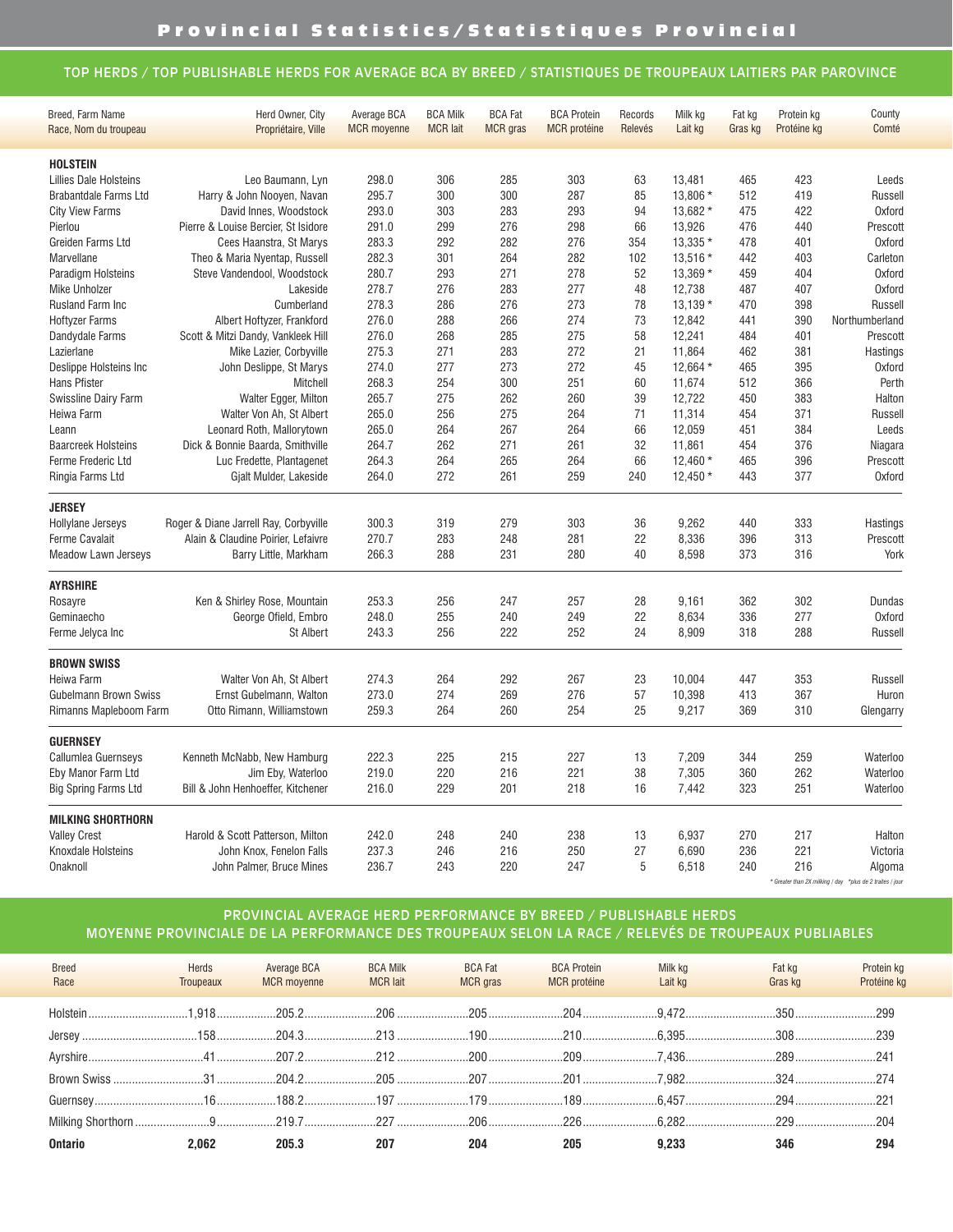## TOP COWS / TOP COWS BY BREED / PUBLISHABLE RECORDS / MEILLEURES VACHES SELON LA RACE - RELEVÉS PUBLIABLES

| <b>Breed</b>             | <b>Cow Name</b>             | Age      | Average BCA        | Milk kg | Fat kg  | Protein kg  | <b>BCA Milk</b> | <b>BCA Fat</b>  | <b>BCA Protein</b>  | Owner/City                        |
|--------------------------|-----------------------------|----------|--------------------|---------|---------|-------------|-----------------|-----------------|---------------------|-----------------------------------|
| Race                     | Nom de la vache             |          | <b>MCR</b> moyenne | Lait kg | Gras kg | Protéine kg | <b>MCR</b> lait | <b>MCR</b> gras | <b>MCR</b> protéine | Propriétaire/Ville                |
| <b>HOLSTEIN</b>          |                             |          |                    |         |         |             |                 |                 |                     |                                   |
| Yearlings                | Lilliesdale Spoke Paula     | $1 - 9$  | 385.0              | 395     | 379     | 381         | 14,219          | 512             | 438                 | Lillies Dale Holsteins, Lyn       |
|                          | Daisycrest Sky Fame Margot  | $1 - 10$ | 366.0              | 377     | 375     | 346         | 13,849          | 517             | 408                 | Brabantdale Farms Ltd, Navan      |
| 2 Year Olds              | Brabantdale Linjet Image    | $2 - 0$  | 466.0              | 447     | 533     | 418         | 18,119          | 805             | 544                 | Brabantdale Farms Ltd, Navan      |
|                          | Gillette Blitz Scut         | $2 - 1$  | 417.0              | 439     | 412     | 400         | 17,472          | 614             | 512                 | La Ferme Gillette, Embrun         |
| 3 Year Olds              | Daisycrest Leduc Marvelous  | $3-0$    | 460.3              | 436     | 529     | 416         | 19,966          | 894             | 607                 | Brabantdale Farms Ltd, Navan      |
|                          | Gillette Louie 2nd Opinion  | $3 - 5$  | 441.3              | 454     | 454     | 416         | 20,665          | 768             | 611                 | La Ferme Gillette, Embrun         |
| 4 Year Olds              | Daisycrest Jolt Markelly    | $4 - 3$  | 476.7              | 401     | 623     | 406         | 20,356          | 1,158           | 646                 | Brabantdale Farms Ltd, Navan      |
|                          | Skipper Outside Clara       | 4-11     | 406.0              | 385     | 466     | 367         | 20,613          | 928             | 616                 | Skippwell Farms Inc, Aylmer       |
| 5 Year Olds              | Hessholm James Rita         | $5-9$    | 401.7              | 359     | 478     | 368         | 18,912          | 928             | 604                 | Allan & Lorne Vis, Murillo        |
|                          | Daisycrest Martini Lee      | $5-6$    | 374.3              | 320     | 470     | 333         | 17,189          | 945             | 563                 | Brabantdale Farms Ltd, Navan      |
| Mature                   | <b>Cobequid Jed Titanic</b> | $7 - 1$  | 432.3              | 356     | 602     | 339         | 18,295          | 1,132           | 546                 | Patience Holsteins Ltd, Mildmay   |
|                          | Brabantdale Double Icicle   | $7 - 2$  | 372.7              | 364     | 426     | 328         | 19,039          | 817             | 534                 | Brabantdale Farms Ltd, Navan      |
| <b>JERSEY</b>            |                             |          |                    |         |         |             |                 |                 |                     |                                   |
|                          | Hollylane Jades Essa        | 4-1      | 441.3              | 450     | 421     | 453         | 13,904          | 715             | 530                 | Hollylane Jerseys, Corbyville     |
|                          | Franken Breeze Ruthie       | $5 - 4$  | 380.7              | 441     | 317     | 384         | 15,450          | 600             | 511                 | Hollylane Jerseys, Corbyville     |
| <b>AYRSHIRE</b>          |                             |          |                    |         |         |             |                 |                 |                     |                                   |
|                          | Rosayre Garth's Lust        | $5 - 3$  | 386.3              | 400     | 393     | 366         | 16,149          | 645             | 487                 | Rosayre, Mountain                 |
|                          | Geminaecho Adelou Mimi      | $2 - 1$  | 314.0              | 320     | 315     | 307         | 9,109           | 375             | 289                 | Geminaecho, Embro                 |
| <b>BROWN SWISS</b>       |                             |          |                    |         |         |             |                 |                 |                     |                                   |
|                          | Nor Bella Blend Sarah       | $10 - 7$ | 394.0              | 402     | 417     | 363         | 17,761          | 718             | 562                 | Norval McConnell, Kincardine      |
|                          | Gubelman Gordon Dora        | $6 - 10$ | 363.3              | 344     | 373     | 373         | 14,784          | 637             | 559                 | Gubelmann Brown Swiss, Walton     |
| <b>GUERNSEY</b>          |                             |          |                    |         |         |             |                 |                 |                     |                                   |
|                          | Eby Lawn Lux Tania          | $3 - 2$  | 309.7              | 345     | 264     | 320         | 11,805          | 451             | 390                 | Ebylawn Farm, Listowel            |
|                          | Callumlea Magicman Nancy    | $2 - 3$  | 271.3              | 288     | 240     | 286         | 8,187           | 343             | 289                 | Callumlea Guernseys, New Hamburg  |
| <b>MILKING SHORTHORN</b> |                             |          |                    |         |         |             |                 |                 |                     |                                   |
|                          | Mountain Ridge Lane's Devin | $3-9$    | 362.3              | 375     | 314     | 398         | 10,617          | 358             | 366                 | Mountain Ridge Farm, Mountain     |
|                          | Knoxdale Elsa               | $2 - 0$  | 307.0              | 304     | 287     | 330         | 6,769           | 261             | 241                 | Knoxdale Holsteins, Fenelon Falls |

## PROVINCIAL AVERAGE COW PERFORMANCE BY BREED / PUBLISHABLE COW RECORDS MOYENNE PROVINCIALE DE LA PERFORMANCE DES VACHES SELON LA RACE / RELEVÉS DE VACHES PUBLIABLES

| <b>Breed</b><br>Race                                                                                           | Records | % Records | <b>BCA Milk</b><br><b>MCR</b> lait | <b>BCA Fat</b><br><b>MCR</b> gras | <b>BCA Protein</b><br><b>MCR</b> protéine | 305 Milk<br>Lait kg | 305 Fat<br>Gras kg | 305 Protein<br>Protéine kg |
|----------------------------------------------------------------------------------------------------------------|---------|-----------|------------------------------------|-----------------------------------|-------------------------------------------|---------------------|--------------------|----------------------------|
|                                                                                                                |         |           |                                    |                                   |                                           |                     |                    |                            |
|                                                                                                                |         |           |                                    |                                   |                                           |                     |                    |                            |
|                                                                                                                |         |           |                                    |                                   |                                           |                     |                    |                            |
|                                                                                                                |         |           |                                    |                                   |                                           |                     |                    |                            |
| Guernsey……………………………286………………0.3%…………………202…………………184……………………194……………………6.645………………………303………………………228           |         |           |                                    |                                   |                                           |                     |                    |                            |
| Milking Shorthorn ………………160 ………………0.1%…………………227 …………………207 ……………………230 ……………………6.299………………………231 ………………………208 |         |           |                                    |                                   |                                           |                     |                    |                            |
| <b>Ontario</b>                                                                                                 | 108.094 |           | 210                                | 208                               | 209                                       | 9.402               | 352                | 299                        |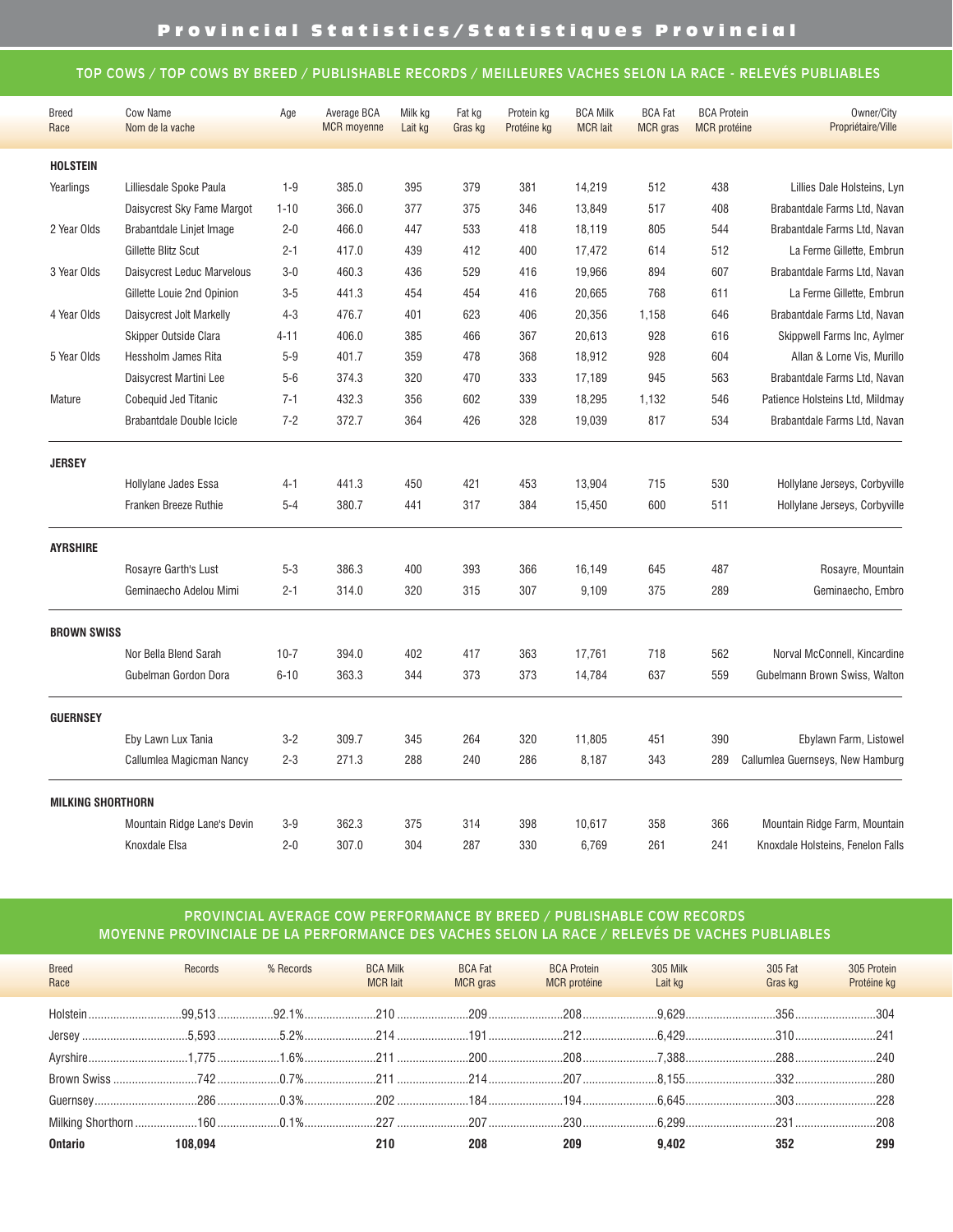| County<br>Comté | Farm Name<br>Nom du troupeau | Herd Owner<br>Nom de propriétaire                                                                    | City<br>Ville | <b>Total Score</b><br>Cote totale | <b>Herd Size</b><br>Taille du troupeau | <b>Breed</b><br>Race |
|-----------------|------------------------------|------------------------------------------------------------------------------------------------------|---------------|-----------------------------------|----------------------------------------|----------------------|
| <b>Brant</b>    |                              |                                                                                                      |               |                                   |                                        |                      |
| <b>Bruce</b>    |                              |                                                                                                      |               |                                   |                                        |                      |
|                 |                              |                                                                                                      |               |                                   |                                        |                      |
| <b>Carleton</b> |                              | Alexerin ………………………………………………………Ron & Todd Nixon …………………………………Manotick ……………………949……………………88 …………………HO |               |                                   |                                        |                      |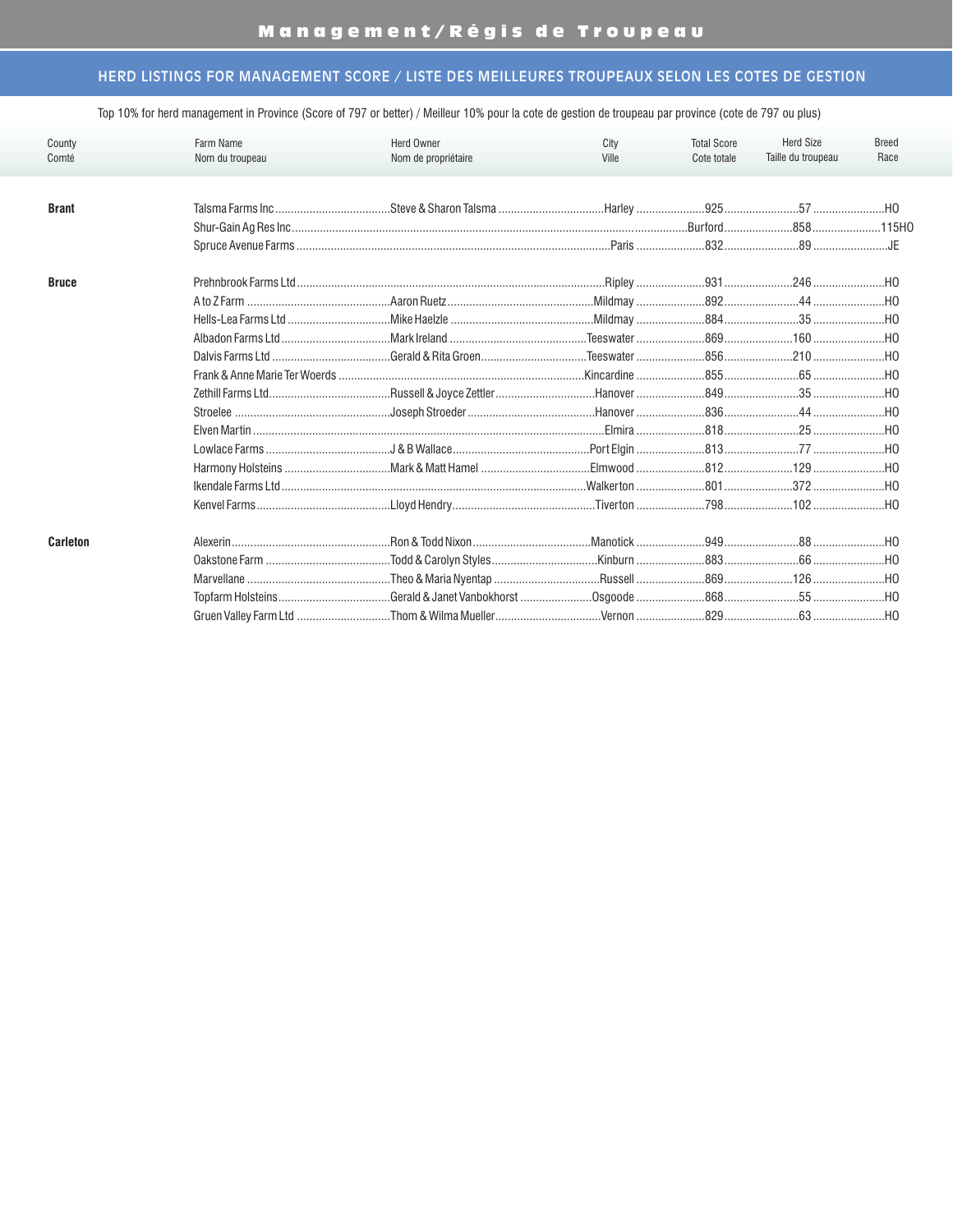| County<br>Comté             | Farm Name<br>Nom du troupeau | City<br>Ville | <b>Total Score</b><br>Cote totale | <b>Herd Size</b><br>Taille du troupeau | <b>Breed</b><br>Race |     |
|-----------------------------|------------------------------|---------------|-----------------------------------|----------------------------------------|----------------------|-----|
| Carleton County (Continued) |                              |               |                                   |                                        |                      |     |
|                             |                              |               |                                   |                                        |                      |     |
|                             |                              |               |                                   |                                        |                      |     |
|                             |                              |               |                                   |                                        |                      |     |
|                             |                              |               |                                   |                                        |                      |     |
| <b>Cochrane</b>             |                              |               |                                   |                                        |                      |     |
| <b>Dufferin</b>             |                              |               |                                   |                                        |                      |     |
|                             |                              |               |                                   |                                        |                      |     |
|                             |                              |               |                                   |                                        |                      |     |
|                             |                              |               |                                   |                                        |                      |     |
| <b>Dundas</b>               |                              |               |                                   |                                        |                      |     |
|                             |                              |               |                                   |                                        |                      |     |
|                             |                              |               |                                   |                                        |                      |     |
|                             |                              |               |                                   |                                        |                      |     |
|                             |                              |               |                                   |                                        |                      |     |
|                             |                              |               |                                   |                                        |                      |     |
|                             |                              |               |                                   |                                        |                      |     |
|                             |                              |               |                                   |                                        |                      |     |
|                             |                              |               |                                   |                                        |                      |     |
| <b>Durham</b>               |                              |               |                                   |                                        |                      |     |
|                             |                              |               |                                   |                                        |                      |     |
|                             |                              |               |                                   |                                        |                      |     |
|                             |                              |               |                                   |                                        |                      |     |
|                             |                              |               |                                   |                                        |                      |     |
| <b>Elgin</b>                |                              |               |                                   |                                        |                      |     |
|                             |                              |               |                                   |                                        |                      |     |
|                             |                              |               |                                   |                                        |                      |     |
|                             |                              |               |                                   |                                        |                      |     |
|                             |                              |               |                                   |                                        |                      |     |
|                             | Gentle Acres                 |               |                                   |                                        |                      |     |
|                             |                              |               |                                   |                                        |                      |     |
|                             | Buis Farms                   |               |                                   |                                        |                      |     |
|                             |                              |               |                                   |                                        |                      |     |
|                             |                              |               |                                   |                                        |                      |     |
| <b>Frontenac</b>            |                              |               |                                   |                                        |                      | НО  |
|                             |                              |               |                                   |                                        |                      | НО  |
| Glengarry                   |                              |               |                                   |                                        |                      | …но |
|                             |                              |               | Lancaster                         |                                        |                      | .H0 |
|                             |                              |               | Maxville                          |                                        |                      | HO  |
|                             |                              |               |                                   |                                        |                      | HO  |
|                             |                              |               |                                   |                                        |                      | …но |
|                             |                              |               |                                   |                                        |                      | …но |
|                             |                              |               |                                   |                                        |                      | H0  |
|                             |                              |               |                                   |                                        |                      | HO  |
|                             |                              |               |                                   |                                        |                      |     |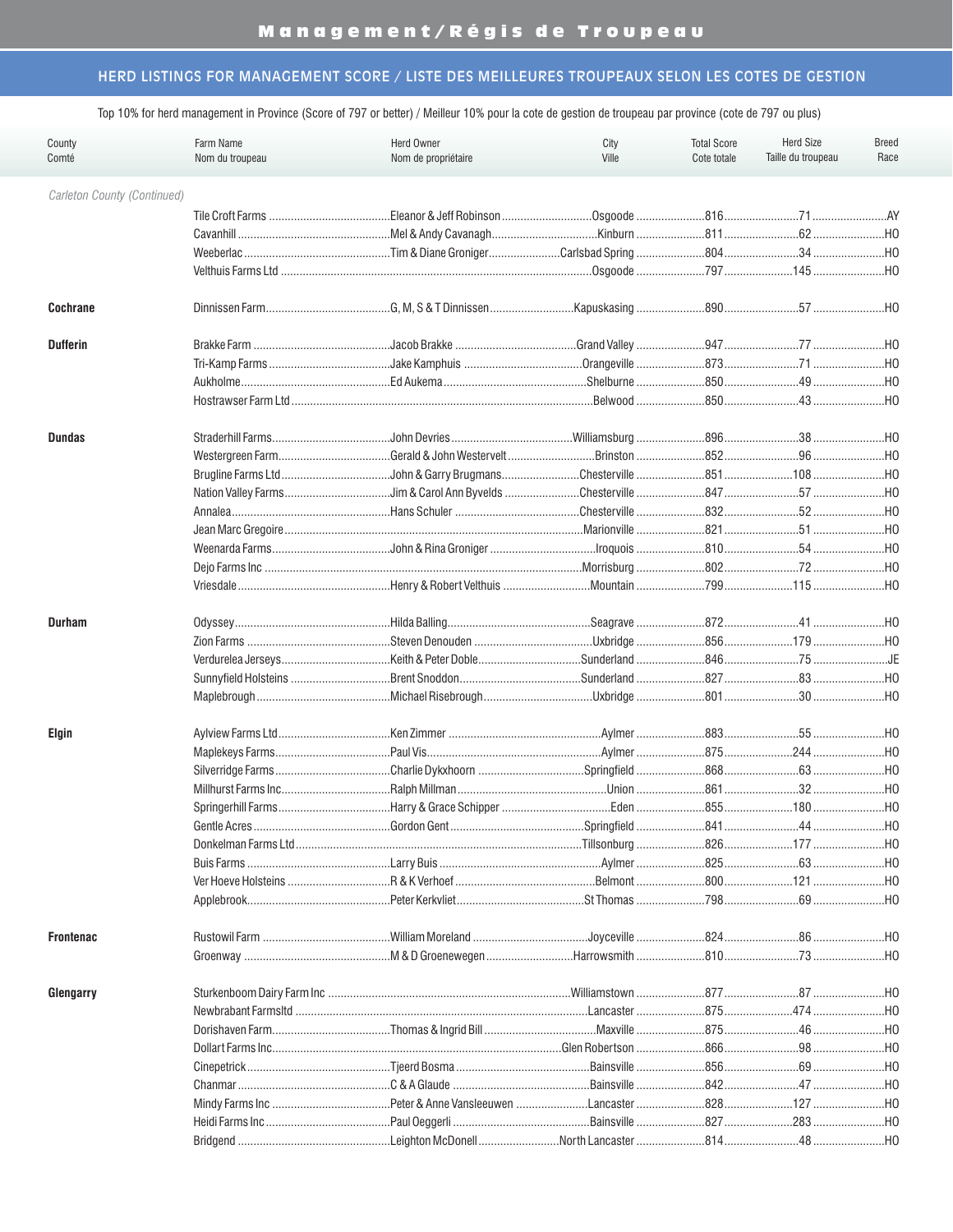| County           | Farm Name         | <b>Herd Owner</b>   | City      | <b>Total Score</b> | <b>Herd Size</b>                                                                                                                                                                                                                | <b>Breed</b>   |
|------------------|-------------------|---------------------|-----------|--------------------|---------------------------------------------------------------------------------------------------------------------------------------------------------------------------------------------------------------------------------|----------------|
| Comté            | Nom du troupeau   | Nom de propriétaire | Ville     | Cote totale        | Taille du troupeau                                                                                                                                                                                                              | Race           |
|                  |                   |                     |           |                    |                                                                                                                                                                                                                                 |                |
| Grenville        |                   |                     |           |                    |                                                                                                                                                                                                                                 |                |
|                  |                   |                     |           |                    |                                                                                                                                                                                                                                 |                |
|                  |                   |                     |           |                    |                                                                                                                                                                                                                                 |                |
|                  |                   |                     |           |                    |                                                                                                                                                                                                                                 |                |
|                  |                   |                     |           |                    |                                                                                                                                                                                                                                 |                |
| Grey             |                   |                     |           |                    |                                                                                                                                                                                                                                 |                |
| <b>Haldimand</b> |                   |                     |           |                    |                                                                                                                                                                                                                                 |                |
|                  |                   |                     |           |                    |                                                                                                                                                                                                                                 |                |
|                  |                   |                     |           |                    |                                                                                                                                                                                                                                 |                |
|                  |                   |                     |           |                    |                                                                                                                                                                                                                                 |                |
| <b>Hastings</b>  |                   |                     |           |                    |                                                                                                                                                                                                                                 |                |
|                  |                   |                     |           |                    |                                                                                                                                                                                                                                 |                |
|                  |                   |                     |           |                    |                                                                                                                                                                                                                                 |                |
|                  |                   |                     |           |                    |                                                                                                                                                                                                                                 |                |
| Huron            | Woodvue Farms Inc |                     |           |                    |                                                                                                                                                                                                                                 |                |
|                  |                   |                     |           |                    |                                                                                                                                                                                                                                 |                |
|                  |                   |                     |           |                    |                                                                                                                                                                                                                                 | $$ HO          |
|                  | Hesta Holsteins   | Henry & Evelyn Stam | $D$ ublin | 867 — 187          | 54 — 154 — 154 — 154 — 155 — 155 — 155 — 155 — 155 — 155 — 155 — 155 — 155 — 155 — 155 — 155 — 155 — 155 — 155 — 155 — 155 — 155 — 155 — 155 — 155 — 155 — 155 — 155 — 155 — 155 — 155 — 155 — 155 — 155 — 155 — 155 — 155 — 15 | H <sub>0</sub> |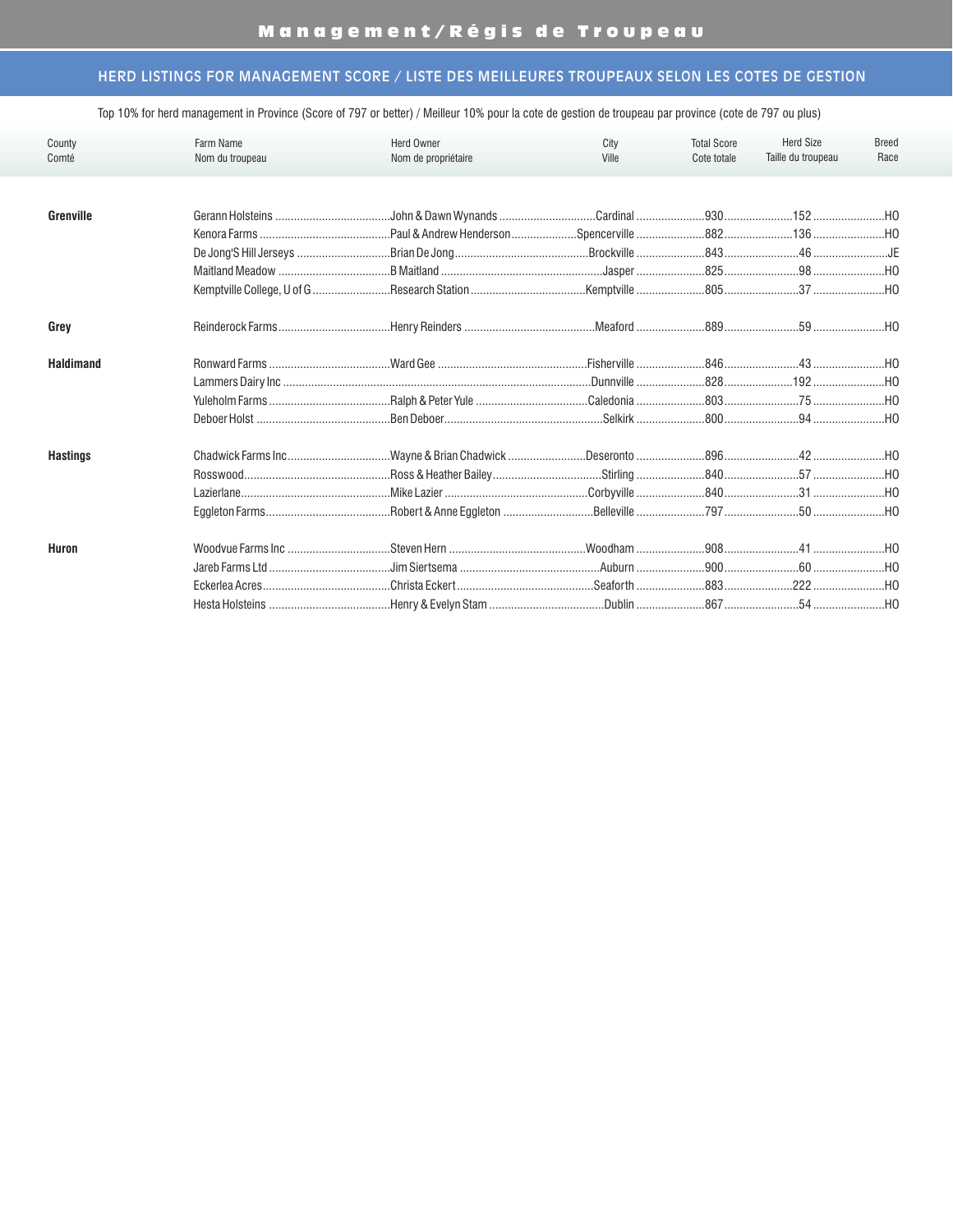| Farm Name<br>Herd Owner<br>County<br>Nom du troupeau<br>Nom de propriétaire<br>Comté |                     |                                                                                                     | City<br>Ville | <b>Total Score</b><br>Cote totale | <b>Herd Size</b><br>Taille du troupeau | <b>Breed</b><br>Race |  |
|--------------------------------------------------------------------------------------|---------------------|-----------------------------------------------------------------------------------------------------|---------------|-----------------------------------|----------------------------------------|----------------------|--|
| Huron County (Continued)                                                             |                     |                                                                                                     |               |                                   |                                        |                      |  |
|                                                                                      |                     |                                                                                                     |               |                                   |                                        |                      |  |
|                                                                                      |                     |                                                                                                     |               |                                   |                                        | $$ HO                |  |
|                                                                                      |                     |                                                                                                     |               |                                   |                                        |                      |  |
|                                                                                      |                     |                                                                                                     |               |                                   |                                        |                      |  |
|                                                                                      |                     |                                                                                                     |               |                                   |                                        |                      |  |
|                                                                                      |                     |                                                                                                     |               |                                   |                                        |                      |  |
|                                                                                      |                     |                                                                                                     |               |                                   |                                        |                      |  |
|                                                                                      |                     |                                                                                                     |               |                                   |                                        |                      |  |
|                                                                                      |                     |                                                                                                     |               |                                   |                                        |                      |  |
|                                                                                      |                     |                                                                                                     |               |                                   |                                        |                      |  |
|                                                                                      |                     |                                                                                                     |               |                                   |                                        |                      |  |
|                                                                                      |                     |                                                                                                     |               |                                   |                                        |                      |  |
|                                                                                      |                     |                                                                                                     |               |                                   |                                        |                      |  |
|                                                                                      |                     |                                                                                                     |               |                                   |                                        |                      |  |
|                                                                                      |                     |                                                                                                     |               |                                   |                                        |                      |  |
|                                                                                      |                     |                                                                                                     |               |                                   |                                        |                      |  |
|                                                                                      |                     |                                                                                                     |               |                                   |                                        |                      |  |
| Lambton                                                                              |                     |                                                                                                     |               |                                   |                                        |                      |  |
| Leeds                                                                                |                     |                                                                                                     |               |                                   |                                        |                      |  |
|                                                                                      |                     |                                                                                                     |               |                                   |                                        |                      |  |
|                                                                                      |                     |                                                                                                     |               |                                   |                                        |                      |  |
| Lennox-Addington                                                                     |                     |                                                                                                     |               |                                   |                                        |                      |  |
| <b>Manitoulin-Sudbury W</b>                                                          |                     |                                                                                                     |               |                                   |                                        |                      |  |
| <b>Middlesex</b>                                                                     |                     |                                                                                                     |               |                                   |                                        |                      |  |
|                                                                                      |                     |                                                                                                     |               |                                   |                                        |                      |  |
|                                                                                      |                     |                                                                                                     |               |                                   |                                        |                      |  |
|                                                                                      |                     |                                                                                                     |               |                                   |                                        |                      |  |
|                                                                                      |                     |                                                                                                     |               |                                   |                                        |                      |  |
|                                                                                      |                     |                                                                                                     |               |                                   |                                        |                      |  |
|                                                                                      |                     | Dairy Acres Farms Ltd …………………………Ervin Brvant………………………………………Strathrov ……………………………………………………………………………… |               |                                   |                                        | …но                  |  |
|                                                                                      |                     |                                                                                                     |               |                                   |                                        |                      |  |
|                                                                                      |                     |                                                                                                     |               |                                   |                                        | …но                  |  |
|                                                                                      |                     |                                                                                                     |               |                                   |                                        |                      |  |
| <b>Niagara</b>                                                                       |                     | Dave & Sharon Haws                                                                                  |               |                                   |                                        | …но                  |  |
|                                                                                      | Baarcreek Holsteins |                                                                                                     |               |                                   |                                        | $$ HO<br>…но         |  |
|                                                                                      |                     |                                                                                                     |               |                                   |                                        | …но                  |  |
|                                                                                      |                     |                                                                                                     |               |                                   |                                        |                      |  |
|                                                                                      |                     |                                                                                                     |               |                                   |                                        | …но                  |  |
|                                                                                      | Feederlane & Mottle |                                                                                                     |               |                                   |                                        | …но                  |  |
|                                                                                      |                     |                                                                                                     |               |                                   |                                        |                      |  |
| <b>Nipissing-Parry Sound</b>                                                         |                     |                                                                                                     |               |                                   |                                        |                      |  |
|                                                                                      |                     |                                                                                                     |               |                                   |                                        | .HO                  |  |
|                                                                                      |                     |                                                                                                     |               |                                   |                                        | .H0                  |  |
|                                                                                      |                     |                                                                                                     |               |                                   |                                        | HO                   |  |
|                                                                                      |                     |                                                                                                     |               |                                   |                                        | HO                   |  |
|                                                                                      |                     |                                                                                                     |               |                                   |                                        | .HO                  |  |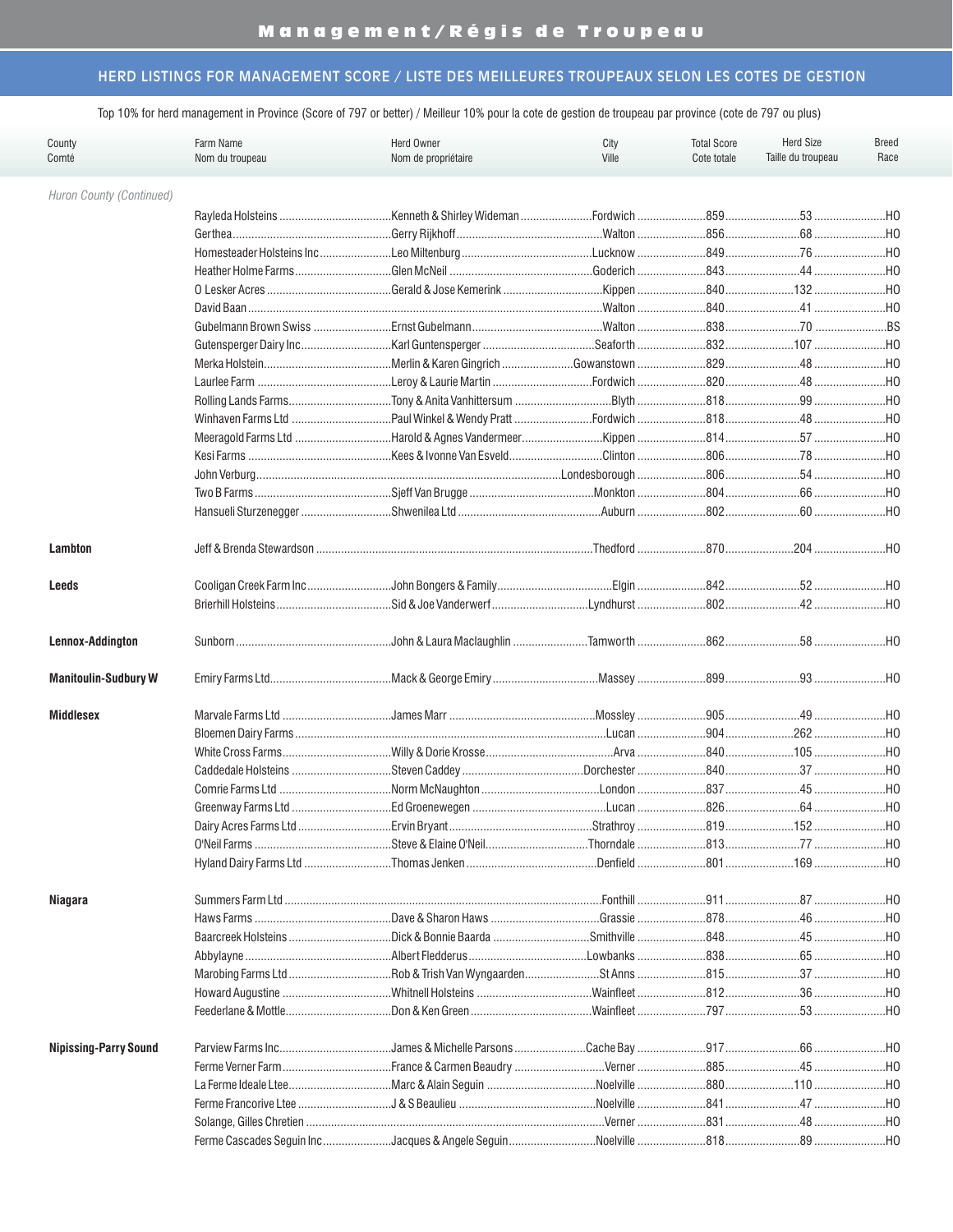# Management/Régis de Troupeau

## HERD LISTINGS FOR MANAGEMENT SCORE / LISTE DES MEILLEURES TROUPEAUX SELON LES COTES DE GESTION

| County                | Farm Name         | Herd Owner          | City  | <b>Total Score</b> | <b>Herd Size</b>   | <b>Breed</b> |
|-----------------------|-------------------|---------------------|-------|--------------------|--------------------|--------------|
| Comté                 | Nom du troupeau   | Nom de propriétaire | Ville | Cote totale        | Taille du troupeau | Race         |
|                       |                   |                     |       |                    |                    |              |
|                       |                   |                     |       |                    |                    |              |
| <b>Norfolk</b>        |                   |                     |       |                    |                    |              |
|                       |                   |                     |       |                    |                    |              |
|                       |                   |                     |       |                    |                    |              |
| <b>Northumberland</b> |                   |                     |       |                    |                    |              |
|                       | Dorland Farms Ltd |                     |       |                    |                    |              |
|                       |                   |                     |       |                    |                    |              |
|                       |                   |                     |       |                    |                    |              |
|                       |                   |                     |       |                    |                    |              |
|                       |                   |                     |       |                    |                    |              |
|                       |                   |                     |       |                    |                    |              |
| <b>Oxford</b>         |                   |                     |       |                    |                    |              |
|                       |                   |                     |       |                    |                    |              |
|                       |                   |                     |       |                    |                    |              |
|                       |                   |                     |       |                    |                    |              |
|                       |                   |                     |       |                    |                    |              |
|                       |                   |                     |       |                    |                    |              |
|                       |                   |                     |       |                    |                    |              |
|                       |                   |                     |       |                    |                    |              |
|                       |                   |                     |       |                    |                    |              |
|                       |                   |                     |       |                    |                    |              |
|                       |                   |                     |       |                    |                    |              |
|                       |                   |                     |       |                    |                    |              |
|                       |                   |                     |       |                    |                    |              |
|                       |                   |                     |       |                    |                    |              |
|                       |                   |                     |       |                    |                    |              |
|                       |                   |                     |       |                    |                    |              |
|                       |                   |                     |       |                    |                    |              |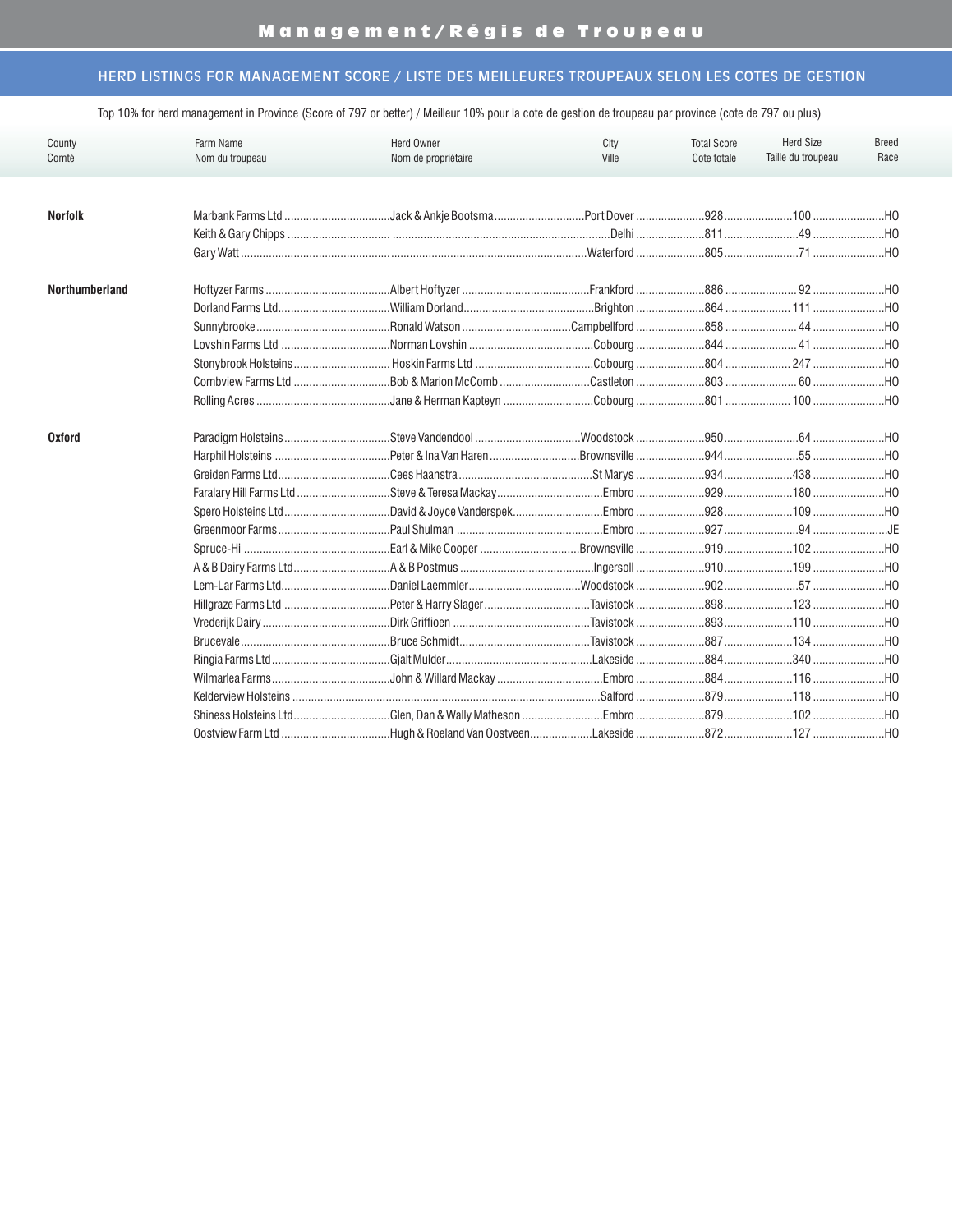| County<br>Comté                  | Farm Name<br>Nom du troupeau | <b>Herd Owner</b><br>Nom de propriétaire | City<br>Ville | <b>Total Score</b><br>Cote totale | <b>Herd Size</b><br>Taille du troupeau | <b>Breed</b><br>Race |
|----------------------------------|------------------------------|------------------------------------------|---------------|-----------------------------------|----------------------------------------|----------------------|
| <b>Oxford County (Continued)</b> |                              |                                          |               |                                   |                                        |                      |
|                                  |                              |                                          |               |                                   |                                        |                      |
|                                  |                              |                                          |               |                                   |                                        |                      |
|                                  |                              |                                          |               |                                   |                                        |                      |
|                                  |                              |                                          |               |                                   |                                        |                      |
|                                  |                              |                                          |               |                                   |                                        |                      |
|                                  |                              |                                          |               |                                   |                                        |                      |
|                                  |                              |                                          |               |                                   |                                        |                      |
|                                  |                              |                                          |               |                                   |                                        |                      |
|                                  |                              |                                          |               |                                   |                                        |                      |
|                                  |                              |                                          |               |                                   |                                        | H <sub>0</sub>       |
|                                  |                              |                                          |               |                                   |                                        | $$ HO                |
|                                  |                              |                                          |               |                                   |                                        | $$ HO                |
|                                  |                              |                                          |               |                                   |                                        | HO                   |
|                                  |                              |                                          |               |                                   |                                        | HO                   |
|                                  |                              |                                          |               |                                   |                                        |                      |
|                                  |                              |                                          |               |                                   |                                        |                      |
|                                  |                              |                                          |               |                                   |                                        |                      |
|                                  |                              |                                          |               |                                   |                                        |                      |
|                                  |                              |                                          |               |                                   |                                        |                      |
|                                  |                              |                                          |               |                                   |                                        |                      |
|                                  |                              |                                          |               |                                   |                                        | HO                   |
|                                  |                              |                                          |               |                                   |                                        |                      |
|                                  |                              |                                          |               |                                   |                                        |                      |
|                                  |                              |                                          |               |                                   |                                        |                      |
|                                  |                              |                                          |               |                                   |                                        |                      |
|                                  |                              |                                          |               |                                   |                                        |                      |
|                                  |                              |                                          |               |                                   |                                        |                      |
| Peel                             |                              |                                          |               |                                   |                                        |                      |
|                                  |                              |                                          |               |                                   |                                        |                      |
|                                  |                              |                                          |               |                                   |                                        |                      |
| Perth                            |                              |                                          |               |                                   |                                        |                      |
|                                  |                              |                                          |               |                                   |                                        |                      |
|                                  | Hans Pfister                 |                                          | .Mitchell     | $.929$                            | $.63$                                  | .HO                  |
|                                  |                              |                                          |               |                                   |                                        |                      |
|                                  |                              |                                          |               |                                   |                                        |                      |
|                                  |                              |                                          |               |                                   |                                        |                      |
|                                  |                              |                                          |               |                                   |                                        |                      |
|                                  |                              |                                          |               |                                   |                                        |                      |
|                                  |                              |                                          |               |                                   |                                        |                      |
|                                  |                              |                                          |               |                                   |                                        | НО                   |
|                                  |                              |                                          |               |                                   |                                        |                      |
|                                  |                              |                                          |               |                                   |                                        |                      |
|                                  |                              |                                          |               |                                   |                                        |                      |
|                                  |                              |                                          |               |                                   |                                        |                      |
|                                  |                              |                                          |               |                                   |                                        |                      |
|                                  |                              |                                          |               |                                   |                                        | HO                   |
|                                  |                              |                                          |               |                                   |                                        | $$ HO                |
|                                  |                              |                                          |               |                                   |                                        |                      |
|                                  |                              |                                          |               |                                   | 72 JE                                  |                      |
|                                  |                              |                                          | Milverton     |                                   | .53.                                   | .HO                  |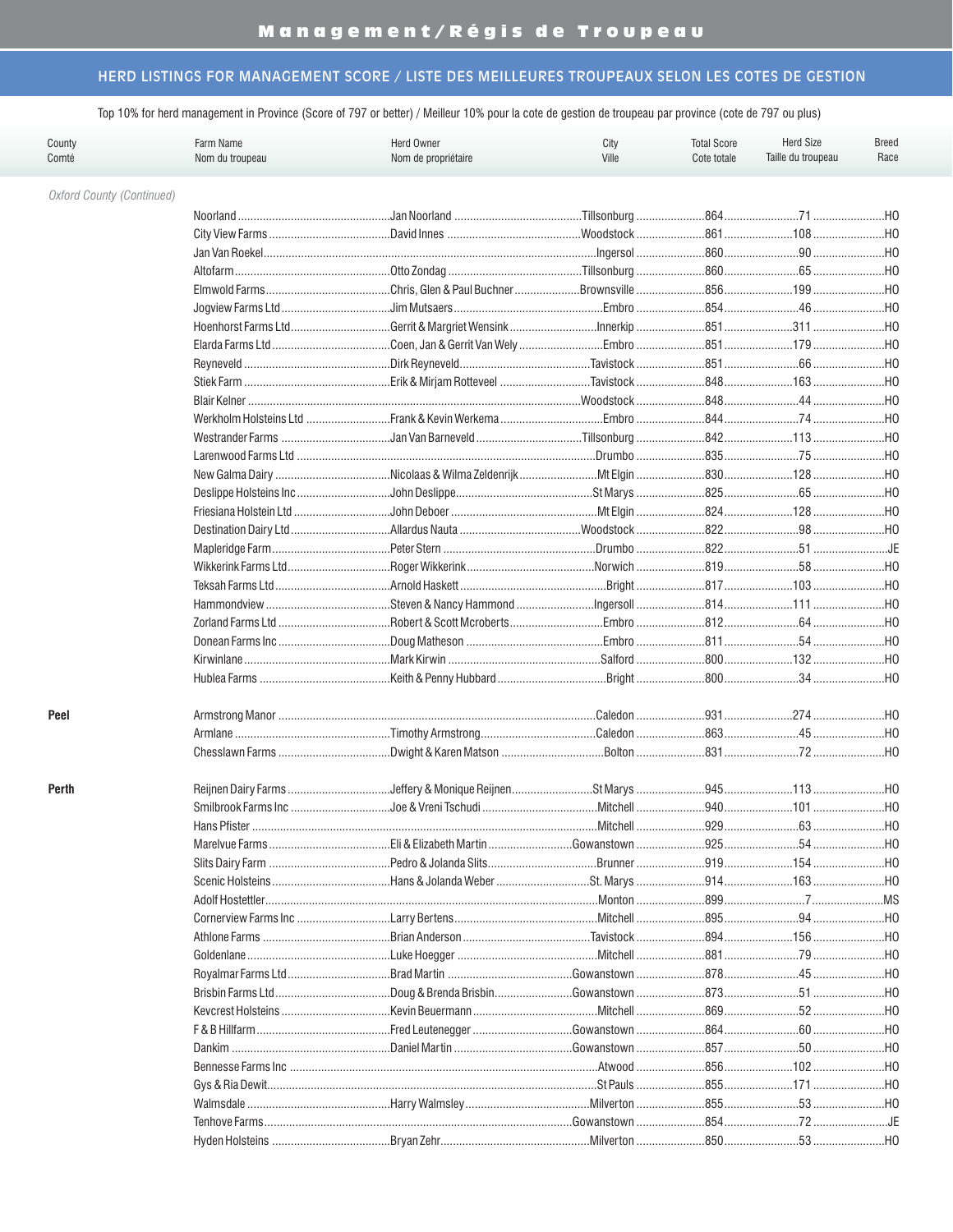| County<br>Comté          | Farm Name<br>Herd Owner<br>Nom du troupeau<br>Nom de propriétaire |  | City<br>Ville | <b>Total Score</b><br>Cote totale | <b>Herd Size</b><br>Taille du troupeau | <b>Breed</b><br>Race |
|--------------------------|-------------------------------------------------------------------|--|---------------|-----------------------------------|----------------------------------------|----------------------|
| Perth County (Continued) |                                                                   |  |               |                                   |                                        |                      |
|                          |                                                                   |  |               |                                   |                                        | $$ HO                |
|                          |                                                                   |  |               |                                   |                                        | .HO                  |
|                          |                                                                   |  |               |                                   |                                        | .H0                  |
|                          |                                                                   |  |               |                                   |                                        | .H0                  |
|                          |                                                                   |  |               |                                   |                                        | $$ HO                |
|                          |                                                                   |  |               |                                   |                                        | …JE                  |
|                          |                                                                   |  |               |                                   |                                        | .H0                  |
|                          |                                                                   |  |               |                                   |                                        | H0                   |
|                          |                                                                   |  |               |                                   |                                        | HO                   |
|                          |                                                                   |  |               |                                   |                                        | . H <sub>0</sub>     |
|                          |                                                                   |  |               |                                   |                                        | .H <sub>0</sub>      |
|                          |                                                                   |  |               |                                   |                                        | $$ HO                |
|                          |                                                                   |  |               |                                   |                                        | HO                   |
|                          |                                                                   |  |               |                                   |                                        | .H0                  |
|                          |                                                                   |  |               |                                   |                                        | .H0                  |
|                          |                                                                   |  |               |                                   |                                        | …но                  |
|                          |                                                                   |  |               |                                   |                                        | …но                  |
|                          | Weberacres Farms Ltd                                              |  |               |                                   |                                        | .H0                  |
| Peterborough             |                                                                   |  |               |                                   |                                        |                      |
|                          |                                                                   |  |               |                                   |                                        | .H0                  |
| <b>Prescott</b>          |                                                                   |  |               |                                   |                                        |                      |
|                          |                                                                   |  |               |                                   |                                        |                      |
|                          |                                                                   |  |               |                                   |                                        |                      |
|                          |                                                                   |  |               |                                   |                                        | HO                   |
|                          |                                                                   |  |               |                                   |                                        | HO                   |
|                          |                                                                   |  |               |                                   |                                        |                      |
|                          |                                                                   |  |               |                                   |                                        |                      |
|                          |                                                                   |  |               |                                   |                                        | $$ HO                |
|                          |                                                                   |  |               |                                   |                                        | HO                   |
|                          |                                                                   |  |               |                                   |                                        |                      |
|                          |                                                                   |  |               |                                   |                                        | $$ HO                |
|                          |                                                                   |  |               |                                   |                                        | .HO                  |
|                          |                                                                   |  |               |                                   |                                        | $$ HO                |
|                          |                                                                   |  |               |                                   |                                        |                      |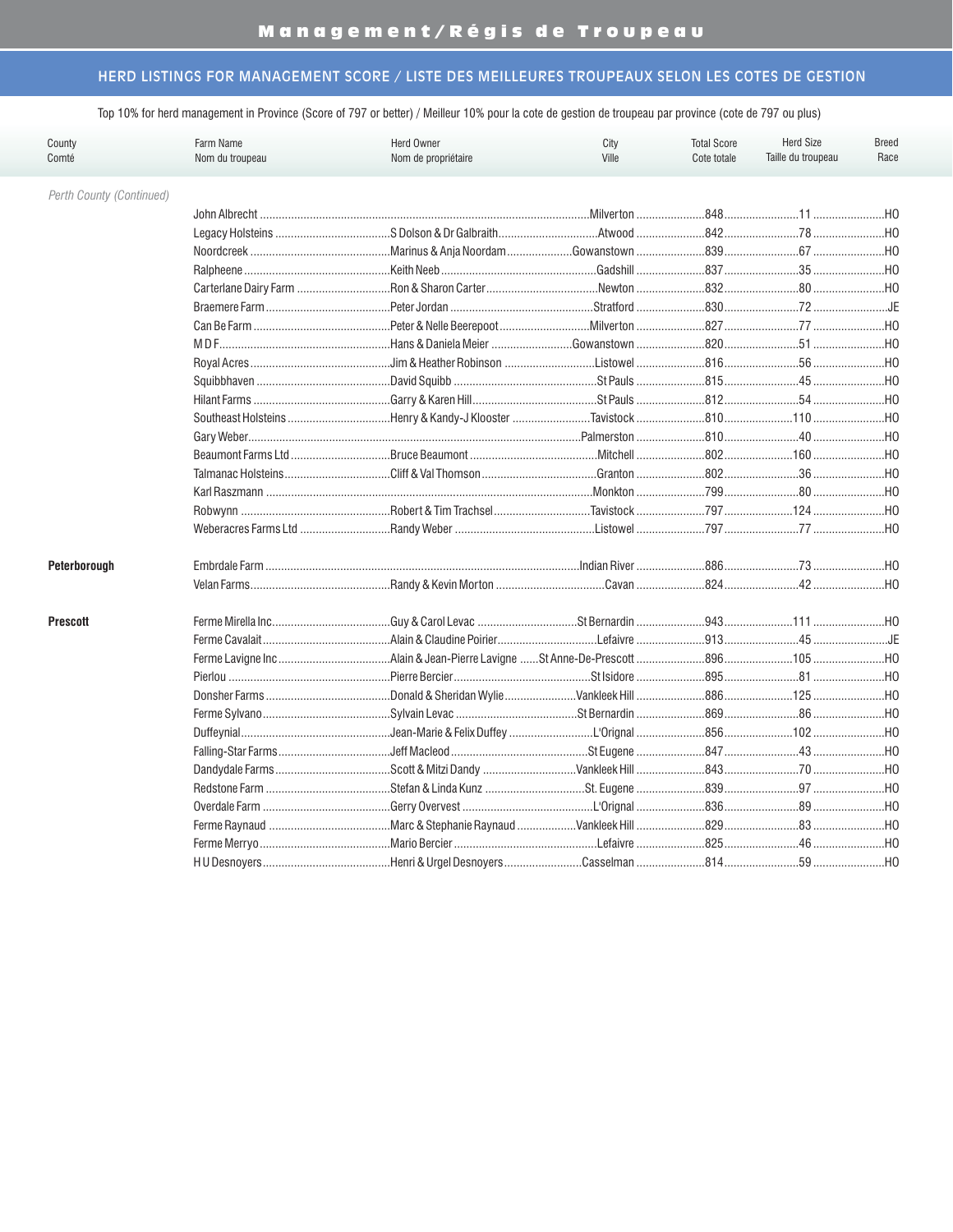| County<br>Comté             | Farm Name<br>Nom du troupeau | City<br>Ville    | <b>Total Score</b><br>Cote totale | <b>Herd Size</b><br>Taille du troupeau | <b>Breed</b><br>Race |                 |
|-----------------------------|------------------------------|------------------|-----------------------------------|----------------------------------------|----------------------|-----------------|
| Prescott County (Continued) |                              |                  |                                   |                                        |                      |                 |
|                             |                              |                  |                                   |                                        |                      |                 |
|                             |                              |                  |                                   |                                        |                      |                 |
|                             |                              |                  |                                   |                                        |                      |                 |
|                             |                              |                  |                                   |                                        |                      |                 |
|                             |                              |                  |                                   |                                        |                      |                 |
| <b>Prince Edward</b>        |                              |                  |                                   |                                        |                      |                 |
|                             |                              |                  |                                   |                                        |                      |                 |
|                             |                              |                  |                                   |                                        |                      |                 |
|                             |                              |                  |                                   |                                        |                      |                 |
|                             |                              |                  |                                   |                                        |                      |                 |
| <b>Renfrew</b>              |                              |                  |                                   |                                        |                      |                 |
|                             |                              |                  |                                   |                                        | 39                   | .HO             |
|                             |                              |                  |                                   |                                        |                      |                 |
| <b>Russell</b>              |                              |                  |                                   |                                        |                      |                 |
|                             |                              |                  |                                   |                                        |                      | .HO             |
|                             |                              |                  |                                   |                                        |                      | HO              |
|                             |                              |                  |                                   |                                        |                      | HO              |
|                             |                              |                  |                                   |                                        |                      | HO              |
|                             |                              |                  |                                   |                                        |                      | HO              |
|                             |                              |                  |                                   |                                        |                      | HO              |
|                             | Ferme Brissfrance Ltd        |                  |                                   |                                        |                      | .H <sub>0</sub> |
|                             | Berwen Holsteins             |                  |                                   |                                        |                      | HO              |
|                             | Thornyhedge Holsteins        |                  |                                   |                                        |                      | $$ HO           |
|                             |                              |                  |                                   |                                        |                      | $$ HO           |
|                             |                              |                  |                                   |                                        |                      | $$ HO           |
|                             |                              |                  |                                   |                                        |                      |                 |
|                             |                              |                  |                                   |                                        |                      |                 |
|                             |                              |                  |                                   |                                        |                      |                 |
|                             |                              |                  |                                   |                                        |                      |                 |
|                             |                              |                  |                                   |                                        |                      |                 |
|                             | La Ferme Ben-Rev-Mo Ltd      | .Revnald Benoit. | .St Albert                        | .801                                   | .91                  | .HO             |
|                             |                              |                  |                                   |                                        |                      |                 |
| <b>Simcoe</b>               |                              |                  |                                   |                                        |                      |                 |
|                             |                              |                  |                                   |                                        |                      |                 |
|                             |                              |                  |                                   |                                        |                      | JE              |
|                             |                              |                  |                                   |                                        |                      | …но             |
|                             |                              |                  |                                   |                                        |                      | …но             |
| <b>Stormont</b>             |                              |                  |                                   |                                        |                      | …но             |
|                             |                              |                  |                                   |                                        | $.52$                | HO              |
|                             |                              |                  |                                   |                                        |                      |                 |
|                             |                              |                  |                                   |                                        |                      |                 |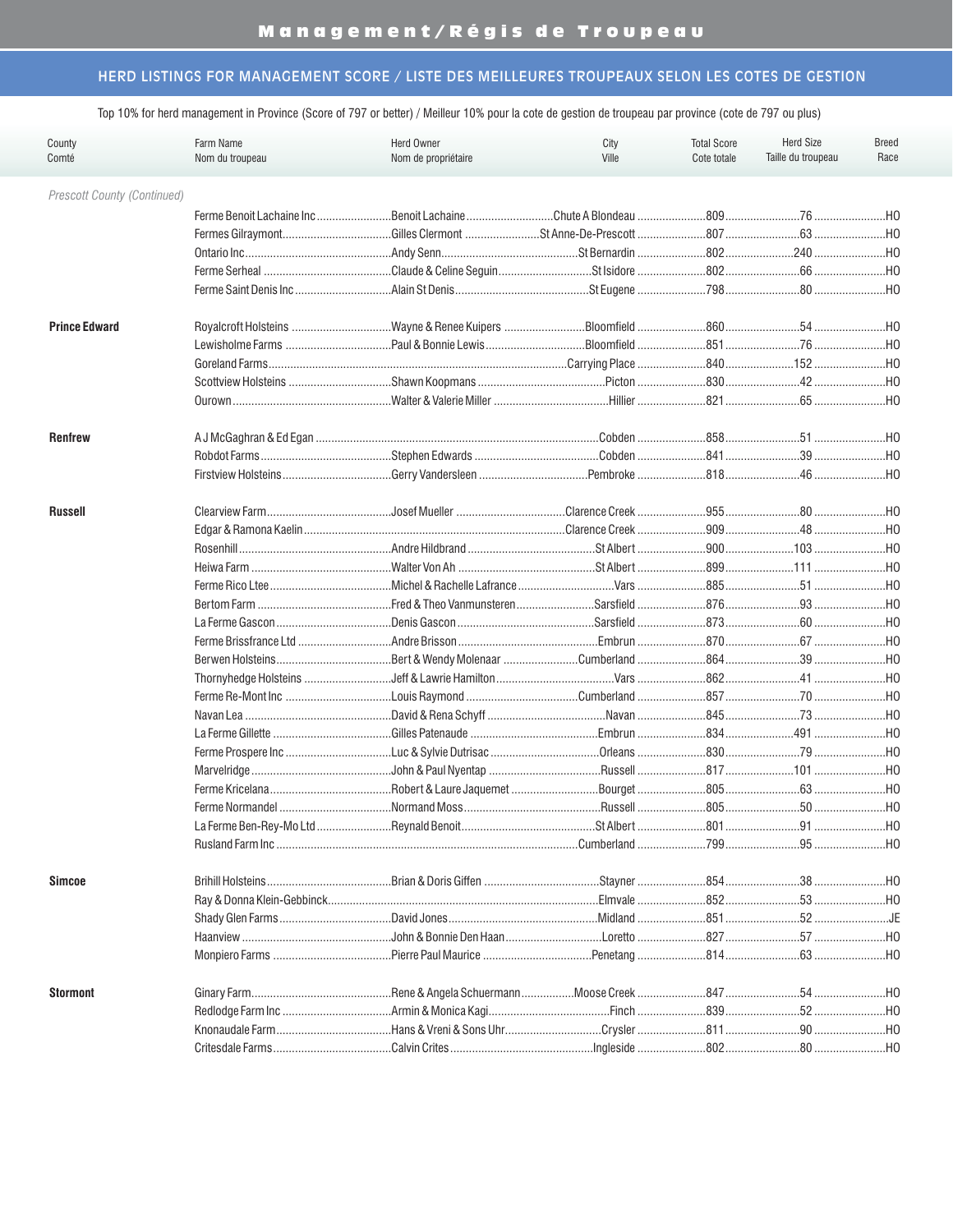| County             | Farm Name       | <b>Herd Owner</b>   | City  | <b>Total Score</b> | <b>Herd Size</b>   | Breed |
|--------------------|-----------------|---------------------|-------|--------------------|--------------------|-------|
| Comté              | Nom du troupeau | Nom de propriétaire | Ville | Cote totale        | Taille du troupeau | Race  |
|                    |                 |                     |       |                    |                    |       |
| <b>Thunder Bay</b> |                 |                     |       |                    |                    |       |
| Timiskaming        |                 |                     |       |                    |                    |       |
| Victoria           |                 |                     |       |                    |                    |       |
| Waterloo           |                 |                     |       |                    |                    |       |
|                    |                 |                     |       |                    |                    |       |
|                    |                 |                     |       |                    |                    |       |
|                    |                 |                     |       |                    |                    |       |
|                    |                 |                     |       |                    |                    |       |
|                    |                 |                     |       |                    |                    |       |
|                    |                 |                     |       |                    |                    |       |
|                    |                 |                     |       |                    |                    |       |
|                    |                 |                     |       |                    |                    |       |
|                    |                 |                     |       |                    |                    |       |
|                    |                 |                     |       |                    |                    |       |
|                    |                 |                     |       |                    |                    |       |
|                    |                 |                     |       |                    |                    |       |
|                    |                 |                     |       |                    |                    |       |
|                    |                 |                     |       |                    |                    |       |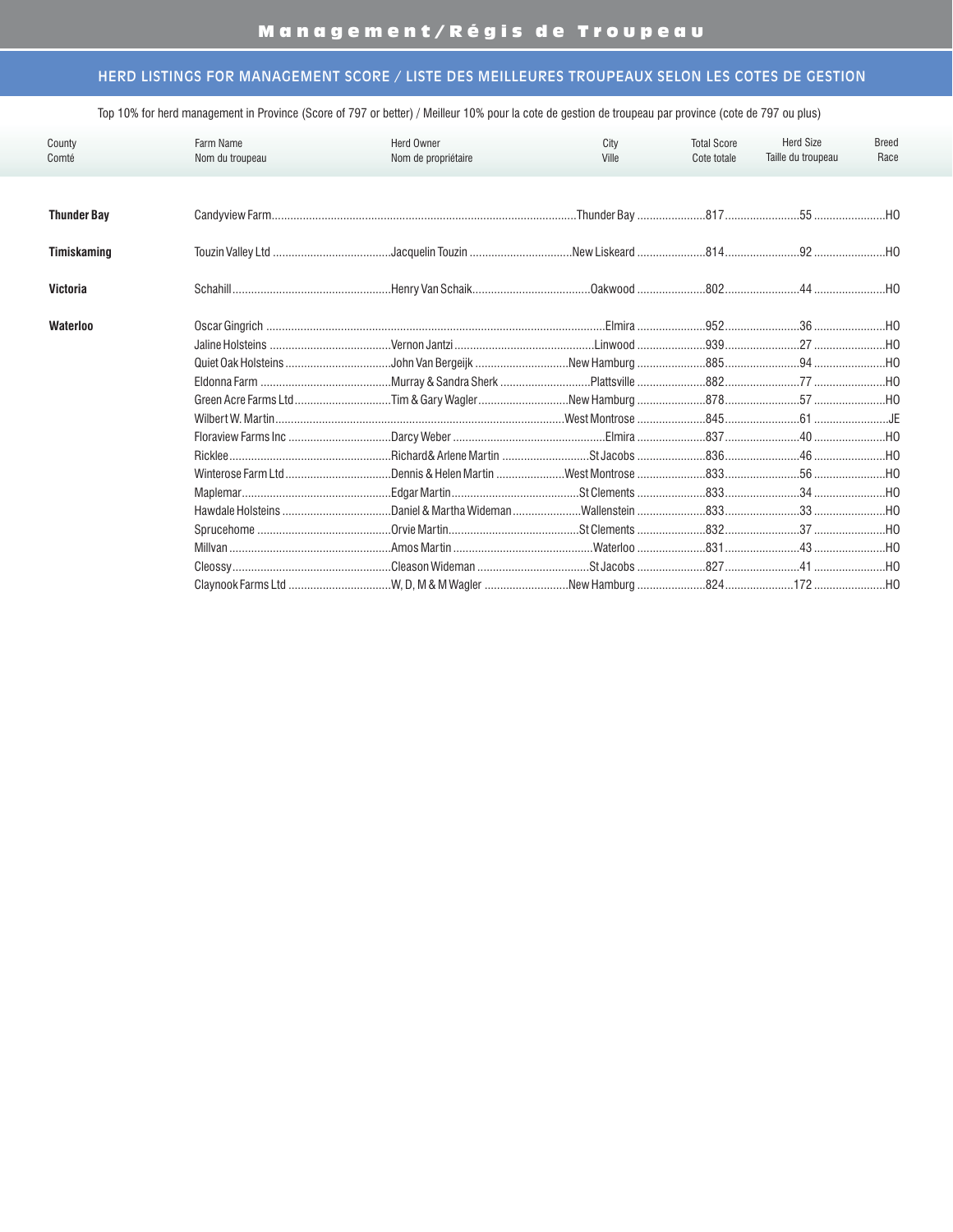Top 10% for herd management in Province (Score of 797 or better) / Meilleur 10% pour la cote de gestion de troupeau par province (cote de 797 ou plus)

| County<br>Comté             | Farm Name<br>Nom du troupeau | City<br>Ville | <b>Total Score</b><br>Cote totale | <b>Herd Size</b><br>Taille du troupeau | <b>Breed</b><br>Race |                |
|-----------------------------|------------------------------|---------------|-----------------------------------|----------------------------------------|----------------------|----------------|
| Waterloo County (Continued) |                              |               |                                   |                                        |                      |                |
|                             |                              |               |                                   |                                        |                      |                |
|                             |                              |               |                                   |                                        |                      | H <sub>O</sub> |
|                             |                              |               |                                   |                                        |                      | $$ HO          |
|                             |                              |               |                                   |                                        |                      |                |
|                             |                              |               |                                   |                                        |                      |                |
|                             |                              |               |                                   |                                        |                      |                |
|                             |                              |               |                                   |                                        |                      |                |
|                             |                              |               |                                   |                                        |                      |                |
| Wellington                  |                              |               |                                   |                                        |                      |                |
|                             |                              |               |                                   |                                        |                      | HO             |
|                             |                              |               |                                   |                                        |                      | H <sub>0</sub> |
|                             |                              |               |                                   |                                        |                      |                |
|                             |                              |               |                                   |                                        |                      | JE             |
|                             |                              |               |                                   |                                        |                      | HO             |
|                             |                              |               |                                   |                                        |                      | HO             |
|                             |                              |               |                                   |                                        |                      | HO             |
|                             |                              |               |                                   |                                        |                      | $$ HO          |
|                             |                              |               |                                   |                                        |                      | HO             |
|                             |                              |               |                                   |                                        |                      | HO             |
|                             |                              |               |                                   |                                        |                      | HO             |
|                             |                              |               |                                   |                                        |                      | HO             |
|                             |                              |               |                                   |                                        |                      | HO             |
|                             |                              |               |                                   |                                        |                      | HO             |
|                             |                              |               |                                   |                                        |                      | $$ BS          |
|                             |                              |               |                                   |                                        |                      |                |
|                             |                              |               |                                   |                                        |                      | HO             |
|                             |                              |               |                                   |                                        |                      | HO             |
|                             |                              |               |                                   |                                        |                      | HO             |
|                             |                              |               |                                   |                                        |                      |                |
|                             |                              |               |                                   |                                        |                      |                |
|                             |                              |               |                                   |                                        |                      |                |
|                             |                              |               |                                   |                                        |                      |                |
|                             | Fraeland                     | Jack Fraser.  |                                   | .812                                   | 104                  | HO             |
|                             |                              |               |                                   |                                        |                      |                |
|                             |                              |               |                                   |                                        |                      |                |
|                             |                              |               |                                   |                                        |                      |                |
|                             |                              |               |                                   |                                        |                      |                |
|                             |                              |               |                                   |                                        |                      |                |
|                             |                              |               |                                   |                                        |                      |                |
|                             |                              |               |                                   |                                        |                      |                |
| Wentworth                   |                              |               |                                   |                                        |                      |                |
| <b>York</b>                 |                              |               |                                   |                                        |                      |                |

YOrk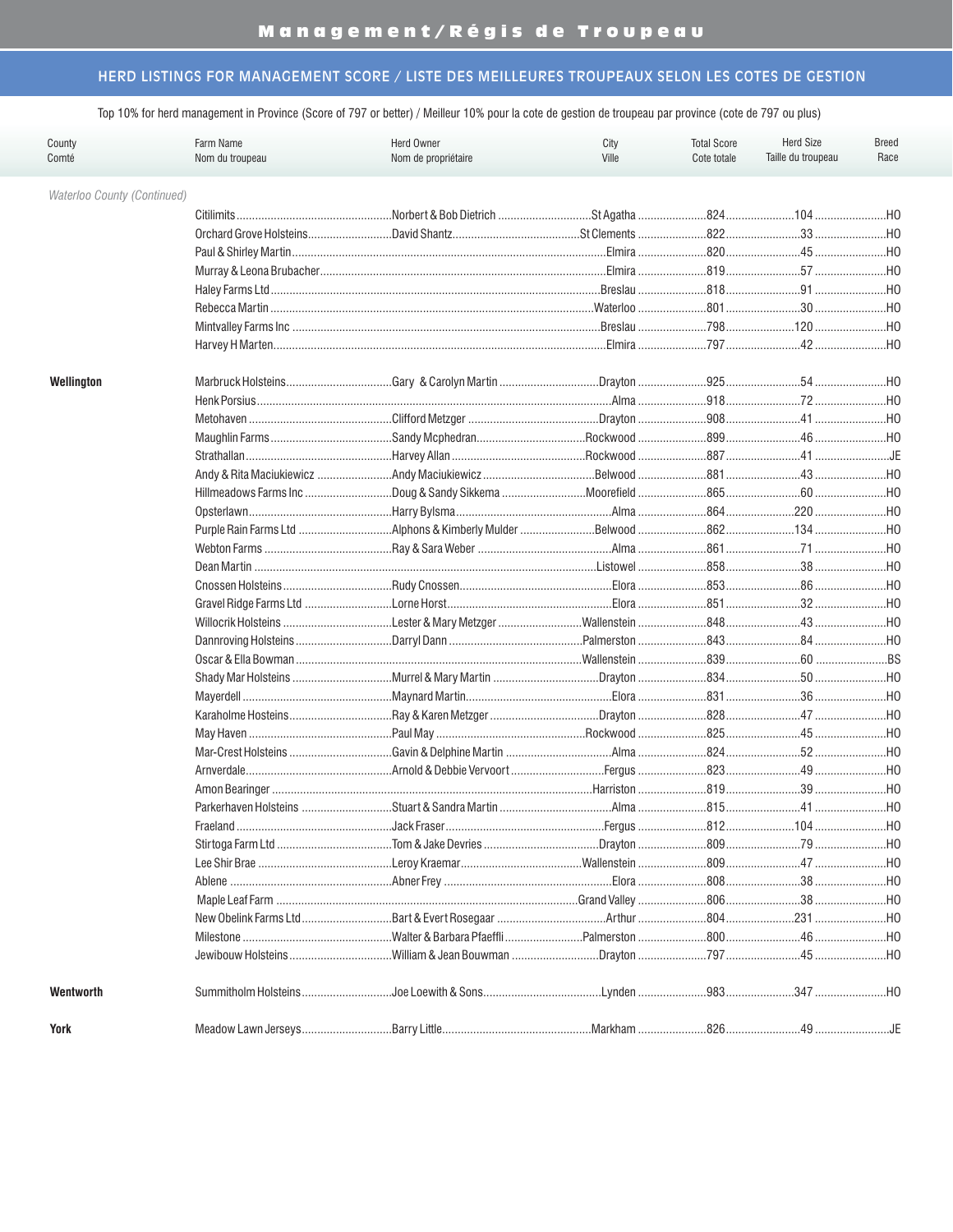2006 Mandgement Centre: All DHI Herds in Ontario Based on 2006 Herd Averages *2006 Management Centre:* All DHI Herds in Ontario Based on 2006 Herd Averages

|                                                                                                                      |                        |                  |             |         | Percentil        | $\mathbf 0$ |           |            |         |                  |
|----------------------------------------------------------------------------------------------------------------------|------------------------|------------------|-------------|---------|------------------|-------------|-----------|------------|---------|------------------|
| Management Centre                                                                                                    | <b>MAX</b>             | Son              | <b>SOth</b> | 70th    | GOth             | 50th        | 40th      | <b>Son</b> | 20th    | 10th             |
| Average of Current 305 Day Lactations<br>(Value after deductions/transportation)<br>Milk Value - Holstein            | 7,856<br>$\frac{1}{9}$ | \$6,561          | \$6,251     | \$6,025 | \$5,817          | \$5,654     | \$5,426   | \$5,182    | \$4,875 | \$4,399          |
| Average of Current 305 Day Lactations<br>(Value after deductions/transportation)<br><b>Milk Value - Non-Holstein</b> | ,331<br>$\frac{1}{9}$  | \$5,468          | \$5,282     | \$5,064 | \$4,796          | \$4,613     | \$4,390   | \$4,131    | \$3,927 | \$3,399          |
| (Herd Average Linear Score)<br><b>Udder Health</b>                                                                   | $rac{1}{\sqrt{2}}$     | $2.\overline{3}$ | 2.5         | 2.6     | $2.\overline{8}$ | 2.9         | က         | 3.2        | 3.4     | $3.\overline{6}$ |
| (First Lactation Only in Years-Days)<br>Age At First Calving                                                         | $1 - 353$              | 2-028            | 2-046       | 2-061   | 2-076            | 2-092       | $2 - 111$ | $2 - 132$  | 2-162   | $2 - 218$        |
| (Herd Average in Months)<br><b>Calving Interval</b>                                                                  |                        | $< 13.1$         | 13.3        | 13.5    | 13.8             | 14.0        | 14.3      | 14.5       | 14.9    | 15.6             |
| (Annual % Herd 3rd + Lactations)<br>Longevity                                                                        | $> 60.1\%$             | 48.6%            | 44.5%       | 41.7%   | 39.3%            | 37.1%       | 34.8%     | 32.5%      | 29.7%   | 26.0%            |
| <b>Herd Efficiency</b>                                                                                               |                        | 89.7%            | 88.4%       | 87.3%   | 86.3%            | 85.3%       | 84.2%     | 82.6%      | 80.3%   | 76.5%            |

# **How Percentiles Work**

| <b>Sth Percentily</b>  |
|------------------------|
| <b>Oth Percentil</b>   |
| <b>Sth Percentilis</b> |
|                        |

If all the herds (animals could be substituted for herds) were arranged in<br>order from lowest to highest, the75th percentile would be the value of the<br>herd that is better than 75% of all the other herds. The 99th percentile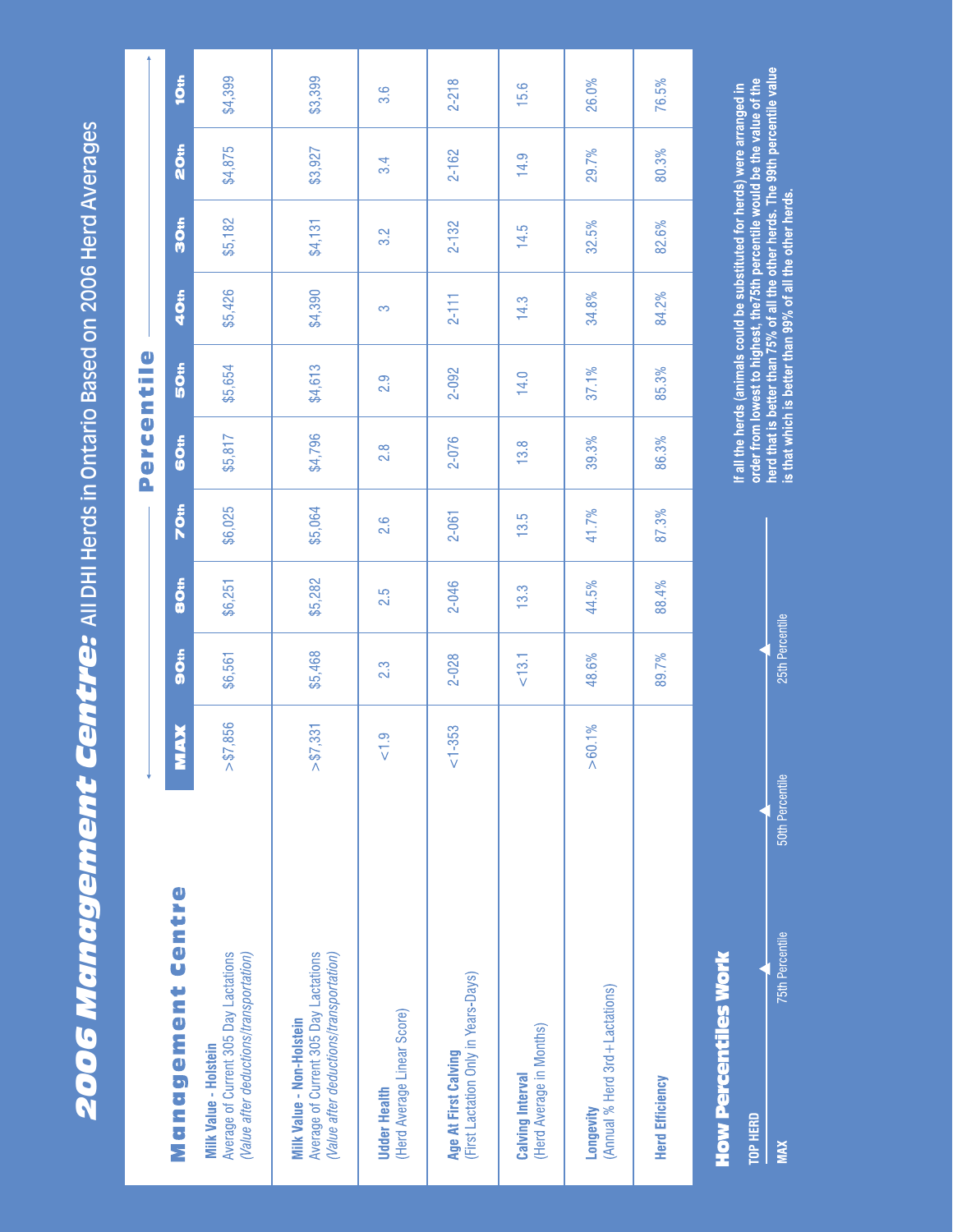Herds equal to or greater than County average composite BCA / Troupeaux supérieurs à la moyenne de composite MCR des comtés

| County / Farm<br>Comté / Ferme                       | <b>Herd Owner</b><br>Nom de propriétaire     | City<br>Ville                | BCA Average<br>MCR Moyenne | BCA Milk<br>MCR Lait | <b>BCA Fat</b><br>MCR Gras | BCA Protein<br>MCR Protéine | Records<br>Relevés | Σò<br>Milk kg*/Lait | Fat kg/Gras kg | Fat %/Gras   | Protein kg<br>Protéine kg | Protein %<br>Protéine | <b>Breed/Race</b> |
|------------------------------------------------------|----------------------------------------------|------------------------------|----------------------------|----------------------|----------------------------|-----------------------------|--------------------|---------------------|----------------|--------------|---------------------------|-----------------------|-------------------|
| <b>ALGOMA (Average 193.2)</b><br>ONAKNOLL            | <b>JOHN PALMER</b>                           | <b>BRUCE MINES</b>           | 199.3                      | 206                  | 191                        | 201                         | 24                 | 8,604               | 303            | 3.5%         | 268                       | 3.1%                  | H, M              |
| <b>BRANT (Average 201.5)</b>                         |                                              |                              |                            |                      |                            |                             |                    |                     |                |              |                           |                       |                   |
| TALSMA FARMS INC                                     | STEVE & SHARON TALSMA                        | <b>HARLEY</b>                | 247.3                      | 248                  | 246                        | 248                         | 44                 | 11,335              | 418            | 3.7%         | 361                       | 3.2%                  | H                 |
| <b>BRIDON FARMS INC</b>                              | <b>BRIAN SAYLES</b>                          | <b>PARIS</b>                 | 244.3                      | 259                  | 223                        | 251                         | 73                 | 7,973               | 358            | 4.5%         | 287                       | 3.6%                  | J, H              |
| <b>SPRUCE AVENUE FARMS</b>                           |                                              | <b>PARIS</b>                 | 243.0                      | 247                  | 241                        | 241                         | 70                 | 8,635               | 408            | 4.7%         | 303                       | 3.5%                  | J, H, B           |
| ROVELON HOLSTEINS                                    | <b>GARY CAIN</b>                             | <b>PARIS</b>                 | 231.3                      | 225                  | 232                        | 237                         | 31                 | 10,351              | 396            | 3.8%         | 347                       | 3.4%                  | H                 |
| ASH LAWN FARMS                                       | ROBERT KYLE                                  | <b>AYR</b>                   | 226.0                      | 236                  | 205                        | 237                         | 40                 | 7,257               | 341            | 4.7%         | 277                       | 3.8%                  | J                 |
| <b>ELM BEND FARMS</b>                                | <b>TERRY CHARLTON</b><br><b>ROBERT BROWN</b> | <b>BRANTFORD</b>             | 223.3                      | 220                  | 228                        | 222                         | 41                 | 10,065              | 389            | 3.9%         | 324                       | 3.2%                  | Η                 |
| <b>BROWNDALE</b><br>POTWELL JERSEYS                  | <b>MICHAEL STERN</b>                         | <b>PARIS</b><br><b>PARIS</b> | 221.3<br>221.0             | 223<br>229           | 221<br>206                 | 220<br>228                  | 55<br>39           | 10,496<br>7,181     | 385<br>348     | 3.7%<br>4.8% | 328<br>269                | 3.1%<br>3.7%          | Η                 |
| SHUR-GAIN AG RES INC                                 | MICHELLE CARSON                              | <b>BURFORD</b>               | 216.7                      | 224                  | 209                        | 217                         | 101                | 10,180              | 353            | 3.5%         | 313                       | 3.1%                  | J<br>Η            |
| ALBERT VANDENBERG                                    |                                              | <b>HARLEY</b>                | 216.0                      | 214                  | 215                        | 219                         | 57                 | $9,398*$            | 351            | 3.7%         | 307                       | 3.3%                  | H                 |
| <b>BRENBE JERSEYS</b>                                | <b>BRENT BUTCHER</b>                         | <b>AYR</b>                   | 215.7                      | 221                  | 202                        | 224                         | 58                 | 6,866               | 335            | 4.9%         | 261                       | 3.8%                  | J,H               |
| DONKERDALE                                           | J & G DONKERS                                | <b>BRANCHTON</b>             | 211.0                      | 213                  | 206                        | 214                         | 87                 | 10,019              | 361            | 3.6%         | 319                       | 3.2%                  | H                 |
| <b>VALMAR</b>                                        | C VANDERLIP & SONS                           | <b>BRANTFORD</b>             | 210.3                      | 214                  | 207                        | 210                         | 31                 | 9,905               | 356            | 3.6%         | 308                       | 3.1%                  | H                 |
| STUARTMERE FARM LTD                                  |                                              | <b>PRINCETON</b>             | 209.3                      | 212                  | 208                        | 208                         | 59                 | 9,607               | 350            | 3.6%         | 300                       | 3.1%                  | H                 |
| <b>BRIDGEVIEW</b>                                    | <b>BRIAN COLEMAN</b>                         | <b>BRANTFORD</b>             | 208.7                      | 210                  | 209                        | 207                         | 65                 | 8,518               | 352            | 4.1%         | 280                       | 3.3%                  | H, J              |
| LOLA-MAY FARMS LTD                                   | JOE & WANDA KLOEPFER                         | <b>HARLEY</b>                | 208.3                      | 209                  | 205                        | 211                         | 74                 | 9,270               | 340            | 3.7%         | 298                       | 3.2%                  | H                 |
| <b>VELLENGA FARMS LTD</b>                            | GORD & LOUIE VELLENGA                        | <b>PARIS</b>                 | 205.0                      | 211                  | 198                        | 206                         | 69                 | 9,627               | 334            | 3.5%         | 298                       | 3.1%                  | H                 |
| DONALYN HOLSTEINS                                    | <b>ERNEST PEPPER</b>                         | <b>BURFORD</b>               | 204.7                      | 204                  | 208                        | 202                         | 53                 | 9,276               | 350            | 3.8%         | 292                       | 3.1%                  | Η                 |
| <b>WILL-CHER FARM</b>                                | <b>BILL &amp; CHERYL DONKERS</b>             | <b>BRANCHTON</b>             | 204.3                      | 207                  | 204                        | 202                         | 51                 | 9,451               | 345            | 3.7%         | 294                       | 3.1%                  | Η                 |
| HALEYVIEW FARMS LTD                                  | PAUL HALEY                                   | <b>BRANTFORD</b>             | 201.7                      | 198                  | 200                        | 207                         | 72                 | 8,804               | 331            | 3.8%         | 293                       | 3.3%                  | Η                 |
|                                                      |                                              |                              |                            |                      |                            |                             |                    |                     |                |              |                           |                       |                   |
| <b>BRUCE (Average 204.3)</b><br>PREHNBROOK FARMS LTD |                                              | <b>RIPLEY</b>                | 247.3                      | 255                  | 242                        | 245                         | 212                | $11.445*$           | 404            | 3.5%         | 350                       | 3.1%                  | H                 |
| ALBADON FARMS LTD                                    | <b>MARK IRELAND</b>                          | <b>TEESWATER</b>             | 244.3                      | 248                  | 243                        | 242                         | 125                | $11,248*$           | 409            | 3.6%         | 350                       | 3.1%                  | H                 |
| FRANK & ANNE MARIE TER WOERDS                        |                                              | KINCARDINE                   | 244.3                      | 244                  | 246                        | 243                         | 57                 | 10,839              | 406            | 3.7%         | 345                       | 3.2%                  | H                 |
| STARBRITE HOLSTEIN                                   | <b>CHARLES ALBRECHT</b>                      | <b>MILDMAY</b>               | 244.3                      | 227                  | 281                        | 225                         | 43                 | 10,536              | 486            | 4.6%         | 332                       | 3.2%                  | H                 |
| PATIENCE HOLSTEINS LTD                               |                                              | <b>MILDMAY</b>               | 239.7                      | 225                  | 266                        | 228                         | 64                 | 10,736              | 473            | 4.4%         | 344                       | 3.2%                  | H, J              |
| A TO Z FARM                                          | <b>AARON RUETZ</b>                           | <b>MILDMAY</b>               | 235.3                      | 230                  | 244                        | 232                         | 35                 | 11,153              | 440            | 3.9%         | 357                       | 3.2%                  | H                 |
| RALJAY FARMS                                         | JAYNE & RALPH DIETRICH                       | <b>MILDMAY</b>               | 233.7                      | 240                  | 226                        | 235                         | 23                 | 10,881              | 377            | 3.5%         | 339                       | 3.1%                  | H                 |
| LOWLACE FARMS                                        | J & B WALLACE                                | PORT ELGIN                   | 231.7                      | 227                  | 237                        | 231                         | 68                 | 10,037              | 391            | 3.9%         | 327                       | 3.3%                  | H                 |
| ZETTLERDALE FARMS                                    | <b>HOWARD &amp; GLEN ZETTLER</b>             | <b>CHEPSTOW</b>              | 231.3                      | 229                  | 239                        | 226                         | 63                 | 10,638              | 410            | 3.9%         | 333                       | 3.1%                  | H                 |
| <b>BELMORAL FARMS LTD</b>                            | <b>DAVID KIEFFER</b>                         | <b>TEESWATER</b>             | 231.3                      | 225                  | 249                        | 220                         | 41                 | 10,425              | 429            | 4.1%         | 325                       | 3.1%                  | H                 |
| HELLS-LEA FARMS LTD                                  | MIKE HAELZLE                                 | <b>MILDMAY</b>               | 230.7                      | 221                  | 250                        | 221                         | 31                 | 10,551              | 443            | 4.2%         | 334                       | 3.2%                  | H                 |
| <b>GRAYCLAY JERSEYS</b>                              | JOHN & RHONDA VANDERWIELEN                   | <b>ELMWOOD</b>               | 230.0                      | 245                  | 203                        | 242                         | 33                 | 7,153               | 319            | 4.5%         | 268                       | 3.7%                  | J                 |
| ZETHILL FARMS LTD                                    | RUSSELL & JOYCE ZETTLER                      | <b>HANOVER</b>               | 228.7                      | 222                  | 244                        | 220                         | 32                 | 10,138              | 414            | 4.1%         | 320                       | 3.2%                  | H                 |
| <b>FLORBIL FARMS LTD</b>                             | JEFF & DAN BROSS                             | MILDMAY                      | 228.0                      | 217                  | 249                        | 218                         | 48                 | 9,834               | 420            | 4.3%         | 314                       | 3.2%                  | H                 |
| NEIL ZEVENBERGEN                                     |                                              | <b>HEPWORTH</b>              | 225.7                      | 217                  | 235                        | 225                         | 63                 | 10,008              | 404            | 4.0%         | 331                       | 3.3%                  | H                 |
| <b>DON BAKS</b>                                      |                                              | <b>TEESWATER</b>             | 225.3                      | 224                  | 228                        | 224                         | 39                 | 10,000              | 377            | 3.8%         | 318                       | 3.2%                  | H                 |
| <b>IKENDALE FARMS LTD</b><br>NORVAL MCCONNELL        |                                              | WALKERTON<br>KINCARDINE      | 225.0<br>223.3             | 230<br>222           | 220<br>233                 | 225<br>215                  | 278<br>33          | $10,310*$           | 366<br>368     | 3.5%<br>4.2% | 321<br>296                | 3.1%<br>3.4%          | H<br>B            |
| <b>SCHRIEK FARMS LIMITED</b>                         | GIDION & SANDRA SCHRIEK                      | <b>CHESLEY</b>               | 223.0                      | 214                  | 234                        | 221                         | 68                 | 8,723<br>9,516      | 386            | 4.1%         | 313                       | 3.3%                  | H                 |
| <b>CEDAR PATCH</b>                                   | <b>GLEN BURGESS</b>                          | MILDMAY                      | 219.7                      | 219                  | 218                        | 222                         | 43                 | 8,126               | 369            | 4.5%         | 286                       | 3.5%                  | J, H              |
| R & G FARMS LTD                                      | <b>GEOFF FARRELL</b>                         | KINCARDINE                   | 219.0                      | 222                  | 218                        | 217                         | 51                 | 9,821               | 358            | 3.6%         | 306                       | 3.1%                  | H                 |
| A TO Z FARMS                                         | <b>CHANCY &amp; KELLY BURGESS</b>            | MILDMAY                      | 219.0                      | 208                  | 233                        | 216                         | 40                 | 9,705               | 403            | 4.2%         | 319                       | 3.3%                  | H                 |
| <b>KENVEL FARMS</b>                                  | <b>LLOYD HENDRY</b>                          | <b>TIVERTON</b>              | 217.0                      | 215                  | 221                        | 215                         | 82                 | 9,598               | 367            | 3.8%         | 306                       | 3.2%                  | H                 |
| <b>HOLMDALE FARMS</b>                                |                                              | <b>ELMWOOD</b>               | 215.7                      | 217                  | 216                        | 214                         | 103                | 9,501               | 350            | 3.7%         | 298                       | 3.1%                  | Η                 |
| <b>FAIRVISTA</b>                                     | MURRAY RUSSWURM                              | MILDMAY                      | 215.0                      | 223                  | 198                        | 224                         | 43                 | 6,662               | 323            | 4.8%         | 254                       | 3.8%                  | J                 |
| RANDY & ROD WEBER                                    |                                              | ALLENFORD                    | 214.3                      | 218                  | 211                        | 214                         | 66                 | 9,971               | 358            | 3.6%         | 311                       | 3.1%                  | Η                 |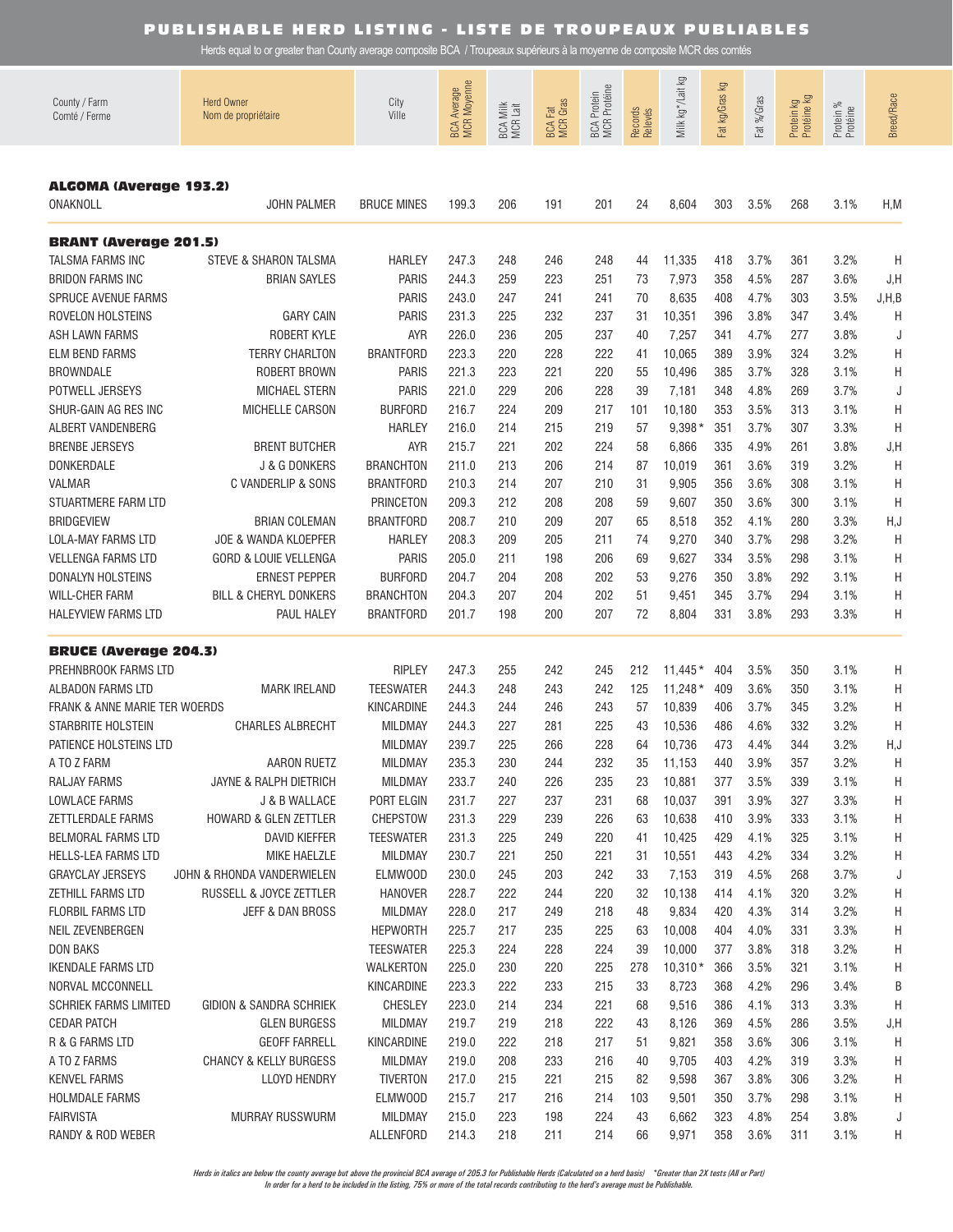| County / Farm<br>Comté / Ferme     | <b>Herd Owner</b><br>Nom de propriétaire | City<br>Ville     | BCA Average<br>MCR Moyenne | BCA Milk<br>MCR Lait | <b>MCR</b> Gras<br><b>BCA Fat</b> | BCA Protein<br>MCR Protéine | Records<br>Relevés | Σ<br>Milk kg*/Lait | Fat kg/Gras kg | Fat %/Gras | Protein kg<br>Protéine kg | Protein %<br>Protéine | <b>Breed/Race</b> |
|------------------------------------|------------------------------------------|-------------------|----------------------------|----------------------|-----------------------------------|-----------------------------|--------------------|--------------------|----------------|------------|---------------------------|-----------------------|-------------------|
| <b>Bruce County (Continued)</b>    |                                          |                   |                            |                      |                                   |                             |                    |                    |                |            |                           |                       |                   |
| <b>BORTHVIEW FARMS</b>             | <b>JEFF &amp; LESLEY BORTH</b>           | <b>MILDMAY</b>    | 214.3                      | 209                  | 231                               | 203                         | 43                 | 9.693              | 397            | 4.1%       | 299                       | 3.1%                  | H                 |
| CHALAMAR                           | W & D MCKEE                              | <b>KINCARDINE</b> | 214.3                      | 215                  | 214                               | 214                         | 31                 | 9,906              | 366            | 3.7%       | 313                       | 3.2%                  | Η                 |
| <b>HARMONY HOLSTEINS</b>           | <b>MARK &amp; MATT HAMEL</b>             | <b>ELMWOOD</b>    | 214.0                      | 214                  | 222                               | 206                         | 107                | 9,776              | 377            | 3.9%       | 298                       | 3.0%                  | Η                 |
| <b>MARTROCK HOLSTEINS</b>          | <b>RICHARD MARTIN</b>                    | <b>TEESWATER</b>  | 213.7                      | 220                  | 205                               | 216                         | 34                 | 9,904              | 343            | 3.5%       | 309                       | 3.1%                  | Η                 |
| <b>SLOPEYSIDE FARM</b>             | ALLAN & TERESA DETZLER                   | <b>TEESWATER</b>  | 212.3                      | 210                  | 218                               | 209                         | 22                 | 9,708              | 371            | 3.8%       | 307                       | 3.2%                  | H                 |
| <b>DUN ROVIN ACRES</b>             | <b>CALVIN MCCONNELL</b>                  | KINCARDINE        | 211.7                      | 209                  | 221                               | 205                         | 60                 | 8,181              | 347            | 4.2%       | 280                       | 3.4%                  | B                 |
| LANYDONE                           | JOHN & TOM LANG                          | CHEPSTOW          | 211.0                      | 201                  | 227                               | 205                         | 45                 | 9,607              | 402            | 4.2%       | 309                       | 3.2%                  | H                 |
| <b>WILKESVIEW</b>                  | <b>MURRAY WILKEN</b>                     | <b>RIPLEY</b>     | 210.0                      | 213                  | 210                               | 207                         | 109                | 9,408              | 349            | 3.7%       | 292                       | 3.1%                  | H,A               |
| SONNENRAIN FARM                    | <b>MARTIN &amp; LINDA BAUMBERGER</b>     | PORT ELGIN        | 210.0                      | 209                  | 213                               | 208                         | 41                 | 9,237              | 349            | 3.8%       | 292                       | 3.2%                  | H                 |
| <b>DORAL FARMS INC</b>             |                                          | <b>TEESWATER</b>  | 210.0                      | 212                  | 210                               | 208                         | 41                 | 9,862              | 361            | 3.7%       | 306                       | 3.1%                  | H                 |
| <b>STROELEE</b>                    | <b>JOSEPH STROEDER</b>                   | <b>HANOVER</b>    | 208.7                      | 207                  | 218                               | 201                         | 36                 | 9,533              | 371            | 3.9%       | 295                       | 3.1%                  | $\sf H$           |
| <b>ELANDEE HOLSTEINS</b>           | <b>BEVAN &amp; HEATHER WEBER</b>         | <b>MILDMAY</b>    | 208.7                      | 206                  | 209                               | 211                         | 29                 | 9,291              | 350            | 3.8%       | 302                       | 3.3%                  | Η                 |
| <b>WATDALE</b>                     | <b>DALE WATKE</b>                        | <b>HANOVER</b>    | 208.0                      | 200                  | 218                               | 206                         | 19                 | 9,331              | 377            | 4.0%       | 304                       | 3.3%                  | Η                 |
| <b>OURIVER FARMS</b>               | LYALL & MARJORI HODGINS                  | KINCARDINE        | 206.0                      | 205                  | 208                               | 205                         | 38                 | 9,173              | 346            | 3.8%       | 293                       | 3.2%                  | Η                 |
| MEADOWBLOOM HOLSTEINS              | PAUL & MARILYN LEIS                      | <b>ELMWOOD</b>    | 205.0                      | 201                  | 213                               | 201                         | 31                 | 9,684              | 378            | 3.9%       | 306                       | 3.2%                  | Н                 |
| <b>CARLETON (Average 201)</b>      |                                          |                   |                            |                      |                                   |                             |                    |                    |                |            |                           |                       |                   |
| <b>MARVELLANE</b>                  | THEO & MARIA NYENTAP                     | <b>RUSSELL</b>    | 282.3                      | 301                  | 264                               | 282                         | 102                | 13,516 *           | 442            | 3.3%       | 403                       | 3.0%                  | H                 |
| <b>OAKSTONE FARM</b>               | <b>TODD &amp; CAROLYN STYLES</b>         | <b>KINBURN</b>    | 256.7                      | 267                  | 251                               | 252                         | 64                 | 12.033 *           | 421            | 3.5%       | 362                       | 3.0%                  | H, B              |
| <b>TOPFARM HOLSTEINS</b>           | <b>GERALD &amp; JANET VANBOKHORST</b>    | OSGOODE           | 253.3                      | 253                  | 250                               | 257                         | 47                 | 11,458             | 422            | 3.7%       | 372                       | 3.2%                  | $\mathsf{H}$      |
| <b>VELTHUIS FARMS LTD</b>          |                                          | OSGOODE           | 249.0                      | 254                  | 245                               | 248                         | 118                | 11.761             | 421            | 3.6%       | 366                       | 3.1%                  | Н                 |
| <b>GRUEN VALLEY FARM LTD</b>       | THOM & WILMA MUELLER                     | <b>VERNON</b>     | 249.0                      | 252                  | 248                               | 247                         | 50                 | 11,180             | 407            | 3.6%       | 349                       | 3.1%                  | $\sf H$           |
| RIVERDOWN HOLSTEINS                |                                          | <b>METCALFE</b>   | 245.3                      | 246                  | 252                               | 238                         | 66                 | 11,038             | 419            | 3.8%       | 339                       | 3.1%                  | H                 |
| <b>ALEXERIN</b>                    | RON & TODD NIXON                         | <b>MANOTICK</b>   | 239.0                      | 240                  | 234                               | 243                         | 81                 | 10,869             | 394            | 3.6%       | 348                       | 3.2%                  | Η                 |
| <b>BLACKRAPIDS FARMS</b>           | PETER & ROSEMARY RUITER                  | <b>NEPEAN</b>     | 238.7                      | 236                  | 242                               | 238                         | 30                 | 10,693             | 408            | 3.8%       | 343                       | 3.2%                  | H                 |
| <b>MIDLEE HOLSTEINS</b>            | JIM & CONNIE MCDIARMID & SONS            | OSGOODE           | 234.3                      | 248                  | 226                               | 229                         | 75                 | 11,163             | 376            | 3.4%       | 328                       | 2.9%                  | Η                 |
| TILE CROFT FARMS                   | ELEANOR & JEFF ROBINSON                  | OSGOODE           | 233.0                      | 233                  | 231                               | 235                         | 58                 | 8,009              | 327            | 4.1%       | 266                       | 3.3%                  | Α                 |
| <b>VERNLEA</b>                     | RUSSELL ANDERSON                         | <b>WINCHESTER</b> | 232.7                      | 229                  | 234                               | 235                         | 56                 | 10,277             | 387            | 3.8%       | 334                       | 3.2%                  | H                 |
| <b>BARRY &amp; SHELLEY WADDELL</b> |                                          | <b>EDWARDS</b>    | 230.3                      | 236                  | 223                               | 232                         | 43                 | 10,773             | 377            | 3.5%       | 336                       | 3.1%                  | $\sf H$           |
| <b>AYRVALE</b>                     | <b>GREG &amp; HEATHER MOUNT</b>          | <b>METCALFE</b>   | 225.3                      | 220                  | 225                               | 231                         | 29                 | 7,553              | 318            | 4.2%       | 260                       | 3.4%                  | A                 |
| <b>BAKKERCREST</b>                 | STEVE & SHELLEY BAKKER                   | <b>METCALFE</b>   | 222.0                      | 226                  | 214                               | 226                         | 44                 | 10,330             | 360            | 3.5%       | 326                       | 3.2%                  | H                 |
| <b>ACREDALE FARM</b>               | <b>JANET ACRES</b>                       | <b>KARS</b>       | 215.7                      | 213                  | 218                               | 216                         | 70                 | 9.585              | 366            | 3.8%       | 311                       | 3.2%                  | H                 |
| <b>AGRICULTURE MUSEUM</b>          | MUSEUM OF SCIENCE TECH                   | <b>OTTAWA</b>     | 214.7                      | 214                  | 215                               | 215                         | 39                 | 9,310              | 362            | 3.9%       | 303                       | 3.3%                  | H, J, A           |
| CAVANHILL                          | MEL & ANDY CAVANAGH                      | <b>KINBURN</b>    | 214.3                      | 207                  | 233                               | 203                         | 48                 | 9,920              | 412            | 4.2%       | 308                       | 3.1%                  | H                 |
| <b>FRED &amp; SHARON STUYT</b>     |                                          | <b>RICHMOND</b>   | 214.0                      | 214                  | 216                               | 212                         | 41                 | 9.830              | 365            | 3.7%       | 308                       | 3.1%                  | Н                 |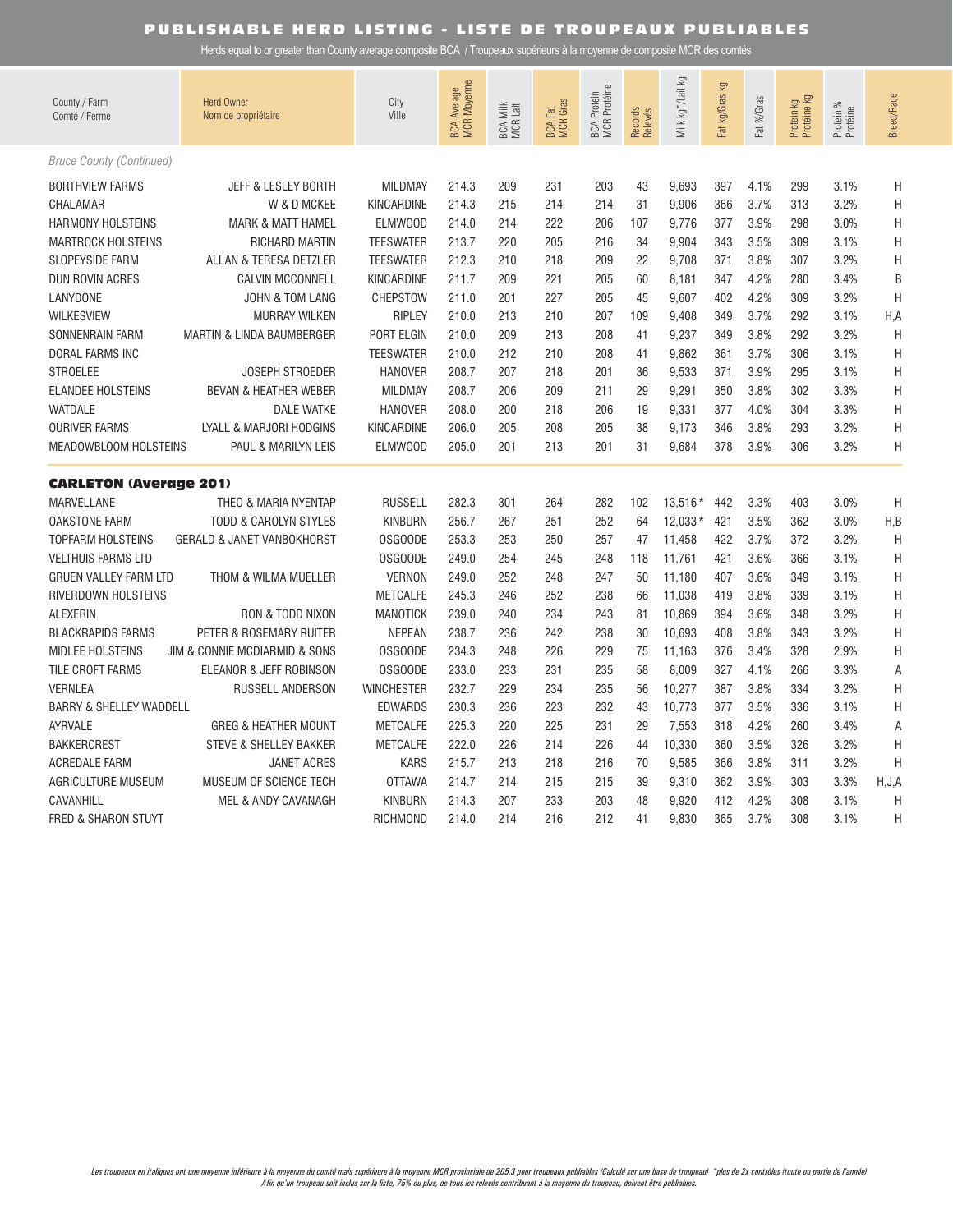Herds equal to or greater than County average composite BCA / Troupeaux supérieurs à la moyenne de composite MCR des comtés

| County / Farm<br>Comté / Ferme                                                                  | <b>Herd Owner</b><br>Nom de propriétaire                                  | City<br>Ville                                                   | <b>BCA Average</b><br>MCR Moyenne | BCA Milk<br>Lait MCR     | <b>BCA Fat</b><br>Gras MCR | BCA Protein<br>Protéine MCR | Records<br>Relevés   | Milk kg <sup>*</sup> /Lait        | Fat kg / Gras kg         | Fat % / Gras                 | Protein kg<br>Protéine kg | Protein %<br>Protéine        | Breed / Race     |
|-------------------------------------------------------------------------------------------------|---------------------------------------------------------------------------|-----------------------------------------------------------------|-----------------------------------|--------------------------|----------------------------|-----------------------------|----------------------|-----------------------------------|--------------------------|------------------------------|---------------------------|------------------------------|------------------|
| Carleton County (Continued)                                                                     |                                                                           |                                                                 |                                   |                          |                            |                             |                      |                                   |                          |                              |                           |                              |                  |
| <b>MCEWEN FARM</b><br><b>LAVEYBOS</b><br><b>GLENNHOLME HOLST</b><br><b>BREEZEHILL HOLSTIENS</b> | <b>WILLIAM MCEWEN</b><br>PETER RAATS<br><b>BRIAN &amp; JILL RIVINGTON</b> | <b>NEPEAN</b><br><b>WINCHESTER</b><br>CARP<br><b>WINCHESTER</b> | 211.7<br>210.7<br>210.0<br>209.0  | 208<br>214<br>204<br>205 | 216<br>208<br>223<br>218   | 211<br>210<br>203<br>204    | 47<br>23<br>48<br>64 | 9,827<br>9,601<br>9,754<br>10,179 | 378<br>347<br>397<br>398 | 3.8%<br>3.6%<br>4.1%<br>3.9% | 315<br>302<br>308<br>319  | 3.2%<br>3.1%<br>3.2%<br>3.1% | Η<br>H<br>H<br>H |
| DALMENY HOLSTEINS                                                                               | <b>DAN &amp; NANCY MCDIARMID</b>                                          | <b>OSGOODE</b>                                                  | 208.3                             | 213                      | 205                        | 207                         | 52                   | 9,473                             | 337                      | 3.6%                         | 294                       | 3.1%                         | H                |
| WEEBERLAC                                                                                       | TIM & DIANE GRONIGER                                                      | <b>BAD SPRING</b>                                               | 208.0                             | 207                      | 209                        | 208                         | 24                   | 9,432                             | 361                      | 3.8%                         | 303                       | 3.2%                         | H,J              |
| <b>DELCREEK HOLSTEINS</b>                                                                       | PETER RYLAARSDAM                                                          | <b>WINCHESTER</b>                                               | 201.3                             | 202                      | 199                        | 203                         | 52                   | 9,454                             | 345                      | 3.6%                         | 301                       | 3.2%                         | Η                |
| <b>COCHRANE (Average 216.4)</b>                                                                 |                                                                           |                                                                 |                                   |                          |                            |                             |                      |                                   |                          |                              |                           |                              |                  |
| HAASEN FARMS LIMITED                                                                            | JOHN & FRANK HAASEN                                                       | <b>TIMMINS</b>                                                  | 225.0                             | 220                      | 228                        | 227                         | 61                   | 9,983                             | 383                      | 3.8%                         | 327                       | 3.3%                         | H,B              |
| <b>SHADYLANE FARMS</b>                                                                          |                                                                           | <b>MATHESON</b>                                                 | 214.7                             | 211                      | 220                        | 213                         | 54                   | 9,809                             | 378                      | 3.9%                         | 313                       | 3.2%                         | Η                |
| <b>LA FERME SYLVAIN FRERES</b>                                                                  |                                                                           | KAPUSKASING                                                     | 209.7                             | 214                      | 213                        | 202                         | 32                   | 9,173                             | 338                      | 3.7%                         | 276                       | 3.0%                         | Η                |
| <b>DUFFERIN (Average 206.2)</b>                                                                 |                                                                           |                                                                 |                                   |                          |                            |                             |                      |                                   |                          |                              |                           |                              |                  |
| SWISSBELL<br><b>BRANKE HOLSTEINS</b><br>HOSTRAWSER FARM LTD                                     | WALTER & MARLIE KAEHLI<br><b>BRUCE HORSLEY</b>                            | <b>GRAND VALLEY</b><br>SHELBURNE<br>BELWOOD                     | 255.7<br>249.0<br>243.0           | 270<br>252<br>244        | 244<br>239<br>242          | 253<br>256<br>243           | 53<br>37<br>31       | 7,498<br>10,991<br>11,555         | 367<br>399<br>425        | 4.9%<br>3.6%<br>3.7%         | 267<br>361<br>364         | 3.6%<br>3.3%<br>3.2%         | J<br>H, J<br>Η   |
| <b>BOVINO FARMS</b>                                                                             | <b>R SPREMULLI</b>                                                        | <b>GRAND VALLEY</b>                                             | 237.7                             | 238                      | 236                        | 239                         | 27                   | 10,977                            | 403                      | 3.7%                         | 352                       | 3.2%                         | Η                |
| <b>BOVINO FARM</b>                                                                              | <b>R SPREMULLI</b>                                                        | <b>GRAND VALLEY</b>                                             | 227.3                             | 223                      | 236                        | 223                         | 20                   | 9,187                             | 361                      | 3.9%                         | 295                       | 3.2%                         | Η                |
| <b>AUKHOLME</b>                                                                                 | ED AUKEMA                                                                 | SHELBURNE                                                       | 226.7                             | 227                      | 225                        | 228                         | 46                   | 10,356                            | 380                      | 3.7%                         | 331                       | 3.2%                         | Η                |
| <b>KENTVILLE HOLSTEINS</b>                                                                      | JOANNE & MIKE MCGRISKEN                                                   | SHELBURNE                                                       | 222.3                             | 218                      | 227                        | 222                         | 13                   | 9,949                             | 387                      | 3.9%                         | 323                       | 3.2%                         | Η                |
| <b>RODAH</b>                                                                                    | DAVID HAWTHORNE                                                           | SHELBURNE                                                       | 217.7                             | 219                      | 215                        | 219                         | 46                   | 10,153                            | 370                      | 3.6%                         | 323                       | 3.2%                         | Η                |
| <b>GRAND BELL FARM</b>                                                                          | ROLAND & SHERRY WICK                                                      | <b>GRAND VALLEY</b>                                             | 217.0                             | 227                      | 204                        | 220                         | 31                   | 6,486                             | 315                      | 4.9%                         | 238                       | 3.7%                         | J                |
| <b>TRI-KAMP FARMS</b>                                                                           | <b>JAKE KAMPHUIS</b>                                                      | ORANGEVILLE                                                     | 210.3                             | 203                      | 219                        | 209                         | 59                   | 9,236                             | 369                      | 4.0%                         | 302                       | 3.3%                         | H                |
| <b>BESLEA FARM LTD</b>                                                                          | <b>DAVID BESLEY</b>                                                       | SHELBURNE                                                       | 209.3                             | 212                      | 207                        | 209                         | 80                   | 9,637                             | 356                      | 3.7%                         | 304                       | 3.2%                         | H,G              |
| COLMONT                                                                                         | JOE OOSTERHOF                                                             | <b>GRAND VALLEY</b>                                             | 209.0                             | 208                      | 210                        | 209                         | 32                   | 9,536                             | 356                      | 3.7%                         | 305                       | 3.2%                         | Η                |
| GEORDAWN                                                                                        | GEORGE & DAWN VAN KAMPEN                                                  | ORANGEVILLE                                                     | 206.3                             | 211                      | 190                        | 218                         | 40                   | 6,513                             | 319                      | 4.9%                         | 256                       | 3.9%                         | J                |
| <b>DUNDAS (Average 203)</b>                                                                     |                                                                           |                                                                 |                                   |                          |                            |                             |                      |                                   |                          |                              |                           |                              |                  |
| <b>WESTERGREEN FARM</b>                                                                         | <b>GERALD &amp; JOHN WESTERVELT</b>                                       | <b>BRINSTON</b>                                                 | 260.7                             | 260                      | 267                        | 255                         | 82                   | 11,368                            | 434                      | 3.8%                         | 354                       | 3.1%                         | Η                |
| <b>ROSAYRE</b>                                                                                  | <b>KEN &amp; SHIRLEY ROSE</b>                                             | <b>MOUNTAIN</b>                                                 | 253.3                             | 256                      | 247                        | 257                         | 28                   | 9,161                             | 362                      | 4.0%                         | 302                       | 3.3%                         | Α                |
| <b>VERSPEEK FARMS LTD</b>                                                                       | P & C VERSPEEK                                                            | <b>WINCHESTER</b>                                               | 249.0                             | 251                      | 249                        | 247                         | 66                   | 11,393                            | 419                      | 3.7%                         | 357                       | 3.1%                         | Н                |
| <b>STRADERHILL FARMS</b>                                                                        | JOHN DE VRIES                                                             | WILLIAMSBURG                                                    | 248.7                             | 249                      | 256                        | 241                         | 32                   | 11,570                            | 440                      | 3.8%                         | 356                       | 3.1%                         | Н                |
| <b>BRUGLINE FARMS LTD</b>                                                                       | JOHN & GARRY BRUGMANS                                                     | <b>CHESTERVILLE</b>                                             | 240.7                             | 244                      | 241                        | 237                         | 85                   | 11,234                            | 413                      | 3.7%                         | 348                       | 3.1%                         | Н                |
| SIGNATURE HOLSTEINS                                                                             | MICHAEL FARLINGER                                                         | <b>MORRISBURG</b>                                               | 238.0                             | 248                      | 221                        | 245                         | 44                   | 12,021                            | 400                      | 3.3%                         | 377                       | 3.1%                         | Н                |
| <b>BIG HORN FARM</b>                                                                            | ANDY & RUTH PUENTER                                                       | <b>CHESTERVILLE</b>                                             | 233.0                             | 236                      | 234                        | 229                         | 66                   | 10,482                            | 386                      | 3.7%                         | 326                       | 3.1%                         | H,B              |
| VRIESDALE                                                                                       | HENRY & ROBERT VELTHUIS                                                   | <b>MOUNTAIN</b>                                                 | 231.0                             | 235                      | 230                        | 228                         | 97                   | 10,404                            | 379                      | 3.6%                         | 321                       | 3.1%                         | Η                |
| <b>MELNA HOLSTEINS</b>                                                                          | <b>JOS &amp; FRANCINE MELENHORST</b>                                      | <b>WINCHESTER</b>                                               | 231.0                             | 225                      | 236                        | 232                         | 41                   | 10,635                            | 413                      | 3.9%                         | 347                       | 3.3%                         | Н                |
| HOLLAND VALE HOLSTEINS INC                                                                      | JERRY & PETER BYVELDS                                                     | <b>BRINSTON</b>                                                 | 229.7                             | 228                      | 234                        | 227                         | 52                   | 10,679                            | 405                      | 3.8%                         | 337                       | 3.2%                         | Н                |
| MOUNTAIN RIDGE FARM                                                                             | A JAMPEN & A DALY                                                         | <b>MOUNTAIN</b>                                                 | 229.0                             | 228                      | 225                        | 234                         | 32                   | 10,323                            | 380                      | 3.7%                         | 335                       | 3.2%                         | H,M              |
| <b>CHESTBAR</b>                                                                                 | JACK & MICHAEL HOOGEVEEN                                                  | CHESTERVILLE                                                    | 227.0                             | 235                      | 223                        | 223                         | 51                   | 10,350                            | 365                      | 3.5%                         | 314                       | 3.0%                         | Н                |
| ANNALEA                                                                                         | <b>HANS SCHULER</b>                                                       | CHESTERVILLE                                                    | 224.3                             | 221                      | 232                        | 220                         | 38                   | 10,154                            | 395                      | 3.9%                         | 320                       | 3.2%                         | Н                |
| DEJO FARMS INC                                                                                  | JIM & CAROL ANN BYVELDS                                                   | <b>MORRISBURG</b>                                               | 224.0                             | 224                      | 226                        | 222                         | 55                   | 10,024                            | 375                      | 3.7%                         | 315                       | 3.1%                         | H                |
| JOHN & GERALD JAQUEMET                                                                          |                                                                           | <b>WINCHESTER</b>                                               | 223.3                             | 224                      | 220                        | 226                         | 80                   | 10,291                            | 374                      | 3.6%                         | 329                       | 3.2%                         | Н                |
| NATION VALLEY FARMS                                                                             |                                                                           | <b>CHESTERVILLE</b>                                             | 223.3                             | 223                      | 227                        | 220                         | 44                   | 10,018                            | 378                      | 3.8%                         | 316                       | 3.2%                         | Η                |
| <b>HAVELEA HOLSTEINS</b>                                                                        | JOHN HAVEKES JR                                                           | <b>MOUNTAIN</b>                                                 | 221.7                             | 219                      | 223                        | 223                         | 25                   | 9,965                             | 379                      | 3.8%                         | 323                       | 3.2%                         | H,A              |
| SMITHVIEW FARMS                                                                                 | ROBERT SMITH                                                              | <b>BRINSTON</b>                                                 | 221.0                             | 223                      | 219                        | 221                         | 42                   | 10,232                            | 374                      | 3.7%                         | 321                       | 3.1%                         | Η                |
| WINTERGREEN FARMS                                                                               | CARL SEARS & SONS                                                         | <b>MOUNTAIN</b>                                                 | 218.0                             | 222                      | 212                        | 220                         | 60                   | 10,194                            | 361                      | 3.5%                         | 321                       | 3.1%                         | H                |
| RICRODREG HOLSTEINS                                                                             | DWIGHT GILMER & SONS LTD                                                  | <b>MOUNTAIN</b>                                                 | 216.3                             | 224                      | 204                        | 221                         | 134                  | 10,128                            | 343                      | 3.4%                         | 318                       | 3.1%                         | H                |
| WEENARDA FARMS                                                                                  | JOHN & RINA GRONIGER                                                      | <b>IROQUOIS</b>                                                 | 216.0                             | 224                      | 214                        | 210                         | 51                   | 10,345                            | 367                      | 3.5%                         | 309                       | 3.0%                         | H                |
| ROTOBAR FARM                                                                                    | <b>TOM SMAIL</b>                                                          | <b>BRINSTON</b>                                                 | 214.7                             | 218                      | 215                        | 211                         | 22                   | 9,496                             | 350                      | 3.7%                         | 295                       | 3.1%                         | H                |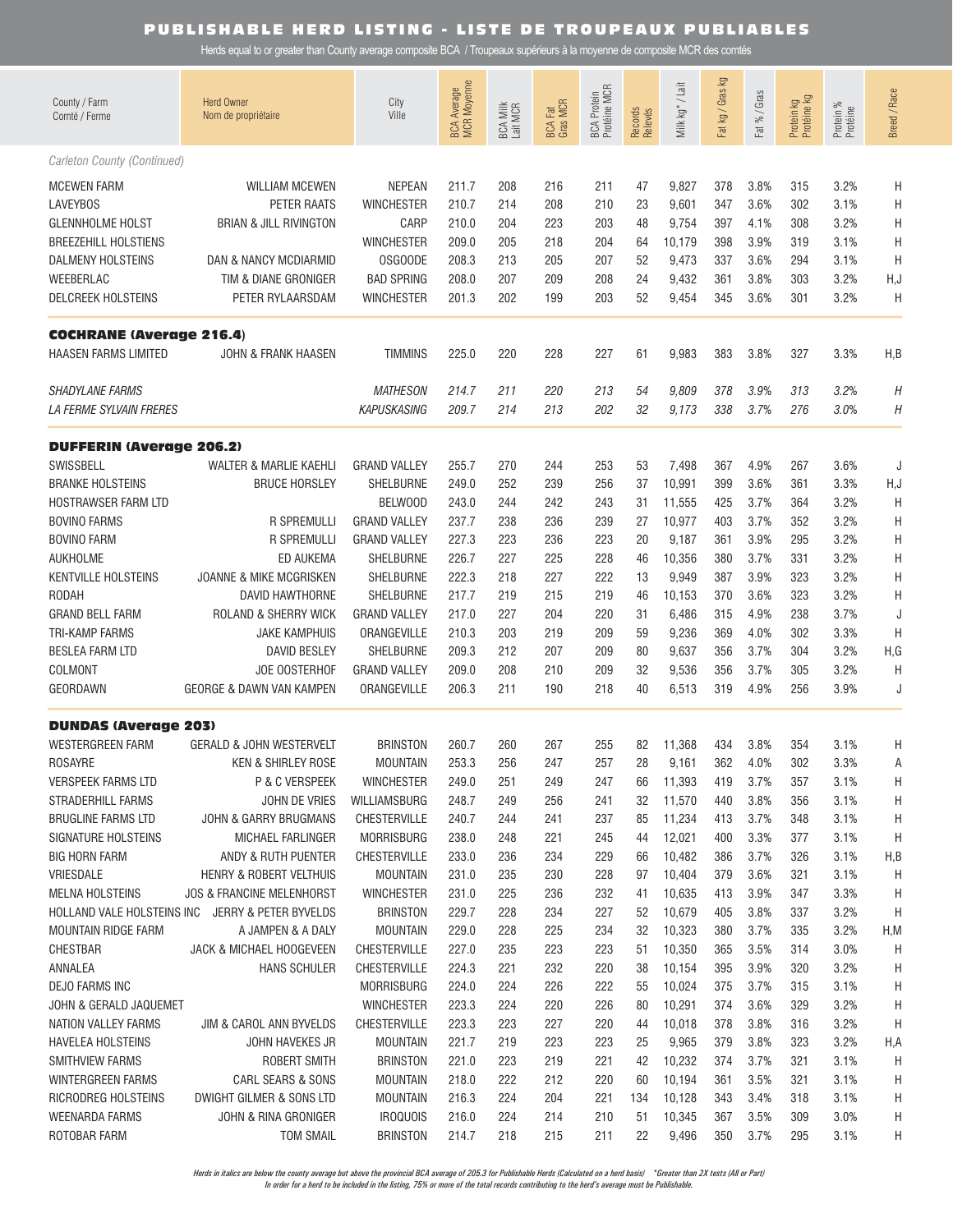| County / Farm<br>Comté / Ferme | <b>Herd Owner</b><br>Nom de propriétaire | City<br>Ville       | <b>BCA Average</b><br>MCR Moyenne | BCA Milk<br>MCR Lait | <b>BCA Fat</b><br>MCR Gras | <b>BCA Protein<br/>MCR Protéine</b> | Records<br>Relevés | Milk kg*/Lait kg | ΔÃ<br>Fat kg/Gras | Fat %/Gras | Protein kg<br>Protéine kg | Protein %<br>Protéine | <b>Breed/Race</b> |
|--------------------------------|------------------------------------------|---------------------|-----------------------------------|----------------------|----------------------------|-------------------------------------|--------------------|------------------|-------------------|------------|---------------------------|-----------------------|-------------------|
| Dundas County (Continued)      |                                          |                     |                                   |                      |                            |                                     |                    |                  |                   |            |                           |                       |                   |
| <b>HELMCREST</b>               | RICHARD HELMER                           | <b>WINCHESTER</b>   | 211.7                             | 215                  | 208                        | 212                                 | 49                 | 9,790            | 350               | 3.6%       | 306                       | 3.1%                  | H                 |
| <b>GLEN HAVEN FARMS</b>        | <b>TOM MACGREGOR</b>                     | <b>CRYSLER</b>      | 211.7                             | 214                  | 206                        | 215                                 | 30                 | 8,541            | 341               | 4.0%       | 285                       | 3.3%                  | H, G              |
| <b>HESSHILL FARMS</b>          | <b>RICHARD HESS</b>                      | WILLIAMSBURG        | 210.7                             | 212                  | 213                        | 207                                 | 8                  | 10,304           | 383               | 3.7%       | 317                       | 3.1%                  | H                 |
| <b>BERGRIDGE FARMS</b>         | <b>BRIAN &amp; LIZ VANDENBERG</b>        | <b>WINCHESTER</b>   | 209.0                             | 210                  | 210                        | 207                                 | 37                 | 9,823            | 364               | 3.7%       | 306                       | 3.1%                  | H                 |
| <b>WINRIGHT</b>                | <b>BRIAN &amp; AUDREY ENRIGHT</b>        | <b>WINCHESTER</b>   | 208.7                             | 211                  | 201                        | 214                                 | 99                 | 9,967            | 352               | 3.5%       | 319                       | 3.2%                  | H                 |
| <b>HARMONY VIEW</b>            | <b>WILMER &amp; LINDA PORTEOUS</b>       | <b>WINCHESTER</b>   | 207.3                             | 201                  | 214                        | 207                                 | 36                 | 9,233            | 365               | 4.0%       | 303                       | 3.3%                  | H                 |
| <b>CANDU FARM</b>              | FRED & DEBORAH DINGS                     | <b>CHESTERVILLE</b> | 206.3                             | 213                  | 200                        | 206                                 | 50                 | 9,474            | 330               | 3.5%       | 292                       | 3.1%                  | H                 |
| <b>HARTHAVEN FARMS</b>         | ALEXANDER & PER HART                     | <b>MORRISBURG</b>   | 206.0                             | 212                  | 202                        | 204                                 | 31                 | 9,621            | 343               | 3.6%       | 295                       | 3.1%                  | H                 |
| <b>PEMCREST FARMS</b>          | <b>GARY PEMBERTON</b>                    | <b>WILLIAMSBURG</b> | 205.7                             | 210                  | 205                        | 202                                 | 29                 | 9,769            | 353               | 3.6%       | 299                       | 3.1%                  | H                 |
| <b>MELLHOLM FARMS</b>          | <b>JOHN &amp; ARCHIE MELLAN</b>          | <b>BRINSTON</b>     | 205.0                             | 206                  | 205                        | 204                                 | 60                 | 9,517            | 352               | 3.7%       | 299                       | 3.1%                  | H                 |
| COACHSIDE                      | <b>DAVID FAWCETT</b>                     | <b>WINCHESTER</b>   | 204.3                             | 202                  | 208                        | 203                                 | 37                 | 9,463            | 364               | 3.8%       | 303                       | 3.2%                  | H                 |
| FREDWILL HOLSTEINS             | ALBERT & LINDA HARBERS                   | <b>BRINSTON</b>     | 204.3                             | 207                  | 202                        | 204                                 | 34                 | 9,290            | 335               | 3.6%       | 291                       | 3.1%                  | Η                 |
| <b>DURHAM (Average 195.2)</b>  |                                          |                     |                                   |                      |                            |                                     |                    |                  |                   |            |                           |                       |                   |
| <b>TWINHOLM FARMS</b>          | <b>RANDY FISH</b>                        | CANNINGTON          | 253.3                             | 248                  | 261                        | 251                                 | 17                 | 11,880*          | 462               | 3.9%       | 379                       | 3.2%                  | Η                 |
| <b>VALVIEW FARM</b>            | <b>BASTIAAN BENSCHOP</b>                 | PORT PERRY          | 245.7                             | 252                  | 241                        | 244                                 | 80                 | 11,784           | 419               | 3.6%       | 361                       | 3.1%                  | H                 |
| <b>VERDURELEA JERSEYS</b>      | KEITH & PETER DOBLE                      | SUNDERLAND          | 245.3                             | 258                  | 228                        | 250                                 | 60                 | 7,904            | 379               | 4.8%       | 290                       | 3.7%                  | J                 |
| LARCO                          | DAVE & INGRID LARMER                     | <b>BLACKSTOCK</b>   | 244.3                             | 247                  | 241                        | 245                                 | 24                 | 11,429           | 413               | 3.6%       | 360                       | 3.1%                  | H                 |
| <b>ZION FARMS</b>              | <b>STEVEN DENOUDEN</b>                   | <b>UXBRIDGE</b>     | 240.7                             | 250                  | 239                        | 233                                 | 149                | $11,191*$        | 398               | 3.6%       | 333                       | 3.0%                  | H                 |
| <b>WILLRAE</b>                 | <b>JOHN &amp; MARYANN MCFEETERS</b>      | CANNINGTON          | 233.3                             | 237                  | 232                        | 231                                 | 24                 | 10,973           | 398               | 3.6%       | 339                       | 3.1%                  | H                 |
| <b>RESONS FARM LTD</b>         | DOUG & BETH WILSON                       | PORT PERRY          | 230.0                             | 229                  | 232                        | 229                                 | 48                 | 10,554           | 395               | 3.7%       | 335                       | 3.2%                  | H                 |
| <b>JERRANN HOLSTEINS</b>       | <b>JERRY KEA</b>                         | <b>WOODVILLE</b>    | 228.3                             | 232                  | 217                        | 236                                 | 48                 | 10,792           | 374               | 3.5%       | 347                       | 3.2%                  | H                 |
| <b>ELMCROFT HOLSTEINS</b>      | <b>GARY JEBSON</b>                       | SUNDERLAND          | 225.0                             | 228                  | 224                        | 223                                 | 35                 | 10,368           | 379               | 3.7%       | 321                       | 3.1%                  | H                 |
| SUNNYFIELD HOLSTEINS           | <b>BRENT SNODDON</b>                     | SUNDERLAND          | 224.7                             | 224                  | 229                        | 221                                 | 66                 | 10,299           | 390               | 3.8%       | 323                       | 3.1%                  | H                 |
| <b>EMLANE FARMS LTD</b>        | <b>SCOTT WILSON</b>                      | PORT PERRY          | 223.0                             | 218                  | 231                        | 220                                 | 45                 | 10,159           | 401               | 3.9%       | 327                       | 3.2%                  | H                 |
| <b>ODYSSEY</b>                 | <b>HILDA BALLING</b>                     | SEAGRAVE            | 221.0                             | 225                  | 215                        | 223                                 | 32                 | 10,700           | 379               | 3.5%       | 336                       | 3.1%                  | H                 |
| <b>ALTONA LEA FARMS</b>        | <b>FRANK &amp; GLENN BARKEY</b>          | <b>BLACKSTOCK</b>   | 220.0                             | 221                  | 220                        | 219                                 | 40                 | 10,312           | 382               | 3.7%       | 326                       | 3.2%                  | Н                 |
| MAPLEBROUGH                    | MICHAEL RISEBROUGH                       | <b>UXBRIDGE</b>     | 218.3                             | 228                  | 208                        | 219                                 | 26                 | 10,239           | 347               | 3.4%       | 312                       | 3.0%                  | H                 |
| HENDERLANE FARMS               | <b>EDWARD HENDERSON</b>                  | PORT HOPE           | 217.7                             | 221                  | 221                        | 211                                 | 38                 | 10,366           | 385               | 3.7%       | 315                       | 3.0%                  | H                 |
| RAIVUE FARMS LTD               | W & R RAINES                             | SUNDERLAND          | 217.3                             | 216                  | 226                        | 210                                 | 71                 | 10,262           | 396               | 3.9%       | 316                       | 3.1%                  | H                 |
| <b>MOSSIDE HOLSTEINS</b>       | <b>DOUG RENNIE</b>                       | SUNDERLAND          | 217.0                             | 222                  | 205                        | 224                                 | 35                 | 10,360           | 355               | 3.4%       | 332                       | 3.2%                  | H                 |
| O'CONNOR LAND & CATTLE CO      |                                          | <b>AJAX</b>         | 216.7                             | 224                  | 219                        | 207                                 | 121                | 10,109           | 366               | 3.6%       | 296                       | 2.9%                  | H                 |
| <b>MARNEL</b>                  | <b>ALAN &amp; NELLIE ROSS</b>            | <b>BEAVERTON</b>    | 216.0                             | 219                  | 213                        | 216                                 | 18                 | 9,471            | 343               | 3.6%       | 300                       | 3.2%                  | H                 |
| <b>FREYMOR FARMS</b>           | JOHN FREY                                | <b>NESTLETON</b>    | 216.0                             | 224                  | 204                        | 220                                 | 10                 | 10,131           | 342               | 3.4%       | 314                       | 3.1%                  | H                 |
| LANDOMILLS                     | <b>JAMES MILLSON</b>                     | <b>ENNISKILLEN</b>  | 215.0                             | 218                  | 213                        | 214                                 | 40                 | 9.682            | 349               | 3.6%       | 302                       | 3.1%                  | Н                 |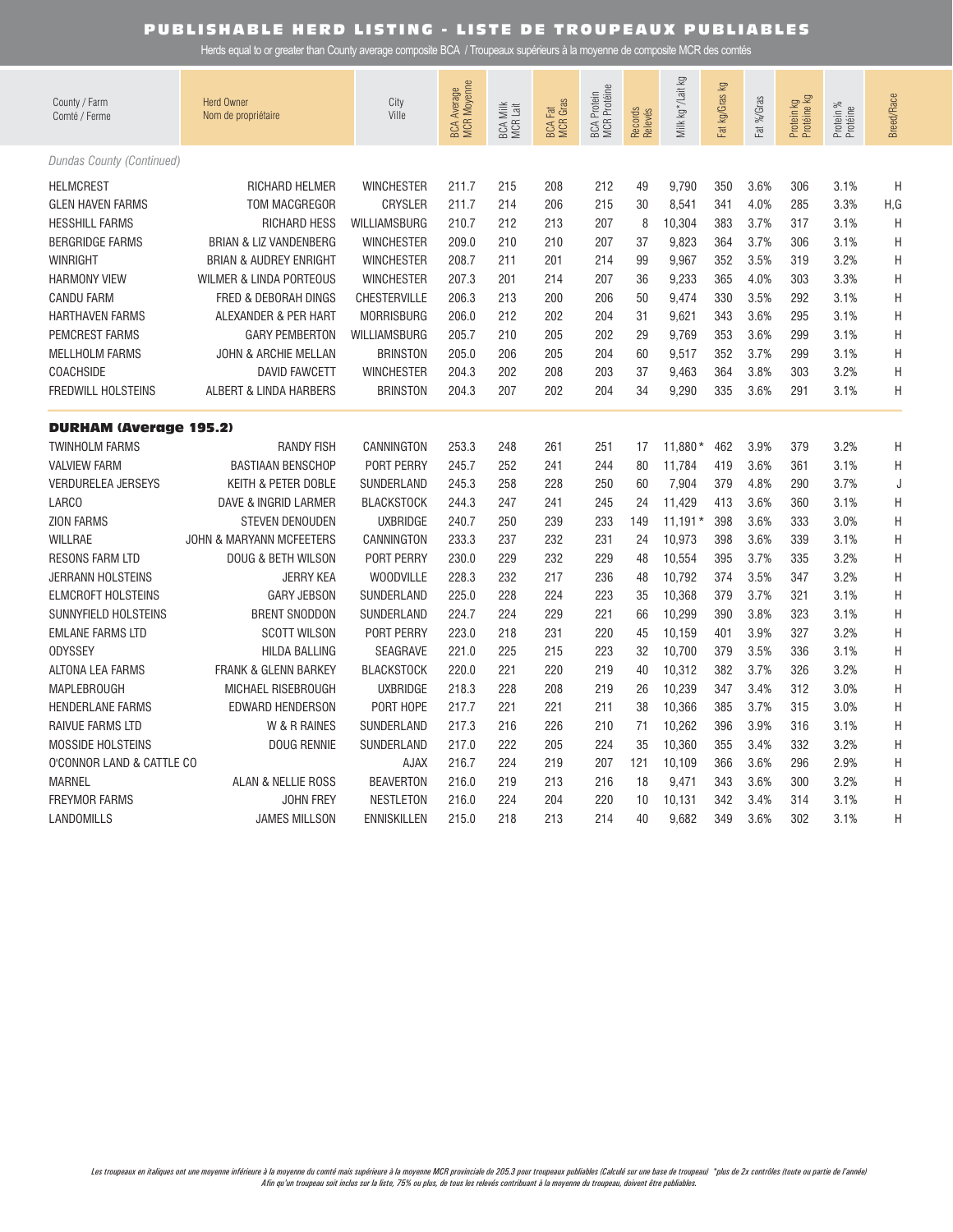| County / Farm<br>Comté / Ferme                   | <b>Herd Owner</b><br>Nom de propriétaire          | City<br>Ville            | BCA Average<br>MCR Moyenne | BCA Milk<br>MCR Lait | <b>BCA Fat</b><br>MCR Gras | BCA Protein<br>MCR Protéine | Records<br>Relevés | Milk kg */Lait kg | Fat kg/Gras kg | Fat %/Gras   | Protein kg<br>Protéine kg | Protein %<br>Protéine | <b>Breed/Race</b> |
|--------------------------------------------------|---------------------------------------------------|--------------------------|----------------------------|----------------------|----------------------------|-----------------------------|--------------------|-------------------|----------------|--------------|---------------------------|-----------------------|-------------------|
| Durham County (Continued)                        |                                                   |                          |                            |                      |                            |                             |                    |                   |                |              |                           |                       |                   |
| <b>GLEN ROBERT FARM</b>                          | <b>ROBERT POWELL</b>                              | PORT PERRY               | 212.7                      | 219                  | 205                        | 214                         | 61                 | 7,418             | 286            | 3.9%         | 239                       | 3.2%                  | Α                 |
| PHILLHAVN HOLSTEINS                              | MARY, ROB & DALE PHILLIPS                         | SUNDERLAND               | 211.3                      | 211                  | 215                        | 208                         | 47                 | 9,535             | 364            | 3.8%         | 304                       | 3.2%                  | H,B               |
| THE JIBB FAMILY                                  | SHADYWAY FARMS LIMITED                            | SUNDERLAND               | 209.7                      | 214                  | 206                        | 209                         | 64                 | 9,447             | 337            | 3.6%         | 294                       | 3.1%                  | H                 |
| <b>HIGH POINT FARMS</b>                          | <b>LESLIE SMITH</b>                               | PORT PERRY               | 208.7                      | 200                  | 219                        | 207                         | 31                 | 8,931             | 363            | 4.1%         | 294                       | 3.3%                  | H                 |
| <b>FARIA FARMS</b>                               | <b>TERRY KROEKENSTOEL</b>                         | <b>WHITBY</b>            | 208.0                      | 208                  | 216                        | 200                         | 56                 | 9,304             | 361            | 3.9%         | 286                       | 3.1%                  | Η                 |
| <b>ENNISKILLEN JERSEYS</b>                       | <b>TIM SARGENT</b>                                | <b>HAMPTON</b>           | 207.7                      | 211                  | 191                        | 221                         | 45                 | 6,588             | 323            | 4.9%         | 261                       | 4.0%                  | J                 |
| <b>MARKLEA</b>                                   | JOHN RISEBROUGH                                   | <b>MOUNT ALBERT</b>      | 205.3                      | 208                  | 203                        | 205                         | 77                 | 9,436             | 343            | 3.6%         | 296                       | 3.1%                  | H                 |
| <b>WILLDINA FARMS</b>                            | <b>JOHN DEVRIES</b>                               | <b>BOWMANVILLE</b>       | 205.0                      | 203                  | 208                        | 204                         | 48                 | 8,618             | 360            | 4.2%         | 287                       | 3.3%                  | H, J              |
| VALCROFT                                         | <b>MURRAY STONE</b>                               | SUNDERLAND               | 205.0                      | 204                  | 206                        | 205                         | 44                 | 9,588             | 356            | 3.7%         | 305                       | 3.2%                  | H                 |
| <b>RIVERSITE FARMS LTD</b>                       | <b>DAVE BEATTY</b>                                | CANNINGTON               | 204.3                      | 205                  | 208                        | 200                         | 53                 | 9,828             | 370            | 3.8%         | 304                       | 3.1%                  | Η                 |
| <b>CRESCENT JERSEYS</b>                          | <b>WILLIAM F BATTY</b>                            | <b>BROOKLIN</b>          | 204.3                      | 215                  | 193                        | 205                         | 21                 | 6,185             | 300            | 4.9%         | 223                       | 3.6%                  | J                 |
| PARBRO FARMS LTD                                 | RON & KAREN PARRISH                               | <b>UXBRIDGE</b>          | 203.3                      | 204                  | 202                        | 204                         | 106                | 9,475             | 349            | 3.7%         | 302                       | 3.2%                  | H                 |
| <b>KEFAY HOLSTEINS</b>                           | KEITH ASHTON                                      | PORT PERRY               | 202.0                      | 204                  | 201                        | 201                         | 59                 | 8,845             | 338            | 3.8%         | 283                       | 3.2%                  | H,J,B             |
| RIDGE-FIELD                                      | <b>BOB HOOGEVEEN</b>                              | <b>BLACKSTOCK</b>        | 202.0                      | 212                  | 192                        | 202                         | 35                 | 9,705             | 326            | 3.4%         | 295                       | 3.0%                  | H                 |
| MUSTHAVEN FARMS LTD                              | G. C & C MUSTARD                                  | <b>UXBRIDGE</b>          | 201.7                      | 195                  | 208                        | 202                         | 66                 | 8,890             | 352            | 4.0%         | 293                       | 3.3%                  | H                 |
| <b>WILADA</b>                                    | DAVE & BERNICE ANDREWS                            | CANNINGTON               | 200.0                      | 202                  | 197                        | 201                         | 33                 | 9,289             | 336            | 3.6%         | 292                       | 3.1%                  | H, J              |
| <b>ALMET FARMS LTD</b>                           | <b>RON METCALF</b>                                | <b>BOWMANVILLE</b>       | 198.3                      | 202                  | 192                        | 201                         | 54                 | 9,443             | 335            | 3.5%         | 299                       | 3.2%                  | H, J              |
| <b>TAMLANE FARMS</b>                             | <b>DAVID TAMBLYN</b>                              | <b>ORONO</b>             | 198.0                      | 191                  | 207                        | 196                         | 33                 | 8,923             | 358            | 4.0%         | 290                       | 3.3%                  | H                 |
| <b>EVANHILL FARMS LTD</b>                        | <b>ROBERT EVANS</b>                               | PORT PERRY               | 197.3                      | 199                  | 195                        | 198                         | 47                 | 9,349             | 340            | 3.6%         | 295                       | 3.2%                  | Η                 |
| <b>COXLYN FARMS LTD</b>                          | <b>MURRAY COX</b>                                 | <b>UXBRIDGE</b>          | 196.3                      | 196                  | 201                        | 192                         | 79                 | 9,187             | 350            | 3.8%         | 286                       | 3.1%                  | Η                 |
| LEPDALE                                          | JOHN & JACKIE LEPPARD                             | <b>UXBRIDGE</b>          | 195.7                      | 194                  | 200                        | 193                         | 24                 | 9,125             | 347            | 3.8%         | 288                       | 3.2%                  | Η                 |
|                                                  |                                                   |                          |                            |                      |                            |                             |                    |                   |                |              |                           |                       |                   |
|                                                  |                                                   |                          |                            |                      |                            |                             |                    |                   |                |              |                           |                       |                   |
| <b>ELGIN (Average 214.5)</b>                     |                                                   |                          |                            |                      |                            |                             |                    |                   |                |              |                           |                       |                   |
| <b>BUIS FARMS</b>                                | <b>LARRY BUIS</b>                                 | AYLMER                   | 254.0                      | 251                  | 264                        | 247                         | 56                 | 11,413            | 445            | 3.9%         | 358                       | 3.1%                  | Η                 |
| <b>GENTLE ACRES</b>                              | <b>GORDON GENT</b>                                | SPRINGFIELD              | 252.7                      | 264                  | 244                        | 250                         | 34                 | 12,014            | 413            | 3.4%         | 362                       | 3.0%                  | H                 |
| SPRINGERHILL FARMS                               | HARRY & GRACE SCHIPPER                            | EDEN                     | 250.3                      | 260                  | 238                        | 253                         | 136                | $11,313*$         | 394            | 3.5%         | 354                       | 3.1%                  | H, J              |
| <b>DONKELMAN FARMS LTD</b>                       |                                                   | <b>TILLSONBURG</b>       | 244.0                      | 253                  | 231                        | 248                         | 143                | $11,263*$         | 381            | 3.4%         | 352                       | 3.1%                  | H                 |
| <b>MAPLEKEYS FARMS</b>                           | <b>PAUL VIS</b>                                   | <b>AYLMER</b>            | 243.0                      | 235                  | 258                        | 236                         | 200                | 10,826            | 440            | 4.1%         | 344                       | 3.2%                  | H                 |
| SILVERRIDGE FARMS                                | CHARLIE DYKXHOORN                                 | SPRINGFIELD              | 243.0                      | 246                  | 232                        | 251                         | 51                 | 11,381            | 397            | 3.5%         | 367                       | 3.2%                  | Η                 |
| <b>CLINTDALE FARMS LTD</b>                       | <b>DAVID CLINTON</b>                              | <b>ST THOMAS</b>         | 240.7                      | 240                  | 242                        | 240                         | 39                 | 10,960            | 408            | 3.7%         | 349                       | 3.2%                  | Η                 |
| SKIPPWELL FARMS INC                              | <b>GERALD &amp; GRACE SCHIPPER</b>                | <b>AYLMER</b>            | 237.3                      | 222                  | 256                        | 234                         | 203                | 10,407            | 446            | 4.3%         | 347                       | 3.3%                  | Η                 |
| <b>DOHNER FARM</b><br><b>VER HOEVE HOLSTEINS</b> | PETER DOHNER                                      | <b>PORT BURWELL</b>      | 235.7                      | 239                  | 222                        | 246                         | 49                 | 10,445            | 362            | 3.5%         | 343                       | 3.3%                  | Н                 |
|                                                  | R & K VERHOEF                                     | <b>BELMONT</b>           | 231.3                      | 239                  | 220                        | 235                         | 102                | 10,843            | 371            | 3.4%         | 340                       | 3.1%                  | Н                 |
| AYLVIEW FARMS LTD<br><b>HALDREY FARMS LTD</b>    | <b>KEN ZIMMER</b>                                 | AYLMER                   | 228.3                      | 227                  | 226                        | 232                         | 50<br>45           | 10,259            | 379            | 3.7%         | 334<br>339                | 3.3%                  | H                 |
| HARTVELD FARMS LTD                               | DAVID & MAUREEN JENKINS<br><b>BRUCE HARTEMINK</b> | <b>BELMONT</b><br>AYLMER | 227.3                      | 232                  | 219                        | 231                         | 44                 | 10,702            | 379<br>364     | 3.5%         | 315                       | 3.2%                  | H,J,A             |
| BUTTERMOOR FARMS LTD                             | <b>JIM &amp; JEANETTE JENKINS</b>                 | <b>BELMONT</b>           | 227.0<br>222.0             | 228<br>234           | 225<br>200                 | 228<br>232                  | 77                 | 9,902<br>10,814   | 343            | 3.7%<br>3.2% | 340                       | 3.2%<br>3.1%          | H,A<br>H          |
| <b>CLAR-LOU FARMS</b>                            | <b>LARRY MILMINE</b>                              | AYLMER                   | 220.3                      | 219                  | 215                        | 227                         | 39                 | 10,529            | 382            | 3.6%         | 347                       | 3.3%                  | Н                 |
| DON & DIANE CATT                                 | NARWOOD DAIRY FARM                                | ST THOMAS                | 219.3                      | 211                  | 223                        | 224                         | 30                 | 9,697             | 380            | 3.9%         | 327                       | 3.4%                  | Н                 |
| LIDDLEROCK HOLSTEINS                             | WRAY & CAROLE BOWEN                               | AYLMER                   | 219.0                      | 226                  | 215                        | 216                         | 33                 | 10,261            | 361            | 3.5%         | 311                       | 3.0%                  | Н                 |
| APPLEBROOK                                       | PETER P KERKVLIET                                 | ST THOMAS                | 218.0                      | 224                  | 215                        | 215                         | 56                 | 10,243            | 365            | 3.6%         | 312                       | 3.0%                  | Н                 |
| <b>KLAYLAND FARMS</b>                            | W & T COLLARD                                     | SHEDDEN                  | 217.0                      | 216                  | 220                        | 215                         | 49                 | 9,565             | 361            | 3.8%         | 303                       | 3.2%                  | Н                 |
| NIHOLM HOSTEINS                                  | <b>RON NIGH</b>                                   | SPRINGFIELD              | 216.0                      | 217                  | 219                        | 212                         | 39                 | 9,740             | 364            | 3.7%         | 303                       | 3.1%                  | Н                 |
| SCHIPPER FARMS LTD                               | RUDOLPH SCHIPPER                                  | AYLMER                   | 215.7                      | 213                  | 224                        | 210                         | 177                | 9,830             | 386            | 3.9%         | 308                       | 3.1%                  | Н                 |
|                                                  |                                                   |                          |                            |                      |                            |                             |                    |                   |                |              |                           |                       |                   |
| <b>DONKERS FARMS</b>                             | <b>ED DONKERS</b>                                 | <b>SHEDDEN</b>           | 214.3                      | 220                  | 207                        | 216                         | 72                 | 9,550             | 335            | 3.5%         | 299                       | 3.1%                  | Η                 |
| PAVILLA<br><b>WILLSEY FARMS LTD</b>              | <b>WALTER PAKE</b><br><b>ROY WILLSEY</b>          | AYLMER<br><b>BELMONT</b> | 213.0<br>213.0             | 222<br>209           | 208<br>225                 | 209<br>205                  | 22<br>16           | 9,908<br>9,822    | 346<br>390     | 3.5%<br>4.0% | 298<br>305                | 3.0%<br>3.1%          | Η<br>Η            |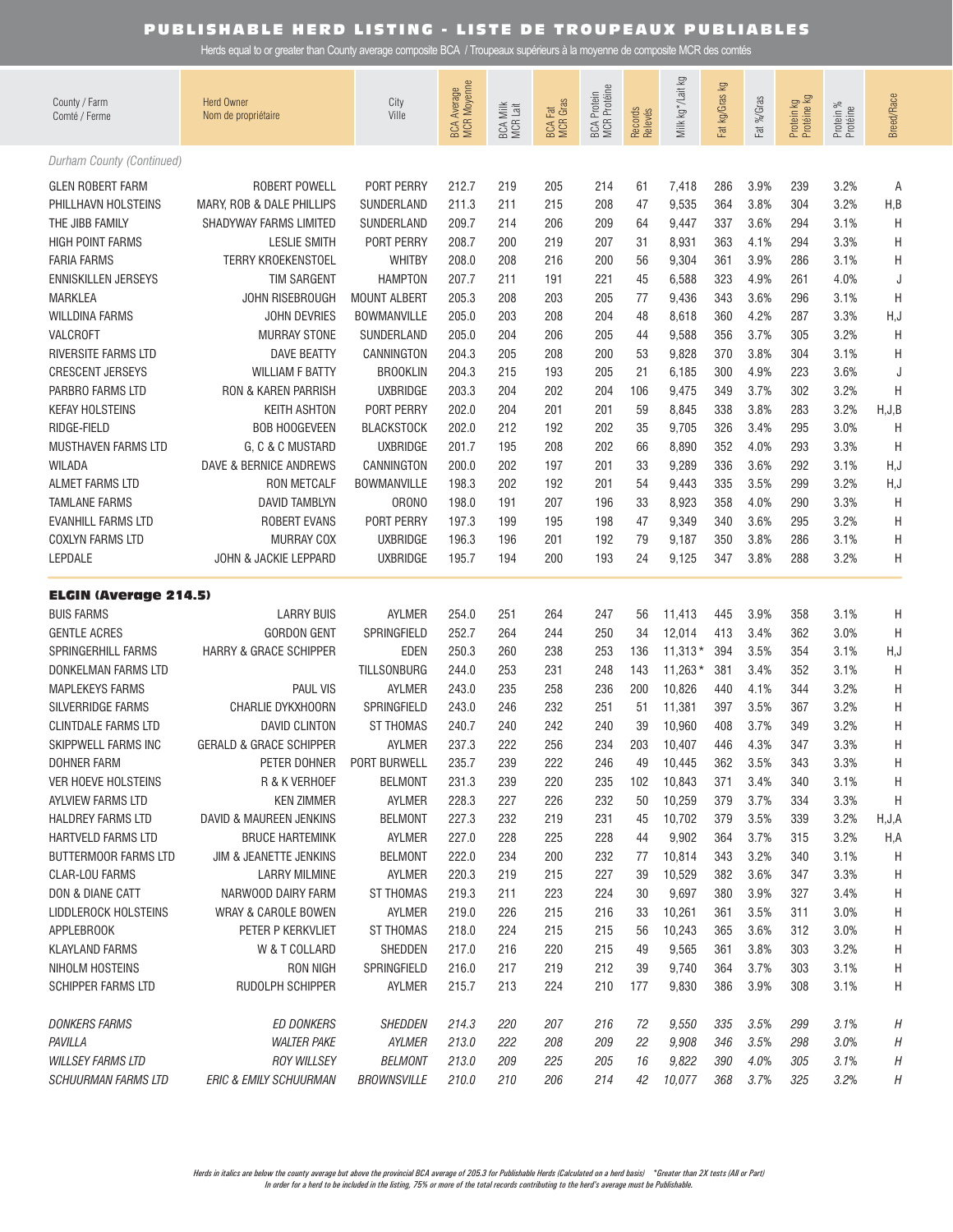| County / Farm<br>Comté / Ferme    | <b>Herd Owner</b><br>Nom de propriétaire | City<br>Ville       | BCA Average<br>MCR Moyenne | BCA Milk<br>MCR Lait | <b>BCA Fat</b><br>MCR Gras | BCA Protein<br>MCR Protéine | Records<br>Relevés | Milk kg * /Lait kg | ΔÃ<br>Fat kg/Gras | Fat %/Gras | Protein kg<br>Protéine kg | Protein %<br>Protéine | <b>Breed/Race</b> |
|-----------------------------------|------------------------------------------|---------------------|----------------------------|----------------------|----------------------------|-----------------------------|--------------------|--------------------|-------------------|------------|---------------------------|-----------------------|-------------------|
|                                   |                                          |                     |                            |                      |                            |                             |                    |                    |                   |            |                           |                       |                   |
| <b>ESSEX-KENT (Average 203.2)</b> |                                          |                     |                            |                      |                            |                             |                    |                    |                   |            |                           |                       |                   |
| <b>WRIDAIR FARMS</b>              | ROGER & SHERYL WRIGHT                    | <b>HARROW</b>       | 223.0                      | 232                  | 210                        | 227                         | 32                 | 10,313             | 348               | 3.4%       | 323                       | 3.1%                  | Η                 |
| <b>HERBERT DAIRY FARMS</b>        | PATRICK HERBERT                          | <b>THAMESVILLE</b>  | 220.0                      | 222                  | 218                        | 220                         | 25                 | 9,961              | 362               | 3.6%       | 314                       | 3.2%                  | Η                 |
| <b>DAIRY BARN</b>                 | RIDGETOWN COLLEGE                        | <b>RIDGETOWN</b>    | 218.7                      | 217                  | 224                        | 215                         | 28                 | 10,270             | 392               | 3.8%       | 322                       | 3.1%                  | Η                 |
| <b>JANSEN-FARMS MERLIN LTD</b>    | <b>MARTIN JANSEN</b>                     | <b>MERLIN</b>       | 216.0                      | 222                  | 205                        | 221                         | 48                 | 10,071             | 343               | 3.4%       | 317                       | 3.1%                  | Η                 |
| <b>LILAC ROW FARMS</b>            | <b>BERNARD NELSON</b>                    | <b>KINGSVILLE</b>   | 214.0                      | 218                  | 208                        | 216                         | 80                 | 10,176             | 360               | 3.5%       | 320                       | 3.1%                  | H, J              |
| <b>FRONTENAC (Average 200.4)</b>  |                                          |                     |                            |                      |                            |                             |                    |                    |                   |            |                           |                       |                   |
| <b>RUSTOWIL FARM</b>              | <b>WILLIAM MORELAND</b>                  | <b>JOYCEVILLE</b>   | 255.7                      | 253                  | 255                        | 259                         | 67                 | 11,477             | 430               | 3.7%       | 374                       | 3.3%                  | Η                 |
| <b>GROENWAY</b>                   | M & D GROENEWEGEN                        | <b>HARROWSMITH</b>  | 240.3                      | 240                  | 236                        | 245                         | 56                 | 10,473             | 388               | 3.7%       | 343                       | 3.3%                  | H, J              |
| <b>SHANLAKE FARM</b>              | <b>DUDLEY SHANNON</b>                    | <b>INVERARY</b>     | 237.7                      | 235                  | 243                        | 235                         | 29                 | 11,054             | 424               | 3.8%       | 351                       | 3.2%                  | Η                 |
| <b>MURTONIA HOLSTEINS</b>         | RONALD MURTON                            | <b>HARROWSMITH</b>  | 232.3                      | 239                  | 220                        | 238                         | 15                 | 10,420             | 360               | 3.5%       | 332                       | 3.2%                  | H                 |
| E BENNETT & S FARM                |                                          | <b>ELGINBURG</b>    | 222.3                      | 217                  | 233                        | 217                         | 85                 | 9,752              | 392               | 4.0%       | 311                       | 3.2%                  | Η                 |
| ROYALTY HOLSTEINS & JERSEYS       | <b>JOHN BEERWORT JR</b>                  | <b>JOYCEVILLE</b>   | 218.0                      | 226                  | 200                        | 228                         | 36                 | 10,475             | 347               | 3.3%       | 336                       | 3.2%                  | H, J              |
| SUTHEROCK FARM                    | <b>GEORGE &amp; JOHN SUTHERLAND</b>      | <b>SEELEY'S BAY</b> | 214.3                      | 218                  | 217                        | 208                         | 41                 | 10,140             | 376               | 3.7%       | 308                       | 3.0%                  | Η                 |
| <b>CRATER FARM</b>                | <b>JERRY &amp; IRWIN BABCOOK</b>         | <b>HARTINGTON</b>   | 214.0                      | 209                  | 228                        | 205                         | 49                 | 9,838              | 396               | 4.0%       | 306                       | 3.1%                  | Η                 |
| <b>PEN FARM</b>                   | <b>FRONTENAC INSTITUTION</b>             | <b>KINGSTON</b>     | 212.0                      | 208                  | 221                        | 207                         | 111                | 9,525              | 376               | 3.9%       | 302                       | 3.2%                  | Η                 |
| <b>GRAINGVIEW</b>                 | MICHAEL GRAINGER                         | SYDENHAM            | 210.3                      | 214                  | 209                        | 208                         | 40                 | 9,503              | 345               | 3.6%       | 294                       | 3.1%                  | Η                 |
| <b>SUNNY PLAINS FARMS</b>         | <b>GARY &amp; KENT CURTIS</b>            | <b>JOYCEVILLE</b>   | 210.0                      | 205                  | 217                        | 208                         | 50                 | 9,941              | 391               | 3.9%       | 318                       | 3.2%                  | Η                 |
| <b>GLENGARRY (Average 204.6)</b>  |                                          |                     |                            |                      |                            |                             |                    |                    |                   |            |                           |                       |                   |
| CHANMAR                           | C & A GLAUDE                             | <b>BAINSVILLE</b>   | 261.7                      | 262                  | 259                        | 264                         | 36                 | 12,248             | 450               | 3.7%       | 393                       | 3.2%                  | H                 |
| RIMANNS MAPLEBOOM FARM            | <b>OTTO RIMANN</b>                       | WILLIAMSTOWN        | 242.0                      | 245                  | 240                        | 241                         | 68                 | 10,082             | 379               | 3.8%       | 328                       | 3.3%                  | H, B              |
| <b>EURO FLAIR</b>                 | <b>WAYNE KOGGEL</b>                      | <b>DALKEITH</b>     | 237.7                      | 235                  | 239                        | 239                         | 35                 | 11,040             | 415               | 3.8%       | 356                       | 3.2%                  | H                 |
| <b>MISTY MEADOWS</b>              | R LANCASTER                              | LANCASTER           | 235.0                      | 245                  | 225                        | 235                         | 40                 | 8,180              | 310               | 3.8%       | 257                       | 3.1%                  | A,H               |
| DORISHAVEN FARM                   | <b>THOMAS &amp; INGRID BILL</b>          | <b>MAXVILLE</b>     | 233.3                      | 232                  | 239                        | 229                         | 32                 | 10,476             | 403               | 3.8%       | 330                       | 3.2%                  | H                 |
| <b>DENVAN FARMS</b>               | <b>ADRIAN ST DENIS</b>                   | ALEXANDRIA          | 233.0                      | 229                  | 236                        | 234                         | 46                 | 10,322             | 394               | 3.8%       | 336                       | 3.3%                  | Η                 |
| <b>GLENHAVEN</b>                  | <b>GEORGE &amp; TOM PASCO</b>            | WILLIAMSTOWN        | 228.3                      | 225                  | 229                        | 231                         | 117                | $10,263*$          | 388               | 3.8%       | 335                       | 3.3%                  | Η                 |
| <b>KENADA</b>                     | <b>MARK KENNEDY</b>                      | ALEXANDRIA          | 226.3                      | 229                  | 224                        | 226                         | 17                 | 10,103             | 367               | 3.6%       | 318                       | 3.1%                  | Η                 |
| <b>KIRKLEA FARMS</b>              | ROBERT MACDONALD                         | <b>DALKEITH</b>     | 224.3                      | 230                  | 217                        | 226                         | 39                 | 10,709             | 374               | 3.5%       | 334                       | 3.1%                  | H                 |
| <b>HEIDI FARMS INC</b>            | PAUL OEGGERLI                            | <b>BAINSVILLE</b>   | 223.7                      | 222                  | 222                        | 227                         | 243                | 9,981              | 371               | 3.7%       | 325                       | 3.3%                  | Η                 |
| <b>MINDY FARMS INC</b>            | PETER & ANNE VANSLEEUWEN                 | LANCASTER           | 223.7                      | 223                  | 227                        | 221                         | 106                | 9,726              | 367               | 3.8%       | 307                       | 3.2%                  | Η                 |
| <b>GLENSPRINGS FARMS LTD</b>      | DONALD THOMSON                           | <b>MARTINTOWN</b>   | 222.7                      | 222                  | 220                        | 226                         | 52                 | 10,565             | 388               | 3.7%       | 341                       | 3.2%                  | Η                 |
| <b>DOLLART FARMS INC</b>          | <b>GLEN ROBERTSON</b>                    |                     | 221.7                      | 214                  | 230                        | 221                         | 82                 | 9,672              | 386               | 4.0%       | 319                       | 3.3%                  | Η                 |
| <b>KERRYDALE FARMS LTD</b>        | <b>KERRY MCDONALD</b>                    | WILLIAMSTOWN        | 221.3                      | 227                  | 212                        | 225                         | 54                 | 10,128             | 352               | 3.5%       | 319                       | 3.1%                  | Η                 |
| <b>GLENGARRY STOCK FARMS INC</b>  | ROBERT MACINTOSH                         | <b>APPLE HILL</b>   | 220.0                      | 215                  | 227                        | 218                         | 53                 | 9,964              | 389               | 3.9%       | 320                       | 3.2%                  | Η                 |
| <b>GLENBLAIN</b>                  | <b>BLAIN &amp; CATHY MCMATH</b>          | CORNWALL            | 219.7                      | 231                  | 213                        | 215                         | 10                 | 10,168             | 349               | 3.4%       | 304                       | 3.0%                  | Н                 |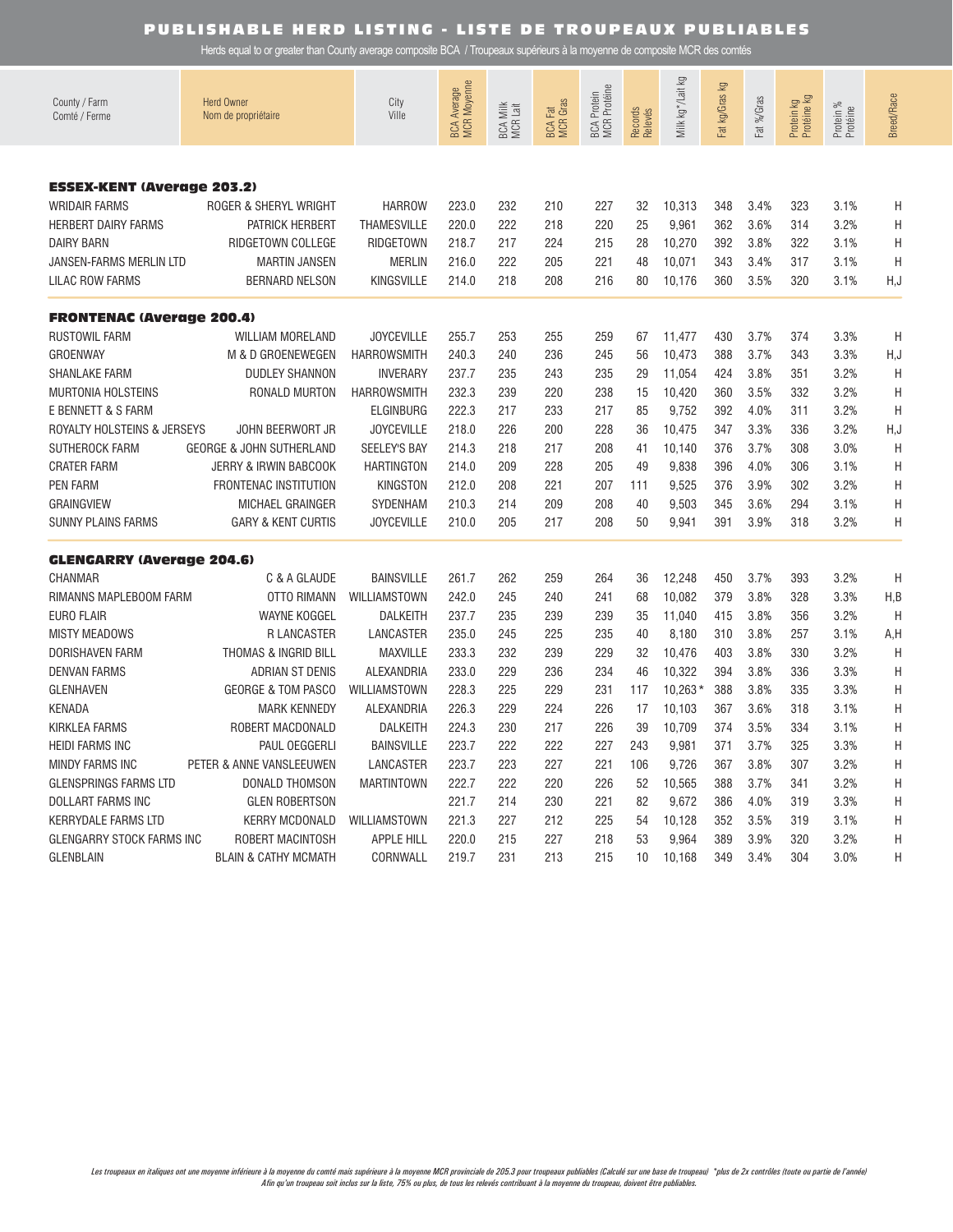Herds equal to or greater than County average composite BCA / Troupeaux supérieurs à la moyenne de composite MCR des comtés

| County / Farm<br>Comté / Ferme      | <b>Herd Owner</b><br>Nom de propriétaire | City<br>Ville       | BCA Average<br>MCR Moyenne | BCA Milk<br>MCR Lait | <b>BCA Fat</b><br>MCR Gras | BCA Protein<br>MCR Protéine | Records<br>Relevés | Milk kg * /Lait kg | Fat kg/Gras kg | Fat %/Gras | Protein kg<br>Protéine kg | Protein %<br>Protéine | <b>Breed/Race</b> |
|-------------------------------------|------------------------------------------|---------------------|----------------------------|----------------------|----------------------------|-----------------------------|--------------------|--------------------|----------------|------------|---------------------------|-----------------------|-------------------|
| <b>Glengarry County (Continued)</b> |                                          |                     |                            |                      |                            |                             |                    |                    |                |            |                           |                       |                   |
| <b>DONASTER</b>                     | DONALD MACMASTER                         | ALEXANDRIA          | 219.0                      | 222                  | 213                        | 222                         | 26                 | 9,633              | 342            | 3.6%       | 307                       | 3.2%                  | H                 |
| <b>FRASERLOCH</b>                   | <b>JACK FRASER</b>                       | <b>MAXVILLE</b>     | 217.0                      | 217                  | 215                        | 219                         | 46                 | 9,493              | 352            | 3.7%       | 306                       | 3.2%                  | H, J              |
| <b>BRIDGEND</b>                     | LEIGHTON MCDONELL                        | LANCASTER           | 216.3                      | 217                  | 219                        | 213                         | 39                 | 9,860              | 370            | 3.8%       | 309                       | 3.1%                  | H                 |
| <b>DENLORN FARMS LTD</b>            | PAUL ST DENIS                            | <b>BAINSVILLE</b>   | 216.0                      | 214                  | 219                        | 215                         | 47                 | 9,536              | 362            | 3.8%       | 305                       | 3.2%                  | H                 |
| <b>TINICK FARM</b>                  | GUY & LINDA DUBEAU                       | LANCASTER           | 216.0                      | 222                  | 202                        | 224                         | 22                 | 9,739              | 336            | 3.5%       | 316                       | 3.2%                  | H, J              |
| <b>GLENROSE</b>                     | <b>RANDY MCPHERSON</b>                   | ALEXANDRIA          | 215.0                      | 214                  | 213                        | 218                         | 35                 | 9,611              | 356            | 3.7%       | 311                       | 3.2%                  | H                 |
| <b>TANSYMOSS</b>                    | STANLEY, ANNE & PAUL CHADDOCK            | LANCASTER           | 214.0                      | 222                  | 204                        | 216                         | 79                 | 9,973              | 342            | 3.4%       | 308                       | 3.1%                  | Η                 |
| <b>STRATHBURN</b>                   | ANDREW SANGSTER                          | WILLIAMSTOWN        | 212.7                      | 217                  | 201                        | 220                         | 24                 | 7,837              | 299            | 3.8%       | 261                       | 3.3%                  | Α                 |
| <b>GLENDALK FARMS LTD</b>           |                                          | <b>DALKEITH</b>     | 211.3                      | 210                  | 212                        | 212                         | 96                 | 9,780              | 366            | 3.7%       | 313                       | 3.2%                  | H                 |
| <b>GLENEIL FARMS</b>                | <b>NEIL &amp; IAN FRASER</b>             | <b>DALKEITH</b>     | 211.3                      | 219                  | 194                        | 221                         | 47                 | 9,888              | 330            | 3.3%       | 319                       | 3.2%                  | H, J, A           |
| <b>GLEN MALCOLM FARM</b>            | M CUMMING & SONS                         | WILLIAMSTOWN        | 210.7                      | 211                  | 206                        | 215                         | 101                | 7,085              | 287            | 4.1%       | 237                       | 3.3%                  | A,M               |
| CHARLANKING                         | <b>RAY &amp; IAN HOWES</b>               | <b>MARTINTOWN</b>   | 210.7                      | 217                  | 202                        | 213                         | 35                 | 9,817              | 337            | 3.4%       | 306                       | 3.1%                  | H                 |
| <b>DAMEYA HOLSTEINS</b>             | <b>CYRIL &amp; MYRIAM SCHNEIDER</b>      |                     | 209.7                      | 214                  | 205                        | 210                         | 26                 | 9,531              | 340            | 3.6%       | 298                       | 3.1%                  | H                 |
| <b>GLEBOURNE</b>                    | C & D OSBORNE FARM LTD                   | <b>BAINSVILLE</b>   | 207.7                      | 207                  | 211                        | 205                         | 60                 | 9,573              | 363            | 3.8%       | 301                       | 3.1%                  | H                 |
| <b>GLEN MALCOLM FARM</b>            | <b>ALEC CUMMING</b>                      | WILLIAMSTOWN        | 206.0                      | 209                  | 197                        | 212                         | 43                 | 6,955              | 270            | 3.9%       | 231                       | 3.3%                  | A,M               |
| LOCHDALE                            | DAVID MACMILLAN                          | ALEXANDRIA          | 205.7                      | 209                  | 206                        | 202                         | 55                 | 9,692              | 353            | 3.6%       | 298                       | 3.1%                  | H                 |
| KIRKDALE FMS LTD GILLCREST          | K & R MACGILLIVRAY                       | <b>DAL KEITH</b>    | 205.3                      | 201                  | 207                        | 208                         | 35                 | 9,325              | 356            | 3.8%       | 308                       | 3.3%                  | H                 |
| <b>KIRKLAND</b>                     | KIRK & GWEN ROMBOUGH                     | <b>BAINSVILLE</b>   | 205.3                      | 205                  | 207                        | 204                         | 26                 | 9,012              | 339            | 3.8%       | 286                       | 3.2%                  | Η                 |
| <b>GRENVILLE (Average 195.9)</b>    |                                          |                     |                            |                      |                            |                             |                    |                    |                |            |                           |                       |                   |
| DE JONGS HILL JERSEYS               | <b>BRIAN DE JONG</b>                     | <b>BROCKVILLE</b>   | 240.0                      | 249                  | 218                        | 253                         | 40                 | 7,372              | 351            | 4.8%       | 285                       | 3.9%                  | J                 |
| KEMPTVILLE COLLEGE, U OF G          | <b>RESEARCH STATION</b>                  | <b>KEMPTVILLE</b>   | 238.7                      | 240                  | 235                        | 241                         | 29                 | 10,831             | 392            | 3.6%       | 344                       | 3.2%                  | Η                 |
| <b>BENOAKS HOLSTEINS</b>            | <b>RUSSELL BENNETT</b>                   | SPENCERVILLE        | 229.3                      | 236                  | 222                        | 230                         | 36                 | 10,818             | 378            | 3.5%       | 335                       | 3.1%                  | Η                 |
| RIDEAUSIDE FARMS INC                | <b>CHARLES &amp; JAMES BENNETT</b>       | <b>KEMPTVILLE</b>   | 219.3                      | 230                  | 210                        | 218                         | 239                | $10,102*$          | 344            | 3.4%       | 306                       | 3.0%                  | Η                 |
| <b>MAITLAND MEADOW</b>              | <b>B MAITLAND</b>                        | <b>JASPER</b>       | 218.3                      | 223                  | 214                        | 218                         | 77                 | 10,358             | 368            | 3.6%       | 321                       | 3.1%                  | Η                 |
| <b>HESSHOLM HOLSTEINS</b>           | J.D & A HESS                             | <b>KEMPTVILLE</b>   | 206.7                      | 213                  | 203                        | 204                         | 40                 | 9,639              | 343            | 3.6%       | 293                       | 3.0%                  | Η                 |
| <b>LOCUS LANE</b>                   | <b>SCOTT CONNELL</b>                     | <b>BROCKVILLE</b>   | 197.7                      | 197                  | 194                        | 202                         | 89                 | 8,689              | 319            | 3.7%       | 283                       | 3.3%                  | H                 |
| CLEARYDALE                          | <b>DOUGLAS CLEARY</b>                    | SPENCERVILLE        | 197.0                      | 195                  | 193                        | 203                         | 134                | 9,149              | 335            | 3.7%       | 303                       | 3.3%                  | Η                 |
| <b>ROCK MILL FARM</b>               | CHRISTOPHE ROBERT-NICOUD                 | SPENCERVILLE        | 197.0                      | 198                  | 198                        | 195                         | 62                 | 9,475              | 351            | 3.7%       | 296                       | 3.1%                  | Η                 |
| <b>CARKNER FARMS LTD</b>            | H & R CARKNER                            | MERRICKVILLE        | 196.0                      | 196                  | 194                        | 198                         | 51                 | 9,230              | 340            | 3.7%       | 296                       | 3.2%                  | Η                 |
| <b>GREY (Average 196.1)</b>         |                                          |                     |                            |                      |                            |                             |                    |                    |                |            |                           |                       |                   |
| REINDEROCK FARMS                    | <b>HENRY REINDERS</b>                    | MEAFORD             | 245.0                      | 254                  | 236                        | 245                         | 47                 | $11,568*$          | 398            | 3.4%       | 356                       | 3.1%                  | Η                 |
| <b>GLENWIN HOLSTEINS</b>            | PATTI ALSOP                              | SINGHAMPTON         | 237.3                      | 242                  | 227                        | 243                         | 71                 | 11,318             | 395            | 3.5%       | 360                       | 3.2%                  | Н                 |
| <b>MAPLE LINE FARMS</b>             | DICK & MARIAN NOBLE                      | MEAFORD             | 229.3                      | 234                  | 223                        | 231                         | 61                 | 10,396             | 367            | 3.5%       | 327                       | 3.1%                  | H                 |
| <b>BOJUDABROOK</b>                  | <b>BOB &amp; JUDY PRINGLE</b>            | <b>CHATSWORTH</b>   | 225.3                      | 228                  | 224                        | 224                         | 24                 | 10,610             | 385            | 3.6%       | 331                       | 3.1%                  | H                 |
| WIGMANA FARMS                       | STEVE & DOROTHY FRANKLAND                | <b>DUNDALK</b>      | 218.0                      | 214                  | 218                        | 222                         | 65                 | 8,184              | 357            | 4.4%       | 288                       | 3.5%                  | H,J               |
| <b>VICKHAVEN HOLSTEINS</b>          | <b>PAUL VICKERS</b>                      | <b>MEAFORD</b>      | 218.0                      | 215                  | 222                        | 217                         | 38                 | 9,701              | 369            | 3.8%       | 312                       | 3.2%                  | H                 |
| <b>VERNLA</b>                       | <b>VERNON MARTIN</b>                     | <b>MOUNT FOREST</b> | 215.0                      | 211                  | 220                        | 214                         | 29                 | 9,766              | 378            | 3.9%       | 315                       | 3.2%                  | Η                 |
| SAENTIS FARMS INC                   | TOM NAGEL                                | <b>SHALLOW LAKE</b> | 214.3                      | 220                  | 211                        | 212                         | 50                 | 9,798              | 349            | 3.6%       | 301                       | 3.1%                  | Η                 |
| <b>BRILYN</b>                       | <b>BRIAN HASTIE</b>                      | <b>DURHAM</b>       | 213.7                      | 216                  | 211                        | 214                         | 26                 | 9,601              | 349            | 3.6%       | 304                       | 3.2%                  | Η                 |
| SOUTHBEND HOLSTEINS                 | <b>ELMER &amp; NANCY MARTIN</b>          | <b>MOUNT FOREST</b> | 213.7                      | 210                  | 219                        | 212                         | 26                 | 9,329              | 361            | 3.9%       | 301                       | 3.2%                  | Η                 |
| <b>GAMBLE FARMS</b>                 | IAN & BRIAN GAMBLE                       | <b>CHATSWORTH</b>   | 212.7                      | 214                  | 213                        | 211                         | 35                 | 9,422              | 349            | 3.7%       | 296                       | 3.1%                  | H                 |
| PAULLYN HOLSTEINS                   | PAUL HILL                                | AYTON               | 208.3                      | 213                  | 203                        | 209                         | 50                 | 6,835              | 338            | 4.9%       | 248                       | 3.6%                  | J,H               |
| <b>MURLONE HOLSTEINS</b>            | <b>MURRAY BREEDON</b>                    | MARKDALE            | 207.0                      | 207                  | 214                        | 200                         | 61                 | 9,485              | 364            | 3.8%       | 292                       | 3.1%                  | H                 |
| MERVIN B WEBER                      |                                          | <b>MOUNT FOREST</b> | 206.7                      | 210                  | 206                        | 204                         | 29                 | 9,485              | 345            | 3.6%       | 295                       | 3.1%                  | Η                 |
| <b>TACUMA HOLSTEINS</b>             | JOHAN NANNINGA                           | <b>MOUNT FOREST</b> | 205.0                      | 208                  | 199                        | 208                         | 48                 | 9,395              | 334            | 3.6%       | 300                       | 3.2%                  | Η                 |
| <b>MARFLO HOLSTEINS</b>             | <b>FLOYD MARTIN</b>                      | <b>MOUNT FOREST</b> | 203.3                      | 202                  | 206                        | 202                         | 45                 | 9,213              | 349            | 3.8%       | 293                       | 3.2%                  | Η                 |
| MAPLECREST                          | KEN & ADAM BRUSSO                        | AYTON               | 202.3                      | 205                  | 201                        | 201                         | 38                 | 9,466              | 346            | 3.7%       | 295                       | 3.1%                  | Η                 |
| SELECT FARM & EXPORT                | TODD WRIGHT                              | <b>DURHAM</b>       | 202.0                      | 203                  | 207                        | 196                         | 56                 | 9,409              | 355            | 3.8%       | 289                       | 3.1%                  | Η                 |
| WARREN WEPPLER & SONS LTD           | CARMAN WEPPLER                           | <b>CLIFFORD</b>     | 202.0                      | 201                  | 205                        | 200                         | 20                 | 9,251              | 350            | 3.8%       | 293                       | 3.2%                  | Н                 |
| <b>MILLBROOKE</b>                   | EDWARD & KERRY MEULENDYK                 | <b>BADJEROS</b>     | 201.3                      | 192                  | 221                        | 191                         | 29                 | 8,818              | 377            | 4.3%       | 279                       | 3.2%                  | H                 |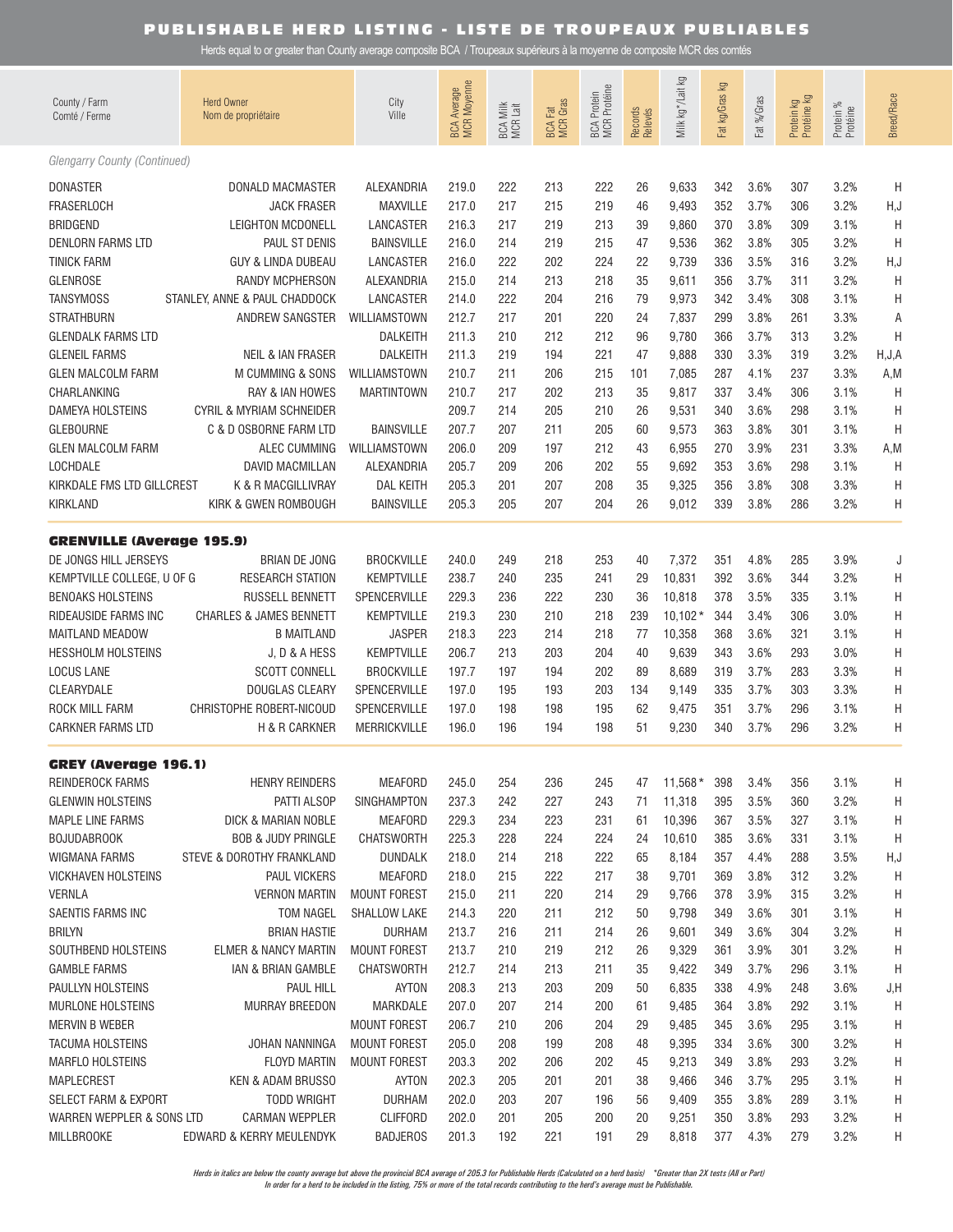Herds equal to or greater than County average composite BCA / Troupeaux supérieurs à la moyenne de composite MCR des comtés

| County / Farm<br>Comté / Ferme   | <b>Herd Owner</b><br>Nom de propriétaire | City<br>Ville       | BCA Average<br>MCR Moyenne | BCA Milk<br>MCR Lait | <b>BCA Fat</b><br>MCR Gras | <b>MCR</b> Protéine<br><b>BCA Protein</b> | Records<br>Relevés | Milk kg*/Lait kg | Fat kg/Gras kg | Fat %/Gras | Protein kg<br>Protéine kg | Protein %<br>Protéine | Breed/Race |
|----------------------------------|------------------------------------------|---------------------|----------------------------|----------------------|----------------------------|-------------------------------------------|--------------------|------------------|----------------|------------|---------------------------|-----------------------|------------|
| Grey County (Continued)          |                                          |                     |                            |                      |                            |                                           |                    |                  |                |            |                           |                       |            |
| SACHOLM FARMS                    | PAUL SACHS                               | <b>DOBBINGTON</b>   | 199.7                      | 198                  | 202                        | 199                                       | 34                 | 8,806            | 333            | 3.8%       | 281                       | 3.2%                  | Η          |
| LOYALYN                          | <b>ROB &amp; ALICE BUMSTEAD</b>          | <b>OWEN SOUND</b>   | 199.7                      | 203                  | 200                        | 196                                       | 31                 | 9,688            | 354            | 3.7%       | 296                       | 3.1%                  | Η          |
| <b>BRISTAL ACRES</b>             | <b>BRIAN BETTS</b>                       | <b>FLESHERTON</b>   | 199.0                      | 200                  | 191                        | 206                                       | 30                 | 9,345            | 332            | 3.6%       | 306                       | 3.3%                  | Η          |
| <b>BRIDOR FARMS</b>              | <b>BRIAN &amp; DORIS AITKEN</b>          | <b>MT FOREST</b>    | 199.0                      | 203                  | 193                        | 201                                       | 29                 | 9,683            | 341            | 3.5%       | 303                       | 3.1%                  | Η          |
| <b>BENCREST HOLSTEINS</b>        | <b>FRED HOPKINS</b>                      | <b>ELMWOOD</b>      | 198.0                      | 202                  | 188                        | 204                                       | 29                 | 9,297            | 324            | 3.5%       | 301                       | 3.2%                  | H, B       |
| ROBBSTATE HOLSTEINS              | AAD & MARIETTE PENNINGS                  | <b>MOUNT FOREST</b> | 196.7                      | 201                  | 195                        | 194                                       | 100                | 9,290            | 335            | 3.6%       | 286                       | 3.1%                  | Η          |
| LORMARR LEA                      | LORNE & ROB GOODWILL                     | <b>OWEN SOUND</b>   | 196.3                      | 197                  | 198                        | 194                                       | 64                 | 9,213            | 344            | 3.7%       | 288                       | 3.1%                  | Η          |
| <b>NAYLORCROFT</b>               | STEPHEN NAYLOR                           | <b>MEAFORD</b>      | 196.3                      | 196                  | 196                        | 197                                       | 34                 | 9,297            | 344            | 3.7%       | 297                       | 3.2%                  | Η          |
| <b>HALDIMAND (Average 211.1)</b> |                                          |                     |                            |                      |                            |                                           |                    |                  |                |            |                           |                       |            |
| RONWARD FARMS                    | <b>WARD GEE</b>                          | <b>FISHERVILLE</b>  | 260.0                      | 267                  | 256                        | 257                                       | 31                 | 11,790           | 421            | 3.6%       | 363                       | 3.1%                  | H          |
| PLEASANT NOOK FARMS              | WILLIAM & JOAN FLETCHER                  | <b>FISHERVILLE</b>  | 249.0                      | 239                  | 256                        | 252                                       | 18                 | 7,880            | 415            | 5.3%       | 300                       | 3.8%                  | J, H       |
| <b>KEYLAS FARMS LTD</b>          | DOUGLAS WINGER                           | CAYUGA              | 246.3                      | 240                  | 258                        | 241                                       | 46                 | 11,272           | 450            | 4.0%       | 359                       | 3.2%                  | H          |
| HEEG DALE SONS LTD               | ALLAN HEEG                               | <b>DUNNVILLE</b>    | 239.0                      | 249                  | 230                        | 238                                       | 97                 | 10.993*          | 378            | 3.4%       | 335                       | 3.0%                  | Η          |
| <b>HIGHESTATE FARMS</b>          | <b>TED HEEG</b>                          | <b>HAGERSVILLE</b>  | 234.3                      | 244                  | 224                        | 235                                       | 53                 | 11,051           | 376            | 3.4%       | 338                       | 3.1%                  | Η          |
| ARDROSS HOLSTEINS                | DALE & DAVE LANG                         | CALEDONIA           | 231.3                      | 231                  | 228                        | 235                                       | 77                 | 10,975           | 401            | 3.7%       | 355                       | 3.2%                  | Η          |
| PARKLEA FARMS LTD                | <b>ALLAN PARKE</b>                       | CALEDONIA           | 228.7                      | 222                  | 234                        | 230                                       | 45                 | 10,226           | 400            | 3.9%       | 338                       | 3.3%                  | Η          |
| <b>DEBOER HOLST</b>              | <b>BEN DEBOER</b>                        | <b>SELKIRK</b>      | 226.3                      | 225                  | 234                        | 220                                       | 84                 | 10,202           | 393            | 3.9%       | 317                       | 3.1%                  | Η          |
| VAN DER MOLEN INC                | RAY VAN DER MOLEN                        | <b>JARVIS</b>       | 226.0                      | 232                  | 220                        | 226                                       | 67                 | 10,297           | 362            | 3.5%       | 320                       | 3.1%                  | Η          |
| <b>HEATHERICK</b>                | ANDREW & ALISON TOPP                     | <b>DUNNVILLE</b>    | 226.0                      | 222                  | 233                        | 223                                       | 38                 | 10,037           | 390            | 3.9%       | 321                       | 3.2%                  | Η          |
| TIERSDALE HOLSTEINS              | PETE & HELEN TIERSMA                     | <b>DUNNVILLE</b>    | 225.3                      | 222                  | 228                        | 226                                       | 60                 | 10,267           | 390            | 3.8%       | 332                       | 3.2%                  | Η          |
| TIL-EL                           | <b>TILSTRA BROS</b>                      | <b>DUNVILLE</b>     | 220.7                      | 221                  | 227                        | 214                                       | 85                 | 9,757            | 371            | 3.8%       | 301                       | 3.1%                  | Η          |
| <b>RARITY HOLSTEINS</b>          | IAN & ANNE MCMILLAN                      | NANTICOKE           | 220.0                      | 220                  | 221                        | 219                                       | 21                 | 9,941            | 370            | 3.7%       | 314                       | 3.2%                  | Η          |
| <b>HAZY ACRE FARMS</b>           | L & C HAYES                              | <b>HAGERSVILLE</b>  | 219.7                      | 220                  | 223                        | 216                                       | 76                 | 10,130           | 381            | 3.8%       | 316                       | 3.1%                  | Η          |
| YULEHOLM FARMS                   | RALPH & PETER YULE                       | CALEDONIA           | 218.3                      | 222                  | 214                        | 219                                       | 62                 | 9,807            | 349            | 3.6%       | 307                       | 3.1%                  | Η          |
| ZANTS HOLSTEINS                  | <b>CHRIS ZANTINGH</b>                    | <b>DUNNVILLE</b>    | 214.0                      | 214                  | 215                        | 213                                       | 66                 | 9,477            | 354            | 3.7%       | 301                       | 3.2%                  | Η          |
| BEECHWOOD                        | <b>MURRAY ROULSTON</b>                   | <b>HAGERSVILLE</b>  | 213.3                      | 212                  | 212                        | 216                                       | 43                 | 9,880            | 366            | 3.7%       | 320                       | 3.2%                  | Η          |
| LARON                            | <b>LARRY &amp; RON WILLIS</b>            | <b>JARVIS</b>       | 213.3                      | 217                  | 204                        | 219                                       | 10                 | 9,559            | 330            | 3.5%       | 305                       | 3.2%                  | Η          |
| RICHVALE HOLST                   | <b>GRANT RICHARDSON</b>                  | <b>DUNNVILLE</b>    | 211.3                      | 207                  | 212                        | 215                                       | 34                 | 9,237            | 352            | 3.8%       | 305                       | 3.3%                  | Η          |
| <b>PEARTOME HOLSTEINS</b>        | <b>DOUGLAS PEART</b>                     | <b>HAGERSVILLE</b>  | 209.3                      | 208                  | 213                        | 207                                       | 71                 | 9,495            | 364            | 3.8%       | 302                       | 3.2%                  | H, J       |
| <b>KATERDALE FARMS INC</b>       | <b>RICHARD KATER</b>                     | <b>SELKIRK</b>      | 208.0                      | 209                  | 205                        | 210                                       | 16                 | 9.055            | 331            | 3.7%       | 290                       | 3.2%                  | Η          |
| DYKEMAVALE FARMS                 | <b>FRANK DYKSTRA</b>                     | <b>JARVIS</b>       | 206.3                      | 218                  | 188                        | 213                                       | 25                 | 9,869            | 318            | 3.2%       | 307                       | 3.1%                  | Η          |
| <b>KELLYS DAIRY FARM LTD</b>     | <b>HENRY KELLY &amp; SONS</b>            | <b>DUNNVILLE</b>    | 206.0                      | 211                  | 198                        | 209                                       | 94                 | 9,767            | 340            | 3.5%       | 308                       | 3.2%                  | Η          |
| <b>HALTON (Average 207.2)</b>    |                                          |                     |                            |                      |                            |                                           |                    |                  |                |            |                           |                       |            |
| SWISSLINE DAIRY FARM             | <b>WALTER EGGER</b>                      | <b>MILTON</b>       | 265.7                      | 275                  | 262                        | 260                                       | 39                 | 12,722           | 450            | 3.5%       | 383                       | 3.0%                  | Н          |
| <b>BIRDOLM</b>                   | <b>GEORGE BIRD</b>                       | <b>GEORGETOWN</b>   | 214.3                      | 215                  | 212                        | 216                                       | 40                 | 10,017           | 368            | 3.7%       | 319                       | 3.2%                  | Н          |
| <b>GYLON</b>                     | DAVID WILSON                             | <b>NORVAL</b>       | 213.0                      | 210                  | 216                        | 213                                       | 42                 | 9,576            | 366            | 3.8%       | 309                       | 3.2%                  | Н          |
| KITCHOLM                         | <b>JOHN KITCHING</b>                     | <b>MOFFAT</b>       | 213.0                      | 222                  | 206                        | 211                                       | 24                 | 10,110           | 349            | 3.5%       | 305                       | 3.0%                  | Н          |
| <b>LAIDLAWN HOLSTEINS</b>        | PAUL LAIDLAW                             | <b>NORVAL</b>       | 208.7                      | 209                  | 208                        | 209                                       | 41                 | 9,477            | 348            | 3.7%       | 302                       | 3.2%                  | H          |
| <b>HASTINGS (Average 200.1)</b>  |                                          |                     |                            |                      |                            |                                           |                    |                  |                |            |                           |                       |            |
| HOLLYLANE JERSEYS                | ROGER & DIANE JARRELL RAY                | CORBYVILLE          | 300.3                      | 319                  | 279                        | 303                                       | 36                 | 9,262            | 440            | 4.8%       | 333                       | 3.6%                  | J          |
| LAZIERLANE                       | <b>MIKE LAZIER</b>                       | CORBYVILLE          | 275.3                      | 271                  | 283                        | 272                                       | 21                 | 11,864           | 462            | 3.9%       | 381                       | 3.2%                  | Н          |
| CHADWICK FARMS INC               | WAYNE & BRIAN CHADWICK                   | <b>DESERONTO</b>    | 249.0                      | 249                  | 248                        | 250                                       | 32                 | 11,257           | 417            | 3.7%       | 360                       | 3.2%                  | Н          |
| DONNANVIEW                       | DONNIE DONNAN                            | <b>STIRLING</b>     | 235.0                      | 235                  | 236                        | 234                                       | 73                 | 10,645           | 397            | 3.7%       | 337                       | 3.2%                  | Н          |
| DONNANDALE                       | <b>MARK DONNAN</b>                       | <b>STIRLING</b>     | 221.7                      | 222                  | 218                        | 225                                       | 230                | 9,938            | 364            | 3.7%       | 321                       | 3.2%                  | Н          |
| <b>FLORIDAVIEW FARMS</b>         | DUANE REDDEN                             | <b>STIRLING</b>     | 217.3                      | 216                  | 222                        | 214                                       | 44                 | 9,572            | 365            | 3.8%       | 304                       | 3.2%                  | Н          |
| <b>SILLSWAY FARMS</b>            | JEFF & BRIAN SILLS                       | <b>ROSLIN</b>       | 217.0                      | 217                  | 219                        | 215                                       | 81                 | 10,210           | 382            | 3.7%       | 320                       | 3.1%                  | H          |
| R-J FARMS                        | ROBERT JARRELL                           | CORBYVILLE          | 213.7                      | 217                  | 201                        | 223                                       | 58                 | 7,489            | 346            | 4.6%       | 281                       | 3.8%                  | J,H        |
| <b>ALHOLM FARM</b>               | ANNE & GERALD THOMPSON                   | <b>ROSLIN</b>       | 213.7                      | 217                  | 214                        | 210                                       | 53                 | 9,692            | 356            | 3.7%       | 301                       | 3.1%                  | H,B        |

Les troupeaux en italiques ont une moyenne inférieure à la moyenne du comté mais supérieure à la moyenne MCR provinciale de 205.3 pour troupeaux publiables (Calculé sur une base de troupeau) \*plus de 2x contrôles (toute ou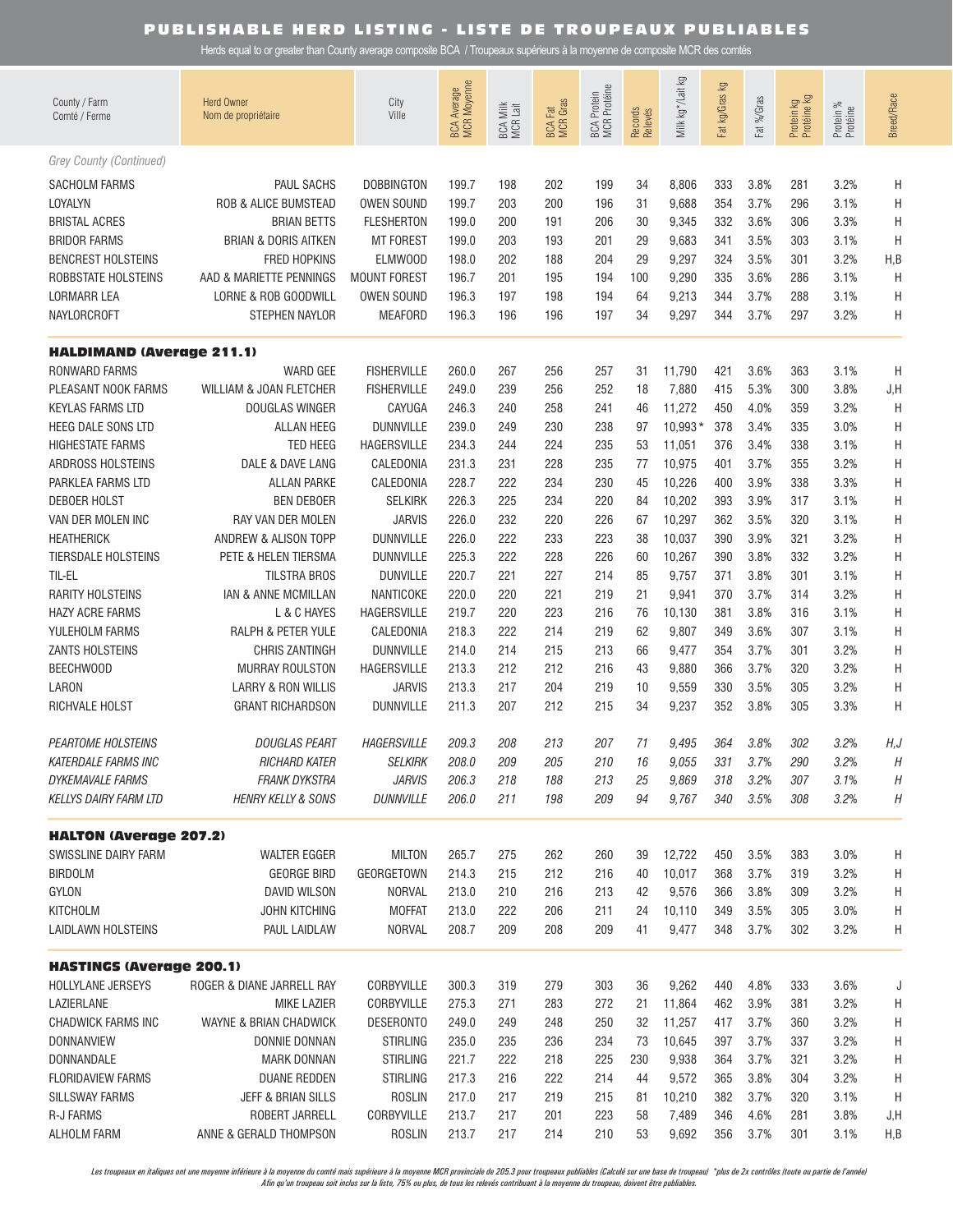| County / Farm<br>Comté / Ferme                                   | <b>Herd Owner</b><br>Nom de propriétaire         | City<br>Ville                                    | <b>BCA Average</b><br>MCR Moyenne | BCA Milk<br>MCR Lait | <b>BCA Fat</b><br>MCR Gras | <b>BCA Protein</b><br>MCR Protéine | Records<br>Relevés | Milk kg */Lait kg         | Fat kg/Gras kg    | Fat %/Gras           | Protein kg<br>Protéine kg | Protein %<br>Protéine | <b>Breed/Race</b> |
|------------------------------------------------------------------|--------------------------------------------------|--------------------------------------------------|-----------------------------------|----------------------|----------------------------|------------------------------------|--------------------|---------------------------|-------------------|----------------------|---------------------------|-----------------------|-------------------|
| Hastings County (Continued)                                      |                                                  |                                                  |                                   |                      |                            |                                    |                    |                           |                   |                      |                           |                       |                   |
| PENINSULA JERSEYS                                                | EARL & JACOB VANDERMEULEN                        | <b>STIRLING</b>                                  | 213.3                             | 218                  | 201                        | 221                                | 45                 | 6,592                     | 328               | 5.0%                 | 252                       | 3.8%                  | J                 |
| ROSLINRIDGE                                                      | <b>CARL &amp; SHELLEY COATES</b>                 | <b>ROSLIN</b>                                    | 209.3                             | 219                  | 192                        | 217                                | 30                 | 6,500                     | 309               | 4.8%                 | 244                       | 3.8%                  | J                 |
| <b>CHARCON HOLSTEINS</b>                                         | <b>CHARLES DOORNBOS</b>                          | FOXBORO                                          | 208.0                             | 210                  | 205                        | 209                                | 37                 | 9,526                     | 344               | 3.6%                 | 300                       | 3.1%                  | H                 |
| HUFFMANDALE HOLSTEINS                                            | EDWIN & EDWARD HUFFMAN                           | CORBYVILLE                                       | 205.7                             | 207                  | 201                        | 209                                | 63                 | 9,582                     | 346               | 3.6%                 | 309                       | 3.2%                  | H                 |
| <b>HUNTSHAVEN FARMS</b>                                          | <b>EDWARD HUNT</b>                               | <b>TWEED</b>                                     | 203.0                             | 200                  | 208                        | 201                                | 92                 | 9,616                     | 370               | 3.8%                 | 306                       | 3.2%                  | Η                 |
| <b>HURON (Average 204.8)</b>                                     |                                                  |                                                  |                                   |                      |                            |                                    |                    |                           |                   |                      |                           |                       |                   |
| <b>GUBELMANN BROWN SWISS</b>                                     | ERNST GUBELMANN                                  | <b>WALTON</b>                                    | 272.0                             | 273                  | 268                        | 275                                | 58                 | 10,376                    | 412               | 4.0%                 | 365                       | 3.5%                  | B,H               |
| WOODVUE FARMS INC                                                | <b>STEVEN HERN</b>                               | <b>WOODHAM</b>                                   | 255.3                             | 256                  | 262                        | 248                                | 33                 | 11,404                    | 432               | 3.8%                 | 353                       | 3.1%                  | H                 |
| <b>GERTHEA</b>                                                   | <b>GERRY RIJKHOFF</b>                            | <b>WALTON</b>                                    | 246.7                             | 250                  | 244                        | 246                                | 56                 | 11,659                    | 420               | 3.6%                 | 363                       | 3.1%                  | H                 |
| <b>HEATHER HOLME FARMS</b>                                       | <b>GLEN MCNEIL</b>                               | <b>GODERICH</b>                                  | 239.3                             | 237                  | 237                        | 244                                | 32                 | 11,071                    | 412               | 3.7%                 | 362                       | 3.3%                  | H                 |
| <b>DAIRYBURG</b>                                                 | MARK & JACOBUS VERBURG                           | <b>AUBURN</b>                                    | 233.7                             | 237                  | 229                        | 235                                | 51                 | 10,780                    | 385               | 3.6%                 | 341                       | 3.2%                  | H                 |
| <b>ECKERLEA ACRES</b>                                            | CHRISTA ECKERT                                   | <b>SEAFORTH</b>                                  | 230.3                             | 232                  | 236                        | 223                                | 189                | $10,251*$                 | 388               | 3.8%                 | 315                       | 3.1%                  | H                 |
| <b>WINHAVEN FARMS LTD</b>                                        | PAUL WINKEL & WENDY PRATT                        | <b>FORDWICH</b>                                  | 230.3                             | 230                  | 234                        | 227                                | 39                 | 10,502                    | 396               | 3.8%                 | 330                       | 3.1%                  | H                 |
| MEERAGOLD FARMS LTD                                              | H & A VANDERMEER                                 | <b>KIPPEN</b>                                    | 229.3                             | 238                  | 217                        | 233                                | 46                 | 10,988                    | 373               | 3.4%                 | 342                       | 3.1%                  | H                 |
| <b>LESSUR HOLSTEINS</b>                                          | <b>BRUCE RUTTAN</b>                              | <b>GORRIE</b>                                    | 228.3                             | 228                  | 233                        | 224                                | 37                 | 10,449                    | 395               | 3.8%                 | 325                       | 3.1%                  | H                 |
| <b>KESI FARMS</b>                                                | KEES & IVONNE VAN ESVELD                         | <b>CLINTON</b>                                   | 227.7                             | 230                  | 226                        | 227                                | 69                 | 9,804                     | 359               | 3.7%                 | 311                       | 3.2%                  | H                 |
| <b>BREEZY BRAES</b>                                              | <b>VIKTOR HAAG</b>                               | <b>BRUSSELS</b>                                  | 227.3                             | 235                  | 228                        | 219                                | 77                 | 11,140                    | 398               | 3.6%                 | 329                       | 3.0%                  | H                 |
| JIM & JUDY SNYDER                                                | WILLIAM & ROWENA WALLACE                         | DASHWOOD                                         | 227.3                             | 223                  | 216                        | 243                                | 29                 | 6,151                     | 241               | 3.9%                 | 219                       | 3.6%                  | M                 |
| ROWILL JERSEYS                                                   |                                                  | <b>SEAFORTH</b>                                  | 226.7                             | 236                  | 209                        | 235                                | 78                 | 6,780                     | 324               | 4.8%                 | 256                       | 3.8%                  | J                 |
| ROLLING LANDS FARMS                                              | TONY & ANITA VANHITTERSUM                        | <b>BLYTH</b>                                     | 225.7                             | 222                  | 232                        | 223                                | 93                 | 9,681                     | 375               | 3.9%                 | 311                       | 3.2%                  | Η                 |
| <b>LAURLEE FARM</b>                                              | LEROY & LAURIE MARTIN                            | <b>FORDWICH</b>                                  | 225.0                             | 223                  | 226                        | 226                                | 44                 | 10,344                    | 388               | 3.8%                 | 333                       | 3.2%                  | Η                 |
| <b>TRINAL FARM</b>                                               | MURRAY & EMMA HORST                              | <b>FORDWICH</b>                                  | 225.0                             | 225                  | 222                        | 228                                | 35                 | 9,958                     | 364               | 3.7%                 | 321                       | 3.2%                  | H                 |
| HOMESTEADER HOLSTEINS INC                                        | <b>LEO MILTENBURG</b>                            | LUCKNOW                                          | 223.3                             | 221                  | 225                        | 224                                | 65                 | 10,093                    | 383               | 3.8%                 | 327                       | 3.2%                  | Η                 |
| ORA ET LABORA INC                                                | JOHN BRANDERHORST                                | <b>HENSALL</b>                                   | 222.0                             | 221                  | 221                        | 224                                | 44                 | 9,757                     | 363               | 3.7%                 | 314                       | 3.2%                  | Η                 |
| JADENRICH HOLSTEINS                                              | <b>DENNIS &amp; JANICE GINGRICH</b>              | <b>GORRIE</b>                                    | 222.0                             | 224                  | 218                        | 224                                | 41                 | 10,211                    | 369               | 3.6%                 | 325                       | 3.2%                  | Η                 |
| GUTENSPERGER DAIRY INC                                           | <b>KARL GUNTENSPERGER</b>                        | <b>SEAFORTH</b>                                  | 221.7                             | 228                  | 212                        | 225                                | 91                 | 10,122                    | 349               | 3.4%                 | 318                       | 3.1%                  | Η                 |
| <b>BYLSMA FARMS</b>                                              | <b>AUKE BYLSMA</b>                               | <b>BLYTH</b>                                     | 221.7                             | 219                  | 233                        | 213                                | 90                 | 10,230                    | 403               | 3.9%                 | 317                       | 3.1%                  | Η                 |
| <b>WILLVERN FARMS</b>                                            | <b>PAUL GIBBINGS</b>                             | <b>CLINTON</b>                                   | 221.3                             | 216                  | 225                        | 223                                | 35                 | 10,106                    | 388               | 3.8%                 | 331                       | 3.3%                  | Η                 |
| <b>JOHN VERBURG</b><br>JAREB FARMS LTD<br><b>FAIRLAINE FARMS</b> | <b>JIM SIERTSEMA</b><br>KEITH & MARIE RUTHERFORD | LONDESBOROUGH<br><b>AUBURN</b><br><b>WINGHAM</b> | 220.7<br>219.3<br>217.7           | 221<br>220<br>225    | 220<br>215<br>205          | 221<br>223<br>223                  | 40<br>48<br>31     | 9,924<br>10,082<br>10,192 | 366<br>364<br>346 | 3.7%<br>3.6%<br>3.4% | 315<br>326<br>322         | 3.2%<br>3.2%<br>3.2%  | H<br>Η<br>Η       |
| <b>VINSELAAR FARM</b>                                            | ROBERT VAN DEN HENGEL                            | <b>SEAFORTH</b>                                  | 215.7                             | 220                  | 213                        | 214                                | 44                 | 9,794                     | 353               | 3.6%                 | 304                       | 3.1%                  | H                 |
| MISTY ACRES FARM INC                                             | <b>GALEN &amp; DARLENE SHANTZ</b>                | <b>GORRIE</b>                                    | 215.0                             | 222                  | 211                        | 212                                | 39                 | 9,963                     | 351               | 3.5%                 | 301                       | 3.0%                  | Η                 |
| <b>CRESCENT LANE FARMS LTD</b>                                   | PETER SCHUTTEL                                   | <b>GODERICH</b>                                  | 213.0                             | 218                  | 204                        | 217                                | 122                | 9,977                     | 347               | 3.5%                 | 316                       | 3.2%                  | H,B               |
| <b>DUTCHDALE</b>                                                 | PERRY VAN OSCH                                   | LUCKNOW                                          | 212.0                             | 217                  | 203                        | 216                                | 35                 | 9,828                     | 342               | 3.5%                 | 311                       | 3.2%                  | H                 |
| <b>MAITLAND HILL</b>                                             | <b>MARLEY &amp; MERILYNN SHANTZ</b>              | <b>GORRIE</b>                                    | 211.7                             | 211                  | 205                        | 219                                | 31                 | 9,389                     | 341               | 3.6%                 | 312                       | 3.3%                  | H                 |
| FEAGANPLACE                                                      | PETER FEAGAN                                     | <b>GODERICH</b>                                  | 211.0                             | 203                  | 218                        | 212                                | 35                 | 9,698                     | 385               | 4.0%                 | 320                       | 3.3%                  | H                 |
| CAROLYN VAN DORP                                                 |                                                  | <b>SEAFORTH</b>                                  | 211.0                             | 221                  | 190                        | 222                                | 28                 | 6,431                     | 299               | 4.6%                 | 244                       | 3.8%                  | J                 |
| MELAMAR FARM<br>JOHN BRAND<br>PEDENIA HOLSTEINS                  | <b>MELVILLE GREIG</b><br>PETER & DENISE ANGST    | <b>GORRIE</b><br><b>CLINTON</b><br>LUCKNOW       | 210.3<br>209.7<br>208.7           | 201<br>218<br>213    | 226<br>193<br>204          | 204<br>218<br>209                  | 29<br>85<br>52     | 9,409<br>6,224<br>9,643   | 392<br>299<br>343 | 4.2%<br>4.8%<br>3.6% | 303<br>236<br>302         | 3.2%<br>3.8%<br>3.1%  | H<br>J<br>H       |
| <b>GENESIS</b>                                                   | PAUL & VIRGINIA WARWICK                          | <b>EXETER</b>                                    | 208.0                             | 215                  | 192                        | 217                                | 41                 | 6,591                     | 318               | 4.8%                 | 253                       | 3.8%                  | J                 |
| <b>WELLDALE FARMS LTD</b>                                        | <b>FRANZ WEBER</b>                               | <b>EXETER</b>                                    | 205.7                             | 208                  | 199                        | 210                                | 68                 | 9,419                     | 336               | 3.6%                 | 303                       | 3.2%                  | H                 |
| <b>JOYROD HOLSTEINS</b>                                          | RODNEY & JOYCE SHANTZ                            | <b>GORRIE</b>                                    | 205.7                             | 211                  | 199                        | 207                                | 30                 | 9,877                     | 344               | 3.5%                 | 307                       | 3.1%                  | H                 |
| ROYALAIR FARMS                                                   | <b>BLAIR BEUERMANN</b>                           | <b>DUBLIN</b>                                    | 205.3                             | 205                  | 208                        | 203                                | 67                 | 8,876                     | 334               | 3.8%                 | 281                       | 3.2%                  | H                 |
| <b>SUN HOLM HOLSTEINS</b>                                        | <b>GRANT &amp; LYLE MARTIN</b>                   | <b>ETHEL</b>                                     | 205.0                             | 205                  | 206                        | 204                                | 51                 | 9,454                     | 349               | 3.7%                 | 298                       | 3.2%                  | H                 |
| SILVER SPRING FARM                                               | <b>CLEASON &amp; RHODA MARTIN</b>                | <b>FORDWICH</b>                                  | 205.0                             | 213                  | 194                        | 208                                | 41                 | 9,458                     | 319               | 3.4%                 | 294                       | 3.1%                  | H                 |
| HIEVAN HOLSTEINS                                                 | JOHN VANHIE                                      | CREDITON                                         | 205.0                             | 206                  | 200                        | 209                                | 22                 | 9,251                     | 333               | 3.6%                 | 298                       | 3.2%                  | H                 |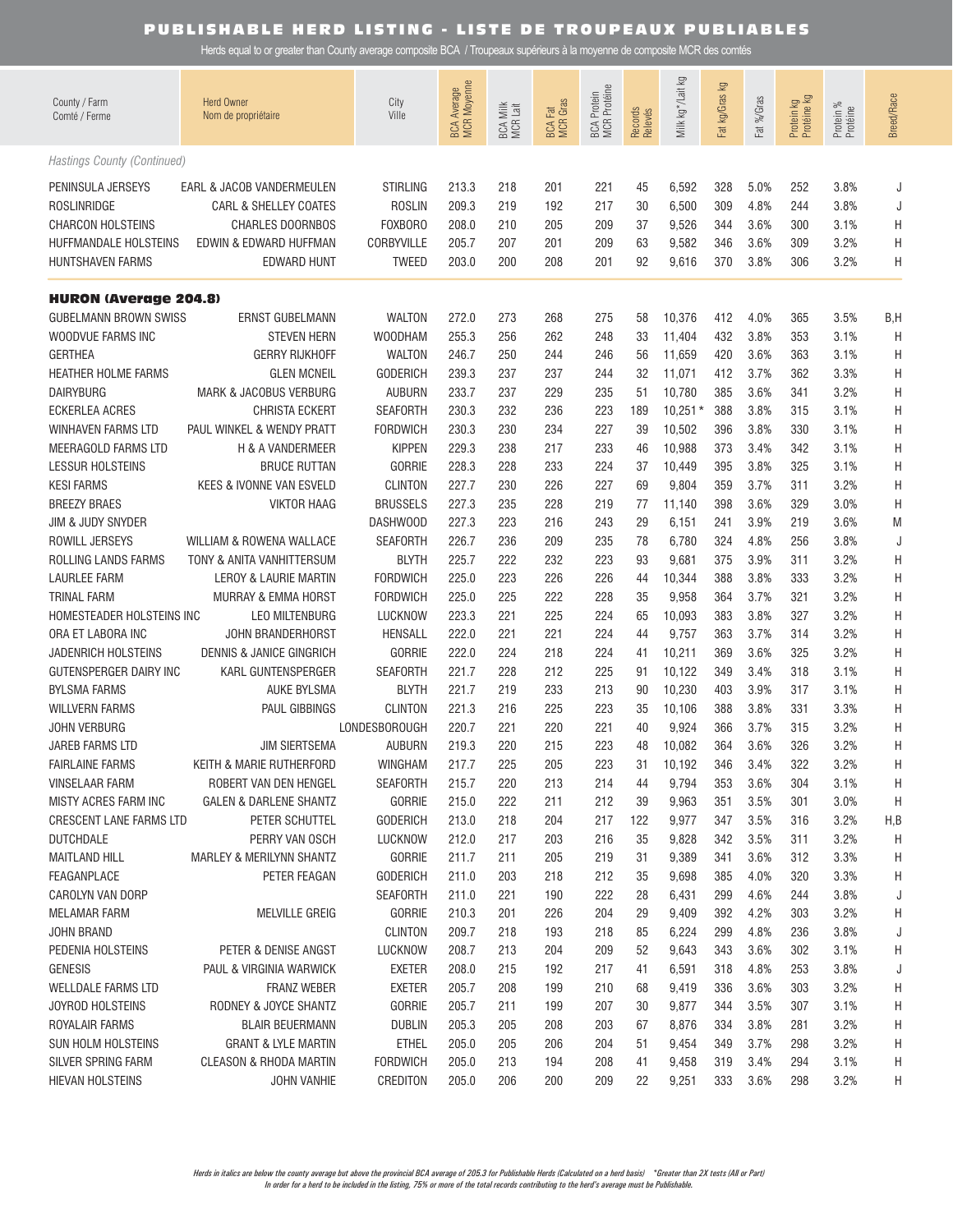Herds equal to or greater than County average composite BCA / Troupeaux supérieurs à la moyenne de composite MCR des comtés

| County / Farm<br>Comté / Ferme | <b>Herd Owner</b><br>Nom de propriétaire                             | City<br>Ville        | <b>MCR Moyenne</b><br><b>BCA Average</b> | BCA Milk<br>MCR Lait | <b>BCA Fat</b><br>MCR Gras | BCA Protein<br>MCR Protéine | Records<br>Relevés | Σò<br>Milk kg */Lait | Fat kg/Gras kg | Fat %/Gras | Protein kg<br>Protéine kg | Protein %<br>Protéine | <b>Breed/Race</b> |
|--------------------------------|----------------------------------------------------------------------|----------------------|------------------------------------------|----------------------|----------------------------|-----------------------------|--------------------|----------------------|----------------|------------|---------------------------|-----------------------|-------------------|
|                                |                                                                      |                      |                                          |                      |                            |                             |                    |                      |                |            |                           |                       |                   |
| <b>EMO HOLSTEINS</b>           | <b>KENORA-RAINY RIVER (Average 192.3)</b><br><b>BERNIE ZIMMERMAN</b> | EM <sub>0</sub>      | 192.3                                    | 191                  | 202                        | 184                         | 33                 | 8,992                | 351            | 3.9%       | 275                       | 3.1%                  | Η                 |
| <b>LAMBTON (Average 196)</b>   |                                                                      |                      |                                          |                      |                            |                             |                    |                      |                |            |                           |                       |                   |
| <b>CATTLEAN FARM</b>           | <b>FRANK RUTTEN</b>                                                  | <b>FOREST</b>        | 227.3                                    | 230                  | 225                        | 227                         | 55                 | 10,277               | 371            | 3.6%       | 322                       | 3.1%                  | H                 |
| <b>MAWACRES INC</b>            |                                                                      | PETROLIA             | 226.0                                    | 227                  | 228                        | 223                         | 49                 | 10,326               | 387            | 3.7%       | 323                       | 3.1%                  | H, A              |
| JEFF & BRENDA STEWARDSON       |                                                                      | <b>THEDFORD</b>      | 221.0                                    | 222                  | 219                        | 222                         | 157                | 10,081               | 370            | 3.7%       | 321                       | 3.2%                  | H                 |
| <b>ERROLEA HOLSTEINS</b>       | RICHARD SOMERVILLE                                                   | CAMLACHIE            | 215.7                                    | 216                  | 215                        | 216                         | 29                 | 10,139               | 374            | 3.7%       | 321                       | 3.2%                  | H                 |
| COOL BROOK FARM                | <b>BILL JOOSSE</b>                                                   | <b>SARNIA</b>        | 214.7                                    | 215                  | 215                        | 214                         | 23                 | 9,783                | 362            | 3.7%       | 309                       | 3.2%                  | Η                 |
| <b>MOOREGLEN FARMS</b>         | <b>MELVIN ANDERSON</b>                                               | <b>MOORETOWN</b>     | 212.7                                    | 217                  | 211                        | 210                         | 195                | 9,597                | 347            | 3.6%       | 297                       | 3.1%                  | H                 |
| VAN ENGELEN DAIRY FARMS LTD    | M & E VAN ENGELEN                                                    | <b>THEDFORD</b>      | 212.7                                    | 211                  | 215                        | 212                         | 188                | 9,504                | 360            | 3.8%       | 304                       | 3.2%                  | H                 |
| <b>EXCELSIOR FARM</b>          | <b>JOHN DEELSTRA</b>                                                 | <b>WYOMING</b>       | 212.0                                    | 206                  | 214                        | 216                         | 41                 | 9,120                | 361            | 4.0%       | 313                       | 3.4%                  | H, B              |
| <b>CHARLYN JERSEYS</b>         | <b>KEN &amp; KAREN KINGDON</b>                                       | FOREST               | 210.3                                    | 222                  | 193                        | 216                         | 34                 | 6,659                | 312            | 4.7%       | 244                       | 3.7%                  | J                 |
| ROYALHAVEN DAIRY FARMS         | <b>JEFF LOERTS</b>                                                   | <b>WYOMING</b>       | 207.7                                    | 216                  | 191                        | 216                         | 47                 | 9,912                | 326            | 3.3%       | 314                       | 3.2%                  | H                 |
| <b>HILLSETT FARMS</b>          | <b>DOUG BURNLEY</b>                                                  | CAMLACHIE            | 203.7                                    | 207                  | 192                        | 212                         | 20                 | 10,095               | 352            | 3.5%       | 329                       | 3.3%                  | H,J               |
| MIDEON HOLSTEINS INC           | <b>HENK PASTOOR</b>                                                  | <b>PETROLIA</b>      | 202.7                                    | 209                  | 195                        | 204                         | 86                 | 9,375                | 324            | 3.5%       | 291                       | 3.1%                  | H                 |
| <b>FORBESVUE FARMS INC</b>     |                                                                      | <b>SARNIA</b>        | 202.3                                    | 203                  | 203                        | 201                         | 120                | 9,232                | 342            | 3.7%       | 291                       | 3.2%                  | H,B               |
| ROBERT HALLIDAY                |                                                                      | <b>SARNIA</b>        | 200.7                                    | 193                  | 212                        | 197                         | 22                 | 8,911                | 361            | 4.1%       | 288                       | 3.2%                  | H                 |
| PERCHLANE FARMS                |                                                                      | <b>SARNIA</b>        | 200.0                                    | 201                  | 192                        | 207                         | 40                 | 9,147                | 327            | 3.6%       | 301                       | 3.3%                  | Η                 |
| <b>LANARK (Average 182)</b>    |                                                                      |                      |                                          |                      |                            |                             |                    |                      |                |            |                           |                       |                   |
| <b>PENLOW FARMS</b>            | ALLAN & DONNA LOWRY                                                  | <b>ALMONTE</b>       | 222.0                                    | 218                  | 229                        | 219                         | 38                 | 10,340               | 403            | 3.9%       | 329                       | 3.2%                  | Η                 |
| <b>TWINPEAK FARMS</b>          | PETER & DIANA NANNE                                                  | <b>PAKENHAM</b>      | 219.7                                    | 219                  | 226                        | 214                         | 35                 | 10,002               | 382            | 3.8%       | 310                       | 3.1%                  | Η                 |
| <b>ZIEVIEW</b>                 | DARYL ZIEBARTH                                                       | <b>PAKENHAM</b>      | 218.0                                    | 216                  | 228                        | 210                         | 40                 | 10,262               | 403            | 3.9%       | 318                       | 3.1%                  | Η                 |
| NANDALE FARMS                  | JOHN & BETH NANNE                                                    | <b>PAKENHAM</b>      | 216.3                                    | 216                  | 220                        | 213                         | 35                 | 9,560                | 362            | 3.8%       | 301                       | 3.1%                  | Η                 |
| <b>ENNVIEW FARM</b>            | <b>TOM ENNIS</b>                                                     | <b>PERTH</b>         | 201.7                                    | 197                  | 204                        | 204                         | 52                 | 9,033                | 347            | 3.8%       | 297                       | 3.3%                  | Η                 |
| <b>LILBRI</b>                  | LILLIAN & BRIAN DRUMMOND                                             | <b>ALMONTE</b>       | 199.7                                    | 207                  | 194                        | 198                         | 20                 | 9,767                | 337            | 3.5%       | 295                       | 3.0%                  | Η                 |
| <b>ELM CREFT FARM</b>          | <b>GEORGE &amp; MARY OLIVER</b>                                      | <b>PERTH</b>         | 199.0                                    | 199                  | 202                        | 196                         | 59                 | 9,473                | 356            | 3.8%       | 296                       | 3.1%                  | Η                 |
| <b>BARTHHAVEN FARM</b>         | <b>DARWIN ZIEBARTH</b>                                               | <b>PAKENHAM</b>      | 197.7                                    | 196                  | 205                        | 192                         | 55                 | 8,967                | 349            | 3.9%       | 279                       | 3.1%                  | Η                 |
| <b>DANMARABLE</b>              | <b>DANIEL STEWART</b>                                                | <b>ALMONTE</b>       | 194.7                                    | 195                  | 184                        | 205                         | 15                 | 8,673                | 306            | 3.5%       | 289                       | 3.3%                  | Η                 |
| <b>CAMPVIEW FARM</b>           | <b>JAMES CAMPBELL</b>                                                | <b>WHITE LAKE</b>    | 192.3                                    | 192                  | 194                        | 191                         | 34                 | 8,873                | 331            | 3.7%       | 279                       | 3.1%                  | Η                 |
| <b>GLENSTRAE FARM</b>          | JAMES & PAMELA MCGREGOR                                              | <b>BALDERSON</b>     | 191.0                                    | 193                  | 189                        | 191                         | 45                 | 8,888                | 323            | 3.6%       | 280                       | 3.2%                  | Η                 |
| <b>BOALCREST FARMS</b>         | <b>ELMER BOAL</b>                                                    | PAKENHAM             | 187.7                                    | 190                  | 190                        | 183                         | 22                 | 8,855                | 328            | 3.7%       | 270                       | 3.0%                  | Н                 |
| <b>JOCKBRAE HOLSTEINS</b>      | JAMES FOSTER                                                         | <b>CARLETON PLCE</b> | 184.3                                    | 183                  | 187                        | 183                         | 62                 | 8,719                | 329            | 3.8%       | 276                       | 3.2%                  | Н                 |
| LEELA                          | J & H LEEFLANG                                                       | <b>PERTH</b>         | 182.0                                    | 183                  | 183                        | 180                         | 40                 | 8,292                | 306            | 3.7%       | 258                       | 3.1%                  | Η                 |
| <b>LEEDS (Average 198.3)</b>   |                                                                      |                      |                                          |                      |                            |                             |                    |                      |                |            |                           |                       |                   |
| LILLIES DALE HOLSTEINS         | <b>LEO BAUMANN</b>                                                   | <b>LYN</b>           | 298.0                                    | 306                  | 285                        | 303                         | 63                 | 13,481               | 465            | 3.4%       | 423                       | 3.1%                  | Η                 |
| LEANN                          | <b>LEONARD ROTH</b>                                                  | <b>MALLORYTOWN</b>   | 265.0                                    | 264                  | 267                        | 264                         | 66                 | 12,059               | 451            | 3.7%       | 384                       | 3.2%                  | Η                 |
| SEELBY HOLSTEINS LTD           | <b>DAN SIMPSON</b>                                                   | <b>SEELEYS BAY</b>   | 247.3                                    | 239                  | 258                        | 245                         | 79                 | 11,263               | 451            | 4.0%       | 367                       | 3.3%                  | Н                 |
| DONNAVILLE HOLSTEINS           | RICHARD SHANE                                                        | LYN                  | 242.3                                    | 243                  | 247                        | 237                         | 52                 | 11,306               | 428            | 3.8%       | 351                       | 3.1%                  | Н                 |
| <b>GREAVESTON HOLSTEINS</b>    | RON & ANDREW GREAVES                                                 | AUGUSTA              | 239.7                                    | 243                  | 229                        | 247                         | 72                 | 11,122               | 391            | 3.5%       | 359                       | 3.2%                  | Н                 |
| COOLIGAN CREEK FARM INC        | JOHN BONGERS & FAMILY                                                | ELGIN                | 239.3                                    | 248                  | 235                        | 235                         | 48                 | $11,444*$            | 403            | 3.5%       | 344                       | 3.0%                  | Н                 |
| RIDEAUETTE HOLSTEINS           | L MULVILLE & SONS                                                    | <b>WESTPORT</b>      | 226.3                                    | 231                  | 232                        | 216                         | 36                 | 10,589               | 394            | 3.7%       | 315                       | 3.0%                  | Н                 |
| <b>BRIERHILL HOLSTEINS</b>     | SID & JOE VANDERWERF                                                 | LYNDHURST            | 226.0                                    | 219                  | 238                        | 221                         | 36                 | 10,131               | 408            | 4.0%       | 324                       | 3.2%                  | Н                 |
| ROOSBURG FARMS                 | NICK & JOHN VERBURG                                                  | <b>ATHENS</b>        | 223.7                                    | 227                  | 222                        | 222                         | 60                 | 10,428               | 378            | 3.6%       | 324                       | 3.1%                  | Н                 |
| <b>JOBO FARMS</b>              | H & A OOSTERHOF                                                      | AUGUSTA              | 219.0                                    | 219                  | 216                        | 222                         | 62                 | 10,194               | 372            | 3.6%       | 328                       | 3.2%                  | Н                 |
| PURITY HOLSTEINS               | <b>KELVIN KERR</b>                                                   | ADDISON              | 215.0                                    | 205                  | 232                        | 208                         | 14                 | 9,584                | 402            | 4.2%       | 309                       | 3.2%                  | Н                 |
| HILL VIEW FARMS                | WILLIAM DWYRE                                                        | ELGIN                | 214.0                                    | 210                  | 219                        | 213                         | 88                 | 9,594                | 370            | 3.9%       | 309                       | 3.2%                  | Н                 |
| <b>BELROCK FARM</b>            | STERLING PATTERSON                                                   | PORTLAND             | 213.3                                    | 217                  | 211                        | 212                         | 59                 | 10,093               | 364            | 3.6%       | 313                       | 3.1%                  | Н                 |
| <b>GOLDENDALE FARM</b>         |                                                                      | LANSDOWNE            | 211.0                                    | 208                  | 212                        | 213                         | 75                 | 9,619                | 364            | 3.8%       | 313                       | 3.3%                  | Η                 |
| MOUNT AIRY HOLSTEINS           | NEIL, SCOTT & JOE MODLER                                             | GANANOQUE            | 205.0                                    | 203                  | 214                        | 198                         | 66                 | 9,407                | 370            | 3.9%       | 291                       | 3.1%                  | H,A               |

Les troupeaux en italiques ont une moyenne inférieure à la moyenne du comté mais supérieure à la moyenne MCR provinciale de 205.3 pour troupeaux publiables (Calculé sur une base de troupeau) \*plus de 2x contrôles (toute ou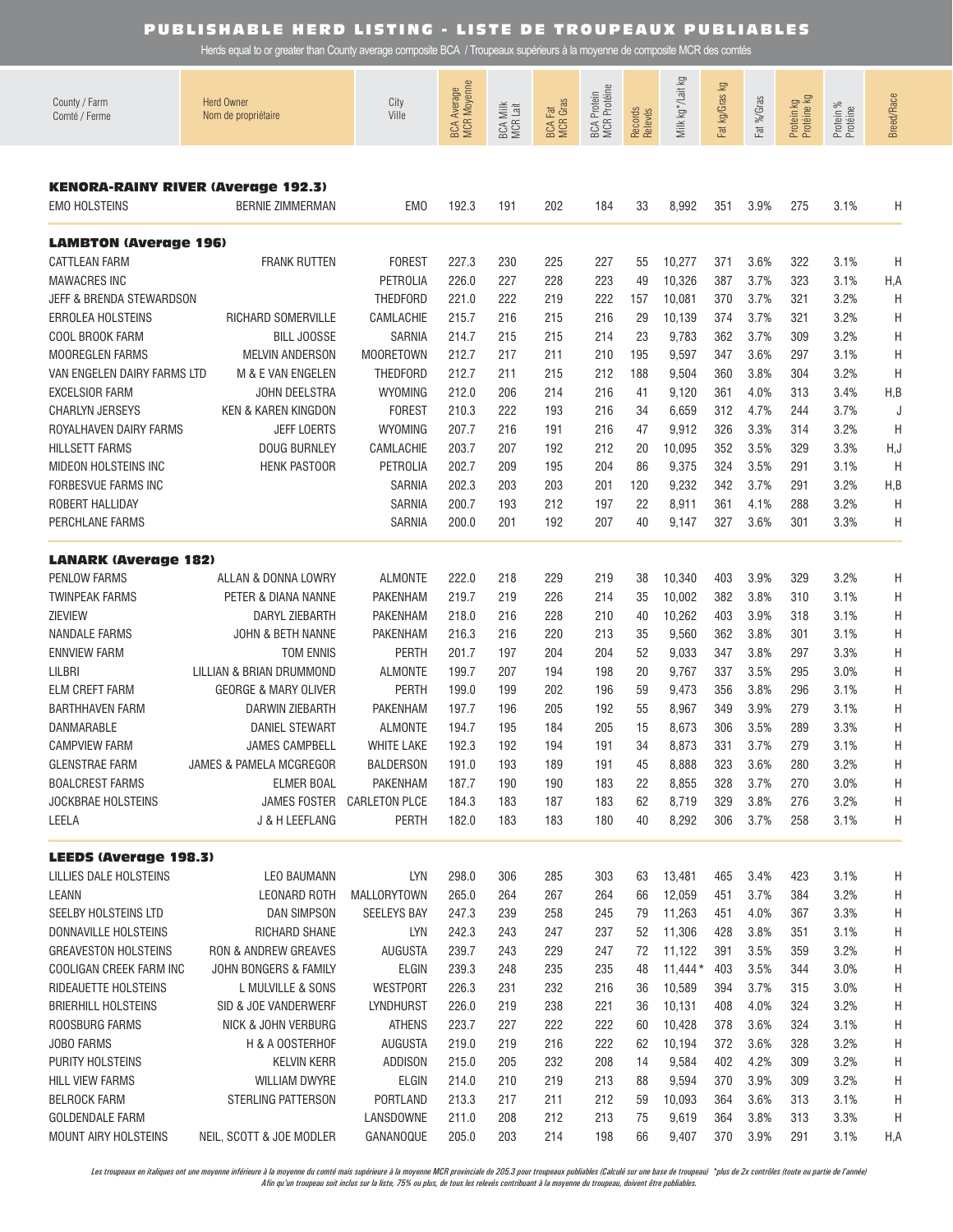Herds equal to or greater than County average composite BCA / Troupeaux supérieurs à la moyenne de composite MCR des comtés

| County / Farm<br>Comté / Ferme                                                    | <b>Herd Owner</b><br>Nom de propriétaire                                  | City<br>Ville                                                     | <b>BCA Average</b><br>MCR Moyenne | BCA Milk<br>MCR Lait     | <b>BCA Fat</b><br>MCR Gras | BCA Protein<br>MCR Protéine | Records<br>Relevés   | Γð<br>Milk kg*/Lait                  | Fat kg/Gras kg           | Fat %/Gras                   | Protein kg<br>Protéine kg | Protein %<br>Protéine        | <b>Breed/Race</b> |
|-----------------------------------------------------------------------------------|---------------------------------------------------------------------------|-------------------------------------------------------------------|-----------------------------------|--------------------------|----------------------------|-----------------------------|----------------------|--------------------------------------|--------------------------|------------------------------|---------------------------|------------------------------|-------------------|
| Leeds County (Continued)                                                          |                                                                           |                                                                   |                                   |                          |                            |                             |                      |                                      |                          |                              |                           |                              |                   |
| LOMBARD DALE                                                                      | R & L MACMILLAN                                                           | LOMBARDY                                                          | 204.3                             | 208                      | 194                        | 211                         | 53                   | 7,616                                | 291                      | 3.8%                         | 254                       | 3.3%                         | A,H               |
| LOYADA HOLSTEINS                                                                  | VANDERKLOET FARM LTD                                                      | <b>ATHENS</b>                                                     | 203.7                             | 205                      | 206                        | 200                         | 51                   | 9,277                                | 347                      | 3.7%                         | 288                       | 3.1%                         | H                 |
| <b>TANGLIN FARM</b>                                                               | STEPHEN COOTE                                                             | <b>FRANKVILLE</b>                                                 | 202.7                             | 203                      | 198                        | 207                         | 75                   | 9,277                                | 336                      | 3.6%                         | 301                       | 3.2%                         | H                 |
| <b>EVENSTAR</b>                                                                   | FRANCIS JACKSON                                                           | GANANOQUE                                                         | 198.3                             | 202                      | 204                        | 189                         | 42                   | 9,162                                | 344                      | 3.8%                         | 273                       | 3.0%                         | Η                 |
| <b>LENNOX-ADDINGTON (Average 205)</b>                                             |                                                                           |                                                                   |                                   |                          |                            |                             |                      |                                      |                          |                              |                           |                              |                   |
| <b>HYKABODE</b><br>SUNBORN<br><b>LOCUST DELL</b><br><b>BRUCE CAUGHEY</b>          | ALLAN HUYCK<br>JOHN & LAURA MACLAUGHLIN<br>ROBERT GROOMS                  | <b>BATH</b><br><b>TAMWORTH</b><br><b>NAPANEE</b><br><b>STELLA</b> | 259.0<br>239.7<br>230.0<br>223.7  | 258<br>243<br>246<br>218 | 259<br>237<br>221<br>230   | 260<br>239<br>223<br>223    | 43<br>54<br>31<br>44 | 11,703<br>10,853<br>11,293<br>10,287 | 436<br>393<br>376<br>401 | 3.7%<br>3.6%<br>3.3%<br>3.9% | 377<br>340<br>324<br>333  | 3.2%<br>3.1%<br>2.9%<br>3.2% | Η<br>Η<br>H<br>H  |
| PYNACKER HOLSTEINS<br><b>ENRICO FARMS</b><br>LAMBROS DAIRY<br><b>CARL HUDGINS</b> | <b>GARY SONNEVELD</b><br>RICK KELDERMAN<br><b>MARK &amp; BRAD LAMBERT</b> | <b>BATH</b><br><b>NAPANEE</b><br><b>SELBY</b><br><b>SELBY</b>     | 223.0<br>218.7<br>217.7<br>216.3  | 221<br>222<br>223<br>223 | 223<br>213<br>210<br>206   | 225<br>221<br>220<br>220    | 41<br>53<br>39<br>14 | 10,306<br>10,211<br>10,562<br>9,379  | 386<br>362<br>369<br>321 | 3.7%<br>3.5%<br>3.5%<br>3.4% | 335<br>323<br>330<br>294  | 3.3%<br>3.2%<br>3.1%<br>3.1% | Η<br>Η<br>Η<br>H  |
| <b>RIPPLEBROOK</b>                                                                | <b>KEVIN MACLEAN</b>                                                      | <b>NAPANEE</b>                                                    | 212.0                             | 219                      | 210                        | 207                         | 106                  | 10,082                               | 359                      | 3.6%                         | 304                       | 3.0%                         | Η                 |
| <b>MARTINGALE</b>                                                                 | <b>CLARKE MARTIN</b>                                                      | <b>SELBY</b>                                                      | 211.0                             | 210                      | 216                        | 207                         | 66                   | 9,333                                | 358                      | 3.8%                         | 295                       | 3.2%                         | Η                 |
| <b>BERKELVIEW FARMS</b>                                                           | HAROLD VANBERKEL & SONS                                                   | <b>ODESSA</b>                                                     | 206.0                             | 210                      | 202                        | 206                         | 36                   | 9,570                                | 341                      | 3.6%                         | 299                       | 3.1%                         | Η                 |
| PAULRIDGE FARMS                                                                   | RALPH PAUL                                                                | <b>NAPANEE</b>                                                    | 205.7                             | 198                      | 219                        | 200                         | 46                   | 9,256                                | 378                      | 4.1%                         | 296                       | 3.2%                         | Η                 |
| JONELLA FARMS                                                                     | <b>MANITOULIN-SUDBURY W (Average 210.7)</b><br>JOHN & SUZANNE MOONEY      | <b>MASSEY</b>                                                     | 210.7                             | 211                      | 206                        | 215                         | 58                   | $9,625*$                             | 350                      | 3.6%                         | 313                       | 3.3%                         | Η                 |
| <b>MIDDLESEX (Average 202.3)</b>                                                  |                                                                           |                                                                   |                                   |                          |                            |                             |                      |                                      |                          |                              |                           |                              |                   |
| <b>O'NEIL FARMS</b>                                                               | STEVE & ELAINE O'NEIL                                                     | THORNDALE                                                         | 244.7                             | 246                      | 237                        | 251                         | 68                   | 10,533                               | 375                      | 3.6%                         | 342                       | 3.2%                         | H                 |
| <b>MARVALE FARMS LTD</b>                                                          | <b>JAMES MARR</b>                                                         | <b>MOSSLEY</b>                                                    | 244.7                             | 242                      | 247                        | 245                         | 36                   | 11,513                               | 437                      | 3.8%                         | 370                       | 3.2%                         | H                 |
| <b>GOLDEN MEADOW HOLSTEINS</b>                                                    | KENNETH HUTCHESON                                                         | <b>MOSSLEY</b>                                                    | 243.3                             | 247                      | 235                        | 248                         | 69                   | 10,201                               | 391                      | 3.8%                         | 338                       | 3.3%                         | H, J              |
| <b>BLOEMEN DAIRY FARMS</b>                                                        | <b>HARRY SLEEGERS</b>                                                     | LUCAN                                                             | 230.3                             | 232                      | 222                        | 237                         | 214                  | 10,339                               | 369                      | 3.6%                         | 337                       | 3.3%                         | $\mathsf{H}$      |
| SLEEGERDALE FARMS LTD                                                             |                                                                           | <b>BELMONT</b>                                                    | 228.3                             | 232                      | 219                        | 234                         | 70                   | 9,833                                | 370                      | 3.8%                         | 325                       | 3.3%                         | H,J               |
| <b>NEWLANDS FARMS LTD</b><br>CAVANALECK FARM LTD<br><b>HILLMARK HOLSTEINS</b>     | <b>WILLIAM GRIEVE</b><br><b>GERALD HILL</b>                               | <b>DORCHESTER</b><br><b>BELMONT</b><br><b>ILDERTON</b>            | 228.3<br>227.7<br>226.3           | 230<br>220<br>225        | 228<br>237<br>230          | 227<br>226<br>224           | 52<br>63<br>36       | 10,443<br>10,414<br>10,287           | 384<br>415<br>391        | 3.7%<br>4.0%<br>3.8%         | 328<br>339<br>326         | 3.1%<br>3.3%<br>3.2%         | H<br>Η<br>Η       |
| DAIRY ACRES FARMS LTD                                                             | ERVIN BRYANT                                                              | <b>STRATHROY</b>                                                  | 225.7                             | 226                      | 225                        | 226                         | 119                  | 10,211                               | 378                      | 3.7%                         | 326                       | 3.2%                         | Η                 |
| ALFINCH HOLSTEINS                                                                 | AL FINCH                                                                  | <b>BELMONT</b>                                                    | 225.3                             | 231                      | 207                        | 238                         | 28                   | 10,474                               | 361                      | 3.4%                         | 348                       | 3.3%                         | H,J               |
| <b>NUVIEW</b>                                                                     | <b>GERALD JOHNSON</b>                                                     | THORNDALE                                                         | 224.7                             | 220                      | 231                        | 223                         | 46                   | 9,796                                | 389                      | 4.0%                         | 318                       | 3.2%                         | H, J              |
| WHITE CROSS FARMS                                                                 | WILLY & DORIE KROSSE                                                      | ARVA                                                              | 224.3                             | 225                      | 222                        | 226                         | 83                   | 10,287                               | 377                      | 3.7%                         | 328                       | 3.2%                         | Η                 |
| <b>GREENWAY FARMS LTD</b>                                                         | ED GROENEWEGEN                                                            | LUCAN                                                             | 223.7                             | 234                      | 218                        | 219                         | 48                   | 10,610                               | 368                      | 3.5%                         | 316                       | 3.0%                         | H                 |
| FLETCHDALE JERSEY FARM LTD                                                        | RAY & ARCHIE FLETCHER                                                     | LONDON                                                            | 223.7                             | 238                      | 200                        | 233                         | 43                   | 7,154                                | 326                      | 4.6%                         | 265                       | 3.7%                         | J                 |
| <b>COMRIE FARMS LTD</b>                                                           | <b>NORM MCNAUGHTON</b>                                                    | LONDON                                                            | 223.0                             | 219                      | 232                        | 218                         | 41                   | 10,082                               | 396                      | 3.9%                         | 318                       | 3.2%                         | H                 |
| <b>HYLAND DAIRY FARMS LTD</b>                                                     | THOMAS JENKEN                                                             | <b>DENFIELD</b>                                                   | 222.7                             | 223                      | 220                        | 225                         | 135                  | 10,188                               | 374                      | 3.7%                         | 327                       | 3.2%                         | H                 |
| HIGHBRIDGE FARM                                                                   | A & J HOOGERBRUGGE                                                        | PARKHILL                                                          | 221.0                             | 220                      | 221                        | 222                         | 88                   | 9,472                                | 354                      | 3.7%                         | 305                       | 3.2%                         | H                 |
| STANTON BROS LTD                                                                  | LAURIE, JIM & JEFF STANTON                                                | <b>ILDERTON</b>                                                   | 218.3                             | 225                      | 209                        | 221                         | 289                  | $10,035*$                            | 347                      | 3.5%                         | 314                       | 3.1%                         | H                 |
| CASTLE HILL HOLSTEINS                                                             | <b>DOUGLAS BEATTIE</b>                                                    | LONDON                                                            | 215.0                             | 224                      | 211                        | 210                         | 34                   | 9,705                                | 340                      | 3.5%                         | 289                       | 3.0%                         | H                 |
| WONHAVEN FARM                                                                     | <b>GEORGE &amp; DAVID WONNACOTT</b>                                       | ARVA                                                              | 215.0                             | 228                      | 199                        | 218                         | 28                   | 10,207                               | 334                      | 3.3%                         | 311                       | 3.0%                         | H                 |
| TALSDALE HOLSTEINS                                                                | <b>KEN &amp; SHIRLEY TALSMA</b>                                           | KERWOOD                                                           | 214.7                             | 217                      | 211                        | 216                         | 44                   | 9,817                                | 352                      | 3.6%                         | 311                       | 3.2%                         | H,B               |
| BACKX DAIRY FARMS                                                                 | MICHIEL & MARIAN BACKX                                                    | <b>STRATHROY</b>                                                  | 214.0                             | 216                      | 204                        | 222                         | 143                  | 9,603                                | 337                      | 3.5%                         | 314                       | 3.3%                         | H                 |
| <b>DORTHOLME</b>                                                                  | JOHN DORTMANS JR                                                          | <b>STRATHROY</b>                                                  | 209.3                             | 205                      | 213                        | 210                         | 42                   | 9,229                                | 361                      | 3.9%                         | 306                       | 3.3%                         | H,B               |
| <b>WILLAND FARMS</b>                                                              | CASEY & DAVE WILLEMSE                                                     | PARKHILL                                                          | 208.7                             | 210                      | 212                        | 204                         | 48                   | 8,978                                | 337                      | 3.8%                         | 277                       | 3.1%                         | H                 |
| <b>ZOLA FARMS</b>                                                                 | RUDY SCHUURMAN                                                            | <b>MOSSLEY</b>                                                    | 208.3                             | 209                      | 206                        | 210                         | 91                   | 8,862                                | 339                      | 3.8%                         | 288                       | 3.2%                         | H,J               |
| ELLIOTTDALE HOLSTEINS                                                             | JOHN ELLIOTT                                                              | THORNDALE                                                         | 208.0                             | 206                      | 210                        | 208                         | 67                   | 9,356                                | 353                      | 3.8%                         | 300                       | 3.2%                         | Η                 |
| <b>UCLUTH</b>                                                                     | CHRISTINE & JOHN LAMB                                                     | <b>BELMONT</b>                                                    | 207.7                             | 213                      | 199                        | 211                         | 104                  | 9,612                                | 334                      | 3.5%                         | 304                       | 3.2%                         | H                 |
| <b>ECHOGLEN FARM</b>                                                              | PAUL HUNTER                                                               | <b>DORCHESTER</b>                                                 | 205.7                             | 203                      | 207                        | 207                         | 40                   | 9,286                                | 350                      | 3.8%                         | 300                       | 3.2%                         | H                 |
| <b>GROGAST</b>                                                                    | SIMON DEGROOT                                                             | <b>STRATHROY</b>                                                  | 205.7                             | 210                      | 200                        | 207                         | 37                   | 9,810                                | 347                      | 3.5%                         | 308                       | 3.1%                         | H                 |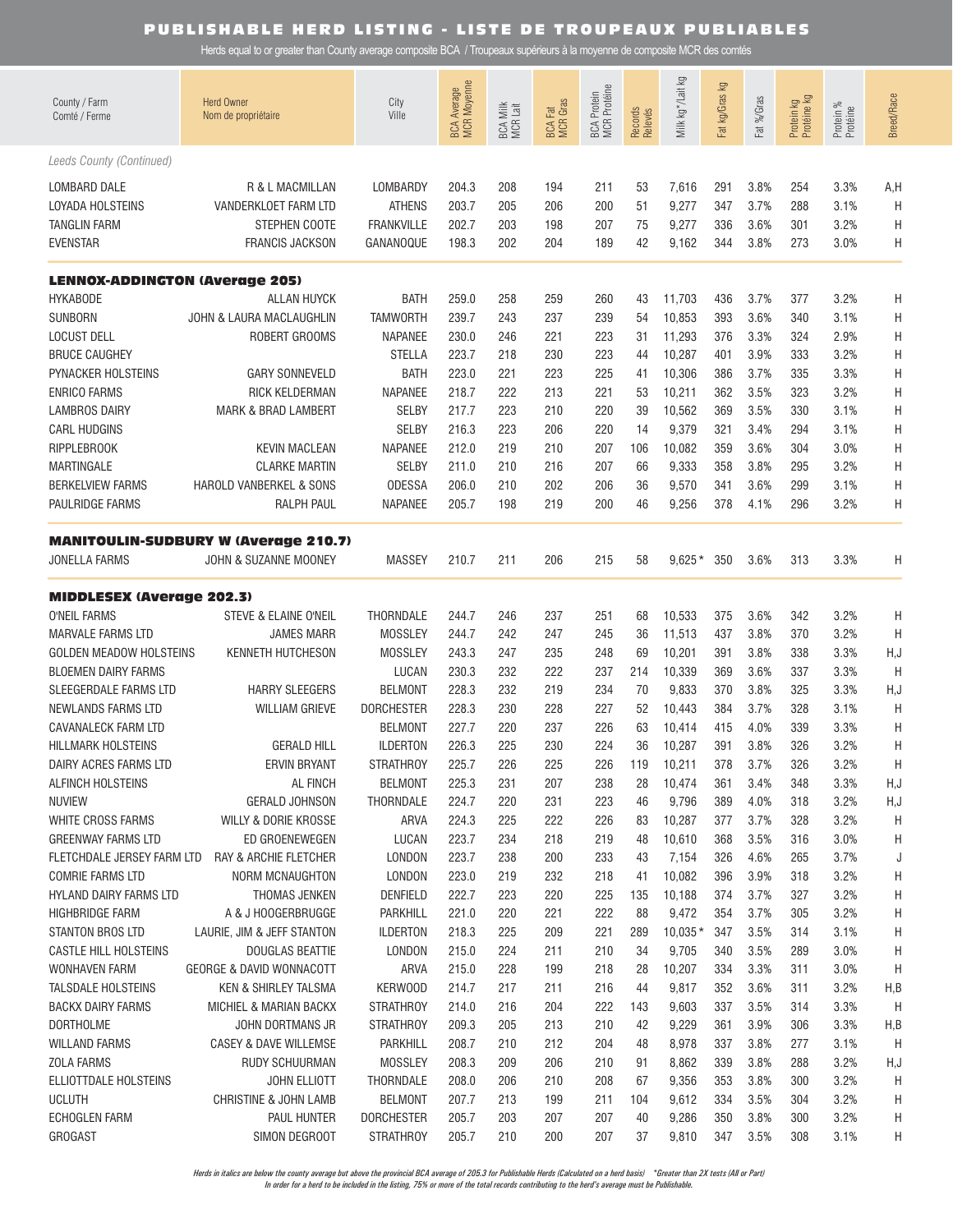Herds equal to or greater than County average composite BCA / Troupeaux supérieurs à la moyenne de composite MCR des comtés

| County / Farm<br>Comté / Ferme                                                                                | <b>Herd Owner</b><br>Nom de propriétaire                                                                           | City<br>Ville                                                                        | <b>BCA Average</b><br>MCR Moyenne         | BCA Milk<br>MCR Lait            | <b>BCA Fat</b><br>MCR Gras      | BCA Protein<br>MCR Protéine     | Records<br>Relevés         | Milk kg */Lait kg                            | ΔÃ<br>Fat kg/Gras               | Fat %/Gras                           | Protein kg<br>Protéine kg       | Protein %<br>Protéine                | <b>Breed/Race</b>     |
|---------------------------------------------------------------------------------------------------------------|--------------------------------------------------------------------------------------------------------------------|--------------------------------------------------------------------------------------|-------------------------------------------|---------------------------------|---------------------------------|---------------------------------|----------------------------|----------------------------------------------|---------------------------------|--------------------------------------|---------------------------------|--------------------------------------|-----------------------|
| Middlesex County (Continued)                                                                                  |                                                                                                                    |                                                                                      |                                           |                                 |                                 |                                 |                            |                                              |                                 |                                      |                                 |                                      |                       |
| <b>VILLAROSA</b><br><b>HOOGENDOORN FARMS</b><br><b>CEDARSQUARE FARM</b><br>LONDEDGE FARMS<br>DYMOND HOLSTEINS | <b>IEP POORTINGA</b><br>MARK & HEDDA HOOGENDOORN<br><b>HAROLD KRESS</b><br><b>TED BROWN</b><br><b>JAMIE DYMOND</b> | <b>HARRIETSVILLE</b><br><b>APPIN</b><br>LUCAN<br><b>ILDERTON</b><br><b>STRATHROY</b> | 205.7<br>205.0<br>205.0<br>203.7<br>203.0 | 204<br>202<br>206<br>203<br>198 | 208<br>207<br>201<br>205<br>209 | 205<br>206<br>208<br>203<br>202 | 23<br>97<br>44<br>58<br>32 | 9,395<br>9,237<br>$9,564*$<br>9,378<br>8,976 | 358<br>353<br>346<br>351<br>353 | 3.8%<br>3.8%<br>3.6%<br>3.7%<br>3.9% | 302<br>300<br>307<br>298<br>292 | 3.2%<br>3.2%<br>3.2%<br>3.2%<br>3.3% | Η<br>H<br>Η<br>Η<br>Η |
|                                                                                                               |                                                                                                                    |                                                                                      |                                           |                                 |                                 |                                 |                            |                                              |                                 |                                      |                                 |                                      |                       |
| <b>NIAGARA (Average 198.8)</b><br><b>BAARCREEK HOLSTEINS</b>                                                  | DICK & BONNIE BAARDA                                                                                               | <b>SMITHVILLE</b>                                                                    | 264.7                                     | 262                             | 271                             | 261                             | 32                         | 11,861                                       | 454                             | 3.8%                                 | 376                             | 3.2%                                 | Η                     |
| FREUREHAVEN FARMS LTD                                                                                         |                                                                                                                    | WELLANDPORT                                                                          | 259.0                                     | 258                             | 260                             | 259                             | 23                         | 11,195                                       | 419                             | 3.7%                                 | 358                             | 3.2%                                 | Η                     |
| <b>MAROBING FARMS LTD</b>                                                                                     | R & T VAN WYNGAARDEN                                                                                               | <b>ST ANNS</b>                                                                       | 248.7                                     | 248                             | 248                             | 250                             | 33                         | $11,410*$                                    | 423                             | 3.7%                                 | 365                             | 3.2%                                 | Н                     |
| ABBYLAYNE                                                                                                     | ALBERT FLEDDERUS                                                                                                   | LOWBANKS                                                                             | 239.3                                     | 242                             | 237                             | 239                             | 50                         | 10,784                                       | 394                             | 3.7%                                 | 340                             | 3.2%                                 | Н                     |
| SILVER HOLME                                                                                                  | DIANA DEBOER & SONS                                                                                                | <b>ST ANNS</b>                                                                       | 239.0                                     | 249                             | 228                             | 240                             | 47                         | 11,423                                       | 389                             | 3.4%                                 | 350                             | 3.1%                                 | Н                     |
| SUMMERS FARM LTD                                                                                              |                                                                                                                    | <b>FONTHILL</b>                                                                      | 237.3                                     | 239                             | 236                             | 237                             | 70                         | $11,011*$                                    | 403                             | 3.7%                                 | 347                             | 3.2%                                 | Н                     |
| <b>VELLHAVEN FARM INC</b>                                                                                     | DAVID & MARLENE VELLENGA                                                                                           | <b>SMITHVILLE</b>                                                                    | 236.0                                     | 229                             | 252                             | 227                             | 29                         | 10,510                                       | 429                             | 4.1%                                 | 331                             | 3.1%                                 | Η                     |
| <b>EVERCREST HOLSTEINS</b>                                                                                    | JERRY & ALICE EVERS                                                                                                | WELLANDPORT                                                                          | 222.7                                     | 214                             | 231                             | 223                             | 37                         | 9,550                                        | 383                             | 4.0%                                 | 317                             | 3.3%                                 | Η                     |
| <b>HOWARD AUGUSTINE</b>                                                                                       | <b>WHITNELL HOLSTEINS</b>                                                                                          | WAINFLEET                                                                            | 221.0                                     | 218                             | 225                             | 220                             | 27                         | 10,480                                       | 402                             | 3.8%                                 | 337                             | 3.2%                                 | Η                     |
| <b>HENRY HUIZINGA</b>                                                                                         | <b>HUIZTEIN FARMS INC</b>                                                                                          | <b>WAINFLEET</b>                                                                     | 217.7                                     | 217                             | 219                             | 217                             | 81                         | 9,822                                        | 367                             | 3.7%                                 | 313                             | 3.2%                                 | Η                     |
| <b>HAWS FARMS</b>                                                                                             | DAVE & SHARON HAWS                                                                                                 | GRASSIE                                                                              | 215.7                                     | 213                             | 219                             | 215                             | 38                         | 9,747                                        | 371                             | 3.8%                                 | 313                             | 3.2%                                 | Η                     |
| HOMEVALLEY HOLSTEINS LTD                                                                                      | R & M RAHM                                                                                                         | WELLANDPORT                                                                          | 213.7                                     | 210                             | 220                             | 211                             | 46                         | 9,791                                        | 380                             | 3.9%                                 | 312                             | 3.2%                                 | Η                     |
| <b>JOY ACRES</b>                                                                                              | A & N HUIZINGA                                                                                                     | WELLANDPORT                                                                          | 213.3                                     | 217                             | 204                             | 219                             | 33                         | 10,037                                       | 348                             | 3.5%                                 | 321                             | 3.2%                                 | Η                     |
| <b>MILSTEIN FARMS</b>                                                                                         |                                                                                                                    | WAINFLEET                                                                            | 209.3                                     | 210                             | 207                             | 211                             | 84                         | 9,622                                        | 351                             | 3.6%                                 | 307                             | 3.2%                                 | Η                     |
| FEEDERLANE & MOTTLE                                                                                           | DON & KEN GREEN                                                                                                    | WAINFLEET                                                                            | 206.3                                     | 215                             | 192                             | 212                             | 47                         | 9,793                                        | 322                             | 3.3%                                 | 306                             | 3.1%                                 | Η                     |
| PRINCESS HOLSTEINS                                                                                            | RICK & ANGELA ATTEMA                                                                                               | SMITHVILLE                                                                           | 204.3                                     | 211                             | 198                             | 204                             | 40                         | 9,487                                        | 331                             | 3.5%                                 | 293                             | 3.1%                                 | Η                     |
| <b>GREENVIEW</b>                                                                                              | <b>WALLACE YUNGBLUT</b>                                                                                            | <b>FONTHILL</b>                                                                      | 204.0                                     | 205                             | 207                             | 200                             | 32                         | 9,343                                        | 350                             | 3.7%                                 | 289                             | 3.1%                                 | Η                     |
| CHERRY-KNOLL FARMS<br><b>BARCRESCENT</b>                                                                      | <b>CLARENCE BARTELS &amp; SONS</b>                                                                                 | <b>FONTHILL</b><br>WELLANDPORT                                                       | 204.0<br>202.7                            | 208<br>206                      | 192<br>195                      | 212<br>207                      | 23<br>56                   | 9,760<br>9,386                               | 334<br>331                      | 3.4%<br>3.5%                         | 317<br>301                      | 3.2%<br>3.2%                         | Η<br>H                |
| <b>INGRID DEVRIES</b>                                                                                         |                                                                                                                    | WELLANDPORT                                                                          | 202.7                                     | 203                             | 206                             | 199                             | 40                         | 9,620                                        | 361                             | 3.8%                                 | 299                             | 3.1%                                 | H                     |
| <b>MAPLELAWN FARM</b>                                                                                         | <b>DAVE MCKINNELL</b>                                                                                              | SMITHVILLE                                                                           | 202.7                                     | 200                             | 210                             | 198                             | 29                         | 9,682                                        | 379                             | 3.9%                                 | 303                             | 3.1%                                 | H,J                   |
| ALDERBERRY                                                                                                    | <b>RICK P ALDERS</b>                                                                                               | WELLANDPORT                                                                          | 202.0                                     | 203                             | 197                             | 206                             | 61                         | 9,711                                        | 351                             | 3.6%                                 | 312                             | 3.2%                                 | H                     |
| <b>FRIESO FARMS</b>                                                                                           | ANDREW & DEANA VELLENGA                                                                                            | SMITHVILLE                                                                           | 201.7                                     | 200                             | 207                             | 198                             | 38                         | 8,561                                        | 339                             | 4.0%                                 | 273                             | 3.2%                                 | H,J                   |
| <b>DEVANS HOLSTEINS</b>                                                                                       | <b>DAVID EVANS</b>                                                                                                 | SMITHVILLE                                                                           | 201.3                                     | 204                             | 202                             | 198                             | 38                         | 9,311                                        | 342                             | 3.7%                                 | 287                             | 3.1%                                 | H                     |
|                                                                                                               | <b>NIPISSING-PARRY SOUND (Average 199.4)</b>                                                                       |                                                                                      |                                           |                                 |                                 |                                 |                            |                                              |                                 |                                      |                                 |                                      |                       |
| NORMAND & DIANE DELORME                                                                                       |                                                                                                                    | <b>VERNER</b>                                                                        | 230.0                                     | 237                             | 220                             | 233                             | 6                          | 10,287                                       | 353                             | 3.4%                                 | 321                             | 3.1%                                 | Η                     |
| PARVIEW FARMS INC                                                                                             | <b>JAMES &amp; MICHELLE PARSONS</b>                                                                                | <b>CACHE BAY</b>                                                                     | 226.0                                     | 218                             | 233                             | 227                             | 53                         | 10,013                                       | 397                             | 4.0%                                 | 332                             | 3.3%                                 | Н                     |
| FERME CASCADES SEGUIN INC                                                                                     | J & A SEGUIN                                                                                                       | NOELVILLE                                                                            | 224.7                                     | 215                             | 235                             | 224                             | 79                         | 9,278                                        | 376                             | 4.1%                                 | 307                             | 3.3%                                 | H                     |
| RIVALON HOLSTEINS                                                                                             | LISE & JEAN-GUY SEGUIN                                                                                             | <b>VERNER</b>                                                                        | 224.7                                     | 217                             | 233                             | 224                             | 9                          | 9,552                                        | 377                             | 3.9%                                 | 313                             | 3.3%                                 | Н                     |
| <b>FERME BONTEMPS</b>                                                                                         | C & F RAINVILLE                                                                                                    | <b>VERNER</b>                                                                        | 221.3                                     | 217                             | 222                             | 225                             | 27                         | 9,517                                        | 362                             | 3.8%                                 | 314                             | 3.3%                                 | Н                     |
| FERME VERNER FARM                                                                                             | <b>FRANCE &amp; CARMEN BEAUDRY</b>                                                                                 | <b>VERNER</b>                                                                        | 219.3                                     | 215                             | 226                             | 217                             | 40                         | 9,796                                        | 383                             | 3.9%                                 | 315                             | 3.2%                                 | Н                     |
| <b>FERME REGARI</b>                                                                                           | <b>GASTON VINCENT</b>                                                                                              | <b>VERNER</b>                                                                        | 217.0                                     | 218                             | 218                             | 215                             | 38                         | 9,895                                        | 367                             | 3.7%                                 | 311                             | 3.1%                                 | Н                     |
| FERME FRANCORIVE LTEE                                                                                         | <b>JP &amp; S BEAULIEU</b>                                                                                         | NOELVILLE                                                                            | 216.7                                     | 215                             | 222                             | 213                             | 38                         | 9,343                                        | 358                             | 3.8%                                 | 295                             | 3.2%                                 | H                     |
| <b>VERLIN HOLSTEINS FARM</b>                                                                                  | <b>VERNON &amp; LINDA JANTZI</b>                                                                                   | WARREN                                                                               | 208.7                                     | 215                             | 206                             | 205                             | 32                         | 9,797                                        | 347                             | 3.5%                                 | 296                             | 3.0%                                 | H                     |
| DUROCHER HOLSTEINS                                                                                            | PAUL BEAUDRY LOUISE RIBERDY                                                                                        | <b>VERNER</b>                                                                        | 207.3                                     | 210                             | 208                             | 204                             | 39                         | 9,770                                        | 358                             | 3.7%                                 | 301                             | 3.1%                                 | H                     |
| <b>NORFOLK (Average 208.7)</b>                                                                                |                                                                                                                    |                                                                                      |                                           |                                 |                                 |                                 |                            |                                              |                                 |                                      |                                 |                                      |                       |
| <b>GARY WATT</b>                                                                                              |                                                                                                                    | <b>WATERFORD</b>                                                                     | 243.3                                     | 245                             | 239                             | 246                             | 60                         | 10,395                                       | 379                             | 3.6%                                 | 334                             | 3.2%                                 | H                     |
| <b>MARBANK FARMS LTD</b>                                                                                      | JACK & ANKJE BOOTSMA                                                                                               | PORT DOVER                                                                           | 238.7                                     | 242                             | 241                             | 233                             | 88                         | $10,783*$                                    | 400                             | 3.7%                                 | 331                             | 3.1%                                 | Н                     |
| KEITH & GARY CHIPPS                                                                                           |                                                                                                                    | DELHI                                                                                | 226.0                                     | 231                             | 223                             | 224                             | 40                         | 10,520                                       | 375                             | 3.6%                                 | 325                             | 3.1%                                 | H                     |
| DONNEK FARMS                                                                                                  | <b>GORDON MOORE</b>                                                                                                | <b>WATERFORD</b>                                                                     | 222.7                                     | 220                             | 223                             | 225                             | 59                         | 10,469                                       | 393                             | 3.8%                                 | 340                             | 3.2%                                 | H.                    |
| MEADOW LYNN J FARMS                                                                                           | FRED JUDD                                                                                                          | SIMCOE                                                                               | 221.0                                     | 236                             | 197                             | 230                             | 43                         | 7,057                                        | 317                             | 4.5%                                 | 260                             | 3.7%                                 | J                     |

Les troupeaux en italiques ont une moyenne inférieure à la moyenne du comté mais supérieure à la moyenne MCR provinciale de 205.3 pour troupeaux publiables (Calculé sur une base de troupeau) \*plus de 2x contrôles (toute ou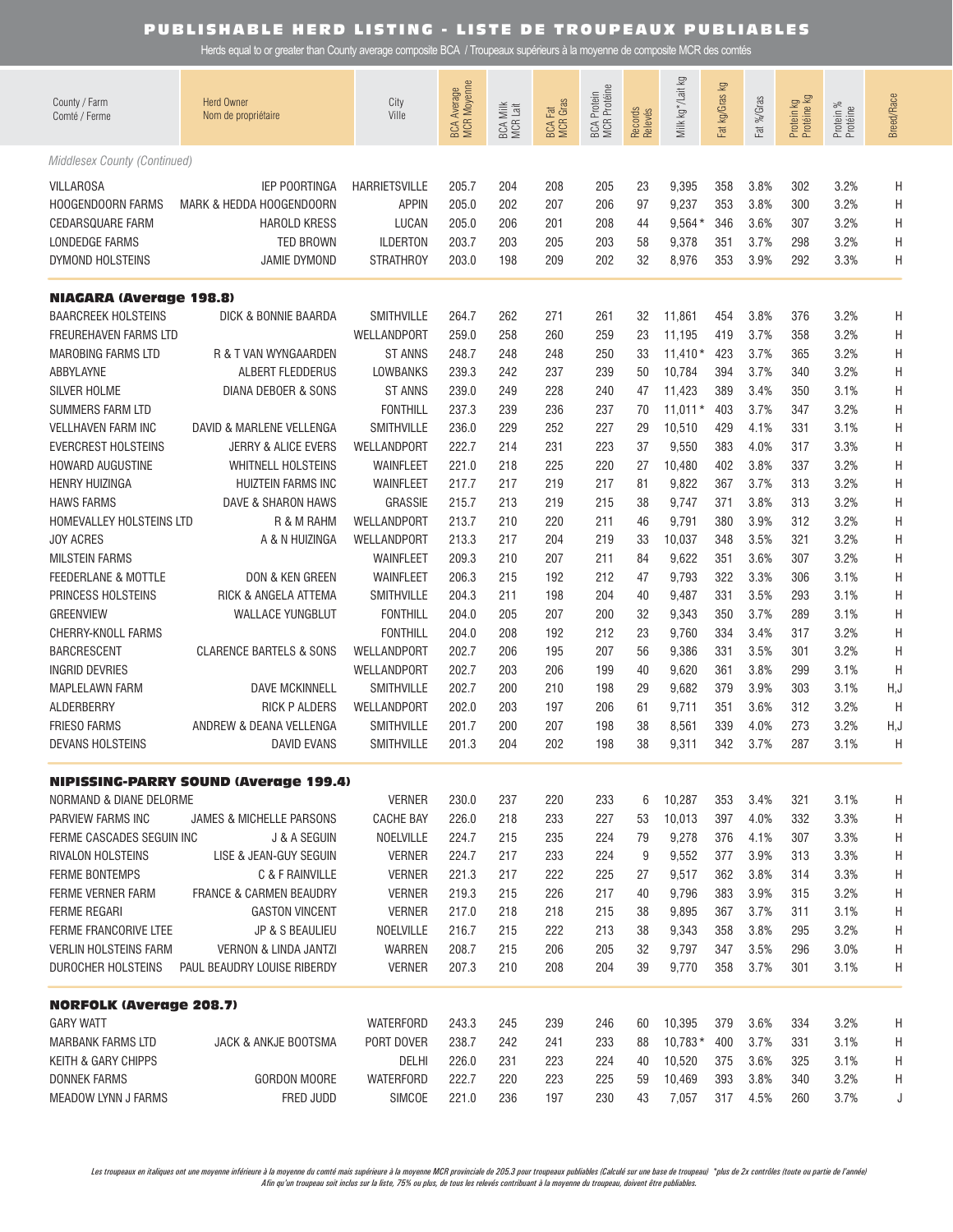Herds equal to or greater than County average composite BCA / Troupeaux supérieurs à la moyenne de composite MCR des comtés

| County / Farm<br>Comté / Ferme        | <b>Herd Owner</b><br>Nom de propriétaire | City<br>Ville        | BCA Average<br>MCR Moyenne | BCA Milk<br>MCR Lait | <b>BCA Fat</b><br>MCR Gras | <b>MCR</b> Protéine<br><b>BCA</b> Protein | Records<br>Relevés | Milk kg */Lait kg | Γð<br>Fat kg/Gras | Fat %/Gras | Protein kg<br>Protéine kg | Protein %<br>Protéine | <b>Breed/Race</b> |
|---------------------------------------|------------------------------------------|----------------------|----------------------------|----------------------|----------------------------|-------------------------------------------|--------------------|-------------------|-------------------|------------|---------------------------|-----------------------|-------------------|
|                                       |                                          |                      |                            |                      |                            |                                           |                    |                   |                   |            |                           |                       |                   |
| <b>NORTHUMBERLAND (Average 201.6)</b> |                                          |                      |                            |                      |                            |                                           |                    |                   |                   |            |                           |                       |                   |
| <b>HOFTYZER FARMS</b>                 | ALBERT HOFTYZER                          | <b>FRANKFORD</b>     | 276.0                      | 288                  | 266                        | 274                                       | 73                 | 12,842            | 441               | 3.4%       | 390                       | 3.0%                  | Η                 |
| <b>SUNNYBROOKE</b>                    | RONALD WATSON                            | CAMPBELLFORD         | 248.7                      | 257                  | 242                        | 247                                       | 38                 | $11,406*$         | 402               | 3.5%       | 351                       | 3.1%                  | Η                 |
| <b>COMBHAVEN FARMS</b>                | WAYNE & DAVE MCCOMB                      | CASTLETON            | 239.7                      | 236                  | 246                        | 237                                       | 31                 | 10,888            | 422               | 3.9%       | 347                       | 3.2%                  | Η                 |
| DORLAND FARMS LTD                     | WILLIAM DORLAND                          | <b>BRIGHTON</b>      | 238.0                      | 235                  | 245                        | 234                                       | 90                 | 10,411            | 404               | 3.9%       | 331                       | 3.2%                  | Η                 |
| <b>LOVSHIN FARMS LTD</b>              | NORMAN LOVSHIN                           | <b>COBOURG</b>       | 235.7                      | 234                  | 235                        | 238                                       | 32                 | 10,918            | 409               | 3.7%       | 352                       | 3.2%                  | Η                 |
| ROLLING ACRES                         | JANE & HERMAN KAPTEYN                    | <b>COBOURG</b>       | 233.0                      | 234                  | 241                        | 224                                       | 79                 | 10,433            | 396               | 3.8%       | 319                       | 3.1%                  | Η                 |
| <b>WEBB VIEW FARMS</b>                | <b>JAMES WEBB</b>                        | <b>ROSENEATH</b>     | 233.0                      | 236                  | 234                        | 229                                       | 38                 | 10,867            | 401               | 3.7%       | 336                       | 3.1%                  | H                 |
| STONYBROOK HOLSTEINS                  | HOSKIN FARMS LTD                         | <b>COBOURG</b>       | 232.7                      | 239                  | 231                        | 228                                       | 210                | 10,855            | 389               | 3.6%       | 329                       | 3.0%                  | H, J              |
| WILL-O-LANE FARM                      | <b>DALE LOUCKS</b>                       | CAMPBELLFORD         | 226.3                      | 225                  | 231                        | 223                                       | 42                 | 10,571            | 405               | 3.8%       | 333                       | 3.2%                  | H                 |
| <b>GLENHOLLOW FARM</b>                | <b>GREG &amp; BARB LINTON</b>            | <b>GORES LANDING</b> | 225.0                      | 226                  | 226                        | 223                                       | 45                 | 10,185            | 377               | 3.7%       | 319                       | 3.1%                  | Η                 |
| <b>MARTLAND FARMS</b>                 | <b>MARTIN &amp; DEANNA OPSTEEN</b>       | <b>BRIGHTON</b>      | 225.0                      | 228                  | 222                        | 225                                       | 27                 | 10,715            | 390               | 3.6%       | 336                       | 3.1%                  | Η                 |
| <b>COMBVIEW FARMS LTD</b>             | <b>BOB &amp; MARION MCCOMB</b>           | CASTLETON            | 223.7                      | 220                  | 231                        | 220                                       | 49                 | 9,816             | 381               | 3.9%       | 312                       | 3.2%                  | Η                 |
| <b>STIRLANE FARM</b>                  | <b>BRUCE &amp; PETER STEWART</b>         | <b>BRIGHTON</b>      | 223.3                      | 234                  | 208                        | 228                                       | 35                 | 10,464            | 347               | 3.3%       | 324                       | 3.1%                  | Η                 |
| <b>MILVALEA FARMS</b>                 | <b>BART &amp; NANCY NELSON</b>           | <b>BALTIMORE</b>     | 221.0                      | 221                  | 223                        | 219                                       | 35                 | 10,227            | 385               | 3.8%       | 322                       | 3.1%                  | Η                 |
| <b>CARANDA FARMS</b>                  | DOUG & LIZ CARR                          | CASTLETON            | 220.3                      | 218                  | 220                        | 223                                       | 34                 | 10,380            | 388               | 3.7%       | 338                       | 3.3%                  | Η                 |
| MORGANBRAE FARMS INC                  | <b>JOHN &amp; CAROL MORGAN</b>           | <b>TRENTON</b>       | 220.0                      | 225                  | 215                        | 220                                       | 20                 | 9,403             | 333               | 3.5%       | 293                       | 3.1%                  | Η                 |
| <b>DONALEA FARMS</b>                  | <b>KELLY SHARPE</b>                      | <b>BRIGHTON</b>      | 219.3                      | 227                  | 213                        | 218                                       | 25                 | 10,522            | 367               | 3.5%       | 322                       | 3.1%                  | Η                 |
| <b>FOXDALE LTD</b>                    | JERRY & PETER FOX                        | <b>WOOLER</b>        | 217.7                      | 218                  | 212                        | 223                                       | 30                 | 10,019            | 359               | 3.6%       | 326                       | 3.3%                  | Η                 |
| <b>HARKEN HOLSTEINS</b>               | <b>KEN &amp; HARMONY MCCULLOCH</b>       | CAMPBELLFORD         | 217.3                      | 220                  | 212                        | 220                                       | 30                 | 10,657            | 380               | 3.6%       | 338                       | 3.2%                  | Η                 |
| <b>MIDCOMB</b>                        | RUSSELL & CAMILLA MCCOMB                 | CASTLETON            | 212.3                      | 214                  | 206                        | 217                                       | 30                 | 9,758             | 349               | 3.6%       | 315                       | 3.2%                  | Η                 |
| <b>MERLHOLME</b>                      | <b>WILLIAM MERRILL</b>                   | CAMPBELLFORD         | 209.7                      | 210                  | 212                        | 207                                       | 31                 | 9,975             | 372               | 3.7%       | 311                       | 3.1%                  | Η                 |
| <b>PRINSFIELDS</b>                    | DONALD & GRETA PRINS                     | <b>WOOLER</b>        | 209.0                      | 209                  | 210                        | 208                                       | 36                 | 9,388             | 350               | 3.7%       | 297                       | 3.2%                  | Η                 |
| <b>RAINBOWS END</b>                   | <b>BRIAN ATKINSON &amp; FAMILY</b>       | <b>WARKWORTH</b>     | 208.0                      | 207                  | 207                        | 210                                       | 41                 | 9,563             | 355               | 3.7%       | 307                       | 3.2%                  | Η                 |
| <b>CLEUGHLAND FARM</b>                | DAVID & DIANE CLEUGH                     | CAMPBELLFORD         | 207.3                      | 205                  | 210                        | 207                                       | 32                 | 9,473             | 362               | 3.8%       | 304                       | 3.2%                  | Η                 |
| AVONLEA GENETICS                      |                                          | <b>BRIGHTON</b>      | 205.0                      | 209                  | 196                        | 210                                       | 41                 | 5,987             | 303               | 5.1%       | 227                       | 3.8%                  | J                 |
| <b>SUNCREST</b>                       | SID & KAREN ATKINSON                     | <b>ROSENEATH</b>     | 204.3                      | 209                  | 201                        | 203                                       | 50                 | 9,016             | 329               | 3.6%       | 282                       | 3.1%                  | H, J              |
| <b>ELOCROFT HOLSTEINS</b>             | ROGER COLE                               | <b>BEWDLEY</b>       | 202.7                      | 206                  | 194                        | 208                                       | 54                 | 9,650             | 334               | 3.5%       | 308                       | 3.2%                  | Η                 |
| CURLHOLM/CURLHAVEN FARMS              |                                          | CAMPBELLFORD         | 202.7                      | 199                  | 206                        | 203                                       | 45                 | 9,034             | 347               | 3.8%       | 292                       | 3.2%                  | Η                 |
| <b>OXFORD (Average 215.3)</b>         |                                          |                      |                            |                      |                            |                                           |                    |                   |                   |            |                           |                       |                   |
| <b>CITY VIEW FARMS</b>                | <b>DAVID INNES</b>                       | <b>WOODSTOCK</b>     | 293.0                      | 303                  | 283                        | 293                                       | 94                 | 13,682 * 475      |                   | 3.5%       | 422                       | 3.1%                  | Η                 |
| <b>GREIDEN FARMS LTD</b>              | <b>CEES HAANSTRA</b>                     | <b>ST MARYS</b>      | 283.3                      | 292                  | 282                        | 276                                       | 354                | $13,335* 478$     |                   | 3.6%       | 401                       | 3.0%                  | H                 |
| PARADIGM HOLSTEINS                    | STEVE VANDENDOOL                         | <b>WOODSTOCK</b>     | 280.7                      | 293                  | 271                        | 278                                       | 52                 | 13,369 * 459      |                   | 3.4%       | 404                       | 3.0%                  | Η                 |
| MIKE UNHOLZER                         |                                          | LAKESIDE             | 278.7                      | 276                  | 283                        | 277                                       | 48                 | 12,738            | 487               | 3.8%       | 407                       | 3.2%                  | Η                 |
| <b>DESLIPPE HOLSTEINS INC</b>         | <b>JOHN DESLIPPE</b>                     | <b>ST MARYS</b>      | 274.0                      | 277                  | 273                        | 272                                       | 45                 | 12,664 * 465      |                   | 3.7%       | 395                       | 3.1%                  | Η                 |
| RINGIA FARMS LTD                      | <b>GJALT MULDER</b>                      | LAKESIDE             | 264.0                      | 272                  | 261                        | 259                                       | 240                | $12,450*$ 443     |                   | 3.6%       | 377                       | 3.0%                  | Η                 |
| SHINESS HOLSTEINS LTD                 | G, D & W MATHESON                        | EMBRO                | 251.7                      | 261                  | 240                        | 254                                       | 81                 | $11,464*$         | 392               | 3.4%       | 356                       | 3.1%                  | Η                 |
| <b>SPERO HOLSTEINS LTD</b>            | DAVID & JOYCE VANDERSPEK                 | <b>EMBRO</b>         | 251.3                      | 256                  | 247                        | 251                                       | 83                 | $11,377*$         | 413               | 3.6%       | 358                       | 3.1%                  | H,J               |
| LEM-LAR FARMS LTD                     | DANIEL LAEMMLER                          | <b>WOODSTOCK</b>     | 250.7                      | 238                  | 266                        | 248                                       | 48                 | 10,829            | 450               | 4.2%       | 358                       | 3.3%                  | H                 |
| <b>GREENMOOR FARMS</b>                | PAUL SHULMAN                             | EMBRO                | 249.0                      | 259                  | 234                        | 254                                       | 84                 | 7,841             | 380               | 4.8%       | 291                       | 3.7%                  | J,H               |
| <b>BLAIR KELNER</b>                   |                                          | <b>WOODSTOCK</b>     | 246.0                      | 253                  | 238                        | 247                                       | 36                 | 11,106            | 387               | 3.5%       | 345                       | 3.1%                  | Η                 |
| <b>BRUCEVALE</b>                      | <b>BRUCE SCHMIDT</b>                     | <b>TAVISTOCK</b>     | 245.3                      | 248                  | 244                        | 244                                       | 108                | 11,579            | 422               | 3.6%       | 361                       | 3.1%                  | Η                 |
| <b>BUISTLANE</b>                      | <b>KLAAS &amp; GERDA BUIST</b>           | <b>MOUNT ELGIN</b>   | 244.3                      | 242                  | 243                        | 248                                       | 35                 | 10,923            | 409               | 3.7%       | 358                       | 3.3%                  | Η                 |
| <b>ELMWOLD FARMS</b>                  | A BUCHNERS                               | <b>BROWNSVILLE</b>   | 243.7                      | 254                  | 235                        | 242                                       | 161                | $11,482*$         | 395               | 3.4%       | 348                       | 3.0%                  | Н                 |
| SPRUCE-HI                             | EARL & MIKE COOPER                       | <b>BROWNSVILLE</b>   | 243.0                      | 246                  | 238                        | 245                                       | 87                 | 11,142            | 400               | 3.6%       | 352                       | 3.2%                  | Н                 |
| HAZELDOM & HANALEE HOLSTEINS          | <b>HANK HAZELEGER</b>                    | <b>EMBRO</b>         | 242.7                      | 238                  | 253                        | 237                                       | 77                 | 11,104            | 439               | 4.0%       | 352                       | 3.2%                  | H                 |
| SMITHDEN HOLSTEINS                    | <b>JAMES SMITH</b>                       | <b>WOODSTOCK</b>     | 242.7                      | 238                  | 248                        | 242                                       | 70                 | 10,932            | 429               | 3.9%       | 355                       | 3.2%                  | H,J               |
| DONEAN FARMS INC                      | DOUG MATHESON                            | <b>EMBRO</b>         | 242.7                      | 252                  | 244                        | 232                                       | 43                 | $11,307*$         | 405               | 3.6%       | 331                       | 2.9%                  | H                 |
| NEW GALMA DAIRY                       | NICOLAAS & WILMA ZELDENRIJK              | MT ELGIN             | 242.3                      | 241                  | 244                        | 242                                       | 107                | 10,676            | 401               | 3.8%       | 341                       | 3.2%                  | H                 |
| <b>FRAMAN</b>                         | <b>BRAD FRASER</b>                       | <b>EMBRO</b>         | 242.3                      | 253                  | 232                        | 242                                       | 73                 | $10,980*$         | 374               | 3.4%       | 336                       | 3.1%                  | Н                 |
| <b>KELDERVIEW HOLSTEINS</b>           |                                          | SALFORD              | 242.0                      | 244                  | 236                        | 246                                       | 106                | 10,765            | 386               | 3.6%       | 346                       | 3.2%                  | H                 |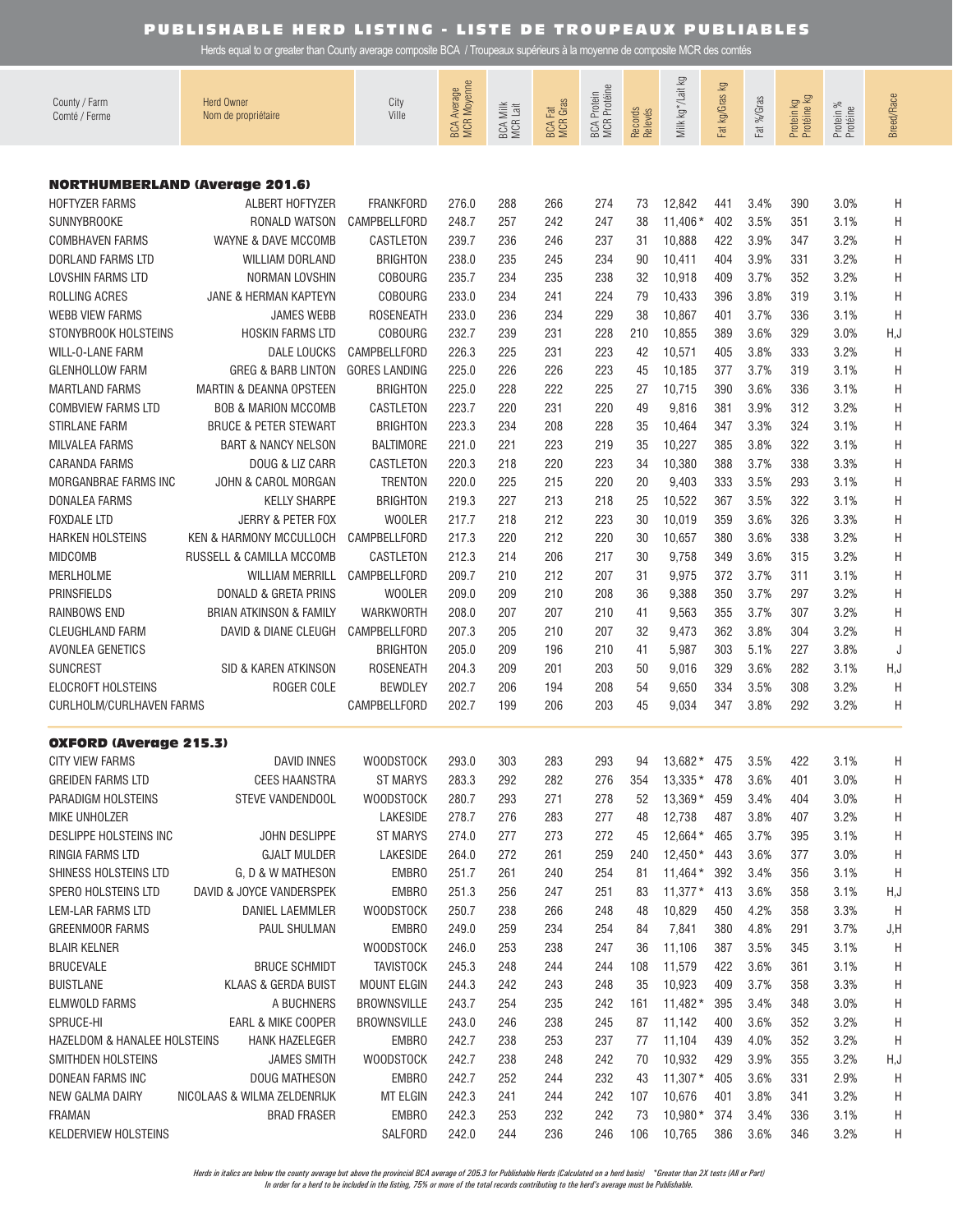| County / Farm<br>Comté / Ferme   | <b>Herd Owner</b><br>Nom de propriétaire | City<br>Ville      | BCA Average<br>MCR Moyenne | <b>BCA Milk</b><br>$\frac{1}{161}$<br><b>MCR</b> | <b>BCA Fat</b><br>MCR Gras | BCA Protein<br>MCR Protéine | Records<br>Relevés | Milk kg */Lait kg | ΔÃ<br>Fat kg/Gras | Fat %/Gras | Protein kg<br>Protéine kg | Protein %<br>Protéine | <b>Breed/Race</b> |
|----------------------------------|------------------------------------------|--------------------|----------------------------|--------------------------------------------------|----------------------------|-----------------------------|--------------------|-------------------|-------------------|------------|---------------------------|-----------------------|-------------------|
| <b>Oxford County (Continued)</b> |                                          |                    |                            |                                                  |                            |                             |                    |                   |                   |            |                           |                       |                   |
| <b>GEMINAECHO</b>                | <b>GEORGE OFIELD</b>                     | EMBRO              | 242.0                      | 250                                              | 233                        | 243                         | 24                 | 8.398             | 330               | 3.9%       | 271                       | 3.2%                  | A,J               |
| WALNUTLAWN                       | <b>BURNELL &amp; DARLENE ZEHR</b>        | <b>TAVISTOCK</b>   | 241.3                      | 237                                              | 244                        | 243                         | 59                 | 11,499            | 437               | 3.8%       | 373                       | 3.2%                  | H                 |
| <b>MARKVALE HOLSTEINS</b>        | C & W MARKUS                             | <b>BEACHVILLE</b>  | 240.0                      | 240                                              | 240                        | 240                         | 89                 | 11,014            | 408               | 3.7%       | 350                       | 3.2%                  | H                 |
| <b>HOENHORST FARMS LTD</b>       | <b>GERRIT &amp; MARGRIET WENSINK</b>     | <b>INNERKIP</b>    | 239.7                      | 254                                              | 220                        | 245                         | 233                | $11,381*$         | 367               | 3.2%       | 349                       | 3.1%                  | Η                 |
| <b>DOANLEA</b>                   | DONALD DOAN                              | <b>NORWICH</b>     | 237.7                      | 245                                              | 223                        | 245                         | 80                 | 11,930            | 403               | 3.4%       | 377                       | 3.2%                  | Η                 |
| <b>MAPLEBURG HOLSTEINS</b>       | <b>ROBERT &amp; DORTHY GARFAT</b>        | <b>WOODSTOCK</b>   | 237.7                      | 240                                              | 235                        | 238                         | 31                 | 11.126            | 404               | 3.6%       | 351                       | 3.2%                  | Η                 |
| <b>MAYBLOSSOM</b>                | <b>HERKE &amp; JOOST JONGERT</b>         | <b>EMBRO</b>       | 237.0                      | 238                                              | 232                        | 241                         | 77                 | 10,800            | 393               | 3.6%       | 348                       | 3.2%                  | Η                 |
| ROESBETT HOLSTEINS               | <b>GERRY &amp; DEBBIE ROEFS</b>          | <b>LAKESIDE</b>    | 237.0                      | 231                                              | 240                        | 240                         | 36                 | 10,535            | 404               | 3.8%       | 347                       | 3.3%                  | Η                 |
| <b>KARNVILLA</b>                 | <b>DEAN &amp; DOUG KARN</b>              | <b>WOODSTOCK</b>   | 236.3                      | 237                                              | 238                        | 234                         | 79                 | 10.822            | 404               | 3.7%       | 340                       | 3.1%                  | H                 |
| LORNE BRENNEMAN FARMS INC        | K. D & M BRENNEMAN                       | <b>TAVISTOCK</b>   | 235.0                      | 239                                              | 235                        | 231                         | 130                | 10,864            | 396               | 3.6%       | 334                       | 3.1%                  | Η                 |
| <b>FARALARY HILL FARMS LTD</b>   | <b>STEVE &amp; TERESA MACKAY</b>         | EMBRO              | 233.7                      | 238                                              | 230                        | 233                         | 149                | $10,645*$         | 382               | 3.6%       | 332                       | 3.1%                  | Η                 |
| <b>ZORLAND FARMS LTD</b>         | ROBERT & SCOTT MCROBERTS                 | EMBRO              | 233.7                      | 235                                              | 238                        | 228                         | 58                 | 10,493            | 395               | 3.8%       | 324                       | 3.1%                  | Η                 |
| <b>NOORLAND</b>                  | <b>JAN NOORLAND</b>                      | <b>TILLSONBURG</b> | 233.3                      | 229                                              | 238                        | 233                         | 55                 | 10.246            | 393               | 3.8%       | 332                       | 3.2%                  | Н                 |
| <b>HAMMONDVIEW</b>               | <b>STEVEN &amp; NANCY HAMMOND</b>        | <b>INGERSOLL</b>   | 233.0                      | 243                                              | 219                        | 237                         | 98                 | 10.846            | 362               | 3.3%       | 335                       | 3.1%                  | H                 |
| <b>CRESSLEA FARM</b>             | <b>JOHN CRESSMAN</b>                     | <b>PLATTSVILLE</b> | 233.0                      | 230                                              | 239                        | 230                         | 56                 | 10,442            | 403               | 3.9%       | 332                       | 3.2%                  | H                 |
| DAIRYDALE                        | <b>JOHN GARNER</b>                       | <b>EMBRO</b>       | 232.3                      | 233                                              | 230                        | 234                         | 66                 | 10,768 *          | 402               | 3.7%       | 348                       | 3.2%                  | H, J              |
| <b>WILLIAM MCINTOSH</b>          |                                          | EMBRO              | 232.3                      | 225                                              | 241                        | 231                         | 62                 | 9,696             | 413               | 4.3%       | 327                       | 3.4%                  | H,J               |
| <b>HARPHIL HOLSTEINS</b>         | PETER & INA VAN HAREN                    | <b>BROWNSVILLE</b> | 232.0                      | 235                                              | 220                        | 241                         | 47                 | $10,717*$         | 373               | 3.5%       | 350                       | 3.3%                  | H                 |
| <b>FOUNTLANE</b>                 | <b>MIKE &amp; BRAD HUBER</b>             | <b>PLATTSVILLE</b> | 232.0                      | 235                                              | 225                        | 236                         | 37                 | 10,356            | 372               | 3.6%       | 331                       | 3.2%                  | H,J               |
| <b>OOSTVIEW FARM LTD</b>         | H & R VAN OOSTVEEN                       | <b>LAKESIDE</b>    | 231.3                      | 235                                              | 229                        | 230                         | 106                | 10,840            | 391               | 3.6%       | 335                       | 3.1%                  | H                 |
| <b>DYKSTRAVIEW</b>               | <b>IMMO DYKSTRA</b>                      | <b>MT ELGIN</b>    | 230.0                      | 230                                              | 234                        | 226                         | 119                | 10,275            | 388               | 3.8%       | 321                       | 3.1%                  | Н                 |
| FRIESIANA HOLSTEIN LTD           | <b>JOHN DEBOER</b>                       | <b>MT ELGIN</b>    | 230.0                      | 229                                              | 233                        | 228                         | 100                | 10.467            | 395               | 3.8%       | 332                       | 3.2%                  | Η                 |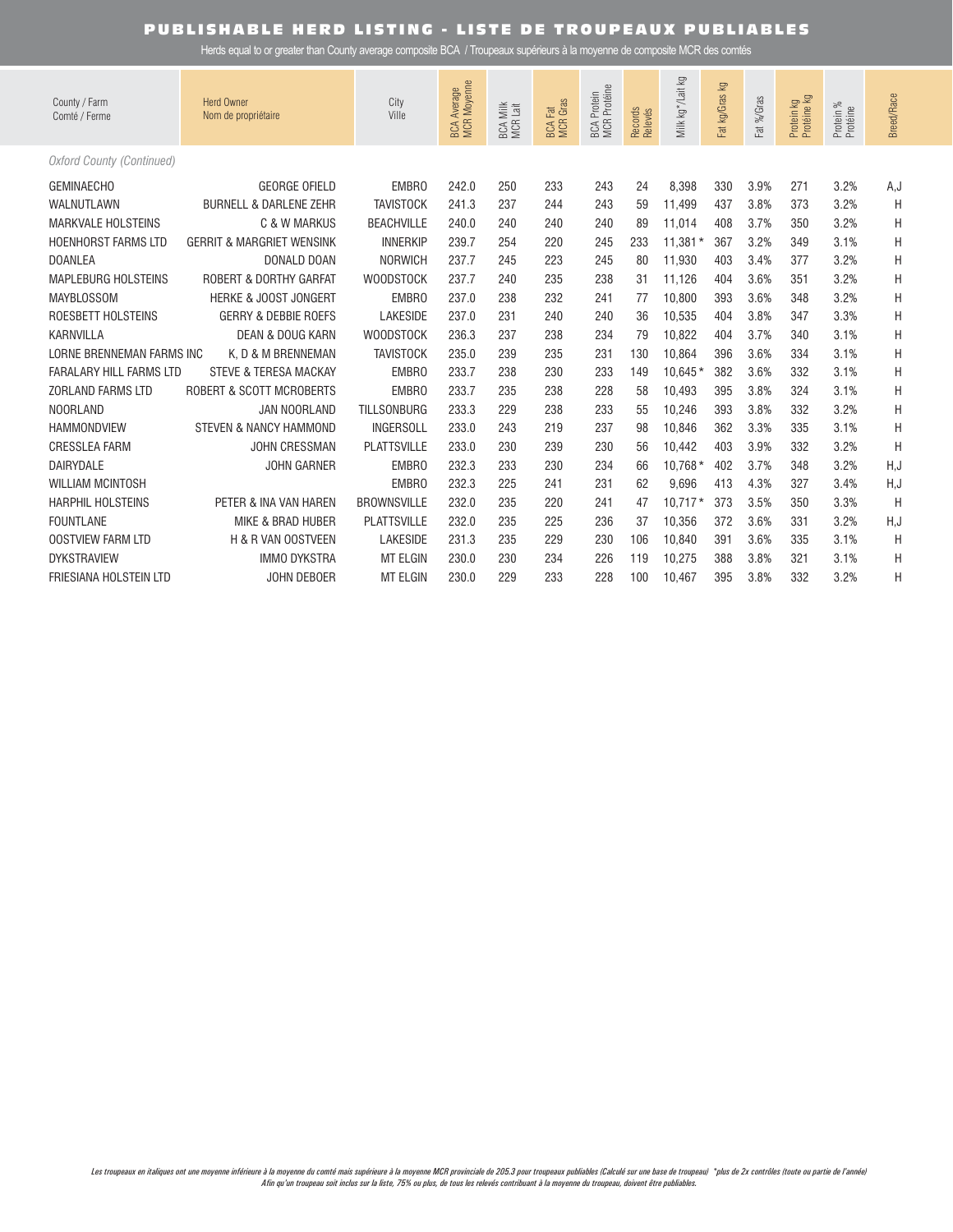Herds equal to or greater than County average composite BCA / Troupeaux supérieurs à la moyenne de composite MCR des comtés

| County / Farm<br>Comté / Ferme                 | <b>Herd Owner</b><br>Nom de propriétaire | City<br>Ville           | BCA Average<br>MCR Moyenne | BCA Milk<br>MCR Lait | <b>BCA Fat</b><br>MCR Gras | <b>MCR</b> Protéine<br><b>BCA Protein</b> | Records<br>Relevés | Milk kg */Lait kg | $\mathbb{S}$<br>Fat kg/Gras | Fat %/Gras   | Protein kg<br>Protéine kg | Protein %<br>Protéine | Breed/Race |
|------------------------------------------------|------------------------------------------|-------------------------|----------------------------|----------------------|----------------------------|-------------------------------------------|--------------------|-------------------|-----------------------------|--------------|---------------------------|-----------------------|------------|
| <b>Oxford County (Continued)</b>               |                                          |                         |                            |                      |                            |                                           |                    |                   |                             |              |                           |                       |            |
| A & B DAIRY FARMS LTD                          | A & B POSTMUS                            | <b>INGERSOLL</b>        | 229.7                      | 228                  | 230                        | 231                                       | 177                | 10,332            | 387                         | 3.7%         | 334                       | 3.2%                  | Н          |
| <b>STIEK FARM</b>                              | ERIK & MIRJAM ROTTEVEEL                  | <b>TAVISTOCK</b>        | 229.7                      | 241                  | 222                        | 226                                       | 132                | $11,115*$         | 381                         | 3.4%         | 333                       | 3.0%                  | Н          |
| LOCHALSH HOLSTEINS INC                         |                                          | <b>EMBRO</b>            | 229.7                      | 234                  | 229                        | 226                                       | 111                | $10,550*$         | 384                         | 3.6%         | 324                       | 3.1%                  | Η          |
| <b>VANVIEW FARMS INC</b>                       |                                          | <b>BURGESSVILLE</b>     | 228.7                      | 229                  | 224                        | 233                                       | 55                 | 10,222            | 372                         | 3.6%         | 331                       | 3.2%                  | Η          |
| <b>ALTOFARM</b>                                | OTTO ZONDAG                              | <b>TILLSONBURG</b>      | 228.3                      | 230                  | 231                        | 224                                       | 58                 | 10,342            | 386                         | 3.7%         | 321                       | 3.1%                  | Η          |
| <b>VREDERIJK DAIRY</b>                         | <b>DIRK GRIFFIOEN</b>                    | <b>TAVISTOCK</b>        | 228.0                      | 235                  | 221                        | 228                                       | 80                 | $10,632*$         | 372                         | 3.5%         | 330                       | 3.1%                  | Η          |
| <b>CLAESSIC FIELDS</b>                         | JOHN & JO-ANN CLAESSENS                  | <b>INGERSOLL</b>        | 228.0                      | 238                  | 210                        | 236                                       | 43                 | 7,150             | 340                         | 4.8%         | 268                       | 3.7%                  | J          |
| <b>ACMELEA</b>                                 | JOHN PALMER                              | <b>NORWICH</b>          | 227.0                      | 232                  | 222                        | 227                                       | 68                 | 10,272            | 364                         | 3.5%         | 320                       | 3.1%                  | Η          |
| <b>WIKKERINK FARMS LTD</b>                     | ROGER WIKKERINK                          | <b>NORWICH</b>          | 227.0                      | 227                  | 228                        | 226                                       | 46                 | 10,296 *          | 383                         | 3.7%         | 326                       | 3.2%                  | Η          |
| <b>DESTINATION DAIRY LTD</b>                   | ALLARDUS NAUTA                           | <b>WOODSTOCK</b>        | 226.3                      | 228                  | 227                        | 224                                       | 77                 | 9,970             | 368                         | 3.7%         | 312                       | 3.1%                  | Η          |
| ROBLEIGH FARM LTD                              | <b>GORD COWELL</b>                       | <b>INGERSOLL</b>        | 225.0                      | 227                  | 228                        | 220                                       | 48                 | 10,003            | 371                         | 3.7%         | 309                       | 3.1%                  | Η          |
| <b>FRAHOLME</b>                                | <b>WAYNE FRASER</b>                      | <b>EMBRO</b>            | 224.7                      | 230                  | 220                        | 224                                       | 76                 | 10,277            | 366                         | 3.6%         | 319                       | 3.1%                  | Η          |
| RENHOPE FARM LTD                               | RALPH RENKEMA                            | <b>WOODSTOCK</b>        | 222.7                      | 223                  | 227                        | 218                                       | 48                 | 10,149            | 385                         | 3.8%         | 317                       | 3.1%                  | Η          |
| BRIDGEWOOD FARMS INC                           | <b>TOM SNIDER</b>                        | <b>WOODSTOCK</b>        | 222.7                      | 224                  | 222                        | 222                                       | 43                 | 10,270            | 377                         | 3.7%         | 325                       | 3.2%                  | Η          |
| ROBERT H HIRD                                  |                                          | <b>WOODSTOCK</b>        | 222.7                      | 231                  | 207                        | 230                                       | 30                 | 6,929             | 336                         | 4.8%         | 261                       | 3.8%                  | J          |
| WILJAVEN                                       | WILL & JACQUELINE KOOT                   | <b>THAMESFORD</b>       | 222.0                      | 232                  | 210                        | 224                                       | 43                 | 10,232            | 344                         | 3.4%         | 316                       | 3.1%                  | Η          |
| <b>JOGVIEW FARMS LTD</b>                       | <b>JIM MUTSAERS</b>                      | <b>EMBRO</b>            | 222.0                      | 222                  | 222                        | 222                                       | 38                 | 10,163            | 377                         | 3.7%         | 323                       | 3.2%                  | Η          |
| <b>WARDWAY FARM</b>                            | <b>BRUCE WARD</b>                        | <b>WOODSTOCK</b>        | 222.0                      | 223                  | 223                        | 220                                       | 33                 | 10,263            | 381                         | 3.7%         | 322                       | 3.1%                  | Η          |
| <b>BEARDHOLM</b>                               | <b>GEORGE BEARD</b>                      | <b>BROWNSVILLE</b>      | 222.0                      | 215                  | 229                        | 222                                       | 27                 | 9,478             | 376                         | 4.0%         | 311                       | 3.3%                  | Η          |
| HAMMONDOWNS FARMS                              | DAVID HAMMOND                            | <b>INGERSOLL</b>        | 221.7                      | 231                  | 210                        | 224                                       | 171                | 10,027            | 340                         | 3.4%         | 310                       | 3.1%                  | Η          |
| <b>HAZELCREST</b>                              | JOHN & NANCY HAZELEGER                   | <b>EMBRO</b>            | 221.7                      | 219                  | 226                        | 220                                       | 57                 | 10,438            | 399                         | 3.8%         | 332                       | 3.2%                  | Η          |
| MORNINGMIST FARM                               | <b>JIM &amp; CATHY MASON</b>             | <b>WOODSTOCK</b>        | 221.3                      | 230                  | 207                        | 227                                       | 45                 | 7,123             | 334                         | 4.7%         | 261                       | 3.7%                  | J, H       |
| HARCOLM FARMS LTD                              | <b>DWIGHT HARGREAVES</b>                 | <b>BEACHVILLE</b>       | 220.3                      | 225                  | 213                        | 223                                       | 33                 | 10,653            | 373                         | 3.5%         | 333                       | 3.1%                  | H          |
| <b>SKEEVIEW FARMS</b>                          | BOB, CATHY & WILL LUYBEN                 | <b>THAMESFORD</b>       | 219.7                      | 230                  | 200                        | 229                                       | 53                 | 6,783             | 312                         | 4.6%         | 253                       | 3.7%                  | J, H       |
| <b>GRENELLEN HOLST</b>                         | <b>BRAD GREEN</b>                        | <b>EMBRO</b>            | 219.3                      | 222                  | 222                        | 214                                       | 79                 | 9,903             | 368                         | 3.7%         | 304                       | 3.1%                  | H          |
| <b>GREENHOLM FARMS</b><br>KOUWENBERG DAIRY INC | <b>GORDON GREEN</b><br>ARJAN KOUWENBERG  | <b>EMBRO</b><br>SALFORD | 217.7<br>217.3             | 221<br>214           | 224<br>228                 | 208<br>210                                | 128<br>86          | 10,117            | 380<br>369                  | 3.8%<br>4.0% | 302<br>291                | 3.0%<br>3.1%          | Η          |
| <b>MARTHAVEN HOLSTEINS</b>                     | <b>DOUGLAS MARTIN</b>                    | <b>WOODSTOCK</b>        | 216.7                      | 220                  | 212                        | 218                                       | 21                 | 9,251<br>10,312   | 371                         | 3.6%         | 324                       | 3.1%                  | H, J<br>H  |
| <b>SUNNY SITE HOLSTEINS</b>                    | <b>GERARD &amp; GERDA SCHRYVER</b>       | <b>EMBRO</b>            | 216.3                      | 222                  | 206                        | 221                                       | 86                 | 9,717             | 335                         | 3.4%         | 309                       | 3.2%                  | H          |
| <b>GLENYLE FARMS</b>                           |                                          | <b>PRINCETON</b>        | 216.3                      | 233                  | 195                        | 221                                       | 51                 | 7,232             | 322                         | 4.5%         | 259                       | 3.6%                  | J, H       |
| PIER DAIRY FARM                                | <b>GERDA &amp; BAS PIER</b>              | SALFORD                 | 216.3                      | 212                  | 217                        | 220                                       | 25                 | 9,013             | 340                         | 3.8%         | 297                       | 3.3%                  | H          |
| G & A HOLSTEINS                                | STEVE & LISA HUTCHISON                   | INGERSOLL               | 215.7                      | 212                  | 216                        | 219                                       | 52                 | 10,312            | 388                         | 3.8%         | 337                       | 3.3%                  | H          |
| <b>MARBRO FARMS</b>                            | ROSS & GORDON MARSHALL                   | <b>WOODSTOCK</b>        | 215.7                      | 218                  | 216                        | 213                                       | 49                 | 9,470             | 373                         | 3.9%         | 303                       | 3.2%                  | H, J       |
| MAPLERIDGE FARM                                | PETER STERN                              | <b>DRUMBO</b>           | 215.7                      | 225                  | 196                        | 226                                       | 39                 | 7,174             | 333                         | 4.6%         | 271                       | 3.8%                  | J,H        |
| WERKHOLM HOLSTEINS LTD                         | FRANK & KEVIN WERKEMA                    | EMBR0                   | 215.3                      | 221                  | 208                        | 217                                       | 58                 | $10,136*$         | 354                         | 3.5%         | 316                       | 3.1%                  | H          |
| <b>WITVIEW FARM</b>                            | <b>HUGH DEWIT</b>                        | EMBR0                   | 215.3                      | 218                  | 216                        | 212                                       | 48                 | 9,823             | 361                         | 3.7%         | 304                       | 3.1%                  | H          |
|                                                |                                          |                         |                            |                      |                            |                                           |                    |                   |                             |              |                           |                       |            |
| <b>DYKHOLM FARMS LTD</b>                       | <b>HARRY DYKXHOORN</b>                   | <b>BROWNSVILLE</b>      | 215.0                      | 219                  | 208                        | 218                                       | 128                | 10,027            | 354                         | 3.5%         | 318                       | 3.2%                  | Η          |
| <b>GROBROOK FARM LTD</b>                       | NICK GROOT, JOS HEINSBROEK               | <b>INGERSOLL</b>        | 214.7                      | 221                  | 197                        | 226                                       | 63                 | 6,407             | 309                         | 4.8%         | 248                       | 3.9%                  | J          |
| <b>WAYLYN HOLSTEINS LTD</b>                    | <b>HERMAN OLTHAAR</b>                    | <b>SALFORD</b>          | 214.3                      | 210                  | 219                        | 214                                       | 100                | 9,805             | 378                         | 3.9%         | 316                       | 3.2%                  | Н          |
| GRANCLARE                                      | <b>DALE BUTCHER</b>                      | <b>PRINCETON</b>        | 213.7                      | 232                  | 199                        | 210                                       | 61                 | 7,772             | 333                         | 4.3%         | 257                       | 3.3%                  | J, H       |
| <i>BEAVAN</i>                                  | <b>IVAN HOWE</b>                         | <b>INGERSOLL</b>        | 213.3                      | 210                  | 215                        | 215                                       | 35                 | 9,433             | 356                         | 3.8%         | 307                       | 3.3%                  | Н          |
| <i>LARENWOOD FARMS LTD</i>                     |                                          | <b>DRUMBO</b>           | 213.0                      | 217                  | 215                        | 207                                       | 63                 | 9,754             | 358                         | 3.7%         | 297                       | 3.0%                  | Н          |
| <b>DON RICHARDSON</b>                          |                                          | <b>ST MARYS</b>         | 213.0                      | 216                  | 205                        | 218                                       | 33                 | 9,613             | 339                         | 3.5%         | 307                       | 3.2%                  | H, M       |
| <b>VONBURG FARMS</b>                           | CARL & LISA VONDERVOORT                  | <b>WOODSTOCK</b>        | 213.0                      | 217                  | 212                        | 210                                       | 23                 | 9,385             | 339                         | 3.6%         | 288                       | 3.1%                  | Н          |
| <b>GRENOOK FARMS INC</b>                       | <b>BOB &amp; KAREN GREEN</b>             | <b>EMBRO</b>            | 212.7                      | 211                  | 221                        | 206                                       | 60                 | 9,573             | 371                         | 3.9%         | 297                       | 3.1%                  | Н          |
| <b>FRIESIANA HOLSTEINS</b>                     | JOHN DEBOER                              | <b>MT ELGIN</b>         | 212.3                      | 213                  | 212                        | 212                                       | 118                | 9,425             | 346                         | 3.7%         | 299                       | 3.2%                  | Η          |
| DANENSVIEW / DANZEL FARMS                      | JACK & ED DANEN                          | <b>TAVISTOCK</b>        | 212.0                      | 218                  | 208                        | 210                                       | 146                | 10,141            | 358                         | 3.5%         | 310                       | 3.1%                  | Η          |
| <b>WESTRANDER FARMS</b>                        | JAN VAN BARNEVELD                        | TILLSONBURG             | 212.0                      | 212                  | 216                        | 208                                       | 88                 | 9,425             | 357                         | 3.8%         | 295                       | 3.1%                  | Η          |
| <b>KIEVITSHOEVE FARMS LTD</b>                  | <b>CEES VAN ZADELHOFF</b>                | <b>BURGESSVILLE</b>     | 211.7                      | 209                  | 213                        | 213                                       | 111                | 9,643             | 365                         | 3.8%         | 313                       | 3.2%                  | Η          |
| <b>GIERCREST FARMS LTD</b>                     | <b>HARRY DEGIER</b>                      | <b>TAVISTOCK</b>        | 211.7                      | 210                  | 213                        | 212                                       | 110                | 9,688             | 365                         | 3.8%         | 311                       | 3.2%                  | Η          |
| ROSS LOCH                                      | <b>JIM &amp; KAREN ROSS</b>              | <b>EMBRO</b>            | 211.7                      | 213                  | 210                        | 212                                       | 32                 | 9,539             | 349                         | 3.7%         | 302                       | 3.2%                  | Η          |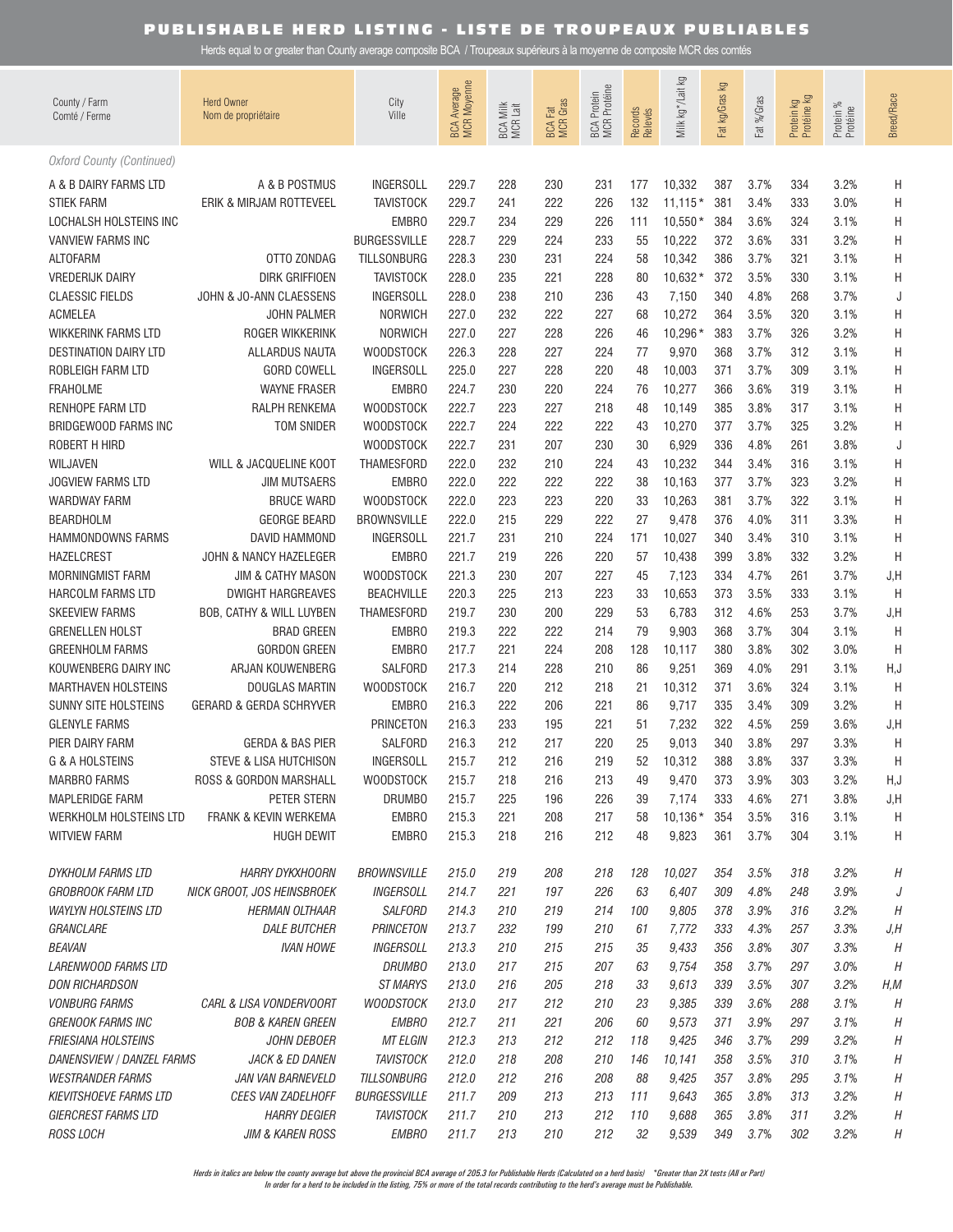Herds equal to or greater than County average composite BCA / Troupeaux supérieurs à la moyenne de composite MCR des comtés

| County / Farm<br>Comté / Ferme                                                   | <b>Herd Owner</b><br>Nom de propriétaire                  | City<br>Ville                                          | BCA Average<br>MCR Moyenne | Milk<br>R<br>Lait<br>BCA N<br>MCR | <b>BCA Fat</b><br>MCR Gras | BCA Protein<br>MCR Protéine | Records<br>Relevés | Milk kg */Lait kg          | ΔÃ<br>Fat kg/Gras | %Gras<br><b>Fat</b>  | Protein kg<br>Protéine kg | Protein %<br>Protéine | <b>Breed/Race</b> |
|----------------------------------------------------------------------------------|-----------------------------------------------------------|--------------------------------------------------------|----------------------------|-----------------------------------|----------------------------|-----------------------------|--------------------|----------------------------|-------------------|----------------------|---------------------------|-----------------------|-------------------|
| <b>Oxford County (Continued)</b>                                                 |                                                           |                                                        |                            |                                   |                            |                             |                    |                            |                   |                      |                           |                       |                   |
| <b>CANADAIRY FARM</b>                                                            | <b>NEIL &amp; SUZANNE STOOP</b>                           | <b>SALFORD</b>                                         | 211.7                      | 213                               | 211                        | 211                         | 23                 | 9,870                      | 362               | 3.7%                 | 311                       | 3.2%                  | Η                 |
| <b>LEEHOLM HOLSTEINS</b>                                                         | <b>PAT LEE</b>                                            | <b>OTTERVILLE</b>                                      | 211.3                      | 214                               | 207                        | 213                         | 47                 | 10,142                     | 364               | 3.6%                 | 321                       | 3.2%                  | Η                 |
| <b>HUBLEA FARMS</b><br><b>SILVER CEDAR FARMS</b><br><b>BELL CITY JERSEYS LTD</b> | <b>KEITH &amp; PENNY HUBBARD</b><br><b>BRIAN MITCHELL</b> | <b>BRIGHT</b><br><b>THAMESFORD</b><br><b>PRINCETON</b> | 211.3<br>211.3<br>210.7    | 210<br>217<br>225                 | 215<br>200<br>193          | 209<br>217<br>214           | 30<br>24<br>42     | 9,814<br>7,703<br>6,722    | 373<br>292<br>312 | 3.8%<br>3.8%<br>4.6% | 310<br>252<br>242         | 3.2%<br>3.3%<br>3.6%  | Η<br>А<br>J       |
| STEVELEIGH HOLSTEINS                                                             | <b>STEVE WITMER</b>                                       | <b>WOODSTOCK</b>                                       | 210.3                      | 209                               | 209                        | 213                         | 37                 | 9,559                      | 355               | 3.7%                 | 310                       | 3.2%                  | Η                 |
| <b>TEKSAH FARMS LTD</b>                                                          | <b>ARNOLD HASKETT</b>                                     | <b>BRIGHT</b>                                          | 210.0                      | 205                               | 213                        | 212                         | 80                 | 9,290                      | 360               | 3.9%                 | 306                       | 3.3%                  | Η                 |
| <b>WOLTHAVEN FARMS</b>                                                           | <b>HERMAN WOLTERS</b>                                     | <b>INGERSOLL</b>                                       | 209.0                      | 210                               | 206                        | 211                         | 87                 | 9,418                      | 344               | 3.7%                 | 302                       | 3.2%                  | H                 |
| <b>COBBLE HILLS HOLSTEINS</b>                                                    | <b>ARIE PEELEN</b>                                        | ST MARYS                                               | 209.0                      | 208                               | 204                        | 215                         | 50                 | 9,238                      | 339               | 3.7%                 | 305                       | 3.3%                  | H, J              |
| GLENBERT                                                                         | <b>GLEN SIM</b>                                           | <b>EMBRO</b>                                           | 208.7                      | 204                               | 213                        | 209                         | 53                 | 9,856                      | 380               | 3.9%                 | 320                       | 3.2%                  | H                 |
| INNLAWN                                                                          | <b>FRED A INNES</b>                                       | <b>EMBRO</b>                                           | 208.7                      | 206                               | 215                        | 205                         | 46                 | 9,589                      | 371               | 3.9%                 | 303                       | 3.2%                  | Η                 |
| <b>JOREN HOLSTEINS</b>                                                           | <b>SHAYNE &amp; VAL JONES</b>                             | <b>WOODSTOCK</b>                                       | 208.3                      | 219                               | 190                        | 216                         | 37                 | 9,808                      | 322               | 3.3%                 | 310                       | 3.2%                  | H, J              |
| <b>HILMOR FARMS</b>                                                              | <b>GLEN MORRIS</b>                                        | <b>EMBRO</b>                                           | 208.3                      | 207                               | 210                        | 208                         | 36                 | 8,900                      | 335               | 3.8%                 | 285                       | 3.2%                  | Η                 |
| <b>MAPLESTAR JERSEYS</b>                                                         | <b>ROSS MUSSELMAN</b>                                     | <b>TAVISTOCK</b>                                       | 207.7                      | 227                               | 185                        | 211                         | 24                 | 6,442                      | 284               | 4.4%                 | 227                       | 3.5%                  | J                 |
| <b>GLEN ATHOLL</b>                                                               | <b>GORDON &amp; RONALD MARSHALL</b>                       | <b>WOODSTOCK</b>                                       | 207.7                      | 207                               | 207                        | 209                         | 22                 | 9,383                      | 350               | 3.7%                 | 303                       | 3.2%                  | Η                 |
| <b>MARKLANE FARM</b>                                                             | <b>JOHN MARKUS</b>                                        | <b>BEACHVILLE</b>                                      | 207.3                      | 217                               | 194                        | 211                         | 91                 | 9,350                      | 312               | 3.3%                 | 290                       | 3.1%                  | Η                 |
| <b>STONEHENGE HOLSTEINS</b>                                                      | <b>GLEN SNIDER</b>                                        | <b>HICKSON</b>                                         | 207.0                      | 211                               | 203                        | 207                         | 73                 | 9,309                      | 333               | 3.6%                 | 293                       | 3.1%                  | Η                 |
| <b>ROGER ORTH</b>                                                                | BRIAN & LINDA RAYMER                                      | <b>BURGESSVILLE</b>                                    | 207.0                      | 208                               | 206                        | 207                         | 58                 | 9,373                      | 346               | 3.7%                 | 297                       | 3.2%                  | Η                 |
| <b>BRI-LIN JERSEYS</b>                                                           |                                                           | <b>BRIGHT</b>                                          | 206.7                      | 213                               | 192                        | 215                         | 38                 | 6,542                      | 319               | 4.9%                 | 250                       | 3.8%                  | J                 |
| <b>PEEL (Average 197.3)</b>                                                      |                                                           |                                                        |                            |                                   |                            |                             |                    |                            |                   |                      |                           |                       |                   |
| <b>CHESSLAWN FARMS</b>                                                           | D & K MATSON & FAMILY                                     | <b>BOLTON</b>                                          | 253.7                      | 254                               | 253                        | 254                         | 61                 | 11,676                     | 431               | 3.7%                 | 370                       | 3.2%                  | Η                 |
| ARMSTRONG MANOR                                                                  |                                                           | CALEDON                                                | 239.7                      | 235                               | 237                        | 247                         | 241                | 10,438                     | 391               | 3.7%                 | 349                       | 3.3%                  | H                 |
| ARMLANE                                                                          | TIMOTHY ARMSTRONG                                         | CALEDON                                                | 222.7                      | 221                               | 229                        | 218                         | 36                 | 10,265                     | 406               | 4.0%                 | 323                       | 3.1%                  | H, J              |
| JACKADANE FARM                                                                   | DAVID & NEIL WATSON                                       | CALEDON                                                | 218.0                      | 217                               | 222                        | 215                         | 49                 | 9,886                      | 376               | 3.8%                 | 313                       | 3.2%                  | H                 |
| <b>JAMESTON HOLSTEIN</b>                                                         | <b>JAMES JOHNSTON</b>                                     | <b>BRAMPTON</b>                                        | 215.0                      | 203                               | 231                        | 211                         | 44                 | 9,554                      | 402               | 4.2%                 | 313                       | 3.3%                  | Η                 |
| <b>FRADOL FARMS</b>                                                              | TOM DOLSON                                                | <b>BRAMPTON</b>                                        | 213.7                      | 208                               | 225                        | 208                         | 43                 | 9,699                      | 390               | 4.0%                 | 307                       | 3.2%                  | Η                 |
| <b>CASTLEDALE FARMS</b>                                                          | <b>FRED KOLB</b>                                          | CALEDON                                                | 212.7                      | 212                               | 223                        | 203                         | 80                 | 9,568                      | 374               | 3.9%                 | 291                       | 3.0%                  | Η                 |
| <b>APPLEVUE FARMS</b>                                                            | <b>GORDON LAIDLAW</b>                                     | <b>NORVAL</b>                                          | 210.3                      | 212                               | 212                        | 207                         | 60                 | 9,842                      | 365               | 3.7%                 | 306                       | 3.1%                  | Η                 |
| CATIONDALE                                                                       | <b>WILLIAM CATION</b>                                     | CALEDON                                                | 206.3                      | 209                               | 202                        | 208                         | 83                 | 9,429                      | 337               | 3.6%                 | 299                       | 3.2%                  | Η                 |
| <b>BRYMARIE FARMS</b>                                                            | <b>BRYAN WATTS</b>                                        | INGLEWOOD                                              | 205.3                      | 212                               | 192                        | 212                         | 34                 | 9,862                      | 332               | 3.4%                 | 314                       | 3.2%                  | Η                 |
| <b>WOODFIELD</b>                                                                 | <b>BILL WOODILL</b>                                       | CALEDON                                                | 205.0                      | 199                               | 214                        | 202                         | 106                | 9,323                      | 374               | 4.0%                 | 300                       | 3.2%                  | Η                 |
| SPRING HEDGE FARM                                                                | JIM MOORE                                                 | <b>TERRA COTTA</b>                                     | 200.7                      | 194                               | 200                        | 208                         | 37                 | 9,102                      | 348               | 3.8%                 | 309                       | 3.4%                  | Η                 |
| <b>BRYLCO &amp; TWINLOCUST</b>                                                   | BRYAN & LLOYD COOK                                        | <b>BRAMPTON</b>                                        | 200.3                      | 204                               | 204                        | 193                         | 97                 | 9,530                      | 355               | 3.7%                 | 287                       | 3.0%                  | Η                 |
| <b>GORE RIDGE</b>                                                                | PAUL LIVINGSTON                                           | <b>BRAMPTON</b>                                        | 199.3                      | 193                               | 220                        | 185                         | 37                 | 9,421                      | 398               | 4.2%                 | 287                       | 3.0%                  | Η                 |
| <b>CLEAVEVIEW</b>                                                                | DON CLEAVE                                                | <b>NORVAL</b>                                          | 198.3                      | 190                               | 208                        | 197                         | 66                 | 9,003                      | 362               | 4.0%                 | 294                       | 3.3%                  | Η                 |
| <b>REIDISLE</b>                                                                  | <b>WILLIAM &amp; NANCY REID</b>                           | CALEDON                                                | 198.0                      | 193                               | 208                        | 193                         | 68                 | 8,573                      | 345               | 4.0%                 | 274                       | 3.2%                  | Η                 |
| <b>PERTH (Average 211.1)</b>                                                     |                                                           |                                                        |                            |                                   |                            |                             |                    |                            |                   |                      |                           |                       |                   |
| <b>HANS PFISTER</b><br><b>ERBCREST FARM</b><br><b>CONLEE FARMS</b>               | <b>DELMER ERB</b><br>RALPH CONEYBEARE                     | <b>MITCHELL</b><br><b>MILVERTON</b><br><b>LISTOWEL</b> | 269.3<br>259.0<br>250.7    | 255<br>261<br>251                 | 301<br>257<br>252          | 252<br>259<br>249           | 61<br>44<br>85     | 11,668<br>12,027<br>11,454 | 513<br>439<br>428 | 4.4%<br>3.7%<br>3.7% | 367<br>381<br>361         | 3.1%<br>3.2%<br>3.2%  | H,B<br>H<br>H     |
| GYS & RIA DEWIT                                                                  | <b>KEITH NEEB</b>                                         | <b>ST PAULS</b>                                        | 250.3                      | 258                               | 248                        | 245                         | 138                | $11,746*$                  | 420               | 3.6%                 | 355                       | 3.0%                  | Η                 |
| <b>NEEBVIEW</b>                                                                  |                                                           | <b>GADSHILL</b>                                        | 248.7                      | 242                               | 257                        | 247                         | 34                 | 10,818                     | 427               | 3.9%                 | 352                       | 3.3%                  | Η                 |
| <b>LEGACY HOLSTEINS</b>                                                          | S DOLSON & DR GALBRAITH                                   | ATWOOD                                                 | 248.3                      | 254                               | 247                        | 244                         | 56                 | $11,574*$                  | 418               | 3.6%                 | 353                       | 3.0%                  | H                 |
| <b>CORNERVIEW FARMS INC</b>                                                      | <b>LARRY BERTENS</b>                                      | <b>MITCHELL</b>                                        | 248.0                      | 245                               | 254                        | 245                         | 82                 | 10,798                     | 416               | 3.9%                 | 345                       | 3.2%                  | H                 |
| DNA FARMS INC                                                                    | DAVID & ANNAMARIE MURRAY                                  | <b>MITCHELL</b>                                        | 248.0                      | 257                               | 236                        | 251                         | 35                 | 10,190                     | 381               | 3.7%                 | 330                       | 3.2%                  | H, J              |
| <b>VELDMAN FARMS INC</b>                                                         | <b>HENK VELDMAN</b>                                       | HENSALL                                                | 247.0                      | 253                               | 244                        | 244                         | 124                | 10,982                     | 395               | 3.6%                 | 339                       | 3.1%                  | H                 |
| SMILBROOK FARMS INC                                                              | <b>JOE &amp; VRENI TSCHUDI</b>                            | <b>MITCHELL</b>                                        | 246.7                      | 244                               | 256                        | 240                         | 83                 | 11,069                     | 432               | 3.9%                 | 347                       | 3.1%                  | H, J              |
| <b>ROBWYNN</b>                                                                   | ROBERT & TIM TRACHSEL                                     | <b>TAVISTOCK</b>                                       | 244.0                      | 240                               | 242                        | 250                         | 102                | 10,946                     | 412               | 3.8%                 | 363                       | 3.3%                  | H                 |
| LOGGANLANE                                                                       | DR J & N LOGGAN                                           | <b>TAVISTOCK</b>                                       | 242.3                      | 243                               | 238                        | 246                         | 14                 | 10,586                     | 386               | 3.6%                 | 341                       | 3.2%                  | H                 |
| GOLDENLANE                                                                       | LUKE HOEGGER                                              | <b>MITCHELL</b>                                        | 240.7                      | 240                               | 237                        | 245                         | 62                 | 10,126                     | 372               | 3.7%                 | 330                       | 3.3%                  | Н                 |

Les troupeaux en italiques ont une moyenne inférieure à la moyenne du comté mais supérieure à la moyenne MCR provinciale de 205.3 pour troupeaux publiables (Calculé sur une base de troupeau) \*plus de 2x contrôles (toute ou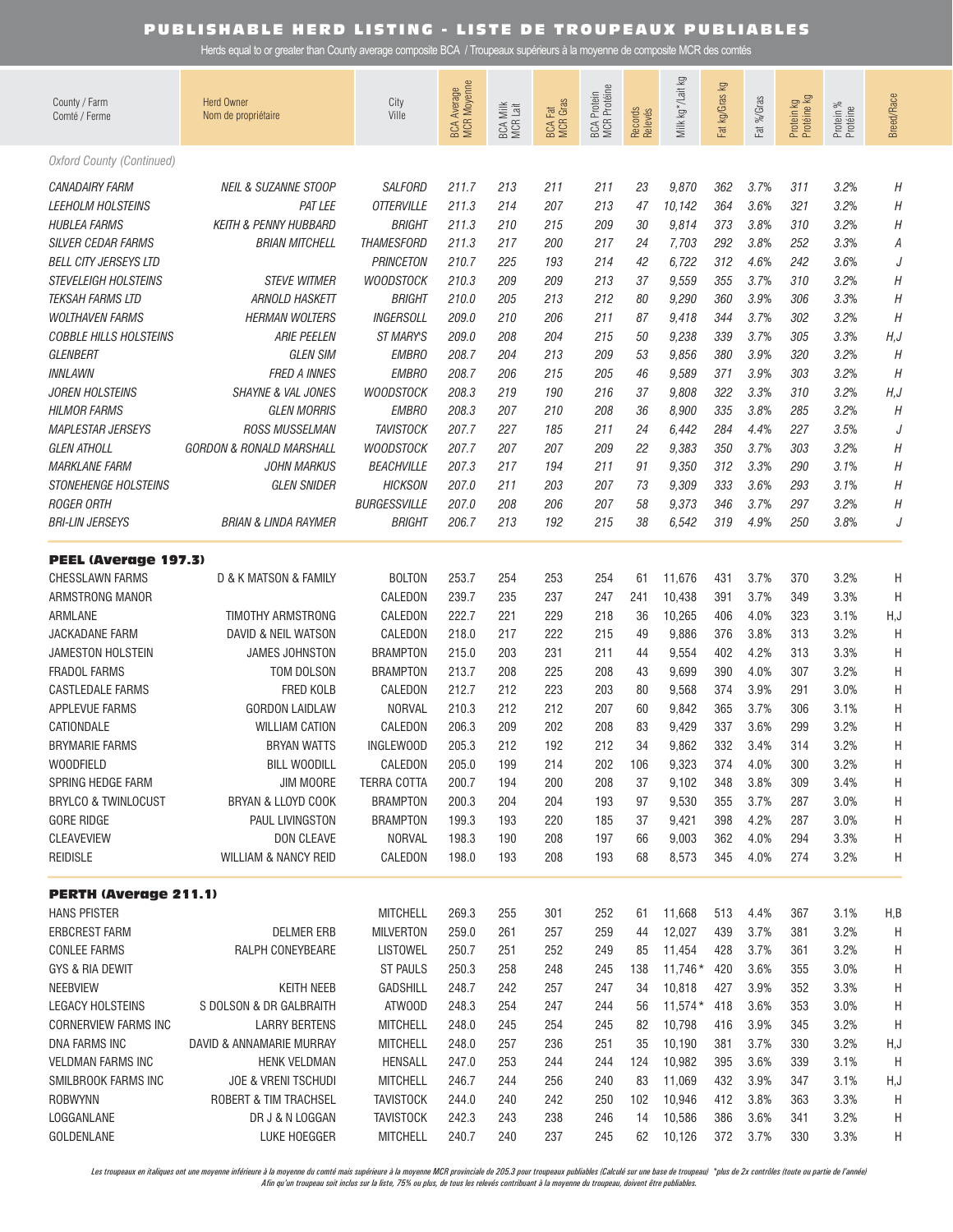Herds equal to or greater than County average composite BCA / Troupeaux supérieurs à la moyenne de composite MCR des comtés

| County / Farm<br>Comté / Ferme            | <b>Herd Owner</b><br>Nom de propriétaire     | City<br>Ville                      | <b>BCA Average</b><br>MCR Moyenne | BCA Milk<br>MCR Lait | <b>BCA Fat</b><br>MCR Gras | <b>MCR</b> Protéine<br><b>BCA Protein</b> | Records<br>Relevés | Milk kg */Lait kg   | Ιğ<br>Fat kg/Gras | Fat %/Gras   | Protein kg<br>Protéine kg | Protein %<br>Protéine | Breed/Race |
|-------------------------------------------|----------------------------------------------|------------------------------------|-----------------------------------|----------------------|----------------------------|-------------------------------------------|--------------------|---------------------|-------------------|--------------|---------------------------|-----------------------|------------|
| Perth County (Continued)                  |                                              |                                    |                                   |                      |                            |                                           |                    |                     |                   |              |                           |                       |            |
| <b>STELLETE</b>                           | STEFAN & LETICIA MUELLER                     | <b>MILVERTON</b>                   | 240.3                             | 244                  | 239                        | 238                                       | 52                 | 11,098              | 404               | 3.6%         | 343                       | 3.1%                  | Η          |
| <b>KEVCREST HOLSTEINS</b>                 | <b>KEVIN BEUERMANN</b>                       | <b>MITCHELL</b>                    | 240.0                             | 238                  | 237                        | 245                                       | 42                 | 11,089              | 409               | 3.7%         | 363                       | 3.3%                  | Η          |
| DE WITT HAVEN INC                         | RALPH & HEATHER DEWITT                       | <b>STRATFORD</b>                   | 239.7                             | 240                  | 230                        | 249                                       | 61                 | 10,674              | 380               | 3.6%         | 352                       | 3.3%                  | Η          |
| <b>MAYSIDE HOLSTEINS</b>                  | <b>RUSSEL MAY</b>                            | ATWOOD                             | 238.3                             | 237                  | 241                        | 237                                       | 33                 | 10,686              | 404               | 3.8%         | 341                       | 3.2%                  | Η          |
| <b>MONTRAVE FARMS</b>                     | <b>ALEX GIBSON</b>                           | <b>ST MARYS</b>                    | 238.0                             | 228                  | 240                        | 246                                       | 23                 | 10,390              | 406               | 3.9%         | 357                       | 3.4%                  | Η          |
| <b>COOKVIEW</b>                           | <b>KEVIN COOK</b>                            | <b>STRATFORD</b>                   | 237.3                             | 240                  | 232                        | 240                                       | 33                 | 10,837              | 390               | 3.6%         | 344                       | 3.2%                  | Η          |
| <b>MARELVUE FARMS</b>                     | ELI & ELIZABETH MARTIN                       | GOWANSTOWN                         | 237.0                             | 232                  | 248                        | 231                                       | 44                 | 10,357              | 411               | 4.0%         | 328                       | 3.2%                  | Η          |
| <b>BRISBIN FARMS LTD</b>                  | DOUG & BRENDA BRISBIN                        | GOWANSTOWN                         | 235.3                             | 234                  | 237                        | 235                                       | 42                 | 10,674              | 401               | 3.8%         | 342                       | 3.2%                  | Η          |
| <b>SCENIC HOLSTEINS</b>                   | HANS & JOLANDA WEBER                         | ST MARYS                           | 235.0                             | 237                  | 229                        | 239                                       | 135                | 10,606              | 382               | 3.6%         | 342                       | 3.2%                  | Η          |
| <b>CECIL SIEBENGA</b>                     |                                              | ATWOOD                             | 233.3                             | 242                  | 227                        | 231                                       | 56                 | 10,182              | 355               | 3.5%         | 309                       | 3.0%                  | Η          |
| SQUIBBLAND                                | <b>DEAN &amp; DEBBIE SQUIBB</b>              | <b>ST PAULS</b>                    | 232.3                             | 234                  | 223                        | 240                                       | 51                 | 10,964              | 387               | 3.5%         | 356                       | 3.2%                  | Η          |
| <b>MAPLEVUE FARMS</b>                     |                                              | LISTOWEL                           | 231.3                             | 238                  | 220                        | 236                                       | 54                 | 10,906              | 374               | 3.4%         | 343                       | 3.1%                  | Η          |
| LENSLAKE FARMS                            | HENNO & HENRIET LENSVELT                     | GOWANSTOWN                         | 231.3                             | 228                  | 236                        | 230                                       | 42                 | 9,905               | 380               | 3.8%         | 318                       | 3.2%                  | Η          |
| M D F                                     | <b>HANS &amp; DANIELA MEIER</b>              | GOWANSTOWN                         | 231.3                             | 232                  | 230                        | 232                                       | 40                 | 9,987               | 367               | 3.7%         | 318                       | 3.2%                  | Η          |
| <b>GARY WEBER</b>                         |                                              | <b>PALMERSTON</b>                  | 231.0                             | 230                  | 234                        | 229                                       | 35                 | 10,331              | 390               | 3.8%         | 327                       | 3.2%                  | Η          |
| <b>FRASERDELL FARM</b>                    | JOHN NEEB                                    | <b>STRATFORD</b>                   | 230.3                             | 235                  | 225                        | 231                                       | 47                 | 10,873              | 387               | 3.6%         | 340                       | 3.1%                  | Η          |
| <b>BEAUMONT FARMS LTD</b>                 | <b>BRUCE BEAUMONT</b>                        | <b>MITCHELL</b>                    | 230.0                             | 224                  | 244                        | 222                                       | 132                | 10,080              | 408               | 4.0%         | 319<br>354                | 3.2%                  | Η          |
| SENNIBRAE<br><b>HEERDINK</b>              | <b>KEITH INNES</b><br>ALBERT BORGIJINK       | <b>ST PAULS</b><br><b>ST MARYS</b> | 229.3<br>229.0                    | 237<br>240           | 219<br>222                 | 232<br>225                                | 49<br>147          | $11,429*$<br>10,533 | 392<br>362        | 3.4%<br>3.4% | 315                       | 3.1%<br>3.0%          | Η<br>Η     |
| <b>DANKIM</b>                             | <b>DANIEL MARTIN</b>                         | GOWANSTOWN                         | 228.3                             | 232                  | 222                        | 231                                       | 43                 | 10,310              | 366               | 3.5%         | 327                       | 3.2%                  | Η          |
| ROYAL ACRES                               | JIM & HEATHER ROBINSON                       | <b>LISTOWEL</b>                    | 228.3                             | 232                  | 228                        | 225                                       | 42                 | 10,481              | 383               | 3.7%         | 324                       | 3.1%                  | Η          |
| SOEVISTA HOLSTEINS                        | JOHN & WENDY VANSOEST                        | GOWANSTOWN                         | 228.0                             | 218                  | 236                        | 230                                       | 48                 | 10,334              | 416               | 4.0%         | 346                       | 3.3%                  | Η          |
| F & B HILLFARM                            | FRED LEUTENEGGER                             | GOWANSTOWN                         | 227.3                             | 232                  | 229                        | 221                                       | 55                 | 10,348              | 379               | 3.7%         | 315                       | 3.0%                  | Η          |
| <b>HILANT FARMS</b>                       | <b>GARRY &amp; KAREN HILL</b>                | <b>ST PAULS</b>                    | 226.7                             | 229                  | 218                        | 233                                       | 41                 | 10,680              | 379               | 3.5%         | 345                       | 3.2%                  | Η          |
| AVON WOOD FARMS                           | TREVOR SCHLOTZHAUER                          | <b>TAVISTOCK</b>                   | 226.3                             | 226                  | 221                        | 232                                       | 52                 | 10,285              | 376               | 3.7%         | 336                       | 3.3%                  | H, J       |
| <b>BRAEMERE FARM</b>                      | PETER JORDAN                                 | <b>STRATFORD</b>                   | 226.0                             | 236                  | 210                        | 232                                       | 61                 | 6,752               | 326               | 4.8%         | 252                       | 3.7%                  | J          |
| <b>BLAUTAL FARM</b>                       | TED NEUBRAND                                 | <b>BORNHOLM</b>                    | 226.0                             | 226                  | 228                        | 224                                       | 32                 | 10,788              | 405               | 3.8%         | 338                       | 3.1%                  | Η          |
| <b>VERACITY HOLSTEIN</b>                  | LEROY COOK                                   | <b>STRATFORD</b>                   | 224.7                             | 222                  | 228                        | 224                                       | 43                 | 9,820               | 376               | 3.8%         | 315                       | 3.2%                  | Η          |
| <b>POOLEACRES</b>                         | VICTOR & KARENA POOLE                        | <b>MILVERTON</b>                   | 224.7                             | 229                  | 223                        | 222                                       | 39                 | 10,338              | 370               | 3.6%         | 318                       | 3.1%                  | Η          |
| <b>HILLCRAFT FARMS</b>                    | ARIE & ADA DEJONG                            | <b>ST MARYS</b>                    | 224.0                             | 229                  | 219                        | 224                                       | 61                 | 10,530              | 374               | 3.6%         | 327                       | 3.1%                  | Η          |
| <b>STEVERSVILL</b>                        | <b>FRANK STEVERS</b>                         | <b>GADSHILL</b>                    | 223.7                             | 219                  | 233                        | 219                                       | 58                 | 9,743               | 386               | 4.0%         | 312                       | 3.2%                  | Η          |
| ZEHRDALE                                  | <b>DALE ZEHR</b>                             | <b>MILVERTON</b>                   | 223.7                             | 227                  | 222                        | 222                                       | 29                 | 10,316              | 374               | 3.6%         | 321                       | 3.1%                  | Η          |
| <b>CARRONBROOK FARMS</b>                  | <b>JOHN LOUWAGIE</b>                         | <b>MITCHELL</b>                    | 223.0                             | 227                  | 224                        | 218                                       | 42                 | 9,845               | 360               | 3.7%         | 302                       | 3.1%                  | H          |
| <b>BOWLESLAND JERSEYS</b>                 |                                              | ATWOOD                             | 222.7                             | 242                  | 197                        | 229                                       | 29                 | 7,401               | 325               | 4.4%         | 266                       | 3.6%                  | J          |
| MACLEANVIEW                               | ANDY MACLEAN                                 | <b>STAFFA</b>                      | 222.3                             | 223                  | 222                        | 222                                       | 47                 | 10,420              | 385               | 3.7%         | 330                       | 3.2%                  | Н          |
| ROYALMAR FARMS LTD                        | <b>BRAD MARTIN</b>                           | GOWANSTOWN                         | 222.3                             | 217                  | 226                        | 224                                       | 40                 | 9,648               | 375               | 3.9%         | 318                       | 3.3%                  | Н          |
| <b>HEIDEHAVEN HOLSTEINS</b>               | WILFRED & PATRICIA TEMMING                   | <b>STRATFORD</b>                   | 222.0                             | 232                  | 204                        | 230                                       | 47                 | 9,983               | 326               | 3.3%         | 316                       | 3.2%                  | H          |
| <b>CANUCK</b>                             | <b>WAYNE ERB</b>                             | <b>MILVERTON</b>                   | 221.3                             | 231                  | 217                        | 216                                       | 21                 | 10,884              | 378               | 3.5%         | 322                       | 3.0%                  | H          |
| SPRING VIEW FARM                          | <b>I &amp; L LANTZ &amp; K &amp; P HYATT</b> | <b>MILVERTON</b>                   | 221.0                             | 227                  | 209                        | 227                                       | 37                 | 8,104               | 343               | 4.2%         | 282                       | 3.5%                  | J, A, H    |
| SQUIBBHAVEN                               | <b>DAVID SQUIBB</b>                          | <b>ST PAULS</b>                    | 220.7                             | 220                  | 223                        | 219                                       | 45                 | 10,653              | 399               | 3.7%         | 335                       | 3.1%                  | H          |
| ATHLONE FARMS<br>VANDERGOOT HOLSTEINS LTD | <b>BRIAN ANDERSON</b><br>WALTER VANDERGOOT   | <b>TAVISTOCK</b><br>ATWOOD         | 220.3<br>220.0                    | 214<br>218           | 224<br>220                 | 223<br>222                                | 141<br>69          | 9,688<br>9,784      | 384<br>367        | 4.0%<br>3.8% | 324<br>318                | 3.3%<br>3.3%          | H,J        |
| SHYLANE HOLSTEINS                         | JOHN MCCALLUM                                | <b>STRATFORD</b>                   | 220.0                             | 214                  | 230                        | 216                                       | 62                 | 10,205              | 404               | 4.0%         | 326                       | 3.2%                  | H<br>H     |
| <b>NOORDCREEK</b>                         | MARINUS & ANJA NOORDAM                       | GOWANSTOWN                         | 220.0                             | 223                  | 218                        | 219                                       | 59                 | 9,821               | 357               | 3.6%         | 308                       | 3.1%                  | H          |
| <b>DIETVIEW</b>                           | ROBERT DIETRICH                              | SHAKESPEARE                        | 219.0                             | 222                  | 210                        | 225                                       | 55                 | 10,226              | 360               | 3.5%         | 330                       | 3.2%                  | H          |
| HINZ HAVEN FARMS LTD                      | FRED HINZ                                    | <b>MITCHELL</b>                    | 219.0                             | 218                  | 221                        | 218                                       | 38                 | 9,953               | 375               | 3.8%         | 316                       | 3.2%                  | H          |
| ROBERN FARMS                              | ROBERT KELLY                                 | ATWOOD                             | 218.7                             | 216                  | 225                        | 215                                       | 53                 | 9,699               | 377               | 3.9%         | 308                       | 3.2%                  | Н          |
| <b>WEBERDREAM HOLSTEINS</b>               | MIKE WEBER                                   | <b>BRUNNER</b>                     | 218.7                             | 222                  | 220                        | 214                                       | 29                 | 10,013              | 369               | 3.7%         | 308                       | 3.1%                  | Н          |
| <b>BLANTYRE FARMS</b>                     | <b>JOHN URQUHART</b>                         | <b>ST MARYS</b>                    | 218.0                             | 220                  | 216                        | 218                                       | 27                 | 10,387              | 378               | 3.6%         | 327                       | 3.1%                  | H          |
| <b>BOKCREST FARMS LTD</b>                 | <b>GARY BOKKERS</b>                          | SEBRINGVILLE                       | 217.3                             | 219                  | 213                        | 220                                       | 77                 | 9,422               | 341               | 3.6%         | 302                       | 3.2%                  | H          |
| <b>BENNESSE FARMS INC</b>                 |                                              | ATWOOD                             | 217.0                             | 218                  | 215                        | 218                                       | 85                 | 9,837               | 360               | 3.7%         | 313                       | 3.2%                  | H          |
| KENILYN FARMS LIMITED                     | <b>KEN JACKSON</b>                           | <b>STRATFORD</b>                   | 217.0                             | 221                  | 214                        | 216                                       | 70                 | 9,657               | 348               | 3.6%         | 302                       | 3.1%                  | H          |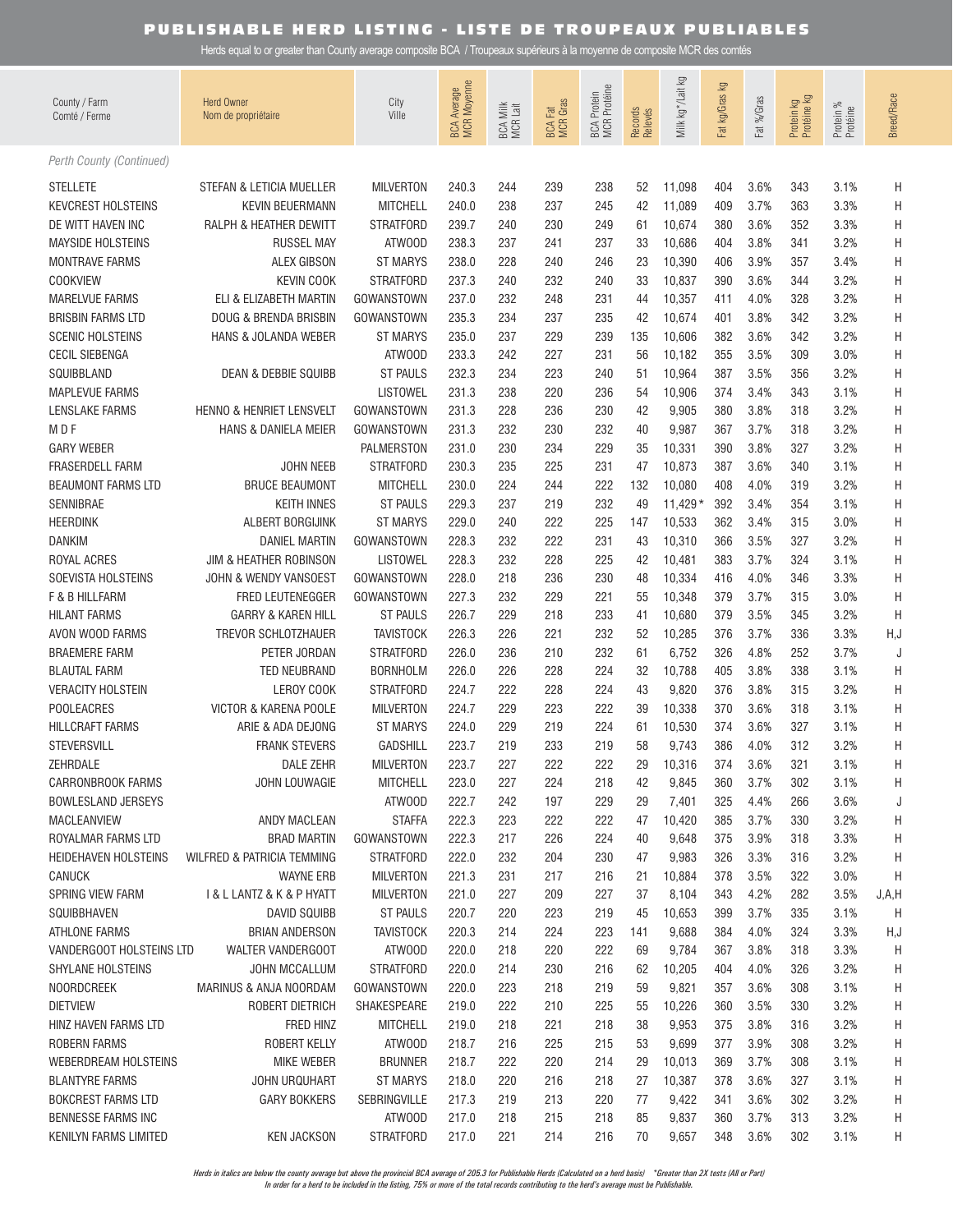Herds equal to or greater than County average composite BCA / Troupeaux supérieurs à la moyenne de composite MCR des comtés

| County / Farm<br>Comté / Ferme                                                                      | <b>Herd Owner</b><br>Nom de propriétaire    | City<br>Ville                                              | BCA Average<br>MCR Moyenne       | BCA Milk<br>MCR Lait     | <b>BCA Fat</b><br>MCR Gras | <b>MCR</b> Protéine<br><b>BCA</b> Protein | Records<br>Relevés   | Milk kg * /Lait kg                 | Fat kg/Gras kg           | Fat %/Gras                   | Protein kg<br>Protéine kg | Protein %<br>Protéine        | Breed/Race          |
|-----------------------------------------------------------------------------------------------------|---------------------------------------------|------------------------------------------------------------|----------------------------------|--------------------------|----------------------------|-------------------------------------------|----------------------|------------------------------------|--------------------------|------------------------------|---------------------------|------------------------------|---------------------|
| Perth County (Continued)                                                                            |                                             |                                                            |                                  |                          |                            |                                           |                      |                                    |                          |                              |                           |                              |                     |
| <b>SUTHERHILL FARMS</b><br><b>ROGER SPRIEL</b><br><b>TENHOVE FARMS</b><br><b>WAYCREST HOLSTEINS</b> | <b>GLEN STANDEAVEN</b>                      | <b>ST MARYS</b><br><b>ST MARYS</b><br>GOWANSTOWN<br>ATWOOD | 216.7<br>216.3<br>216.3<br>216.0 | 216<br>227<br>226<br>212 | 215<br>206<br>200<br>222   | 219<br>216<br>223<br>214                  | 83<br>70<br>59<br>35 | 10,058<br>10,198<br>8,015<br>9,851 | 370<br>343<br>331<br>383 | 3.7%<br>3.4%<br>4.1%<br>3.9% | 323<br>309<br>279<br>316  | 3.2%<br>3.0%<br>3.5%<br>3.2% | Η<br>H<br>J, H<br>H |
| <b>DAVLIN FARMS</b>                                                                                 | DAVE & LINDA MCKAY                          | <b>MITCHELL</b>                                            | 216.0                            | 216                      | 217                        | 215                                       | 29                   | 10,295                             | 383                      | 3.7%                         | 324                       | 3.1%                         | Η                   |
| <b>BIERIDALE FARMS INC</b>                                                                          | <b>TONY BIERI</b>                           | <b>MONKTON</b>                                             | 215.7                            | 222                      | 211                        | 214                                       | 51                   | 7,393                              | 290                      | 3.9%                         | 234                       | 3.2%                         | Α                   |
| STARDALE ACRES INC                                                                                  | <b>JOHN &amp; KEN STARK</b>                 | <b>LISTOWEL</b>                                            | 215.7                            | 207                      | 228                        | 212                                       | 33                   | 9,194                              | 376                      | 4.1%                         | 301                       | 3.3%                         | H                   |
| <b>TALMANAC HOLSTEINS</b>                                                                           | <b>CLIFF &amp; VAL THOMSON</b>              | <b>GRANTON</b>                                             | 215.7                            | 214                      | 214                        | 219                                       | 31                   | 9,739                              | 363                      | 3.7%                         | 318                       | 3.3%                         | Η                   |
| <b>EBYLAWN FARM</b>                                                                                 | <b>JOHN EBY</b>                             | <b>LISTOWEL</b>                                            | 214.7                            | 224                      | 205                        | 215                                       | 26                   | 8,109                              | 323                      | 4.0%                         | 262                       | 3.2%                         | G, H, A             |
| FERNCREST FARMS INC                                                                                 | MURRAY & DEAN BAUMAN                        | <b>NEWTON</b>                                              | 214.7                            | 214                      | 215                        | 215                                       | 26                   | 10,092                             | 377                      | 3.7%                         | 323                       | 3.2%                         | H                   |
| <b>CARLDOT FARMS LTD</b>                                                                            | <b>LARRY KRANTZ</b>                         | <b>STRATFORD</b>                                           | 214.3                            | 210                      | 215                        | 218                                       | 41                   | 9,808                              | 374                      | 3.8%                         | 323                       | 3.3%                         | H                   |
| RONALD GERBER                                                                                       |                                             | <b>BRUNNER</b>                                             | 213.7                            | 215                      | 208                        | 218                                       | 40                   | 9,831                              | 352                      | 3.6%                         | 316                       | 3.2%                         | H                   |
| RICHARD SKINNER                                                                                     | RONALD SKINNER                              | <b>MITCHELL</b>                                            | 212.7                            | 216                      | 207                        | 215                                       | 57                   | 8,432                              | 357                      | 4.2%                         | 287                       | 3.4%                         | J, H, A             |
| SHALOM FM ALFALEA IN                                                                                | <b>BRUCE CRESSMAN</b>                       | <b>LISTOWEL</b>                                            | 212.0                            | 213                      | 210                        | 213                                       | 37                   | 9,563                              | 351                      | 3.7%                         | 304                       | 3.2%                         | H                   |
| <b>KINHEIM FARM</b>                                                                                 | MARTIN VAN DAM JR                           | <b>ST PAULS</b>                                            | 211.7                            | 212                      | 213                        | 210                                       | 118                  | 9,322                              | 348                      | 3.7%                         | 295                       | 3.2%                         | H                   |
| <b>BECKALRY</b>                                                                                     | <b>GARY BECKER</b>                          | <b>GADSHILL</b>                                            | 211.7                            | 207                      | 217                        | 211                                       | 29                   | 9,922                              | 385                      | 3.9%                         | 320                       | 3.2%                         | Η                   |
| <b>HYDEN HOLSTEINS</b>                                                                              | <b>BRYAN ZEHR</b>                           | <b>MILVERTON</b>                                           | 211.0                            | 208                      | 214                        | 211                                       | 42                   | 9,389                              | 360                      | 3.8%                         | 304                       | 3.2%                         | Η                   |
| <b>DROSTLINE</b>                                                                                    | <b>MICHAEL DROST</b>                        | <b>STAFFA</b>                                              | 210.7                            | 218                      | 208                        | 206                                       | 34                   | 9,868                              | 350                      | 3.5%                         | 296                       | 3.0%                         | Η                   |
| <b>WATAVUE HOLSTEINS</b>                                                                            | <b>WILFRED &amp; JAMES CLEMMER</b>          | <b>TAVISTOCK</b>                                           | 210.3                            | 215                      | 209                        | 207                                       | 62                   | 10,165                             | 365                      | 3.6%                         | 310                       | 3.0%                         | Η                   |
| <b>ELLICEDALE</b>                                                                                   | <b>HARRY HULMAN</b>                         | <b>SEBRINGVILLE</b>                                        | 209.3                            | 204                      | 221                        | 203                                       | 105                  | 9,337                              | 377                      | 4.0%                         | 295                       | 3.2%                         | Η                   |
| <b>BAEVERDALE FARMS</b>                                                                             | <b>LEON BAES</b>                            | <b>MITCHELL</b>                                            | 209.0                            | 209                      | 206                        | 212                                       | 99                   | 9,167                              | 337                      | 3.7%                         | 298                       | 3.3%                         | Η                   |
| <b>TIMELEN</b>                                                                                      | <b>TIM SHUTE</b>                            | ST MARYS                                                   | 208.3                            | 210                      | 207                        | 208                                       | 29                   | 9,868                              | 359                      | 3.6%                         | 309                       | 3.1%                         | Η                   |
| <b>K &amp; W VAN NYNATTEN</b>                                                                       |                                             | <b>MITCHELL</b>                                            | 208.0                            | 204                      | 212                        | 208                                       | 37                   | 9,122                              | 353                      | 3.9%                         | 296                       | 3.2%                         | Η                   |
| <b>DELFIA FARM INC</b>                                                                              | JOHN & ARNOLD VANWINDEN                     | ATWOOD                                                     | 207.7                            | 210                      | 215                        | 198                                       | 82                   | 9,333                              | 355                      | 3.8%                         | 280                       | 3.0%                         | Н                   |
| SPRUCECOVE FARM                                                                                     | <b>MIKE SNIDER</b>                          | ATWOOD                                                     | 207.7                            | 207                      | 206                        | 210                                       | 71                   | 9,163                              | 339                      | 3.7%                         | 295                       | 3.2%                         | Η                   |
| <b>GELRIA FARMS</b>                                                                                 | <b>PAUL NYLAND</b>                          | <b>DUBLIN</b>                                              | 207.7                            | 209                      | 205                        | 209                                       | 61                   | 9,446                              | 344                      | 3.6%                         | 301                       | 3.2%                         | Η                   |
| <b>MILGLEN FARMS</b>                                                                                | <b>GLEN &amp; LINDA MILLS</b>               | <b>ST MARYS</b>                                            | 207.7                            | 215                      | 201                        | 207                                       | 51                   | 9,536                              | 333                      | 3.5%                         | 294                       | 3.1%                         | H, J                |
| <b>GLENARLY HOLSTEINS</b>                                                                           | <b>DONALD HORNE</b>                         | <b>STRATFORD</b>                                           | 207.7                            | 201                      | 217                        | 205                                       | 48                   | 9,562                              | 383                      | 4.0%                         | 308                       | 3.2%                         | Н                   |
| <b>CLAREMOUNT HOLSTEINS</b>                                                                         | <b>GLEN KRANTZ</b>                          | <b>STRATFORD</b>                                           | 207.7                            | 207                      | 206                        | 210                                       | 26                   | 9,599                              | 353                      | 3.7%                         | 308                       | 3.2%                         | Η                   |
| <b>WALLACEVIEW HOLSTEINS</b>                                                                        | <b>JOHN &amp; GARRY KOOBS</b>               | <b>PALMERSTON</b>                                          | 206.3                            | 197                      | 214                        | 208                                       | 77                   | 9,403                              | 379                      | 4.0%                         | 314                       | 3.3%                         | Η                   |
| SHELDALE<br><b>STONEHAVEN FARM</b>                                                                  | <b>DAVID MARTIN</b><br><b>LEROY SKINNER</b> | GOWANSTOWN<br><b>MITCHELL</b>                              | 206.3<br>205.7                   | 212<br>206               | 200<br>211                 | 207<br>200                                | 52<br>40             | 9,339<br>9,527                     | 329<br>362               | 3.5%<br>3.8%                 | 291<br>293                | 3.1%<br>3.1%                 | H<br>Η              |
|                                                                                                     |                                             |                                                            |                                  |                          |                            |                                           |                      |                                    |                          |                              |                           |                              |                     |
| <b>PETERBOROUGH (Average 190.2)</b>                                                                 |                                             |                                                            |                                  |                          |                            |                                           |                      |                                    |                          |                              |                           |                              |                     |
| <b>EMBRDALE FARM</b>                                                                                |                                             | <b>INDIAN RIVER</b>                                        | 234.3                            | 239                      | 229                        | 235                                       | 56                   | $10,808*$                          | 385                      | 3.6%                         | 337                       | 3.1%                         | Η                   |
| <b>CALIENTE FARM</b>                                                                                | <b>JOHN FRENCH</b>                          | <b>MILLBROOK</b>                                           | 234.0                            | 234                      | 231                        | 237                                       | 25                   | 10,830                             | 397                      | 3.7%                         | 348                       | 3.2%                         | Η                   |
| ARRON DOON HOLSTEINS                                                                                | ROY MACGREGOR                               | <b>MILLBROOK</b>                                           | 229.3                            | 227                      | 234                        | 227                                       | 40                   | 10,594                             | 405                      | 3.8%                         | 336                       | 3.2%                         | Η                   |
| <b>VELAN FARMS</b>                                                                                  | RANDY & KEVIN MORTON                        | CAVAN                                                      | 223.7                            | 223                      | 224                        | 224                                       | 34                   | 10,392                             | 387                      | 3.7%                         | 333                       | 3.2%                         | Η                   |
| NEWCORNER                                                                                           | <b>BILL VAN ENGEN</b>                       | <b>MILLBROOK</b>                                           | 219.7                            | 217                      | 217                        | 225                                       | 39                   | 9,766                              | 364                      | 3.7%                         | 324                       | 3.3%                         | Η                   |
| <b>CROVALLEY HOLSTEINS</b>                                                                          | JOHN CROWLEY                                | <b>HASTINGS</b>                                            | 218.3                            | 215                      | 229                        | 211                                       | 62                   | 10,256                             | 404                      | 3.9%                         | 319                       | 3.1%                         | Η                   |
| STILLBROOK FARMS                                                                                    | ROY STILLMAN & SONS                         | KEENE                                                      | 217.7                            | 212                      | 222                        | 219                                       | 71                   | 9,962                              | 386                      | 3.9%                         | 327                       | 3.3%                         | Η                   |
| LARMVIEW HOLSTEINS                                                                                  | ANDREW LARMER                               | <b>MILLBROOK</b>                                           | 217.3                            | 212                      | 221<br>227                 | 219<br>208                                | 34<br>53             | 9,547                              | 369<br>390               | 3.9%<br>4.0%                 | 314<br>306                | 3.3%                         | Η                   |
| <b>BARGEOLANE FARMS</b><br><b>KARLINA FARMS</b>                                                     | <b>BLAYNE BARR</b><br>DON HEERINGA          | WARSAW<br><b>FRASERVILLE</b>                               | 214.3<br>213.7                   | 208<br>211               | 216                        | 214                                       | 76                   | 9,655<br>10,158                    | 386                      | 3.8%                         | 327                       | 3.2%<br>3.2%                 | Η<br>Η              |
| <b>FARM PLOEGSWAY</b>                                                                               | JOHN & DEBBIE VANDERPLOEG PETERBOROUGH      |                                                            | 211.0                            | 205                      | 217                        | 211                                       | 44                   | 9,574                              | 378                      | 3.9%                         | 312                       | 3.3%                         | H, M                |
| ARMDALE FARM                                                                                        | <b>GLEN ARMSTRONG</b>                       | <b>MILLBROOK</b>                                           | 204.7                            | 204                      | 208                        | 202                                       | 28                   | 9,351                              | 356                      | 3.8%                         | 294                       | 3.1%                         | H                   |
| TRENT CANAL HOLSTEINS                                                                               |                                             | CARL BOLTON PETERBOROUGH                                   | 204.3                            | 201                      | 212                        | 200                                       | 44                   | 9,344                              | 364                      | 3.9%                         | 294                       | 3.1%                         | H                   |
| SEDGROSE FARMS                                                                                      | ROBERT SEDGWICK & SONS                      | NORWOOD                                                    | 203.7                            | 203                      | 202                        | 206                                       | 60                   | 9,348                              | 344                      | 3.7%                         | 302                       | 3.2%                         | Η                   |
| WELLSFARM                                                                                           | JOHN VAN BEEK                               | NORWOOD                                                    | 202.7                            | 199                      | 206                        | 203                                       | 36                   | 9,453                              | 362                      | 3.8%                         | 305                       | 3.2%                         | Η                   |
| ERDINE FARMS                                                                                        | <b>RICK PULFER</b>                          | <b>HASTINGS</b>                                            | 202.3                            | 199                      | 200                        | 208                                       | 39                   | 9,698                              | 362                      | 3.7%                         | 320                       | 3.3%                         | Н                   |
| <b>KEDEB ACRES</b>                                                                                  | KEITH & DEBRA KIDD PETERBOROUGH             |                                                            | 202.3                            | 204                      | 201                        | 202                                       | 31                   | 9,928                              | 362                      | 3.6%                         | 310                       | 3.1%                         | H                   |

Les troupeaux en italiques ont une moyenne inférieure à la moyenne du comté mais supérieure à la moyenne MCR provinciale de 205.3 pour troupeaux publiables (Calculé sur une base de troupeau) \*plus de 2x contrôles (toute ou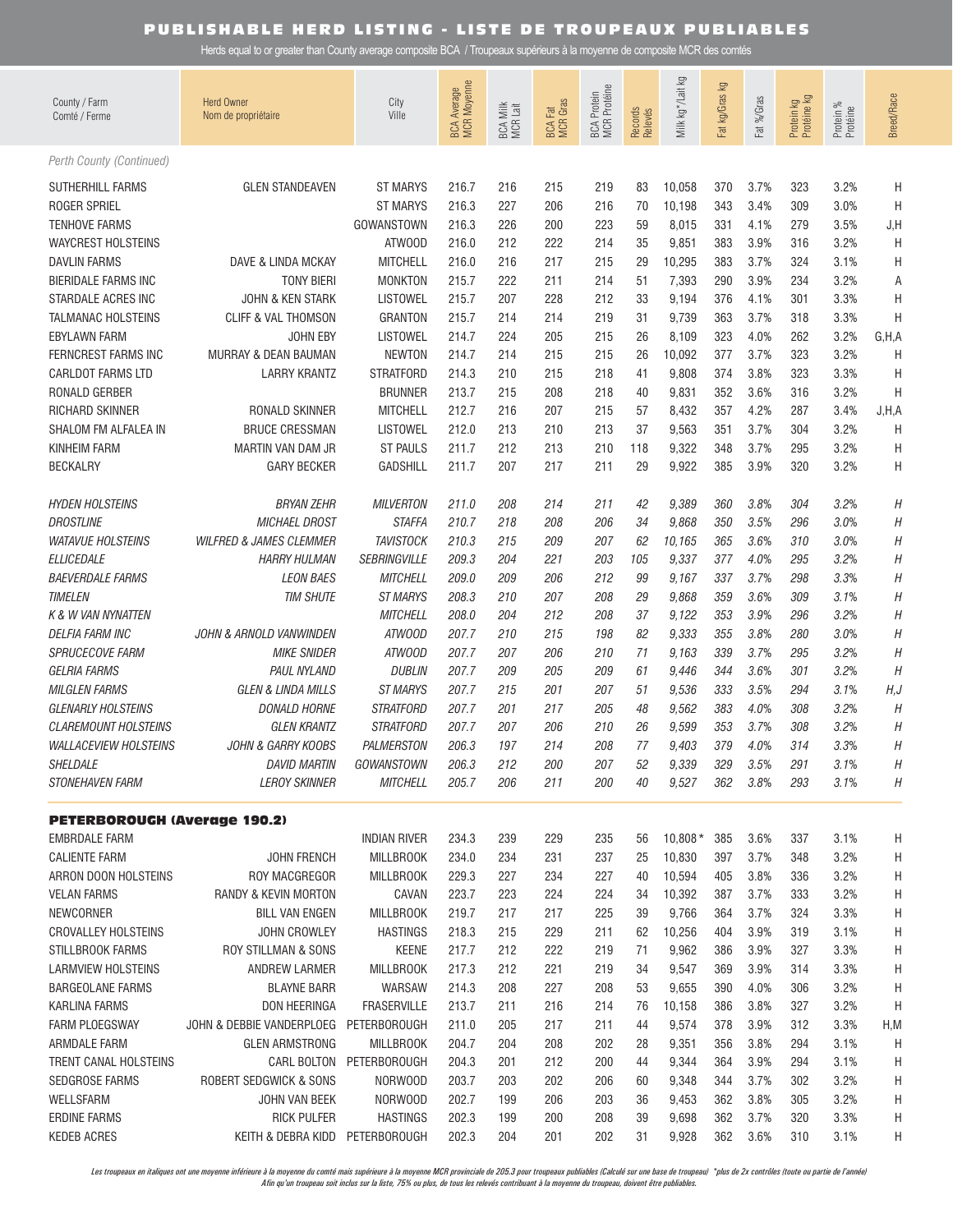Herds equal to or greater than County average composite BCA / Troupeaux supérieurs à la moyenne de composite MCR des comtés

| County / Farm<br>Comté / Ferme                                                                                                                                                                                                                                                                                                                                                                                                                                                                                                           | <b>Herd Owner</b><br>Nom de propriétaire                                                                                                                                                                                                                                                                                                                                                                                                                                                                                                                                                    | City<br>Ville                                                                                                                                                                                                                                                                                                                                                                                                          | <b>BCA Average</b><br>MCR Moyenne                                                                                                                                                                           | BCA Milk<br>MCR Lait                                                                                                                                          | <b>BCA Fat</b><br>MCR Gras                                                                                                                                    | <b>MCR</b> Protéine<br><b>BCA</b> Protein                                                                                                                     | Records<br>Relevés                                                                                                                         | Milk kg */Lait kg                                                                                                                                                                                                                | Fat kg/Gras kg                                                                                                                                                | Fat %/Gras                                                                                                                                                                           | Protein kg<br>Protéine kg                                                                                                                                     | Protein %<br>Protéine                                                                                                                                                                | <b>Breed/Race</b>                                                                                                |
|------------------------------------------------------------------------------------------------------------------------------------------------------------------------------------------------------------------------------------------------------------------------------------------------------------------------------------------------------------------------------------------------------------------------------------------------------------------------------------------------------------------------------------------|---------------------------------------------------------------------------------------------------------------------------------------------------------------------------------------------------------------------------------------------------------------------------------------------------------------------------------------------------------------------------------------------------------------------------------------------------------------------------------------------------------------------------------------------------------------------------------------------|------------------------------------------------------------------------------------------------------------------------------------------------------------------------------------------------------------------------------------------------------------------------------------------------------------------------------------------------------------------------------------------------------------------------|-------------------------------------------------------------------------------------------------------------------------------------------------------------------------------------------------------------|---------------------------------------------------------------------------------------------------------------------------------------------------------------|---------------------------------------------------------------------------------------------------------------------------------------------------------------|---------------------------------------------------------------------------------------------------------------------------------------------------------------|--------------------------------------------------------------------------------------------------------------------------------------------|----------------------------------------------------------------------------------------------------------------------------------------------------------------------------------------------------------------------------------|---------------------------------------------------------------------------------------------------------------------------------------------------------------|--------------------------------------------------------------------------------------------------------------------------------------------------------------------------------------|---------------------------------------------------------------------------------------------------------------------------------------------------------------|--------------------------------------------------------------------------------------------------------------------------------------------------------------------------------------|------------------------------------------------------------------------------------------------------------------|
| Peterborough County (Continued)                                                                                                                                                                                                                                                                                                                                                                                                                                                                                                          |                                                                                                                                                                                                                                                                                                                                                                                                                                                                                                                                                                                             |                                                                                                                                                                                                                                                                                                                                                                                                                        |                                                                                                                                                                                                             |                                                                                                                                                               |                                                                                                                                                               |                                                                                                                                                               |                                                                                                                                            |                                                                                                                                                                                                                                  |                                                                                                                                                               |                                                                                                                                                                                      |                                                                                                                                                               |                                                                                                                                                                                      |                                                                                                                  |
| <b>MELVIN DAVIS</b><br><b>TARALEY HOLSTEINS</b><br>RONBETH HOLSTEINS<br><b>HURSTELM</b><br><b>KEENDALE LODGE</b><br><b>MANNHOLME FARMS</b><br><b>CEDARVILLA HOLSTEINS</b><br><b>GORDEL HOLSTEINS</b>                                                                                                                                                                                                                                                                                                                                     | <b>FRANCIS CROWLEY</b><br><b>DEAN &amp; WAYNE WARNER</b><br>ANDY & ROB ELMHURST<br>WILLIS & BRYON NELSON<br>PAUL & ALAN MANN<br><b>RANDY BULLOCK</b><br><b>GORDON BRADFIELD</b>                                                                                                                                                                                                                                                                                                                                                                                                             | <b>PETERBOROUGH</b><br>NORWOOD<br><b>HASTINGS</b><br><b>HASTINGS</b><br><b>KEENE</b><br><b>PETERBOROUGH</b><br>LAKEFIELD<br><b>PETERBOROUGH</b>                                                                                                                                                                                                                                                                        | 200.7<br>200.3<br>197.3<br>197.0<br>196.0<br>191.7<br>190.3<br>190.3                                                                                                                                        | 202<br>199<br>193<br>200<br>192<br>187<br>194<br>191                                                                                                          | 197<br>198<br>205<br>198<br>202<br>197<br>187<br>197                                                                                                          | 203<br>204<br>194<br>193<br>194<br>191<br>190<br>183                                                                                                          | 50<br>48<br>45<br>30<br>61<br>82<br>55<br>38                                                                                               | 9,350<br>9,409<br>9,184<br>9,276<br>8,853<br>8,465<br>8,408<br>9,145                                                                                                                                                             | 337<br>346<br>362<br>341<br>346<br>330<br>317<br>349                                                                                                          | 3.6%<br>3.7%<br>3.9%<br>3.7%<br>3.9%<br>3.9%<br>3.8%<br>3.8%                                                                                                                         | 297<br>305<br>293<br>283<br>285<br>275<br>269<br>277                                                                                                          | 3.2%<br>3.2%<br>3.2%<br>3.1%<br>3.2%<br>3.2%<br>3.2%<br>3.0%                                                                                                                         | Η<br>Η<br>Η<br>Η<br>Η<br>Η<br>H, J<br>H                                                                          |
| <b>PRESCOTT (Average 212.2)</b>                                                                                                                                                                                                                                                                                                                                                                                                                                                                                                          |                                                                                                                                                                                                                                                                                                                                                                                                                                                                                                                                                                                             |                                                                                                                                                                                                                                                                                                                                                                                                                        |                                                                                                                                                                                                             |                                                                                                                                                               |                                                                                                                                                               |                                                                                                                                                               |                                                                                                                                            |                                                                                                                                                                                                                                  |                                                                                                                                                               |                                                                                                                                                                                      |                                                                                                                                                               |                                                                                                                                                                                      |                                                                                                                  |
| PIERLOU<br><b>DANDYDALE FARMS</b><br>FERME FREDERIC LTD<br>FERME LAVIGNE INC<br>FERME MIRELLA INC<br><b>FERME CAVALAIT</b><br><b>FERME SYLVANO</b><br>FERME AGRIGUAY INC<br><b>DUFFEYNIAL</b><br><b>BEAVER RAY</b><br><b>FERME SERHEAL</b><br>FERME TWO BRIDGE<br><b>RAYVON HILL</b><br>HASPENGOUW FARM INC<br><b>WILKRIDGE FARM</b><br><b>FERME MARITAL</b><br><b>FERME SYGAL</b><br><b>DONSHER FARMS</b><br><b>OVERDALE FARM REG'D</b><br><b>HAERLE FARM</b><br>FERMES G.R.E.S DES VENTS<br><b>FERME WENDELIN</b><br>DUFFVIEW/MICALDON | PIERRE & LOUISE BERCIER<br><b>SCOTT &amp; MITZI DANDY</b><br>LUC FREDETTE<br>A & J LAVIGNE<br><b>GUY &amp; CAROL LEVAC</b><br>ALAIN & CLAUDINE POIRIER<br>SYLVAIN LEVAC<br>ROBERT CASTONGUAY<br>JEAN-MARIE & FELIX DUFFEY<br><b>REMI LEROUX</b><br><b>CLAUDE &amp; CELINE SEGUIN</b><br><b>GUY GAUTHIER</b><br>YVON RAVARY<br>MARC & JOSEE VALKENBORG<br><b>KEN &amp; PEGGY WILKES</b><br><b>MARIO LANIEL</b><br>YVES & SYLVIE GALIPEAU<br>DONALD & SHERIDAN WYLIE<br><b>GERRY OVERVEST</b><br><b>FRANZ HAERLE</b><br>G, R, & S CLERMONT<br><b>LUKAS KAISER</b><br>PERCY, ALAN & DO MACDUFF | ST ISIDORE<br><b>VANKLEEK HILL</b><br>PLANTAGENET<br><b>ST ANNE</b><br><b>ST BERNARDIN</b><br><b>LEFAIVRE</b><br><b>ST BERNARDIN</b><br>ST ISIDORE<br>L'ORIGNAL<br><b>ST ANNE</b><br>ST ISIDORE<br><b>ST BERNARDIN</b><br><b>VANKLEEK HILL</b><br>CASSELMAN<br><b>FOURNIER</b><br><b>LEFAIVRE</b><br>ST ISIDORE<br><b>VANKLEEK HILL</b><br>L ORIGNAL<br>ST ISIDORE<br><b>ST ANNE</b><br>ST ISIDORE<br><b>ST EUGENE</b> | 291.0<br>276.0<br>264.3<br>263.3<br>263.0<br>258.7<br>255.7<br>242.7<br>240.3<br>238.3<br>237.3<br>234.0<br>232.0<br>231.3<br>227.0<br>222.0<br>222.0<br>219.3<br>219.3<br>217.3<br>217.3<br>216.7<br>215.7 | 299<br>268<br>264<br>271<br>266<br>268<br>260<br>238<br>246<br>231<br>239<br>236<br>229<br>231<br>227<br>227<br>227<br>218<br>218<br>215<br>220<br>215<br>213 | 276<br>285<br>265<br>257<br>266<br>240<br>248<br>246<br>237<br>237<br>234<br>231<br>233<br>226<br>228<br>214<br>206<br>225<br>218<br>213<br>217<br>217<br>220 | 298<br>275<br>264<br>262<br>257<br>268<br>259<br>244<br>238<br>247<br>239<br>235<br>234<br>237<br>226<br>225<br>233<br>215<br>222<br>224<br>215<br>218<br>214 | 66<br>58<br>66<br>83<br>86<br>38<br>74<br>144<br>91<br>61<br>55<br>140<br>81<br>49<br>58<br>41<br>22<br>102<br>75<br>114<br>56<br>88<br>57 | 13,926<br>12,241<br>$12,460*$<br>12,567<br>12,121<br>9,686<br>11,723<br>10,501<br>10,860<br>11,233<br>10,901<br>10,393<br>10,585<br>10,397<br>10,196<br>10,591<br>10,638<br>10,068<br>10,230<br>9,689<br>9,893<br>9,527<br>9,662 | 476<br>484<br>465<br>442<br>448<br>396<br>415<br>403<br>389<br>427<br>395<br>377<br>398<br>377<br>381<br>370<br>359<br>386<br>379<br>355<br>364<br>359<br>371 | 3.4%<br>4.0%<br>3.7%<br>3.5%<br>3.7%<br>4.1%<br>3.5%<br>3.8%<br>3.6%<br>3.8%<br>3.6%<br>3.6%<br>3.8%<br>3.6%<br>3.7%<br>3.5%<br>3.4%<br>3.8%<br>3.7%<br>3.7%<br>3.7%<br>3.8%<br>3.8% | 440<br>401<br>396<br>386<br>373<br>338<br>372<br>344<br>334<br>380<br>346<br>330<br>341<br>339<br>323<br>333<br>348<br>316<br>330<br>321<br>309<br>309<br>308 | 3.2%<br>3.3%<br>3.2%<br>3.1%<br>3.1%<br>3.5%<br>3.2%<br>3.3%<br>3.1%<br>3.4%<br>3.2%<br>3.2%<br>3.2%<br>3.3%<br>3.2%<br>3.1%<br>3.3%<br>3.1%<br>3.2%<br>3.3%<br>3.1%<br>3.2%<br>3.2% | Η<br>Η<br>Η<br>Η<br>Η<br>J, H<br>Η<br>Η<br>Η<br>Η<br>Η<br>Η<br>H<br>H, A<br>H<br>Η<br>Η<br>Η<br>Η<br>Η<br>Η<br>Η |
| <b>TERRYLAND FARM</b>                                                                                                                                                                                                                                                                                                                                                                                                                                                                                                                    | <b>GEORGE &amp; LINDA HEINZLE</b>                                                                                                                                                                                                                                                                                                                                                                                                                                                                                                                                                           | ST EUGENE                                                                                                                                                                                                                                                                                                                                                                                                              | 212.7                                                                                                                                                                                                       | 217                                                                                                                                                           | 211                                                                                                                                                           | 210                                                                                                                                                           | 104                                                                                                                                        | 9,775                                                                                                                                                                                                                            | 351                                                                                                                                                           | 3.6%                                                                                                                                                                                 | 302                                                                                                                                                           | 3.1%                                                                                                                                                                                 | H<br>H                                                                                                           |
| <b>BRAE LEA FARMS</b><br>ROMIDALY<br><b>BEAUSTYLE</b><br><b>WANDLYNN FARM</b>                                                                                                                                                                                                                                                                                                                                                                                                                                                            | <b>ROBERT TAYLOR</b><br><b>HANS WICKI</b><br><b>J LAURIN</b><br><b>BLAKELY &amp; CRAIG BARTON</b>                                                                                                                                                                                                                                                                                                                                                                                                                                                                                           | <b>ST EUGENE</b><br><b>ST EUGENE</b><br><b>CHUTE</b><br><b>VANKLEEK HILL</b>                                                                                                                                                                                                                                                                                                                                           | 211.0<br>209.3<br>205.7<br>205.7                                                                                                                                                                            | 214<br>210<br>201<br>205                                                                                                                                      | 205<br>216<br>206<br>205                                                                                                                                      | 214<br>202<br>210<br>207                                                                                                                                      | 31<br>50<br>78<br>28                                                                                                                       | 7,504<br>9,743<br>9,191<br>9,554                                                                                                                                                                                                 | 296<br>371<br>350<br>356                                                                                                                                      | 3.9%<br>3.8%<br>3.8%<br>3.7%                                                                                                                                                         | 247<br>298<br>306<br>308                                                                                                                                      | 3.3%<br>3.1%<br>3.3%<br>3.2%                                                                                                                                                         | А<br>Η<br>Η<br>Η                                                                                                 |
| <b>PRINCE EDWARD (Average 205.4)</b>                                                                                                                                                                                                                                                                                                                                                                                                                                                                                                     |                                                                                                                                                                                                                                                                                                                                                                                                                                                                                                                                                                                             |                                                                                                                                                                                                                                                                                                                                                                                                                        |                                                                                                                                                                                                             |                                                                                                                                                               |                                                                                                                                                               |                                                                                                                                                               |                                                                                                                                            |                                                                                                                                                                                                                                  |                                                                                                                                                               |                                                                                                                                                                                      |                                                                                                                                                               |                                                                                                                                                                                      |                                                                                                                  |
| <b>OUROWN</b><br><b>SCOTTVIEW HOLSTEINS</b><br>ROYALCROFT HOLSTEINS<br>LEWISHOLME FARMS<br><b>MAYPULAYN FARMS</b><br><b>CAMAREST JERSEY FARM</b><br>PARKSDALE<br>KAMINK FARMS LTD                                                                                                                                                                                                                                                                                                                                                        | WALTER & VALERIE MILLER<br><b>SHAWN KOOPMANS</b><br>WAYNE & RENEE KUIPERS<br>PAUL & BONNIE LEWIS<br><b>MARTIN &amp; ANGELA MILLER</b><br>RON & SHELLY BOWKER<br><b>KEN PARKS</b><br><b>BILL KAMINK</b>                                                                                                                                                                                                                                                                                                                                                                                      | <b>HILLIER</b><br><b>PICTON</b><br><b>BLOOMFIELD</b><br><b>BLOOMFIELD</b><br><b>MILFORD</b><br><b>BELLEVILLE</b><br><b>BLOOMFIELD</b><br>CONSECON                                                                                                                                                                                                                                                                      | 259.7<br>242.0<br>236.7<br>228.7<br>224.3<br>220.3<br>220.3<br>218.7                                                                                                                                        | 265<br>242<br>236<br>231<br>234<br>225<br>222<br>225                                                                                                          | 250<br>247<br>236<br>230<br>212<br>214<br>219<br>216                                                                                                          | 264<br>237<br>238<br>225<br>227<br>222<br>220<br>215                                                                                                          | 44<br>40<br>47<br>68<br>39<br>43<br>40<br>44                                                                                               | 12,205<br>10,690<br>10,536<br>10,246<br>10,476<br>6,405<br>9,997<br>10,531                                                                                                                                                       | 428<br>404<br>391<br>377<br>352<br>330<br>366<br>375                                                                                                          | 3.5%<br>3.8%<br>3.7%<br>3.7%<br>3.4%<br>5.2%<br>3.7%<br>3.6%                                                                                                                         | 387<br>335<br>338<br>318<br>325<br>240<br>317<br>319                                                                                                          | 3.2%<br>3.1%<br>3.2%<br>3.1%<br>3.1%<br>3.7%<br>3.2%<br>3.0%                                                                                                                         | H<br>H,B<br>H<br>H<br>H<br>J<br>H<br>H,B                                                                         |
| <b>WILHOME FARMS</b><br>TRIMARANN                                                                                                                                                                                                                                                                                                                                                                                                                                                                                                        | ROBERT & DON WILLIAMS<br>EDWARD WIERSTRA CHERRY VALLEY                                                                                                                                                                                                                                                                                                                                                                                                                                                                                                                                      | <b>PICTON</b>                                                                                                                                                                                                                                                                                                                                                                                                          | 215.3<br>214.3                                                                                                                                                                                              | 220<br>220                                                                                                                                                    | 208<br>207                                                                                                                                                    | 218<br>216                                                                                                                                                    | 46<br>102                                                                                                                                  | 9,932<br>9,156                                                                                                                                                                                                                   | 349<br>340                                                                                                                                                    | 3.5%<br>3.7%                                                                                                                                                                         | 313<br>295                                                                                                                                                    | 3.2%<br>3.2%                                                                                                                                                                         | H<br>H,J                                                                                                         |
| <b>WILRON FARMS</b>                                                                                                                                                                                                                                                                                                                                                                                                                                                                                                                      |                                                                                                                                                                                                                                                                                                                                                                                                                                                                                                                                                                                             | KEN GREEN CARRYING PLACE                                                                                                                                                                                                                                                                                                                                                                                               | 209.0                                                                                                                                                                                                       | 217                                                                                                                                                           | 199                                                                                                                                                           | 211                                                                                                                                                           | 60                                                                                                                                         | 9,796                                                                                                                                                                                                                            | 336                                                                                                                                                           | 3.4%                                                                                                                                                                                 | 304                                                                                                                                                           | 3.1%                                                                                                                                                                                 | H                                                                                                                |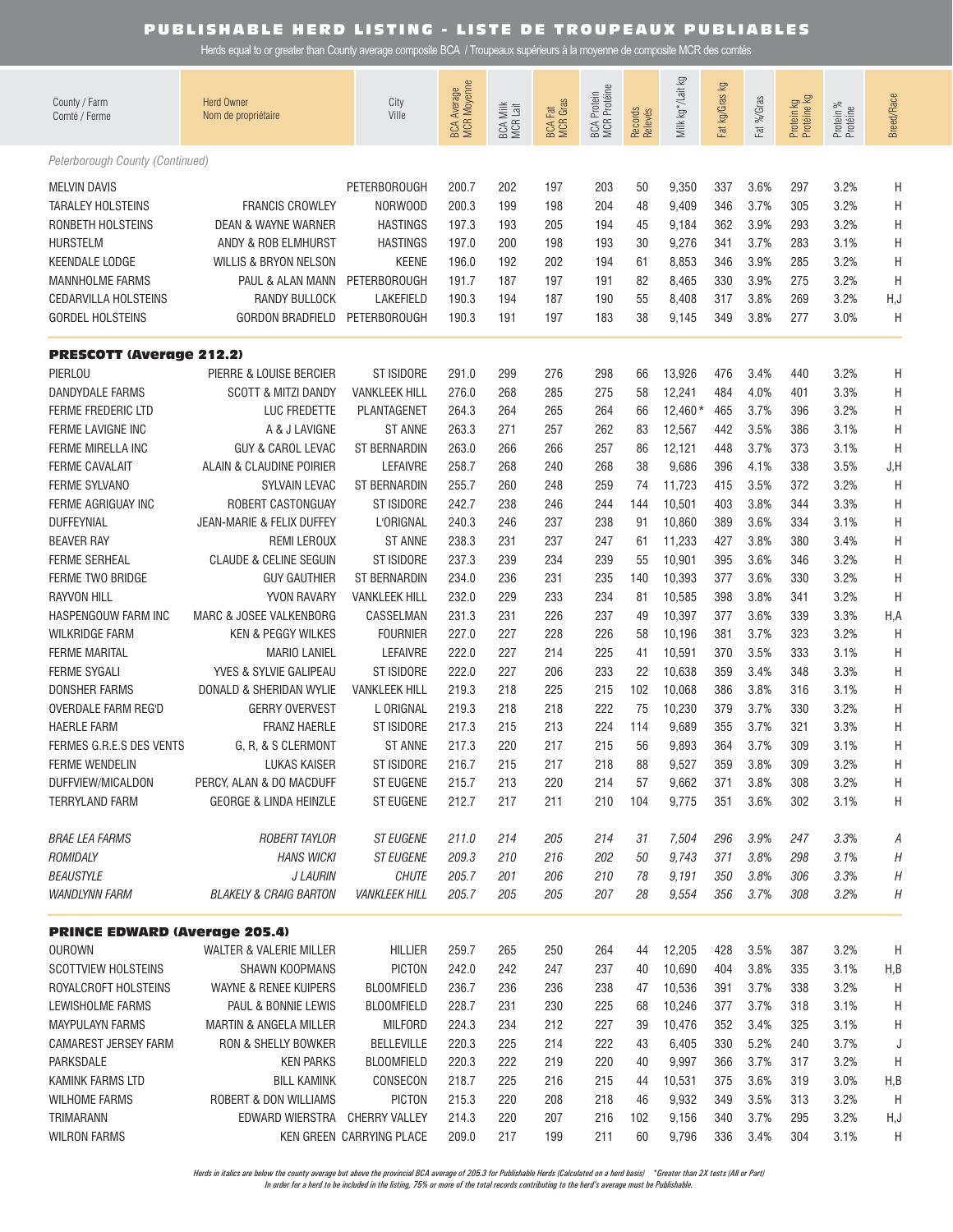Herds equal to or greater than County average composite BCA / Troupeaux supérieurs à la moyenne de composite MCR des comtés

| County / Farm<br>Comté / Ferme                    | <b>Herd Owner</b><br>Nom de propriétaire | City<br>Ville                      | <b>BCA Average</b><br>MCR Moyenne | Milk<br>k Lait<br>BCA N<br>MCR | <b>BCA Fat</b><br>MCR Gras | BCA Protein<br>MCR Protéine | Records<br>Relevés | Milk kg * /Lait kg | ΔÃ<br>Fat kg/Gras | Fat %/Gras   | Protein kg<br>Protéine kg | Protein %<br>Protéine | <b>Breed/Race</b> |
|---------------------------------------------------|------------------------------------------|------------------------------------|-----------------------------------|--------------------------------|----------------------------|-----------------------------|--------------------|--------------------|-------------------|--------------|---------------------------|-----------------------|-------------------|
|                                                   |                                          |                                    |                                   |                                |                            |                             |                    |                    |                   |              |                           |                       |                   |
| <b>RENFREW (Average 204.9)</b>                    |                                          |                                    |                                   |                                |                            |                             |                    |                    |                   |              |                           |                       |                   |
| <b>GOULDHAVEN FARMS</b>                           | <b>BARRY GOULD</b>                       | <b>FORESTER FALL</b>               | 256.7                             | 256                            | 252                        | 262                         | 32                 | 11,938             | 434               | 3.6%         | 386                       | 3.2%                  | H                 |
| <b>WAYHENVIEW HOLSTEINS</b>                       | <b>WAYNE DOERING</b>                     | COBDEN                             | 240.7                             | 242                            | 233                        | 247                         | 22                 | 11,309             | 404               | 3.6%         | 366                       | 3.2%                  | Η                 |
| <b>FIRSTVIEW HOLSTEINS</b>                        | <b>GERRY VANDERSLEEN</b>                 | PEMBROKE                           | 233.3                             | 226                            | 246                        | 228                         | 37                 | 10,218             | 414               | 4.1%         | 327                       | 3.2%                  | Η                 |
| <b>TWIN CREEK FARM</b>                            | PETER & PHILIP WITT                      | PEMBROKE                           | 231.7                             | 225                            | 238                        | 232                         | 57                 | 10,211             | 401               | 3.9%         | 335                       | 3.3%                  | Η                 |
| PINEHAVEN HOLSTEINS                               | <b>KEVIN AGNEW</b>                       | COBDEN                             | 231.7                             | 226                            | 239                        | 230                         | 35                 | 10,633             | 417               | 3.9%         | 343                       | 3.2%                  | Η                 |
| <b>HAY-WAY FARMS</b>                              | <b>WAYNE WHITMORE</b>                    | <b>PEMBROKE</b>                    | 230.7                             | 231                            | 224                        | 237                         | 98                 | 10,354             | 374               | 3.6%         | 337                       | 3.3%                  | Η                 |
| <b>JACATYWIL HOLSTEINS</b>                        | J VANLINDENBERG FORESTER FALLS           |                                    | 229.0                             | 237                            | 217                        | 233                         | 41                 | 11,252             | 383               | 3.4%         | 352                       | 3.1%                  | Η                 |
| HENNESSEE CREEK FARMS<br><b>DOJO HOLSTEINS</b>    | CHRIS BUCHOLTZ<br><b>DONALD RUSSELL</b>  | PEMBROKE<br>COBDEN                 | 228.7<br>224.3                    | 229<br>223                     | 225<br>221                 | 232<br>229                  | 39<br>17           | 10,553             | 384<br>379        | 3.6%<br>3.6% | 340<br>338                | 3.2%<br>3.3%          | Η                 |
| A MCGAGHRAN & ED EGAN                             |                                          | COBDEN                             | 223.3                             | 225                            | 224                        | 221                         | 46                 | 10,389<br>10,108   | 375               | 3.7%         | 316                       | 3.1%                  | Η<br>Η            |
| <b>BRILEA FARMS</b>                               | <b>BRIAN LEACH</b>                       | COBDEN                             | 219.0                             | 214                            | 222                        | 221                         | 40                 | 9,940              | 381               | 3.8%         | 324                       | 3.3%                  | Η                 |
| <b>FEPRO FARMS</b>                                | FRITZ & PAUL KLAESI                      | COBDEN                             | 218.0                             | 216                            | 216                        | 222                         | 116                | 9,912              | 369               | 3.7%         | 325                       | 3.3%                  | Η                 |
| C MC B HOLSTEINS                                  | STEWART & VERA MCBRIDE                   | COBDEN                             | 217.0                             | 221                            | 209                        | 221                         | 41                 | 9,801              | 345               | 3.5%         | 313                       | 3.2%                  | Η                 |
| <b>HEATHERVALE FARMS</b>                          | <b>HARRY BYCE</b>                        | <b>BEACHBURG</b>                   | 216.7                             | 220                            | 213                        | 217                         | 69                 | 9,955              | 358               | 3.6%         | 314                       | 3.2%                  | Η                 |
| <b>KENNYDALE HOLSTEINS</b>                        | RICHARD & SHEILA KENNY                   | PEMBROKE                           | 216.0                             | 210                            | 220                        | 218                         | 83                 | 9,830              | 381               | 3.9%         | 324                       | 3.3%                  | Η                 |
| <b>DIRO HOLSTEINS</b>                             | GERRY & LINDA ROOK                       | COBDEN                             | 211.3                             | 212                            | 214                        | 208                         | 40                 | 9,801              | 367               | 3.7%         | 306                       | 3.1%                  | Η                 |
| <b>DREAMISH HOLSTEINS</b>                         | <b>GERALD &amp; LISA ROBINSON</b>        | <b>COBDEN</b>                      | 210.0                             | 204                            | 210                        | 216                         | 28                 | 9,248              | 355               | 3.8%         | 312                       | 3.4%                  | Η                 |
| PETERMANN HOLSTEINS                               | NICK & STEPH PETERMANN                   | <b>PEMBROKE</b>                    | 207.7                             | 208                            | 211                        | 204                         | 52                 | 9,491              | 357               | 3.8%         | 296                       | 3.1%                  | Η                 |
| ROBDOT FARMS                                      | STEPHEN EDWARDS                          | <b>COBDEN</b>                      | 206.0                             | 203                            | 212                        | 203                         | 32                 | 9,269              | 361               | 3.9%         | 295                       | 3.2%                  | H, M              |
| <b>RUSSELL (Average 224.7)</b>                    |                                          |                                    |                                   |                                |                            |                             |                    |                    |                   |              |                           |                       |                   |
| <b>BRABANTDALE FARMS LTD</b>                      | HARRY & JOHN NOOYEN                      | <b>NAVAN</b>                       | 295.7                             | 300                            | 300                        | 287                         | 85                 | $13,806*$          | 512               | 3.7%         | 419                       | 3.0%                  | H                 |
| <b>RUSLAND FARM INC</b>                           |                                          | CUMBERLAND                         | 278.3                             | 286                            | 276                        | 273                         | 78                 | $13.139*$          | 470               | 3.6%         | 398                       | 3.0%                  | H                 |
| <b>HEIWA FARM</b>                                 | WALTER VON AH                            | <b>ST ALBERT</b>                   | 267.0                             | 258                            | 279                        | 264                         | 94                 | 10,993             | 452               | 4.1%         | 367                       | 3.3%                  | H,B               |
| <b>BERWEN HOLSTEINS</b>                           | <b>BERT &amp; WENDY MOLENAAR</b>         | CUMBERLAND                         | 262.7                             | 259                            | 268                        | 261                         | 33                 | 11,762             | 454               | 3.9%         | 378                       | 3.2%                  | H                 |
| <b>BERTOM FARM</b>                                | FRED & THEO VANMUNSTEREN                 | SARSFIELD                          | 262.3                             | 258                            | 268                        | 261                         | 69                 | 11,457             | 441               | 3.8%         | 371                       | 3.2%                  | Η                 |
| <b>FERME RICO LTEE</b>                            | MICHEL & RACHELLE LAFRANCE               | <b>VARS</b>                        | 254.3                             | 249                            | 265                        | 249                         | 43                 | 11,736             | 464               | 4.0%         | 372                       | 3.2%                  | Η                 |
| <b>FERME ST-MALO</b>                              | <b>JEAN-MARIE SEGUIN</b>                 | <b>ST PASCAL</b>                   | 254.0                             | 246                            | 263                        | 253                         | 55                 | 11,090             | 439               | 4.0%         | 361                       | 3.3%                  | Η                 |
| FERME RE-MONT INC                                 | LOUIS RAYMOND                            | CUMBERLAND                         | 245.7                             | 242                            | 253                        | 242                         | 53                 | 10,699             | 414               | 3.9%         | 340                       | 3.2%                  | Η                 |
| LA FERME GILLETTE                                 | GILLES PATENAUDE                         | <b>EMBRUN</b>                      | 245.0                             | 252                            | 237                        | 246                         | 382                | $11.379*$          | 397               | 3.5%         | 353                       | 3.1%                  | Η                 |
| MARVELRIDGE                                       | JOHN & PAUL NYENTAP                      | <b>RUSSELL</b>                     | 244.3                             | 249                            | 242                        | 242                         | 88                 | 11,162             | 403               | 3.6%         | 346                       | 3.1%                  | H                 |
| FERME DESCAYER & FILS                             | <b>FRANCOIS CAYER</b>                    | <b>ST ALBERT</b>                   | 243.7                             | 235                            | 254                        | 242                         | 55                 | 10,471             | 420               | 4.0%         | 344                       | 3.3%                  | Η                 |
| FERME JELYCA INC                                  |                                          | <b>ST ALBERT</b>                   | 243.3                             | 256                            | 222                        | 252                         | 24                 | 8,909              | 318               | 3.6%         | 288                       | 3.2%                  | Α                 |
| ROSENHILL                                         | ANDRE HILDBRAND                          | <b>ST ALBERT</b>                   | 243.0                             | 241                            | 248                        | 240                         | 86                 | 11,274             | 432               | 3.8%         | 356                       | 3.2%                  | Η                 |
| <b>CLEARVIEW FARM</b>                             | <b>JOSEF MUELLER</b>                     | <b>C CREEK</b>                     | 242.0                             | 239                            | 248                        | 239                         | 71                 | 10,689             | 412               | 3.9%         | 339                       | 3.2%                  | Η                 |
| FERME PROSPERE INC                                | LUC & SYLVIE DUTRISAC                    | ORLEANS                            | 242.0                             | 236                            | 251                        | 239                         | 60                 | 10,556             | 417               | 4.0%         | 340                       | 3.2%                  | Η                 |
| <b>BRAEDALE HOLSTEIN</b>                          | <b>TERRY &amp; MARK BEATON</b>           | CUMBERLAND                         | 242.0                             | 240                            | 243                        | 243                         | 54                 | 10,913             | 409               | 3.7%         | 352                       | 3.2%                  | Η                 |
| EDGAR & RAMONA KAELIN                             |                                          | <b>C CREEK</b>                     | 240.7                             | 241                            | 246                        | 235                         | 38                 | 11,042             | 418               | 3.8%         | 341                       | 3.1%                  | Η                 |
| SHADYLANE                                         | R SCHOENI<br><b>BERT VEDDER</b>          | <b>RUSSELL</b>                     | 235.3<br>234.0                    | 243<br>234                     | 231                        | 232                         | 121<br>44          | 8,666              | 339<br>409        | 3.9%<br>3.7% | 272<br>353                | 3.1%                  | Α                 |
| <b>VEDDERLEY FARMS</b><br>LA FERME BEN-REY-MO LTD | REYNALD BENOIT                           | <b>RUSSELL</b><br><b>ST ALBERT</b> | 233.7                             | 230                            | 233<br>237                 | 235<br>234                  | 76                 | 11,072<br>10,333   | 396               | 3.8%         | 334                       | 3.2%<br>3.2%          | Η<br>Η            |
| SMYGWATYS HOLSTEINS                               | RAY & TERRY SMYGWATY                     | <b>RUSSELL</b>                     | 230.0                             | 232                            | 231                        | 227                         | 46                 | 10,706             | 395               | 3.7%         | 333                       | 3.1%                  | Η                 |
| REGIMBALD                                         | RAYMOND REGIMBALD                        | SARSFIELD                          | 229.0                             | 227                            | 232                        | 228                         | 121                | 10,085             | 380               | 3.8%         | 322                       | 3.2%                  | Η                 |
| <b>FERME KRICELANA</b>                            | ROBERT & LAURE JAQUEMET                  | <b>BOURGET</b>                     | 226.3                             | 224                            | 227                        | 228                         | 54                 | 10,550             | 396               | 3.8%         | 340                       | 3.2%                  | Η                 |
| <b>HASLILAND</b>                                  | THOMAS & PAULA MEYERHANS                 | CASSELMAN                          | 226.0                             | 229                            | 217                        | 232                         | 83                 | 10,296             | 361               | 3.5%         | 332                       | 3.2%                  | Η                 |
| <b>RICKY</b>                                      | PIERRE & COLETTE SEGUIN                  | <b>ST ALBERT</b>                   | 224.7                             | 223                            | 230                        | 221                         | 68                 | 10,238             | 391               | 3.8%         | 322                       | 3.1%                  | Η                 |
| <b>NAVAN LEA</b>                                  | <b>DAVID &amp; RENA SCHYFF</b>           | NAVAN                              | 224.3                             | 222                            | 227                        | 224                         | 62                 | 10,037             | 380               | 3.8%         | 322                       | 3.2%                  | Н                 |
| <b>DENROB</b>                                     | ROBERT DESSAINT                          | <b>SARSFIELD</b>                   | 223.3                             | 222                            | 224                        | 224                         | 62                 | 10,099             | 378               | 3.7%         | 325                       | 3.2%                  | Н                 |
| <b>DUTCAN FARMS</b>                               | JOEL VERDURMEN                           | <b>RUSSELL</b>                     | 223.3                             | 218                            | 228                        | 224                         | 45                 | 9,668              | 376               | 3.9%         | 316                       | 3.3%                  | Н                 |
| <b>FERME BRISSFRANCE LTD</b>                      | <b>ANDRE BRISSON</b>                     | <b>EMBRUN</b>                      | 220.3                             | 213                            | 229                        | 219                         | 62                 | 9,629              | 384               | 4.0%         | 315                       | 3.3%                  | Η                 |

Les troupeaux en italiques ont une moyenne inférieure à la moyenne du comté mais supérieure à la moyenne MCR provinciale de 205.3 pour troupeaux publiables (Calculé sur une base de troupeau) \*plus de 2x contrôles (toute ou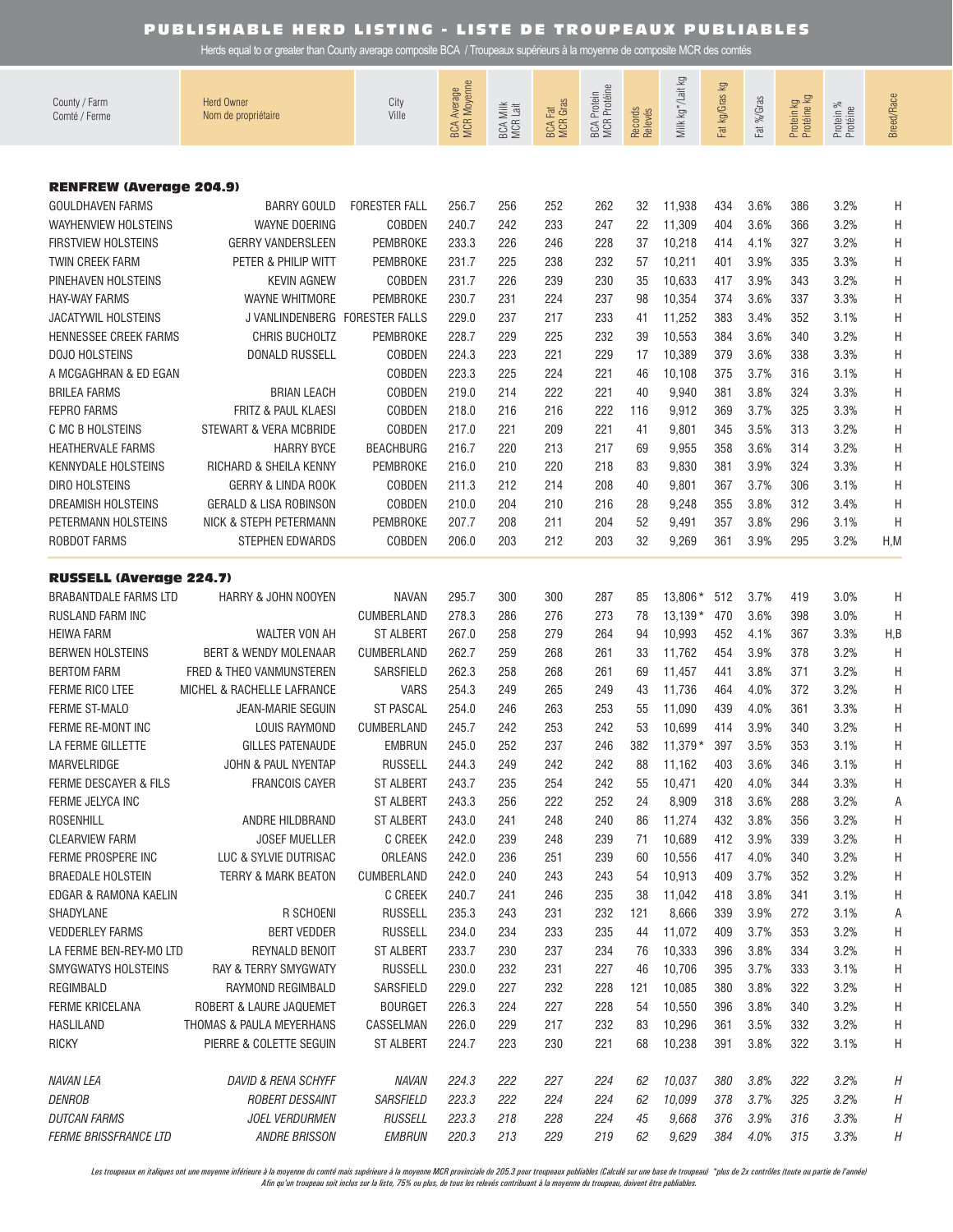Herds equal to or greater than County average composite BCA / Troupeaux supérieurs à la moyenne de composite MCR des comtés

| County / Farm<br>Comté / Ferme         | <b>Herd Owner</b><br>Nom de propriétaire | City<br>Ville                        | BCA Average<br>MCR Moyenne | BCA Milk<br>MCR Lait | <b>BCA Fat</b><br>MCR Gras | <b>MCR</b> Protéine<br><b>BCA</b> Protein | Records<br>Relevés | Milk kg * /Lait kg | <b>l</b><br>Fat kg/Gras | Fat %/Gras   | Protein kg<br>Protéine kg | Protein %<br>Protéine | Breed/Race |
|----------------------------------------|------------------------------------------|--------------------------------------|----------------------------|----------------------|----------------------------|-------------------------------------------|--------------------|--------------------|-------------------------|--------------|---------------------------|-----------------------|------------|
| <b>Russell County (Continued)</b>      |                                          |                                      |                            |                      |                            |                                           |                    |                    |                         |              |                           |                       |            |
| <b>DLASEPT</b><br><b>FERME ANDRAIN</b> | JACQUES LAFLECHE<br>SYLVAIN GENIER       | <b>ST ALBERT</b><br><b>ST ALBERT</b> | 215.3<br>214.7             | 218<br>212           | 211<br>220                 | 217<br>212                                | 64<br>40           | 9,858<br>9,810     | 355<br>378              | 3.6%<br>3.9% | 313<br>312                | 3.2%<br>3.2%          | Η<br>Η     |
| <b>BALSAMLANE FARMS LTD</b>            | <b>BARRY BOOTHE</b>                      | <b>RUSSELL</b>                       | 213.0                      | 211                  | 211                        | 217                                       | 36                 | 9,823              | 365                     | 3.7%         | 319                       | 3.2%                  | Η          |
| <b>FERME PERRETTE</b>                  | GILLES & ANNE PERRAS                     | <b>EMBRUN</b>                        | 209.3                      | 206                  | 212                        | 210                                       | 32                 | 9,445              | 360                     | 3.8%         | 306                       | 3.2%                  | Н          |
|                                        | GILLES & JENRENE GUINDON                 | <b>HAMMOND</b>                       | 207.0                      | 204                  | 208                        | 209                                       | 42                 |                    | 350                     | 3.8%         | 301                       |                       | Н          |
| <b>FERME GILLOU INC</b><br>LARCHWAY    | <b>SCOTT RATHWELL</b>                    | <b>NAVAN</b>                         | 207.0                      | 201                  | 215                        | 205                                       | 30                 | 9,248              | 362                     | 4.0%         | 295                       | 3.3%                  |            |
| <i>BOLDI</i>                           | J & L OESCHGER                           | <b>VARS</b>                          | 206.0                      | 202                  | 205                        | 211                                       | 52                 | 9,060<br>9,361     | 353                     | 3.8%         | 311                       | 3.3%<br>3.3%          | H, A<br>Н  |
|                                        |                                          |                                      |                            |                      |                            |                                           |                    |                    |                         |              |                           |                       |            |
| <b>SIMCOE (Average 204.7)</b>          |                                          |                                      |                            |                      |                            |                                           |                    |                    |                         |              |                           |                       |            |
| RAY & DONNA KLEIN-GEBBINCK             |                                          | <b>ELMVALE</b>                       | 241.7                      | 243                  | 242                        | 240                                       | 44                 | 11,171             | 411                     | 3.7%         | 349                       | 3.1%                  | Η          |
| <b>WRICO HOLSTEINS</b>                 | ROBERT WRIGHT                            | <b>MIDHURST</b>                      | 236.3                      | 237                  | 232                        | 240                                       | 35                 | 10,644             | 386                     | 3.6%         | 342                       | 3.2%                  | Η          |
| TOM & KAREN KLEIN-GEBBINCK             |                                          | <b>ELMVALE</b>                       | 234.7                      | 235                  | 228                        | 241                                       | 40                 | 10,828             | 389                     | 3.6%         | 353                       | 3.3%                  | Η          |
| <b>SUNNY MAPLE HOLSTEINS</b>           | <b>DOUG LIVINGSTON</b>                   | <b>BEETON</b>                        | 234.0                      | 229                  | 242                        | 231                                       | 65                 | 11,065             | 434                     | 3.9%         | 353                       | 3.2%                  | Η          |
| <b>JOHN MILLER</b>                     |                                          | CREEMORE                             | 233.7                      | 238                  | 222                        | 241                                       | 98                 | 7,060              | 357                     | 5.1%         | 271                       | 3.8%                  | J          |
| <b>RICE CREEK FARMS</b>                | RON & LINDA DOYLE                        | <b>COLDWATER</b>                     | 233.7                      | 242                  | 231                        | 228                                       | 22                 | 9,936              | 365                     | 3.7%         | 303                       | 3.0%                  | H,J        |
| <b>BRENT MCLEAN &amp; SONS</b>         |                                          | <b>MINESING</b>                      | 233.0                      | 236                  | 227                        | 236                                       | 39                 | 10,734             | 385                     | 3.6%         | 342                       | 3.2%                  | Η          |
| <b>MONPIERO FARMS</b>                  | PIERRE PAUL MAURICE                      | PENETANG                             | 232.0                      | 233                  | 234                        | 229                                       | 49                 | 10,913             | 405                     | 3.7%         | 340                       | 3.1%                  | Η          |
| <b>HAANVIEW</b>                        | JOHN & BONNIE DEN HAAN                   | <b>LORETTO</b>                       | 232.0                      | 230                  | 238                        | 228                                       | 45                 | 10,734             | 413                     | 3.8%         | 340                       | 3.2%                  | Η          |
| PINE PLAINS FARM                       | <b>SCOTT JERMEY</b>                      | <b>HAWKSTONE</b>                     | 231.3                      | 243                  | 216                        | 235                                       | 59                 | 8,337              | 307                     | 3.7%         | 265                       | 3.2%                  | Α          |
| <b>ECLIPSE HOLSTEINS</b>               | LOIS & JOHN BROWNLEE                     | <b>ALLISTON</b>                      | 231.0                      | 228                  | 224                        | 241                                       | 32                 | 10,927             | 397                     | 3.6%         | 366                       | 3.3%                  | Η          |
| <b>OLDFORT FARMS</b>                   |                                          | <b>MIDLAND</b>                       | 230.0                      | 234                  | 220                        | 236                                       | 62                 | 10,608             | 372                     | 3.5%         | 341                       | 3.2%                  | Η          |
| <b>HERMICA FARMS</b>                   |                                          | <b>ELMVALE</b>                       | 229.3                      | 231                  | 228                        | 229                                       | 64                 | 10,794             | 395                     | 3.7%         | 339                       | 3.1%                  | Η          |
| <b>ROBINS</b>                          | <b>GRANT ROBINSON &amp; SONS</b>         | <b>MIDLAND</b>                       | 227.3                      | 230                  | 231                        | 221                                       | 47                 | 10,585             | 394                     | 3.7%         | 323                       | 3.1%                  | Η          |
| <b>SHADY GLEN FARMS</b>                | DAVID JONES                              | <b>MIDLAND</b>                       | 226.0                      | 238                  | 201                        | 239                                       | 37                 | 6,865              | 314                     | 4.6%         | 261                       | 3.8%                  | J          |
| <b>CENTERFLOS</b>                      | PAT STONE                                | <b>ELMVALE</b>                       | 225.3                      | 226                  | 220                        | 230                                       | 31                 | 10,465             | 380                     | 3.6%         | 338                       | 3.2%                  | Η          |
| <b>AUTUMN VIEW FARM'S</b>              | JOHN HOLM                                | WAUBAUSHENE                          | 224.3                      | 232                  | 217                        | 224                                       | 55                 | 8,067              | 312                     | 3.9%         | 256                       | 3.2%                  | Α          |
| <b>CHASENA JERSEYS</b>                 | WAYNE & ELAINE SIMPSON                   | <b>SHANTY BAY</b>                    | 223.7                      | 228                  | 208                        | 235                                       | 34                 | 6,886              | 340                     | 4.9%         | 269                       | 3.9%                  | J          |
| MAIVAN NOOK HOLSTEINS                  | ANDY CLARK                               | <b>SHANTY BAY</b>                    | 222.0                      | 218                  | 226                        | 222                                       | 38                 | 10,322             | 395                     | 3.8%         | 333                       | 3.2%                  | Η          |
| ASHANDA JERSEYS                        | <b>GLENN SIMPSON</b>                     | <b>SHANTY BAY</b>                    | 222.0                      | 233                  | 200                        | 233                                       | 33                 | 7,082              | 329                     | 4.6%         | 268                       | 3.8%                  | J          |
| <b>BRIHILL HOLSTEINS</b>               | <b>BRIAN &amp; DORIS GIFFEN</b>          | <b>STAYNER</b>                       | 222.0                      | 223                  | 222                        | 221                                       | 32                 | 10,229             | 377                     | 3.7%         | 323                       | 3.2%                  | Η          |
| MCCALLUM FARMS LTD                     | <b>JOHN MCCALLUM</b>                     | <b>BRADFORD</b>                      | 222.0                      | 225                  | 208                        | 233                                       | 12                 | 10,542             | 360                     | 3.4%         | 345                       | 3.3%                  | Η          |
| <b>MARADUN</b>                         | <b>ALFRED RADUNER</b>                    | <b>BRECHIN</b>                       | 220.0                      | 217                  | 220                        | 223                                       | 37                 | 9,930              | 375                     | 3.8%         | 325                       | 3.3%                  | Η          |
| <b>CLEARCREST FARMS</b>                | <b>HAROLD JELINSKI</b>                   | <b>NEW LOWELL</b>                    | 219.3                      | 215                  | 228                        | 215                                       | 37                 | 8,222              | 349                     | 4.2%         | 285                       | 3.5%                  | B,H        |
| <b>J.K. ROBINSON FARMS LTD</b>         | JOHN ROBINSON                            | COOKSTOWN                            | 218.7                      | 215                  | 221                        | 220                                       | 28                 | 10,189             | 387                     | 3.8%         | 332                       | 3.3%                  | H          |
| <b>SPENCE FARMS</b>                    | ROGER & JANICE SPENCE                    | <b>ELMVALE</b>                       | 218.3                      | 220                  | 222                        | 213                                       | 37                 | 10,614             | 398                     | 3.7%         | 324                       | 3.1%                  | H          |
| <b>HOLTDALE FARMS</b>                  | JOHN & STEWART HOLT                      | <b>STAYNER</b>                       | 216.7                      | 215                  | 215                        | 220                                       | 50                 | 10,046             | 373                     | 3.7%         | 326                       | 3.2%                  | H          |
| <b>CADILLAC HOLSTEINS</b>              | <b>GARY MCLEAN</b>                       | <b>BARRIE</b>                        | 216.3                      | 223                  | 211                        | 215                                       | 41                 | 10,000             | 356                     | 3.6%         | 310                       | 3.1%                  | H,J        |
| <b>GLENLAMB JERSEYS</b>                | PAT & DENNIS LEONARD                     | WYEBRIDGE                            | 215.0                      | 222                  | 203                        | 220                                       | 36                 | 6,624              | 325                     | 4.9%         | 248                       | 3.7%                  | J          |
| ART VAN LAARHOVEN                      |                                          | <b>MINESING</b>                      | 214.7                      | 213                  | 215                        | 216                                       | 34                 | 9,689              | 361                     | 3.7%         | 312                       | 3.2%                  | H          |
| FIELDHOLME HOLSTEINS                   | <b>BRYAN FIELDHOUSE</b>                  | <b>BRADFORD</b>                      | 214.0                      | 216                  | 210                        | 216                                       | 37                 | 9,952              | 357                     | 3.6%         | 315                       | 3.2%                  | Н          |
| SPRINGVALLEY FARMS LTD                 | JOHN SPRING                              | <b>ELMVALE</b>                       | 212.7                      | 212                  | 212                        | 214                                       | 64                 | 10,071             | 371                     | 3.7%         | 321                       | 3.2%                  | Н          |
| <b>CALANDA FARMS LTD</b>               | <b>FLORIAN CAMARTIN</b>                  | ORILLIA                              | 212.0                      | 212                  | 210                        | 214                                       | 76                 | 9,629              | 356                     | 3.7%         | 310                       | 3.2%                  | Н          |
| <b>LANGCREST FARMS</b>                 |                                          | <b>ELMVALE</b>                       | 211.3                      | 208                  | 221                        | 205                                       | 67                 | 9,744              | 384                     | 3.9%         | 305                       | 3.1%                  | Н          |
| APTOHAVEN FARM                         | PETER KAPTEYN                            | PHELPSTON                            | 210.7                      | 211                  | 208                        | 213                                       | 49                 | 9,896              | 361                     | 3.6%         | 316                       | 3.2%                  | Н          |
| HARVDALE HOLSTEINS                     | <b>KEVIN HARVEY</b>                      | <b>STAYNER</b>                       | 210.0                      | 205                  | 222                        | 203                                       | 35                 | 9,579              | 384                     | 4.0%         | 300                       | 3.1%                  | Н          |
| <b>SPENCE FARMS</b>                    | ROY & DOUG SPENCE                        | <b>ELMVALE</b>                       | 207.7                      | 217                  | 200                        | 206                                       | 39                 | 10,535             | 358                     | 3.4%         | 316                       | 3.0%                  | Н          |
| DAIRY LANE HOLSTEINS                   | <b>JOE MCLEAN</b>                        | <b>BARRIE</b>                        | 207.7                      | 210                  | 208                        | 205                                       | 38                 | 9,473              | 348                     | 3.7%         | 295                       | 3.1%                  | H          |
| BRADWOOD                               | BOB WOOD                                 | <b>BRADFORD</b>                      | 207.3                      | 205                  | 208                        | 209                                       | 41                 | 9,727              | 372                     | 3.8%         | 315                       | 3.2%                  | H,J        |
| <b>DON NELSON</b>                      |                                          | PHELPSTON                            | 206.0                      | 206                  | 208                        | 204                                       | 38                 | 9,499              | 355                     | 3.7%         | 297                       | 3.1%                  | H          |
| <b>FISHERVALE ACRES LIMITED</b>        | R, J & S FISHER                          | <b>THORNTON</b>                      | 205.0                      | 211                  | 196                        | 208                                       | 28                 | 9,918              | 341                     | 3.4%         | 310                       | 3.1%                  | H          |
| <b>HONEYPOD</b>                        | <b>MAX SPENCE</b>                        | <b>ELMVALE</b>                       | 204.7                      | 205                  | 207                        | 202                                       | 32                 | 9,698              | 363                     | 3.7%         | 303                       | 3.1%                  | H          |
|                                        |                                          |                                      |                            |                      |                            |                                           |                    |                    |                         |              |                           |                       |            |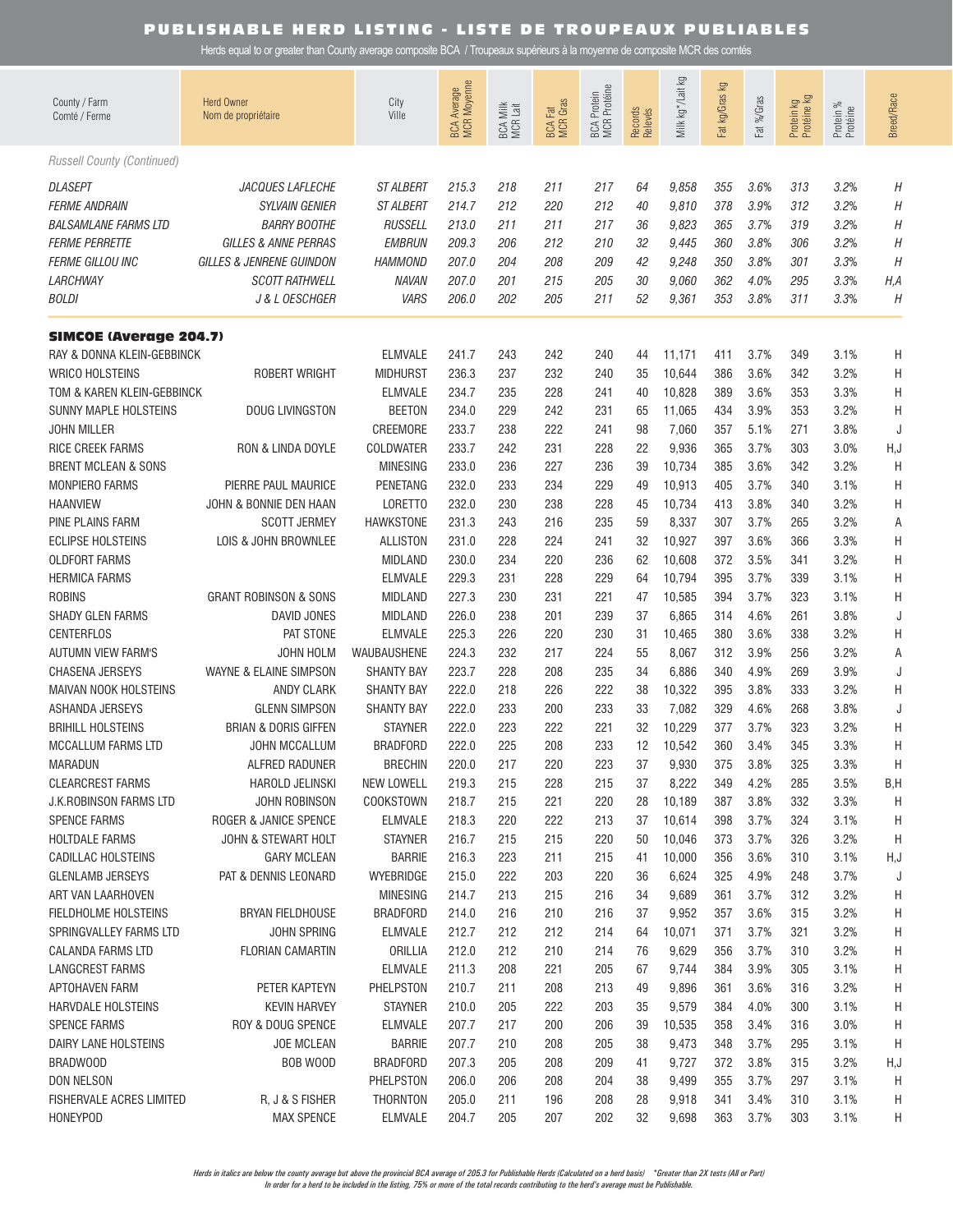Herds equal to or greater than County average composite BCA / Troupeaux supérieurs à la moyenne de composite MCR des comtés

| County / Farm<br>Comté / Ferme     | <b>Herd Owner</b><br>Nom de propriétaire | City<br>Ville       | BCA Average<br>MCR Moyenne | BCA Milk<br>MCR Lait | <b>BCA Fat</b><br>MCR Gras | BCA Protein<br>MCR Protéine | Records<br>Relevés | Milk kg*/Lait kg | Fat kg/Gras kg | Fat %/Gras | Protein kg<br>Protéine kg | Protein %<br>Protéine | <b>Breed/Race</b> |
|------------------------------------|------------------------------------------|---------------------|----------------------------|----------------------|----------------------------|-----------------------------|--------------------|------------------|----------------|------------|---------------------------|-----------------------|-------------------|
|                                    |                                          |                     |                            |                      |                            |                             |                    |                  |                |            |                           |                       |                   |
| <b>STORMONT (Average 203.8)</b>    |                                          |                     |                            |                      |                            |                             |                    |                  |                |            |                           |                       |                   |
| <b>GINARY FARM</b>                 | RENE & ANGELA SCHUERMANN                 | MOOSE CREEK         | 263.3                      | 255                  | 268                        | 267                         | 38                 | 10,782           | 421            | 3.9%       | 360                       | 3.3%                  | H                 |
| TRENANT ACRES LTD                  | <b>BERNARD &amp; CYNTHIA DAOUST</b>      | <b>FINCH</b>        | 241.3                      | 248                  | 229                        | 247                         | 48                 | 8,555            | 325            | 3.8%       | 279                       | 3.3%                  | Α                 |
| <b>STRYDE FARMS INC</b>            | FRANK & CHANTAL VANDERWIELEN             | <b>MAXVILLE</b>     | 240.3                      | 230                  | 249                        | 242                         | 56                 | 10,319           | 416            | 4.0%       | 346                       | 3.4%                  | H                 |
| <b>BRAYDALE</b>                    | <b>JEAN BRAY</b>                         | <b>MOOSECREEK</b>   | 239.3                      | 236                  | 243                        | 239                         | 31                 | 10,394           | 399            | 3.8%       | 334                       | 3.2%                  | H                 |
| SAZIEMAZ FARM                      | PHILIPPE GUTKNECHT                       | <b>NEWINGTON</b>    | 236.3                      | 237                  | 234                        | 238                         | 62                 | 10,922           | 400            | 3.7%       | 349                       | 3.2%                  | H                 |
| <b>WENALLT HOLSTEINS</b>           |                                          | CRYSLER             | 235.7                      | 231                  | 241                        | 235                         | 52                 | 10,694           | 416            | 3.9%       | 345                       | 3.2%                  | H                 |
| <b>BONVALE FARMS INC</b>           | P BEAUDETTE                              | <b>ST ANDREWS</b>   | 228.7                      | 224                  | 237                        | 225                         | 46                 | 10,368           | 408            | 3.9%       | 332                       | 3.2%                  | H                 |
| FERME SABOURIN INC                 | GILLES & JOHANNE SABOURIN                | CRYSLER             | 227.0                      | 229                  | 225                        | 227                         | 55                 | 10,660           | 388            | 3.6%       | 334                       | 3.1%                  | H                 |
| ARC ACRES                          | <b>RANDY MOKE</b>                        | <b>NEWINGTON</b>    | 226.7                      | 230                  | 226                        | 224                         | 58                 | 10,293           | 376            | 3.7%       | 321                       | 3.1%                  | H                 |
| REDLODGE FARM INC                  | ARMIN & MONICA KAGI                      | <b>FINCH</b>        | 223.7                      | 220                  | 227                        | 224                         | 41                 | 10,304           | 394            | 3.8%       | 333                       | 3.2%                  | Η                 |
| KEARNSVALE                         | <b>MIKE KEARNS</b>                       | <b>BERWICK</b>      | 223.3                      | 226                  | 225                        | 219                         | 24                 | 10,192           | 376            | 3.7%       | 314                       | 3.1%                  | Η                 |
| <b>KEMMATTEN FARM</b>              | <b>JOSEF SPECK</b>                       | MOOSE CREEK         | 222.7                      | 219                  | 228                        | 221                         | 65                 | 9,750            | 378            | 3.9%       | 313                       | 3.2%                  | Η                 |
| WIELENDALE                         | ANTHONY VANDERWIELEN                     | <b>MAXVILLE</b>     | 222.7                      | 223                  | 217                        | 228                         | 42                 | 10,205           | 369            | 3.6%       | 332                       | 3.3%                  | Η                 |
| <b>CRITESDALE FARMS</b>            | <b>CALVIN CRITES</b>                     | <b>INGLESIDE</b>    | 218.3                      | 224                  | 217                        | 214                         | 66                 | 10,269           | 369            | 3.6%       | 310                       | 3.0%                  | Η                 |
| AUDALE FARMS LTD                   | MICHAEL AUBE                             | <b>MAXVILLE</b>     | 215.7                      | 215                  | 218                        | 214                         | 70                 | $9,759*$         | 366            | 3.8%       | 309                       | 3.2%                  | Η                 |
| FERME MARIE JADINE                 | JACQUES & BERNARDINE PILON               | <b>FINCH</b>        | 215.7                      | 215                  | 216                        | 216                         | 40                 | 9,999            | 373            | 3.7%       | 320                       | 3.2%                  | Η                 |
| KNONAUDALE FARM                    | HANS & VRENI & SONS UHR                  | CRYSLER             | 215.3                      | 211                  | 223                        | 212                         | 72                 | 9,924            | 388            | 3.9%       | 317                       | 3.2%                  | Η                 |
| MICHEAL VANDELST                   |                                          | <b>FINCH</b>        | 214.0                      | 216                  | 215                        | 211                         | 18                 | 9,621            | 359            | 3.7%       | 299                       | 3.1%                  | Η                 |
| PAYNEBRANCH FARMS LTD              | <b>HENRY TEPLATE</b>                     | <b>FINCH</b>        | 213.7                      | 215                  | 208                        | 218                         | 36                 | 9,688            | 350            | 3.6%       | 313                       | 3.2%                  | Η                 |
| <b>HARTENE FARM</b>                | <b>DAVID HART</b>                        | <b>NEWINGTON</b>    | 209.7                      | 206                  | 212                        | 211                         | 46                 | 9,836            | 375            | 3.8%       | 320                       | 3.3%                  | Η                 |
| <b>LIMBRA FARM</b>                 | <b>CORNELIUS HUYBREGTS</b>               | <b>CRYSLER</b>      | 207.0                      | 201                  | 215                        | 205                         | 66                 | 9,404            | 373            | 4.0%       | 304                       | 3.2%                  | Η                 |
| <b>BASETTA</b>                     | <b>CHRISTOPHER T CHAMBERS</b>            | CHESTERVILLE        | 204.0                      | 200                  | 207                        | 205                         | 30                 | 8,889            | 341            | 3.8%       | 290                       | 3.3%                  | Η                 |
| <b>THUNDER BAY (Average 199.6)</b> |                                          |                     |                            |                      |                            |                             |                    |                  |                |            |                           |                       |                   |
| ROSENHORST HOLSTEINS               | JOHN & JED BLEKKENHORST                  | THUNDER BAY         | 230.7                      | 226                  | 240                        | 226                         | 66                 | 10,675           | 423            | 4.0%       | 338                       | 3.2%                  | Н                 |
| <b>CANDYVIEW FARM</b>              |                                          | THUNDER BAY         | 230.0                      | 229                  | 230                        | 231                         | 48                 | 10,373           | 386            | 3.7%       | 333                       | 3.2%                  | Η                 |
| <b>JOALFARMS</b>                   | ALLAN & LORNE VIS                        | <b>MURILLO</b>      | 228.0                      | 222                  | 233                        | 229                         | 64                 | 10,450           | 407            | 3.9%       | 342                       | 3.3%                  | Η                 |
| <b>TRUSTMORE FARM</b>              | HENRY & DEB STREUTKER                    | <b>THUNDER BAY</b>  | 224.7                      | 221                  | 232                        | 221                         | 63                 | 10,219           | 394            | 3.9%       | 323                       | 3.2%                  | Η                 |
| <b>MOUNTAIN VALLEY FARMS</b>       | <b>JERRY &amp; RALPH BAKKER</b>          | THUNDER BAY         | 211.0                      | 212                  | 214                        | 207                         | 110                | 9,685            | 364            | 3.8%       | 301                       | 3.1%                  | Η                 |
| WOODSTAR FARM                      | <b>GERT &amp; PEGGY BREKVELD</b>         | <b>MURILLO</b>      | 210.3                      | 207                  | 217                        | 207                         | 49                 | 9,518            | 371            | 3.9%       | 303                       | 3.2%                  | Η                 |
| <b>CROSSWAYS FARMS</b>             | RICHARD TEMPELMAN                        | THUNDER BAY         | 207.0                      | 210                  | 208                        | 203                         | 89                 | 9,685            | 357            | 3.7%       | 299                       | 3.1%                  | H                 |
| <b>VEUMOUNT FARM LTD</b>           | JOHN & JOEL VEURINK                      | THUNDER BAY         | 205.7                      | 205                  | 213                        | 199                         | 57                 | 9,350            | 359            | 3.8%       | 287                       | 3.1%                  | H                 |
| <b>CHRISHAR FARMS</b>              | ARIE GROOTENBOER                         | <b>MURILLO</b>      | 201.0                      | 199                  | 205                        | 199                         | 40                 | 9,103            | 349            | 3.8%       | 289                       | 3.2%                  | H                 |
| PINEBREUK FARM                     |                                          | <b>THUNDER BAY</b>  | 201.0                      | 201                  | 199                        | 203                         | 34                 | 9,899            | 362            | 3.7%       | 315                       | 3.2%                  | H                 |
| <b>TIMISKAMING (Average 191.9)</b> |                                          |                     |                            |                      |                            |                             |                    |                  |                |            |                           |                       |                   |
| NORTH HAVEN                        | <b>YVES GAUTHIER</b>                     | EARLTON             | 218.3                      | 219                  | 218                        | 218                         | 120                | 10,144           | 376            | 3.7%       | 320                       | 3.2%                  | H                 |
| <b>TOMSTON FARMS</b>               | REAL LORANGER                            | ENGLEHART           | 213.7                      | 220                  | 204                        | 217                         | 66                 | 9,975            | 344            | 3.4%       | 313                       | 3.1%                  | H                 |
| RAILSIDE FARM                      | JOE & NICOLE HOLESKA                     | ENGLEHART           | 212.3                      | 213                  | 212                        | 212                         | 40                 | 9,537            | 352            | 3.7%       | 302                       | 3.2%                  | H                 |
| DOUBLE RIDGE FARM                  | <b>FRASER JIBB</b>                       | <b>NEW LISKEARD</b> | 210.7                      | 213                  | 214                        | 205                         | 57                 | 9,552            | 357            | 3.7%       | 294                       | 3.1%                  | Η                 |
| <b>FREEDOM FARMS INC</b>           | <b>BRUCE &amp; WENDY LOACH</b>           | <b>NEW LISKEARD</b> | 209.3                      | 215                  | 203                        | 210                         | 58                 | 10,036           | 359            | 3.6%       | 314                       | 3.1%                  | H,J               |
| GRAVELSDALE                        | RENALD & GUY GRAVEL                      | EARLTON             | 208.0                      | 210                  | 203                        | 211                         | 68                 | 9,447            | 340            | 3.6%       | 304                       | 3.2%                  | H                 |
| KIDD CREST FARMS INC               | <b>CARMAN &amp; TRUDY KIDD</b>           | <b>NEW LISKEARD</b> | 208.0                      | 207                  | 209                        | 208                         | 62                 | 9,360            | 352            | 3.8%       | 299                       | 3.2%                  | H                 |
| CLAYBROOK FARM INC                 | <b>STEVE RUNNALLS</b>                    | THORNLOE            | 205.3                      | 201                  | 213                        | 202                         | 37                 | 9,389            | 366            | 3.9%       | 298                       | 3.2%                  | Н                 |
| SHA-ROB JERSEYS                    | ROBIN & SHARON FLEWWELLING               | EARLTON             | 198.3                      | 204                  | 183                        | 208                         | 35                 | 5,993            | 290            | 4.8%       | 231                       | 3.9%                  | J                 |
| <b>ALFADAIR</b>                    | YOLANDE GAUTHIER & FILS                  | <b>EARLTON</b>      | 196.7                      | 196                  | 199                        | 195                         | 145                | 8,982            | 340            | 3.8%       | 285                       | 3.2%                  | H                 |
| <b>VICTORIA (Average 201.3)</b>    |                                          |                     |                            |                      |                            |                             |                    |                  |                |            |                           |                       |                   |
| <b>SCHAICREST</b>                  | <b>BOB VAN SCHAIK</b>                    | <b>WOODVILLE</b>    | 244.0                      | 255                  | 234                        | 243                         | 36                 | 12,562           | 429            | 3.4%       | 379                       | 3.0%                  | H                 |
| <b>VICKRIDGE HOLSTEINS</b>         | RONALD MCGUCKIN                          | <b>WOODVILLE</b>    | 228.7                      | 234                  | 227                        | 225                         | 39                 | 10,934           | 393            | 3.6%       | 335                       | 3.1%                  | H                 |
| <b>HELLING HOLSTEINS</b>           | HARRY & JEANNIE PEETERS                  | OMEMEE              | 227.3                      | 224                  | 228                        | 230                         | 19                 | 10,552           | 400            | 3.8%       | 344                       | 3.3%                  | H                 |

Les troupeaux en italiques ont une moyenne inférieure à la moyenne du comté mais supérieure à la moyenne MCR provinciale de 205.3 pour troupeaux publiables (Calculé sur une base de troupeau) \*plus de 2x contrôles (toute ou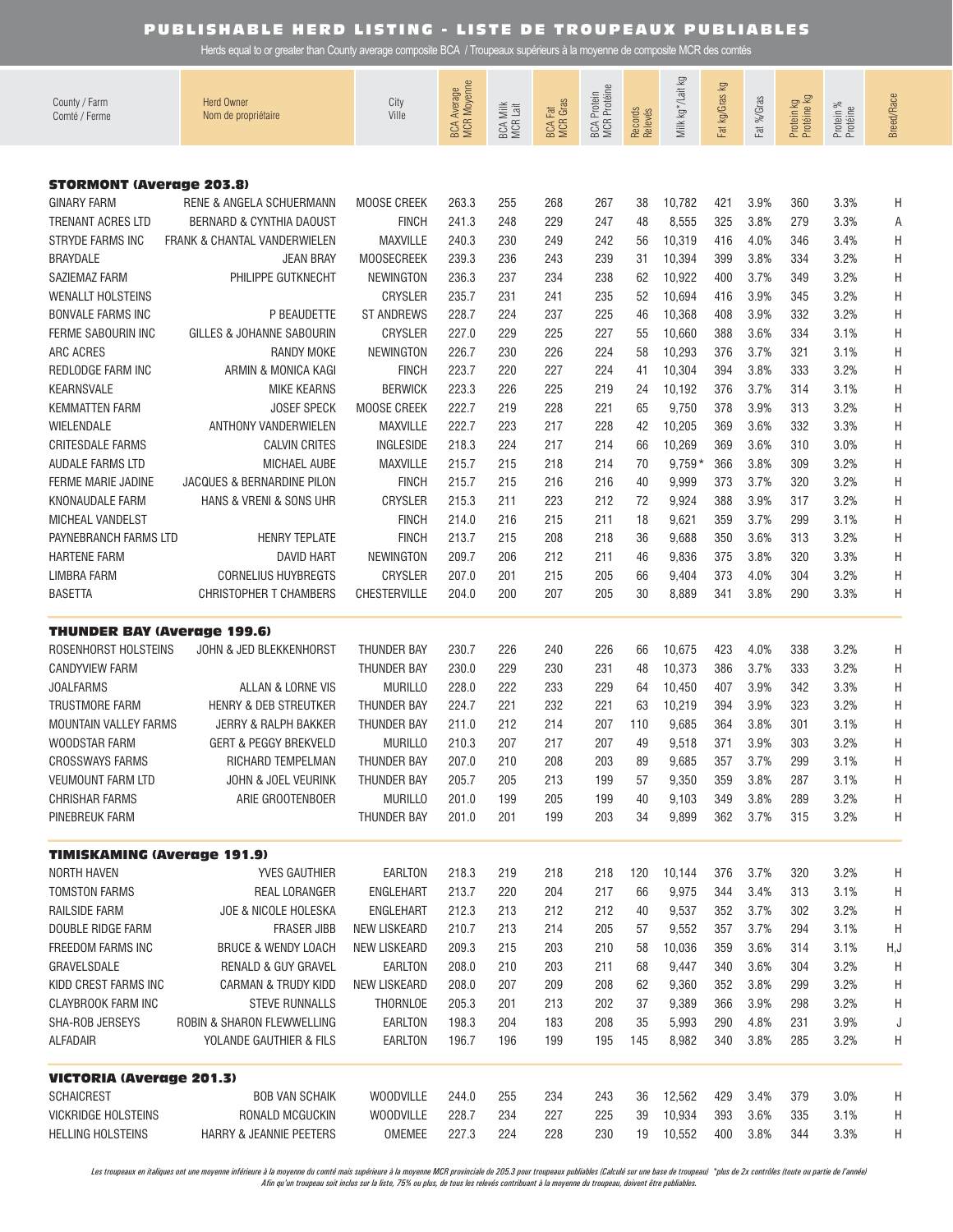Herds equal to or greater than County average composite BCA / Troupeaux supérieurs à la moyenne de composite MCR des comtés

| County / Farm<br>Comté / Ferme                 | <b>Herd Owner</b><br>Nom de propriétaire    | City<br>Ville           | BCA Average<br>MCR Moyenne | BCA Milk<br>MCR Lait | <b>BCA Fat</b><br>MCR Gras | BCA Protein<br>MCR Protéine | Records<br>Relevés | Milk kg */Lait kg | Fat kg/Gras kg | Fat %/Gras   | Protein kg<br>Protéine kg | Protein %<br>Protéine | <b>Breed/Race</b> |
|------------------------------------------------|---------------------------------------------|-------------------------|----------------------------|----------------------|----------------------------|-----------------------------|--------------------|-------------------|----------------|--------------|---------------------------|-----------------------|-------------------|
| Victoria County (Continued)                    |                                             |                         |                            |                      |                            |                             |                    |                   |                |              |                           |                       |                   |
| <b>IRCHEL</b>                                  | <b>KURT &amp; ALISON SCHMID</b>             | <b>LITTLE BRITAIN</b>   | 221.7                      | 228                  | 203                        | 234                         | 45                 | 6,887             | 333            | 4.8%         | 268                       | 3.9%                  | J                 |
| <b>EDENCROFT FARM</b>                          | <b>SCOTT TAMLIN</b>                         | <b>WOODVILLE</b>        | 220.0                      | 224                  | 215                        | 221                         | 28                 | 10,313            | 365            | 3.5%         | 322                       | 3.1%                  | H                 |
| KNOXDALE HOLSTEINS                             | JOHN KNOX                                   | <b>FENELON FALLS</b>    | 217.0                      | 226                  | 198                        | 227                         | 40                 | 7,241             | 249            | 3.4%         | 234                       | 3.2%                  | M,H               |
| <b>ENGLIDALE FARM</b>                          |                                             | <b>LINDSAY</b>          | 216.0                      | 210                  | 220                        | 218                         | 51                 | 9,911             | 384            | 3.9%         | 327                       | 3.3%                  | H                 |
| <b>SCHAHILL</b>                                | <b>HENRY VAN SCHAIK</b>                     | <b>OAKWOOD</b>          | 212.3                      | 210                  | 214                        | 213                         | 38                 | 9,569             | 363            | 3.8%         | 308                       | 3.2%                  | H                 |
| <b>MISTY SPRING HOLSTEINS</b>                  |                                             | <b>LITTLE BRITAIN</b>   | 212.0                      | 209                  | 210                        | 217                         | 64                 | 9,944             | 370            | 3.7%         | 326                       | 3.3%                  | H, A              |
| <b>EMILANE HOLSTEINS</b>                       | <b>DAN MCMORROW</b>                         | <b>LINDSAY</b>          | 209.7                      | 206                  | 214                        | 209                         | 17                 | 10,199            | 393            | 3.9%         | 328                       | 3.2%                  | H                 |
| THURSTHILL FARMS                               | <b>KEITH THURSTON</b>                       | <b>LINDSAY</b>          | 209.3                      | 211                  | 204                        | 213                         | 86                 | 9,632             | 346            | 3.6%         | 309                       | 3.2%                  | H,J               |
| <b>TOMALYNN FARMS</b>                          | TOM & BRAD HAWMAN                           | OMEMEE                  | 209.0                      | 204                  | 218                        | 205                         | 33                 | 9,547             | 378            | 4.0%         | 304                       | 3.2%                  | H                 |
| <b>GLENAMORE JERSEYS</b>                       | ALAN & LIONEL MCKEOWN                       | <b>WOODVILLE</b>        | 206.0                      | 216                  | 190                        | 212                         | 31                 | 6,909             | 328            | 4.7%         | 257                       | 3.7%                  | J                 |
| <b>CALEDON JERSEYS</b>                         | <b>BRUCE MCKEOWN</b>                        | <b>WOODVILLE</b>        | 202.7                      | 212                  | 182                        | 214                         | 28                 | 6,642             | 308            | 4.6%         | 254                       | 3.8%                  | J                 |
| <b>WATERLOO (Average 212.1)</b>                |                                             |                         |                            |                      |                            |                             |                    |                   |                |              |                           |                       |                   |
| <b>COOPON FLORA</b>                            |                                             | <b>ELMIRA</b>           | 263.0                      | 265                  | 268                        | 256                         | 179                | $11.635*$         | 438            | 3.8%         | 359                       | 3.1%                  | H                 |
| <b>CLAYNOOK FARMS LTD</b>                      | W, D, M & M WAGLER                          | <b>NEW HAMBURG</b>      | 262.3                      | 261                  | 264                        | 262                         | 135                | 11,521            | 434            | 3.8%         | 370                       | 3.2%                  | Η                 |
| RIVER DALE HOLSTEINS                           | <b>LLOYD MARTIN</b>                         | <b>ST JACOBS</b>        | 254.3                      | 256                  | 255                        | 252                         | 24                 | 11,748            | 434            | 3.7%         | 366                       | 3.1%                  | Η                 |
| ELDONNA FARM                                   | MURRAY & SANDRA SHERK                       | <b>PLATTSVILLE</b>      | 249.7                      | 248                  | 252                        | 249                         | 70                 | $11,528*$         | 436            | 3.8%         | 366                       | 3.2%                  | Η                 |
| <b>MILLVAN</b>                                 | <b>AMOS MARTIN</b>                          | <b>WATERLOO</b>         | 241.3                      | 239                  | 246                        | 239                         | 31                 | 11,228            | 426            | 3.8%         | 356                       | 3.2%                  | Η                 |
| NITH CREST FARMS LIMITED                       | <b>LARRY JANTZI</b>                         | WELLESLEY               | 240.7                      | 243                  | 236                        | 243                         | 97                 | 11.583            | 417            | 3.6%         | 367                       | 3.2%                  | Н                 |
| <b>RICKLEE</b>                                 | RICHARD& ARLENE MARTIN                      | <b>ST JACOBS</b>        | 240.0                      | 243                  | 239                        | 238                         | 36                 | 11,134            | 405            | 3.6%         | 346                       | 3.1%                  | Н                 |
| SPRUCEHOME                                     | <b>ORVIE MARTIN</b>                         | <b>ST CLEMENTS</b>      | 239.3                      | 242                  | 231                        | 245                         | 28                 | 10,615            | 376            | 3.5%         | 342                       | 3.2%                  | Η                 |
| <b>MAPLEMAR</b>                                | <b>EDGAR MARTIN</b>                         | <b>ST CLEMENTS</b>      | 239.3                      | 237                  | 242                        | 239                         | 26                 | 10,911            | 415            | 3.8%         | 352                       | 3.2%                  | Η                 |
| <b>RIVER MAR</b>                               | <b>MURRAY MARTIN</b>                        | <b>ST JACOBS</b>        | 239.0                      | 239                  | 234                        | 244                         | 22                 | 10,788            | 395            | 3.7%         | 351                       | 3.3%                  | Η                 |
| <b>LAURHOPE</b>                                | <b>LLOYD WEBER</b>                          | <b>ELMIRA</b>           | 237.7                      | 240                  | 233                        | 240                         | 27                 | 10,798            | 391            | 3.6%         | 344                       | 3.2%                  | Η                 |
| <b>CITILIMITS</b>                              | NORBERT & BOB DIETRICH                      | <b>ST AGATHA</b>        | 236.3                      | 233                  | 236                        | 240                         | 79                 | 10,179            | 384            | 3.8%         | 335                       | 3.3%                  | Н                 |
| SHADYTRAIL                                     | PAUL & FERN STECKLE                         | WALLENSTEIN             | 236.3                      | 238                  | 234                        | 237                         | 33                 | 10,801            | 397            | 3.7%         | 342                       | 3.2%                  | Н                 |
| <b>WILBERT MARTIN</b>                          |                                             | <b>WEST MONTROSE</b>    | 235.3                      | 242                  | 223                        | 241                         | 50                 | 7,250             | 361            | 5.0%         | 273                       | 3.8%                  | J                 |
| GREEN ACRE FARMS LTD                           | TIM & GARY WAGLER                           | <b>NEW HAMBURG</b>      | 234.7                      | 240                  | 229                        | 235                         | 45                 | 11,008            | 389            | 3.5%         | 343                       | 3.1%                  | H                 |
| WEBERLEA                                       | <b>OSCAR WEBER</b>                          | <b>ST CLEMENTS</b>      | 234.7                      | 237                  | 232                        | 235                         | 27                 | 9,231             | 369            | 4.0%         | 304                       | 3.3%                  | H, J              |
| <b>HAWLIN</b>                                  | PHILIP & MARY WIDEMAN                       | WALLENSTEIN             | 234.0                      | 242                  | 227                        | 233                         | 25                 | 10,862            | 380            | 3.5%         | 332                       | 3.1%                  | H                 |
| JANARIC HOLSTEINS/DAIMAR FARMS INC             | E & J MARTIN                                | <b>LISTOWEL</b>         | 232.3                      | 234                  | 232                        | 231                         | 66                 | 10,783            | 397            | 3.7%         | 339                       | 3.1%                  | Η                 |
| DONALD HORST                                   |                                             | <b>ELMIRA</b>           | 232.3                      | 233                  | 232                        | 232                         | 23                 | 10,756            | 397            | 3.7%         | 341                       | 3.2%                  | Н                 |
| <b>SPRING ROSE</b>                             | STEPHEN & JEN HENHOEFFER                    | AYR                     | 231.7                      | 230                  | 236                        | 229                         | 46                 | 8,862             | 365            | 4.1%         | 308                       | 3.5%                  | Β                 |
| <b>QUIET OAK HOLSTEINS</b><br><b>CONORIVER</b> | JOHN VAN BERGEIJK<br>AMSEY & MIRIAM STECKLE | NEW HAMBURG<br>WATERLOO | 231.3<br>230.7             | 239<br>235           | 219<br>220                 | 236<br>237                  | 80<br>39           | 10,848<br>10,669  | 369<br>370     | 3.4%<br>3.5% | 341<br>342                | 3.1%<br>3.2%          | H                 |
| LEWIS WEBER                                    |                                             | <b>ELMIRA</b>           | 230.7                      | 226                  | 242                        | 224                         | 35                 | 10,335            | 412            | 4.0%         | 324                       | 3.1%                  | H                 |
| GRAVEL RIDGE FARMS LTD                         |                                             | <b>ELMIRA</b>           | 229.7                      | 232                  | 223                        | 234                         | 33                 | 10,613            | 376            | 3.5%         | 340                       | 3.2%                  | H<br>H            |
| <b>CHARWILL FARMS</b>                          | <b>WILLIAM MARTIN</b>                       | WALLENSTEIN             | 229.3                      | 231                  | 227                        | 230                         | 34                 | 10,416            | 381            | 3.7%         | 331                       | 3.2%                  | H                 |
| <b>GOLDENVIEW HOLSTEINS</b>                    |                                             | <b>ELMIRA</b>           | 228.7                      | 231                  | 229                        | 226                         | 55                 | 10,558            | 390            | 3.7%         | 330                       | 3.1%                  | H                 |
| MURRAY & LEONA BRUBACHER                       |                                             | ELMIRA                  | 228.7                      | 231                  | 234                        | 221                         | 50                 | 10,488            | 395            | 3.8%         | 320                       | 3.1%                  | H                 |
| AVELEE HOLSTEINS                               | MAYNARD & VERA SHANTZ                       | WATERLOO                | 227.7                      | 228                  | 229                        | 226                         | 36                 | 10,377            | 387            | 3.7%         | 326                       | 3.1%                  | H                 |
| GRANDISLE                                      | C & M MARTIN                                | <b>MONTROSE</b>         | 227.0                      | 225                  | 221                        | 235                         | 29                 | 10,180            | 372            | 3.7%         | 337                       | 3.3%                  | Н                 |
| <b>JASON MARTIN</b>                            |                                             | <b>ELMIRA</b>           | 226.7                      | 227                  | 228                        | 225                         | 43                 | 10,372            | 387            | 3.7%         | 326                       | 3.1%                  | Н                 |
| CALLUMLEA GUERNSEYS                            | <b>KENNETH MCNABB</b>                       | <b>NEW HAMBURG</b>      | 226.3                      | 222                  | 230                        | 227                         | 30                 | 8,437             | 367            | 4.3%         | 287                       | 3.4%                  | H,G               |
| <b>HAWDALE HOLSTEINS</b>                       | DANIEL & MARTHA WIDEMAN                     | WALLENSTEIN             | 226.0                      | 239                  | 207                        | 232                         | 26                 | 11,116            | 355            | 3.2%         | 343                       | 3.1%                  | Η                 |
| JOHN & CAROL GINGRICH                          |                                             | <b>ELMIRA</b>           | 225.3                      | 230                  | 214                        | 232                         | 38                 | 10,714            | 371            | 3.5%         | 343                       | 3.2%                  | H                 |
| LO LYND FARMS LTD                              | BRAD & ROD HABEL                            | <b>NEW HAMBURG</b>      | 225.0                      | 234                  | 212                        | 229                         | 50                 | 10,558            | 353            | 3.3%         | 328                       | 3.1%                  | H                 |
| <b>EVENTIDE HOLSTEINS</b>                      | LEROY & VERA METZGER                        | <b>ELMIRA</b>           | 224.3                      | 229                  | 218                        | 226                         | 38                 | 10,141            | 358            | 3.5%         | 319                       | 3.1%                  | Н                 |
| BIG SPRING FARMS LTD                           | BILL & JOHN HENHOEFFER                      | <b>KITCHENER</b>        | 224.0                      | 234                  | 214                        | 224                         | 22                 | 8,010             | 340            | 4.2%         | 271                       | 3.4%                  | G, B              |
| SPRINGCREST HOLSTEINS                          | <b>MARK &amp; PAUL ALBRECHT</b>             | WELLESLEY               | 223.7                      | 221                  | 231                        | 219                         | 78                 | 10,438            | 405            | 3.9%         | 329                       | 3.2%                  | Н                 |
| <b>BOSDALE FARM</b>                            | JOHN & ED BOS                               | CAMBRIDGE               | 223.3                      | 220                  | 229                        | 221                         | 144                | 10,437            | 403            | 3.9%         | 333                       | 3.2%                  | H                 |
| <b>GENFOURTH</b>                               | <b>DENNIS HAHN</b>                          | LINWOOD                 | 223.0                      | 227                  | 220                        | 222                         | 35                 | 10,302            |                | 370 3.6%     | 319                       | 3.1%                  | H                 |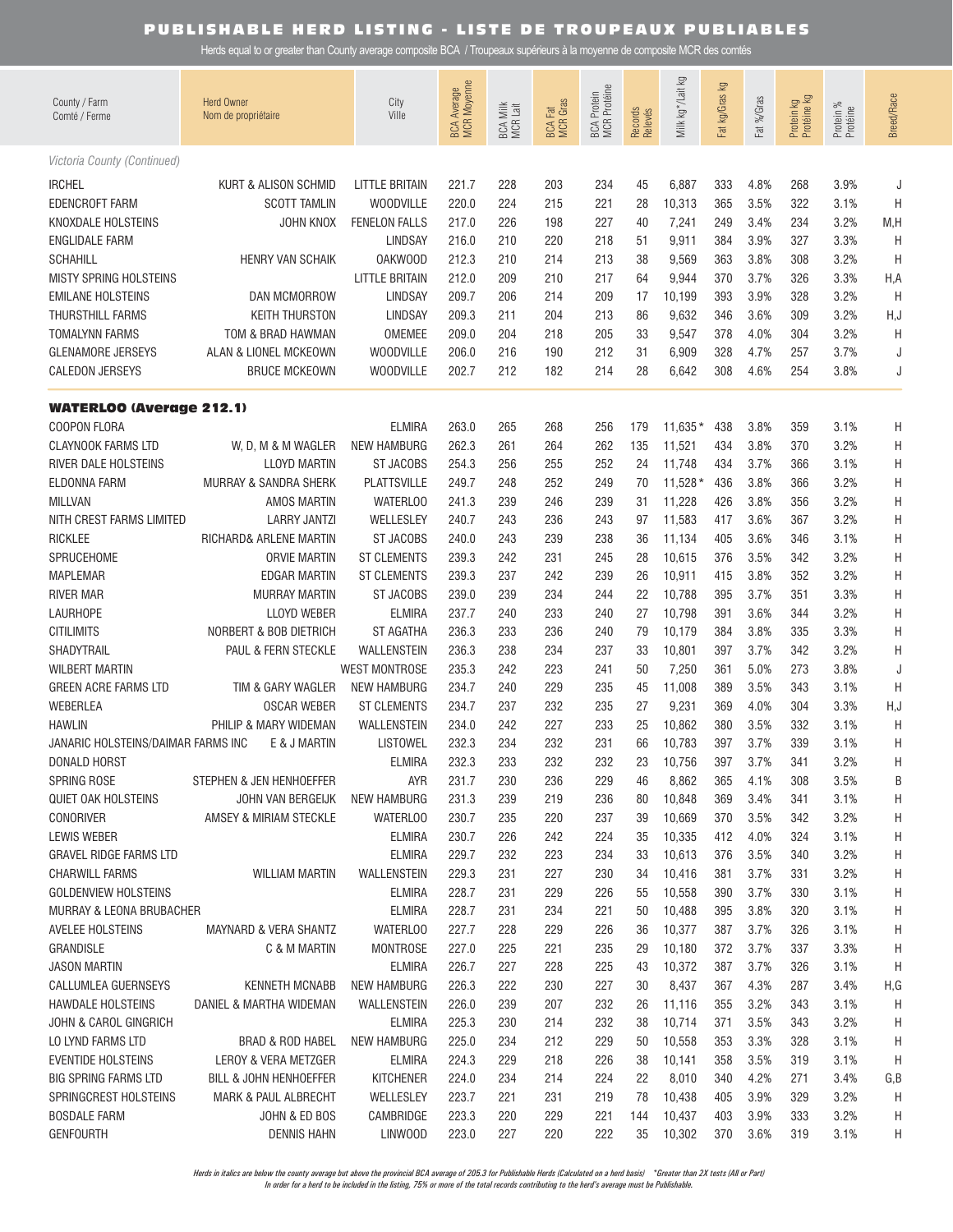| County / Farm<br>Comté / Ferme         | <b>Herd Owner</b><br>Nom de propriétaire | City<br>Ville      | BCA Average<br>MCR Moyenne | BCA Milk<br>MCR Lait | <b>BCA Fat</b><br>MCR Gras | <b>BCA Protein<br/>MCR Protéine</b> | Records<br>Relevés | ΣŐ<br>Milk kg*/Lait | Γğ<br>Fat kg/Gras | Fat %/Gras | Protein kg<br>Protéine kg | Protein %<br>Protéine | Breed/Race |
|----------------------------------------|------------------------------------------|--------------------|----------------------------|----------------------|----------------------------|-------------------------------------|--------------------|---------------------|-------------------|------------|---------------------------|-----------------------|------------|
| Waterloo County (Continued)            |                                          |                    |                            |                      |                            |                                     |                    |                     |                   |            |                           |                       |            |
| <b>WALNUT MEADOW</b>                   | NORMAN MARTIN                            | <b>ELMIRA</b>      | 222.0                      | 222                  | 222                        | 222                                 | 29                 | 9.988               | 370               | 3.7%       | 318                       | 3.2%                  | Η          |
| <b>BRAEFOOT FARM</b>                   | <b>GRANT HENDERSON</b>                   | CAMBRIDGE          | 221.3                      | 237                  | 209                        | 218                                 | 41                 | 7,022               | 337               | 4.8%       | 245                       | 3.5%                  | J          |
| EBY MANOR FARM LTD                     | <b>JIM EBY</b>                           | WATERLOO           | 221.0                      | 222                  | 218                        | 223                                 | 43                 | 7,242               | 358               | 4.9%       | 260                       | 3.6%                  | G,J        |
| <b>MURRAY &amp; CHARLENE BRUBACHER</b> |                                          | <b>ELMIRA</b>      | 220.7                      | 223                  | 223                        | 216                                 | 45                 | 10,393              | 386               | 3.7%       | 322                       | 3.1%                  | Η          |
| <b>WOOLVIEW</b>                        | <b>LESTER &amp; SHIRLEY GINGRICH</b>     | <b>ELMIRA</b>      | 220.7                      | 216                  | 223                        | 223                                 | 33                 | 9,846               | 378               | 3.8%       | 325                       | 3.3%                  | H          |
| MINTVALLEY FARMS INC                   |                                          | <b>BRESLAU</b>     | 220.3                      | 220                  | 216                        | 225                                 | 95                 | 9,842               | 358               | 3.6%       | 322                       | 3.3%                  | H          |
| <b>OSCAR GINGRICH</b>                  |                                          | <b>ELMIRA</b>      | 220.3                      | 220                  | 221                        | 220                                 | 31                 | 10,507              | 393               | 3.7%       | 333                       | 3.2%                  | H          |
| <b>PONDBANK FARMS</b>                  | <b>GARY &amp; NORMA LICHTI</b>           | <b>MILLBANK</b>    | 219.7                      | 223                  | 209                        | 227                                 | 67                 | 10,654              | 369               | 3.5%       | 343                       | 3.2%                  | H          |
| <b>CHERRYDALE HOLSTEINS</b>            | <b>GEORGE L MARTIN</b>                   | WATERLOO           | 219.3                      | 226                  | 216                        | 216                                 | 29                 | 10,343              | 366               | 3.5%       | 314                       | 3.0%                  | Η          |
| <b>EDGAR MARTIN</b>                    |                                          | ST JACOBS          | 219.3                      | 221                  | 217                        | 220                                 | 25                 | 10,215              | 374               | 3.7%       | 324                       | 3.2%                  | Η          |
| <b>JANARK</b>                          | <b>MARK &amp; JANET HORST</b>            | <b>ELMIRA</b>      | 219.3                      | 231                  | 207                        | 220                                 | 22                 | 10,437              | 349               | 3.3%       | 319                       | 3.1%                  | Η          |
| COBERDALE                              | GERRY & GLORIA COBER                     | WELLESLEY          | 219.0                      | 214                  | 222                        | 221                                 | 33                 | 9,796               | 375               | 3.8%       | 320                       | 3.3%                  | Η          |
| NITHSIDE FARMS LTD                     | <b>BRIAN JANTZI</b>                      | WELLESLEY          | 218.7                      | 217                  | 221                        | 218                                 | 50                 | 10.220              | 385               | 3.8%       | 325                       | 3.2%                  | Η          |
| CLEOSSY                                | <b>CLEASON WIDEMAN</b>                   | <b>ST JACOBS</b>   | 218.3                      | 220                  | 213                        | 222                                 | 34                 | 10,227              | 368               | 3.6%       | 328                       | 3.2%                  | Η          |
| <b>JAMES FREY</b>                      |                                          | <b>WATERLOO</b>    | 216.7                      | 221                  | 217                        | 212                                 | 40                 | 10,284              | 374               | 3.6%       | 312                       | 3.0%                  | H          |
| <b>WINTEROSE FARM LTD</b>              | <b>DENNIS &amp; HELEN MARTIN</b>         | <b>MONTROSE</b>    | 216.3                      | 216                  | 217                        | 216                                 | 40                 | 9,923               | 369               | 3.7%       | 316                       | 3.2%                  | H          |
| <b>JOHN WEBER</b>                      |                                          | <b>MONTROSE</b>    | 215.7                      | 217                  | 220                        | 210                                 | 33                 | 9,650               | 362               | 3.8%       | 298                       | 3.1%                  | Η          |
| <b>DENHOLME</b>                        | <b>DENNIS MARTIN</b>                     | <b>ST JACOBS</b>   | 215.3                      | 222                  | 212                        | 212                                 | 34                 | 10,072              | 355               | 3.5%       | 305                       | 3.0%                  | H          |
| <b>HIDDENSPRING HOLSTEINS</b>          | <b>ROD &amp; KAREN MARTIN</b>            | <b>ELMIRA</b>      | 215.0                      | 217                  | 214                        | 214                                 | 38                 | 10,230              | 374               | 3.7%       | 320                       | 3.1%                  | H          |
| <b>JAYWEST ACRE</b>                    | <b>MAYNARD MARTIN</b>                    | <b>ST JACOBS</b>   | 215.0                      | 213                  | 214                        | 218                                 | 26                 | 9,853               | 367               | 3.7%       | 320                       | 3.2%                  | H          |
| <b>HANFRE HOLSTEINS</b>                | HANS & FREDERIKA BOKDAM                  | <b>NEW HAMBURG</b> | 214.7                      | 218                  | 214                        | 212                                 | 77                 | 9,898               | 361               | 3.6%       | 306                       | 3.1%                  | H, J       |
| LENVU                                  | <b>LEONARD BURKHART</b>                  | <b>WALLENSTEIN</b> | 214.7                      | 218                  | 211                        | 215                                 | 45                 | 9,876               | 355               | 3.6%       | 309                       | 3.1%                  | Η          |
| <b>FLORAVIEW FARMS INC</b>             | <b>DARCY WEBER</b>                       | <b>ELMIRA</b>      | 214.7                      | 220                  | 217                        | 207                                 | 37                 | 10,131              | 371               | 3.7%       | 302                       | 3.0%                  | H          |
| <b>PER SWISS</b>                       | <b>HENRY MARTIN</b>                      | <b>WALLENSTEIN</b> | 214.7                      | 219                  | 212                        | 213                                 | 20                 | 8,812               | 340               | 3.9%       | 298                       | 3.4%                  | B          |
| <b>MOUNTAINOAK FARM</b>                | ADAM VAN BERGEYK                         | <b>NEW HAMBURG</b> | 214.3                      | 220                  | 203                        | 220                                 | 126                | 10,273              | 351               | 3.4%       | 325                       | 3.2%                  | Η          |
| WILLOW SPRINGS HOLSTEINS               | <b>TIMOTHY MARTIN</b>                    | <b>WALLENSTEIN</b> | 214.3                      | 219                  | 210                        | 214                                 | 32                 | 10.060              | 356               | 3.5%       | 312                       | 3.1%                  | Η          |
| <b>JANDALE HOLSTEINS</b>               | <b>KENNETH JANTZI</b>                    | WELLESLEY          | 214.0                      | 215                  | 204                        | 223                                 | 36                 | 10,302              | 364               | 3.5%       | 339                       | 3.3%                  | Η          |
| <b>KAYMAURE</b>                        | MAURICE GOOD                             | <b>NEW HAMBURG</b> | 213.7                      | 212                  | 212                        | 217                                 | 95                 | 9,746               | 363               | 3.7%       | 317                       | 3.3%                  | H          |
| <b>KINGWOOD</b>                        | <b>DAVID ERB</b>                         | WELLESLEY          | 213.0                      | 213                  | 216                        | 210                                 | 59                 | 10,047              | 378               | 3.8%       | 313                       | 3.1%                  | H          |
| WAYBRU                                 | <b>WAYNE BRUBACHER</b>                   | <b>ELMIRA</b>      | 213.0                      | 213                  | 219                        | 207                                 | 29                 | 10,000              | 380               | 3.8%       | 308                       | 3.1%                  | Η          |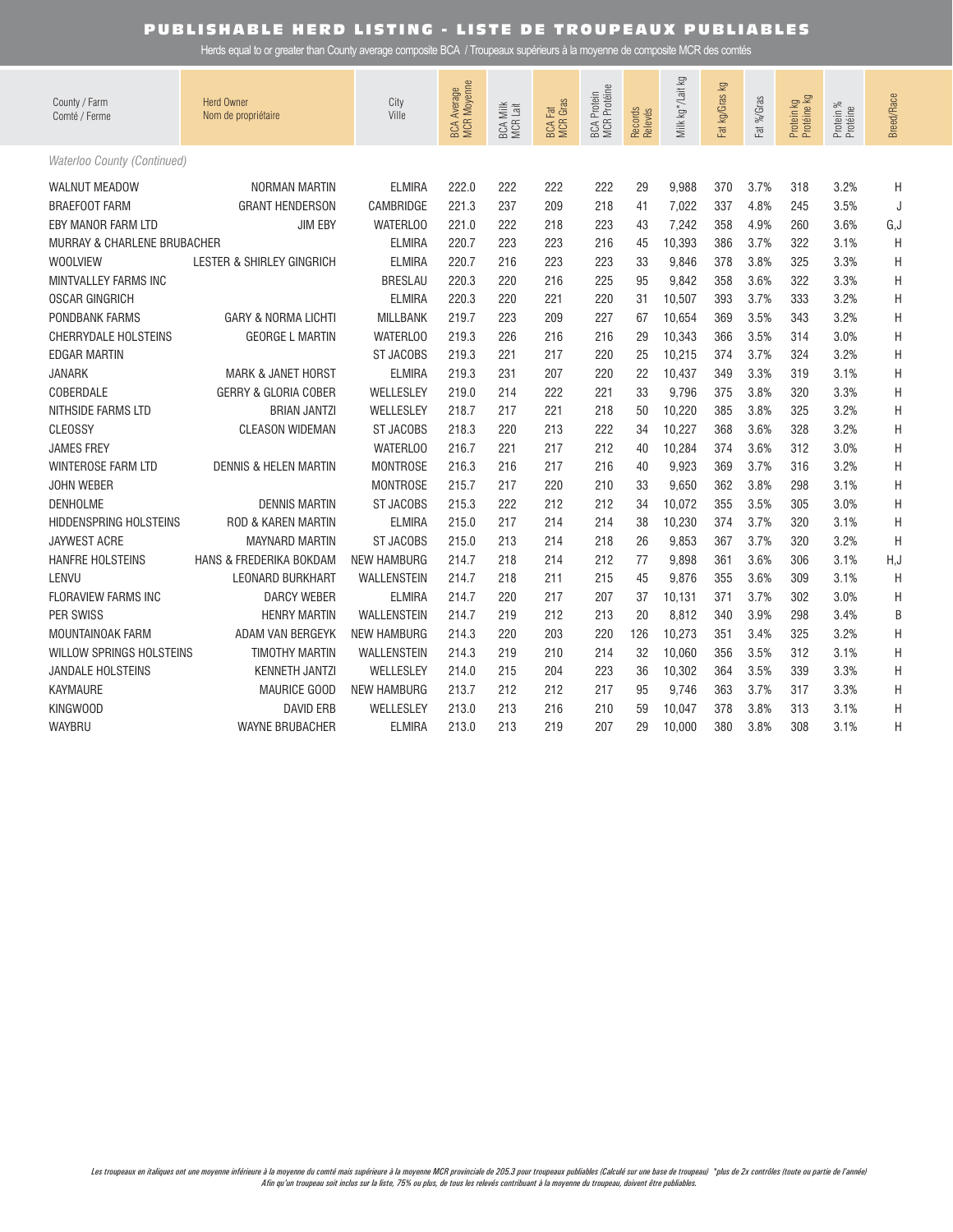Herds equal to or greater than County average composite BCA / Troupeaux supérieurs à la moyenne de composite MCR des comtés

| County / Farm<br>Comté / Ferme           | <b>Herd Owner</b><br>Nom de propriétaire   | City<br>Ville                    | <b>BCA Average</b><br>MCR Moyenne | BCA Milk<br>MCR Lait | <b>BCA Fat</b><br>MCR Gras | <b>MCR Protéine</b><br><b>BCA</b> Protein | Records<br>Relevés | Milk kg * /Lait kg | ΔÃ<br>Fat kg/Gras | %/Gras<br>h <sub>31</sub> | Protein kg<br>Protéine kg | Protein %<br>Protéine | Breed/Race |
|------------------------------------------|--------------------------------------------|----------------------------------|-----------------------------------|----------------------|----------------------------|-------------------------------------------|--------------------|--------------------|-------------------|---------------------------|---------------------------|-----------------------|------------|
| Waterloo County (Continued)              |                                            |                                  |                                   |                      |                            |                                           |                    |                    |                   |                           |                           |                       |            |
| POPLARVALE<br><b>BOGHAVEN JERSEYS</b>    | <b>MAHLON GERBER</b><br>DAVID & ERMA HORST | <b>MILLBANK</b><br><b>ELMIRA</b> | 212.7<br>212.3                    | 213<br>220           | 211<br>200                 | 214<br>217                                | 32<br>49           | 9,450<br>6,715     | 348<br>329        | 3.7%<br>4.9%              | 303<br>250                | 3.2%<br>3.7%          | Η<br>J     |
| PERRINRIDGE FARMS LTD                    | <b>TED PERRIN</b>                          | AYR                              | 211.7                             | 200                  | 222                        | 213                                       | 52                 | 8,814              | 365               | 4.1%                      | 300                       | 3.4%                  | Η          |
| PINESIDEHOLSTEINS                        | <b>WILLARD &amp; LORRA MARTIN</b>          | <b>ELMIRA</b>                    | 211.0                             | 209                  | 212                        | 212                                       | 34                 | 9,286              | 350               | 3.8%                      | 301                       | 3.2%                  | Η          |
| <b>BECKDALE FARMS</b>                    | <b>ENID SCHMIDT</b>                        | <b>BADEN</b>                     | 210.7                             | 215                  | 207                        | 210                                       | 111                | 9,654              | 344               | 3.6%                      | 299                       | 3.1%                  | Η          |
| SANDYRILL                                | <b>OSCAR MARTIN</b>                        | <b>ELMIRA</b>                    | 210.3                             | 209                  | 215                        | 207                                       | 25                 | 9,136              | 349               | 3.8%                      | 289                       | 3.2%                  | Η          |
| <b>KOEHLERVIEW FARMS LTD</b>             | <b>BRUCE &amp; MARSHA KOEHLER</b>          | WELLESLEY                        | 210.0                             | 211                  | 207                        | 212                                       | 55                 | 9,850              | 357               | 3.6%                      | 313                       | 3.2%                  | Η          |
| SAUDERHOLME                              | <b>MURREL &amp; MARTHA SAUDER</b>          | <b>WALLENSTEIN</b>               | 210.0                             | 205                  | 213                        | 212                                       | 31                 | 9,251              | 358               | 3.9%                      | 304                       | 3.3%                  | Η          |
| <b>EBYVILLE</b>                          |                                            | <b>ELMIRA</b>                    | 209.7                             | 216                  | 205                        | 208                                       | 43                 | 9,960              | 350               | 3.5%                      | 305                       | 3.1%                  | Η          |
| <b>LEBOLD FARMS INC</b>                  | <b>LEBOLD FARMS INC</b>                    | WELLESLEY                        | 208.3                             | 210                  | 212                        | 203                                       | 83                 | 9,751              | 364               | 3.7%                      | 300                       | 3.1%                  | Η          |
| <i><b>BRENLAND</b></i>                   | <b>EARL BRENNEMAN</b>                      | <b>MILLBANK</b>                  | 208.0                             | 208                  | 205                        | 211                                       | 43                 | 10,098             | 369               | 3.7%                      | 324                       | 3.2%                  | Η          |
| JANHILL FARMS INC                        | <b>ROBERT JANTZI</b>                       | WELLESLEY                        | 207.7                             | 211                  | 205                        | 207                                       | 41                 | 9,800              | 355               | 3.6%                      | 306                       | 3.1%                  | Η          |
| <b>WILAMDALE FARMS</b>                   | <b>DARRYL BAUMAN</b>                       | <b>DRAYTON</b>                   | 207.0                             | 206                  | 209                        | 206                                       | 39                 | 9,393              | 353               | 3.8%                      | 298                       | 3.2%                  | Η          |
| RELEDA                                   | <i>EARL BAUMAN</i>                         | ST JACOBS                        | 207.0                             | 212                  | 206                        | 203                                       | 30                 | 9,632              | 349               | 3.6%                      | 293                       | 3.0%                  | Η          |
| <b>WILLOW CREEK</b>                      | <b>DAVID HONDERICH</b>                     | <i>NEW HAMBURG</i>               | 206.3                             | 217                  | 188                        | 214                                       | 43                 | 6,572              | 309               | 4.7%                      | 246                       | 3.7%                  | J          |
| <b>PONDHAVEN HOLSTEINS</b>               | <b>WILMER WEBER</b>                        | <b>ELMIRA</b>                    | 205.7                             | 201                  | 212                        | 204                                       | 55                 | 9,333              | 364               | 3.9%                      | 301                       | 3.2%                  | Η          |
| DONEL FARMS LTD                          | <b>JEFF &amp; KEN HUNSBERGER</b>           | <b>BADEN</b>                     | 205.7                             | 206                  | 212                        | 199                                       | 32                 | 9,457              | 360               | 3.8%                      | 290                       | 3.1%                  | Η          |
| <b>WELLINGTON (Average 210.5)</b>        |                                            |                                  |                                   |                      |                            |                                           |                    |                    |                   |                           |                           |                       |            |
| <b>BELLWIN</b>                           | <b>BELLWIN FARMS INC</b>                   | <b>ELORA</b>                     | 261.7                             | 260                  | 270                        | 255                                       | 55                 | 11,629             | 449               | 3.9%                      | 363                       | 3.1%                  | Н          |
| <b>FIELDHOUSE FARMS</b>                  | RICK FIELDHOUSE                            | <b>ARISS</b>                     | 253.0                             | 245                  | 263                        | 251                                       | 57                 | 11,559             | 459               | 4.0%                      | 374                       | 3.2%                  | Η          |
| STIRTOGA FARM LTD                        | TOM & JAKE DEVRIES                         | <b>DRAYTON</b>                   | 252.7                             | 247                  | 253                        | 258                                       | 60                 | 11,153             | 423               | 3.8%                      | 370                       | 3.3%                  | Η          |
| <b>MARBRUCK HOLSTEINS</b>                | <b>GARY &amp; CAROLYN MARTIN</b>           | <b>DRAYTON</b>                   | 248.7                             | 249                  | 246                        | 251                                       | 44                 | 11,606             | 426               | 3.7%                      | 372                       | 3.2%                  | Η          |
| ARNVERDALE                               | ARNOLD & DEBBIE VERVOORT                   | <b>FERGUS</b>                    | 246.7                             | 246                  | 249                        | 245                                       | 37                 | 11,953             | 447               | 3.7%                      | 377                       | 3.2%                  | Η          |
| <b>GRAVEL RIDGE FARMS LTD</b>            | <b>LORNE HORST</b>                         | <b>ELORA</b>                     | 246.3                             | 252                  | 235                        | 252                                       | 27                 | 11,819             | 410               | 3.5%                      | 375                       | 3.2%                  | Η          |
| <b>MAR-CREST HOLSTEINS</b>               | <b>GAVIN &amp; DELPHINE MARTIN</b>         | <b>ALMA</b>                      | 244.7                             | 243                  | 248                        | 243                                       | 46                 | 10,498             | 398               | 3.8%                      | 334                       | 3.2%                  | Η          |
| <b>HENK PORSIUS</b>                      |                                            | <b>ALMA</b>                      | 243.7                             | 248                  | 242                        | 241                                       | 29                 | 11,593             | 420               | 3.6%                      | 358                       | 3.1%                  | Η          |
| SWISS VALLEY FARMS                       | HANS & MARGRETH SIGNER                     | <b>MOOREFIELD</b>                | 242.0                             | 240                  | 245                        | 241                                       | 38                 | 9,112              | 374               | 4.1%                      | 319                       | 3.5%                  | B, H       |
| <b>CNOSSEN HOLSTEINS</b>                 | <b>RUDY CNOSSEN</b>                        | <b>ELORA</b>                     | 241.0                             | 242                  | 236                        | 245                                       | 76                 | 10,698             | 387               | 3.6%                      | 344                       | 3.2%                  | Η          |
| <b>MARTINDEL</b>                         | <b>DENNIS MARTIN</b>                       | <b>PALMERSTON</b>                | 240.7                             | 237                  | 242                        | 243                                       | 103                | 10,982             | 417               | 3.8%                      | 358                       | 3.3%                  | Η          |
| STARGLOW HOLSTEINS                       | BRAD & EDITH MARTIN                        | ALMA<br>PALMERSTON               | 239.3<br>238.0                    | 239<br>238           | 234<br>236                 | 245                                       | 41                 | 10,666             | 387               | 3.6%                      | 348                       | 3.3%<br>3.2%          | Н          |
| DANNROVING HOLSTEINS<br><b>MAY HAVEN</b> | DARRYL DANN<br>PAUL MAY                    | ROCKWOOD                         | 236.3                             | 234                  | 243                        | 240<br>232                                | 69<br>40           | 11,340<br>10,472   | 417<br>400        | 3.7%<br>3.8%              | 362<br>330                | 3.2%                  | H<br>H     |
| ANDY & RITA MACIUKIEWICZ                 | ANDY MACIUKIEWICZ                          | BELWOOD                          | 236.3                             | 242                  | 228                        | 239                                       | 37                 | 11,168             | 389               | 3.5%                      | 350                       | 3.1%                  | H          |
| <b>CREEK EDGE FARMS</b>                  | OSCAR & TERRY MARTIN                       | <b>ELORA</b>                     | 236.0                             | 247                  | 219                        | 242                                       | 61                 | 7,479              | 350               | 4.7%                      | 274                       | 3.7%                  | J,H        |
| EARLEN FARMS LIMITED                     | DERRICK & DWAYNE MARTIN                    | ALMA                             | 235.7                             | 236                  | 237                        | 234                                       | 69                 | 10,845             | 403               | 3.7%                      | 341                       | 3.1%                  | H          |
| <b>MAUGHLIN FARMS</b>                    | <b>SANDY MCPHEDRAN</b>                     | ROCKWOOD                         | 235.3                             | 241                  | 232                        | 233                                       | 37                 | 10,460             | 399               | 3.8%                      | 330                       | 3.2%                  | H,J        |
| SHADYCORNER FARMS                        |                                            | <b>DRAYTON</b>                   | 234.7                             | 239                  | 229                        | 236                                       | 53                 | 10,373             | 370               | 3.6%                      | 328                       | 3.2%                  | H          |
| KARAHOLME HOSTEINS                       | <b>RAY &amp; KAREN METZGER</b>             | <b>DRAYTON</b>                   | 234.3                             | 230                  | 239                        | 234                                       | 35                 | 10,660             | 409               | 3.8%                      | 343                       | 3.2%                  | H          |
| <b>DELIMA HOLSTEINS</b>                  | <b>KEN &amp; BILL DEVRIES</b>              | <b>DRAYTON</b>                   | 233.7                             | 230                  | 233                        | 238                                       | 106                | 10,588             | 399               | 3.8%                      | 348                       | 3.3%                  | H          |
| RICKHAVEN HOLSTEINS                      | <b>SUSAN MARTIN</b>                        | <b>DRAYTON</b>                   | 233.3                             | 234                  | 237                        | 229                                       | 33                 | 10,768             | 404               | 3.8%                      | 334                       | 3.1%                  | H          |
| OSCAR & ELLA BOWMAN                      |                                            | WALLENSTEIN                      | 233.0                             | 230                  | 239                        | 230                                       | 44                 | 9,918              | 399               | 4.0%                      | 331                       | 3.3%                  | B,H        |
| FRAELAND                                 | <b>JACK FRASER</b>                         | <b>FERGUS</b>                    | 232.0                             | 238                  | 225                        | 233                                       | 78                 | 11,162             | 392               | 3.5%                      | 346                       | 3.1%                  | H          |
| <b>OPSTERLAWN</b>                        | <b>HARRY BYLSMA</b>                        | <b>ALMA</b>                      | 230.0                             | 236                  | 223                        | 231                                       | 186                | 10,528             | 371               | 3.5%                      | 328                       | 3.1%                  | H          |
| RALBEA                                   | RALPH MARTIN                               | <b>DRAYTON</b>                   | 230.0                             | 234                  | 228                        | 228                                       | 54                 | 10,734             | 390               | 3.6%                      | 332                       | 3.1%                  | H          |
| <b>MARTINASH HOLSTEINS</b>               | HAROLD & MIRIAM MARTIN                     | <b>DRAYTON</b>                   | 229.3                             | 234                  | 224                        | 230                                       | 42                 | 10,569             | 390               | 3.7%                      | 335                       | 3.2%                  | H,J        |
| <b>BARWILLOW FARMS INC</b>               | WILLARD & BARB BOWMAN                      | WALLENSTEIN                      | 229.3                             | 231                  | 224                        | 233                                       | 33                 | 10,423             | 375               | 3.6%                      | 334                       | 3.2%                  | H          |
| <b>BIRKSTEAD HOLST INC</b>               | WIM & ANNEMIEKE WANTENAAR                  | <b>ELORA</b>                     | 229.0                             | 229                  | 229                        | 229                                       | 142                | $10,202*$          | 380               | 3.7%                      | 325                       | 3.2%                  | H          |
| WILGRO HOLSTEINS                         | EVERETT GROTENHUIS                         | PALMERSTON                       | 229.0                             | 231                  | 227                        | 229                                       | 37                 | 10,398             | 382               | 3.7%                      | 330                       | 3.2%                  | H,J        |
| HILLMEADOWS FARMS INC                    | DOUG & SANDY SIKKEMA                       | <b>MOOREFIELD</b>                | 228.7                             | 226                  | 224                        | 236                                       | 50                 | 10,152             | 371               | 3.7%                      | 337                       | 3.3%                  | H          |
| <b>ABNER F MARTIN</b>                    |                                            | WALLENSTEIN                      | 228.3                             | 232                  | 214                        | 239                                       | 30                 | 10,689             | 369               | 3.5%                      | 350                       | 3.3%                  | H          |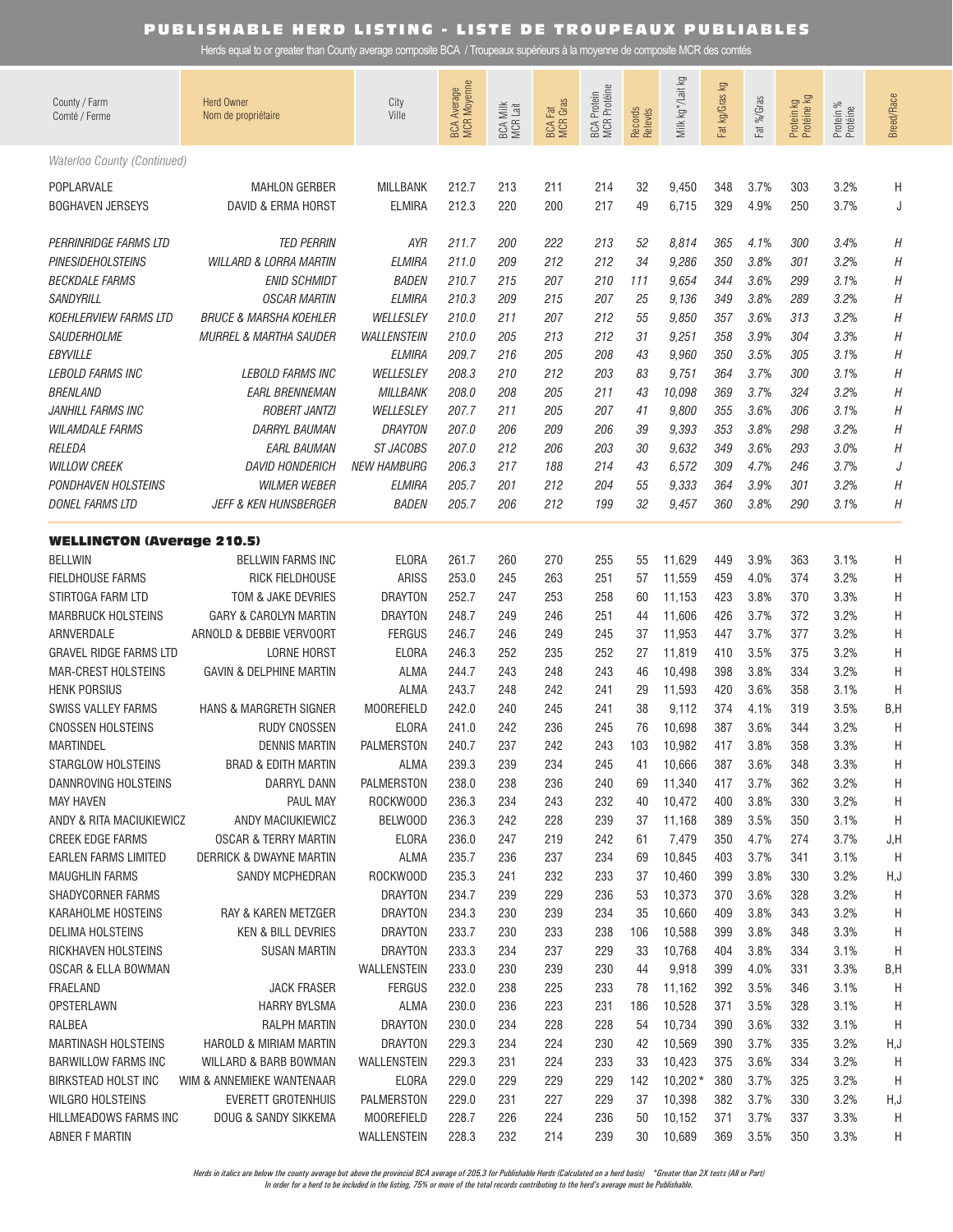| County / Farm<br>Comté / Ferme             | <b>Herd Owner</b><br>Nom de propriétaire | City<br>Ville                    | BCA Average<br>MCR Moyenne | BCA Milk<br>MCR Lait | <b>BCA Fat</b><br>MCR Gras | <b>BCA Protein</b><br>MCR Protéine | Records<br>Relevés | Σò<br>Milk kg */Lait | ΔÃ<br>Fat kg/Gras | Fat %/Gras   | Protein kg<br>Protéine kg | Protein %<br>Protéine | <b>Breed/Race</b> |
|--------------------------------------------|------------------------------------------|----------------------------------|----------------------------|----------------------|----------------------------|------------------------------------|--------------------|----------------------|-------------------|--------------|---------------------------|-----------------------|-------------------|
| Wellington County (Continued)              |                                          |                                  |                            |                      |                            |                                    |                    |                      |                   |              |                           |                       |                   |
| <b>WILLOCRIK HOLSTEINS</b>                 | LESTER & MARY METZGER                    | WALLENSTEIN                      | 227.0                      | 227                  | 231                        | 223                                | 37                 | 10,237               | 386               | 3.8%         | 319                       | 3.1%                  | H                 |
| <b>ELMAR HOSTEINS</b>                      | MARVIN & ELSIE EBY                       | <b>DRAYTON</b>                   | 226.0                      | 230                  | 219                        | 229                                | 40                 | 10,190               | 362               | 3.6%         | 323                       | 3.2%                  | H                 |
| STRATHALLAN                                | <b>HARVEY ALLAN</b>                      | ROCKWOOD                         | 226.0                      | 233                  | 208                        | 237                                | 38                 | 8,145                | 336               | 4.1%         | 291                       | 3.6%                  | J,H               |
| <b>JOE RUSSWURM</b>                        |                                          | <b>GUELPH</b>                    | 226.0                      | 219                  | 233                        | 226                                | $\overline{7}$     | 8,878                | 351               | 4.0%         | 293                       | 3.3%                  | H                 |
| <b>ELGIN CRAIG</b>                         |                                          | <b>ARTHUR</b>                    | 225.7                      | 224                  | 231                        | 222                                | 47                 | 9,427                | 373               | 4.0%         | 302                       | 3.2%                  | H, J              |
| SHARAHOLME                                 | <b>GLEN LICHTY</b>                       | <b>ALMA</b>                      | 225.7                      | 224                  | 230                        | 223                                | 45                 | 9,954                | 380               | 3.8%         | 316                       | 3.2%                  | H                 |
| <b>INDIAN MAIDEN FARMS</b>                 | LORNA & HAROLD WILSON                    | <b>MOOREFIELD</b>                | 225.3                      | 223                  | 232                        | 221                                | 72                 | 10,496               | 408               | 3.9%         | 330                       | 3.1%                  | H, J              |
| <b>HAVENVALLEY HOLSTEINS</b>               | JAMES & ERLA BRUBACHER                   | WALLENSTEIN                      | 225.0                      | 227                  | 221                        | 227                                | 35                 | 10,674               | 385               | 3.6%         | 339                       | 3.2%                  | H                 |
| <b>CONNWORTH HOLSTEIN</b>                  | <b>LAVERNE BAUMAN</b>                    | <b>KENILWORTH</b>                | 225.0                      | 229                  | 221                        | 225                                | 34                 | 10,266               | 367               | 3.6%         | 321                       | 3.1%                  | H                 |
| <b>WINDKNOLL HOLSTEINS</b>                 | <b>KEVIN MARTIN</b>                      | <b>ELORA</b>                     | 224.0                      | 220                  | 227                        | 225                                | 41                 | 9,891                | 377               | 3.8%         | 321                       | 3.2%                  | Η                 |
| SOESTDALE HOLSTEINS INC                    | JEFF & YVONNE VAN SOEST                  | <b>MOOREFIELD</b>                | 223.3                      | 222                  | 225                        | 223                                | 46                 | 10,217               | 384               | 3.8%         | 326                       | 3.2%                  | Η                 |
| <b>CRESTO</b>                              | SIDNEY BEARINGER                         | <b>MOUNT FOREST</b>              | 223.3                      | 226                  | 218                        | 226                                | 35                 | 10,363               | 370               | 3.6%         | 330                       | 3.2%                  | Η                 |
| SHADY MAR HOLSTEINS                        | <b>MURREL &amp; MARY MARTIN</b>          | <b>DRAYTON</b>                   | 223.0                      | 221                  | 227                        | 221                                | 43                 | 9,854                | 376               | 3.8%         | 315                       | 3.2%                  | Η                 |
| LLOYALHOLME HOLSTEINS                      | LLOYD & ALICE BAUMAN                     | WALLENSTEIN                      | 222.7                      | 225                  | 217                        | 226                                | 51                 | 10,412               | 374               | 3.6%<br>3.5% | 333                       | 3.2%                  | Η                 |
| <b>MILESTONE</b>                           | WALTER & BARBARA PFAEFFLI                | PALMERSTON                       | 222.3                      | 227                  | 215                        | 225                                | 35                 | 10,464               | 370               | 3.7%         | 329                       | 3.1%                  | H                 |
| <b>OAK KNOLL</b>                           | WAYNE & JOANNE GREGSON                   | <b>HILLSBURGH</b><br>WALLENSTEIN | 222.3<br>221.3             | 220<br>222           | 218<br>220                 | 229<br>222                         | 32<br>27           | 10,267               | 383<br>384        | 3.7%         | 340<br>331                | 3.3%<br>3.2%          | H, J              |
| <b>JAMES METZGER</b>                       | <b>LARRY MARTIN</b>                      | <b>ALMA</b>                      | 220.7                      | 226                  | 216                        | 220                                | 30                 | 10,428               | 354               | 3.5%         | 309                       | 3.1%                  | H<br>Η            |
| <b>LARSAN HOLSTEINS</b><br><b>FARFIELD</b> | <b>MURRAY SCHNARR</b>                    | <b>ELORA</b>                     | 220.3                      | 220                  | 225                        | 216                                | 96                 | 9,993<br>9,833       | 374               | 3.8%         | 307                       | 3.1%                  | Η                 |
| <b>EBYLANE HOLSTEINS</b>                   | PHARES & RETA EBY                        | <b>DRAYTON</b>                   | 220.3                      | 229                  | 203                        | 229                                | 38                 | 10,603               | 349               | 3.3%         | 336                       | 3.2%                  | Η                 |
| <b>MAYCHRIS</b>                            | <b>MAYNARD MARTIN</b>                    | <b>DRAYTON</b>                   | 220.0                      | 222                  | 218                        | 220                                | 54                 | 9,977                | 364               | 3.6%         | 315                       | 3.2%                  | Η                 |
| ERNEDA HOLSTEINS                           | ERNIE & SELEDA BRUBACHER                 | <b>ALMA</b>                      | 220.0                      | 226                  | 206                        | 228                                | 38                 | 10,073               | 341               | 3.4%         | 323                       | 3.2%                  | H                 |
| MOUNT ELGIN DAIRY                          | <b>BEN VAN DYK</b>                       | <b>GUELPH</b>                    | 219.0                      | 218                  | 221                        | 218                                | 52                 | 10,279               | 386               | 3.8%         | 326                       | 3.2%                  | H                 |
| <b>KARLINROCK</b>                          | <b>MARLIN MARTIN</b>                     | <b>PALMERSTON</b>                | 218.7                      | 222                  | 216                        | 218                                | 83                 | 10,245               | 368               | 3.6%         | 320                       | 3.1%                  | Η                 |
| WINDY PINE HOLSTEINS                       | DOUGLAS & CAR WEBER                      | <b>DRAYTON</b>                   | 218.7                      | 223                  | 204                        | 229                                | 35                 | 10,323               | 349               | 3.4%         | 335                       | 3.2%                  | H                 |
| RAE FIELD FARM                             | <b>RAY THOMSON</b>                       | ROCKWOOD                         | 218.7                      | 216                  | 228                        | 212                                | 21                 | 10,152               | 398               | 3.9%         | 317                       | 3.1%                  | Η                 |
| <b>GORWEIR HOLSTEINS</b>                   | <b>ALEX WEIR</b>                         | <b>GUELPH</b>                    | 218.0                      | 223                  | 210                        | 221                                | 51                 | 10,299               | 362               | 3.5%         | 325                       | 3.2%                  | H                 |
| <b>ALPHENRIJN FARM</b>                     | ALPHENRIJN CRAMER                        | <b>PALMERSTON</b>                | 218.0                      | 216                  | 220                        | 218                                | 47                 | 9,213                | 349               | 3.8%         | 297                       | 3.2%                  | Η                 |
| <b>MAYERDELL</b>                           | <b>MAYNARD MARTIN</b>                    | <b>ELORA</b>                     | 217.7                      | 220                  | 217                        | 216                                | 27                 | 10,507               | 387               | 3.7%         | 327                       | 3.1%                  | Η                 |
| NEW OBELINK FARMS LTD                      | <b>BART &amp; EVERT ROSEGAAR</b>         | <b>ARTHUR</b>                    | 217.3                      | 214                  | 221                        | 217                                | 176                | 9,436                | 362               | 3.8%         | 306                       | 3.2%                  | Η                 |
| <b>WRIGHTHAVEN FARMS LTD</b>               | <b>LLOYD WRIGHT</b>                      | <b>KENILWORTH</b>                | 217.3                      | 219                  | 212                        | 221                                | 60                 | 9,776                | 353               | 3.6%         | 315                       | 3.2%                  | Η                 |
| SILVERDREAM HOLSTEINS                      | <b>ONIAS &amp; KAREN MARTIN</b>          | WALLENSTEIN                      | 217.3                      | 220                  | 217                        | 215                                | 26                 | 9,646                | 356               | 3.7%         | 301                       | 3.1%                  | Η                 |
| JOLETTA HOLSTEINS                          | HAROLD & SUSAN LAMMERS                   | <b>PALMERSTON</b>                | 217.0                      | 208                  | 224                        | 219                                | 72                 | 9,430                | 377               | 4.0%         | 315                       | 3.3%                  | Н                 |
| <b>CEDAR RIDGE</b>                         | EDGAR METZGER                            | <b>MOOREFIELD</b>                | 217.0                      | 223                  | 209                        | 219                                | 44                 | 9,922                | 345               | 3.5%         | 312                       | 3.1%                  | Н                 |
| DUPASQUIER HOLSTEINS                       | <b>OSCAR DUPASQUIER</b>                  | <b>GUELPH</b>                    | 216.7                      | 220                  | 213                        | 217                                | 46                 | 10,330               | 368               | 3.6%         | 321                       | 3.1%                  | Н                 |
| WINDY MEADOW JERSEYS                       | R & S METZGER                            | <b>DRAYTON</b>                   | 216.7                      | 232                  | 193                        | 225                                | 45                 | 6,786                | 303               | 4.5%         | 249                       | 3.7%                  | J                 |
| <b>OLORTINE HOLSTEINS</b>                  | <b>OSCAR MARTIN</b>                      | WALLENSTEIN                      | 216.3                      | 222                  | 212                        | 215                                | 37                 | 10,156               | 361               | 3.6%         | 314                       | 3.1%                  | H,J               |
| <b>JOSEPH MARTIN</b>                       |                                          | <b>MOOREFIELD</b>                | 216.3                      | 222                  | 215                        | 212                                | 36                 | 9,759                | 352               | 3.6%         | 296                       | 3.0%                  | Η                 |
| KENTONVALE                                 | TED & JEAN KENT                          | <b>ELORA</b>                     | 216.0                      | 214                  | 212                        | 222                                | 33                 | 6,105                | 327               | 5.4%         | 240                       | 3.9%                  | J                 |
| PONSONBY DAIRY RESEARCH                    |                                          | <b>GUELPH</b>                    | 215.3                      | 216                  | 214                        | 216                                | 49                 | 9,668                | 354               | 3.7%         | 306                       | 3.2%                  | H                 |
| SHADYBROOK MEADOW                          | LEON & DONNA KRAEMER                     | WALLENSTEIN                      | 215.3                      | 220                  | 202                        | 224                                | 38                 | 9,889                | 337               | 3.4%         | 321                       | 3.2%                  | H                 |
| <b>BRENFORD FARMS</b>                      | CLIFFORD & BRENDA MARTIN                 | <b>DRAYTON</b>                   | 215.0                      | 218                  | 207                        | 220                                | 40                 | 9,791                | 346               | 3.5%         | 315                       | 3.2%                  | Н                 |
| WINDYMAR HOLSTEINS                         | <b>GLEN MARTIN</b>                       | <b>DRAYTON</b>                   | 215.0                      | 222                  | 210                        | 213                                | 34                 | 9,695                | 342               | 3.5%         | 296                       | 3.1%                  | Н                 |
| PAULROE                                    | PAUL & ROSE MARTIN                       | <b>ARTHUR</b>                    | 214.7                      | 219                  | 210                        | 215                                | 44                 | 9,987                | 355               | 3.6%         | 313                       | 3.1%                  | Н                 |
| <b>VALLEYVIEW HOLSTEINS</b>                | <b>ROBERT MARTIN</b>                     | <b>MOUNT FOREST</b>              | 214.0                      | 216                  | 206                        | 220                                | 32                 | 9,269                | 334               | 3.6%         | 304                       | 3.3%                  | H,J               |
| MERVIN & EILEEN STECKLE                    |                                          | <b>HARRISTON</b>                 | 214.0                      | 220                  | 207                        | 215                                | 30                 | 10,135               | 353               | 3.5%         | 315                       | 3.1%                  | H                 |
| <b>CLARENCE METZGER</b>                    |                                          | WALLENSTEIN                      | 214.0                      | 217                  | 210                        | 215                                | 19                 | 9,965                | 359               | 3.6%         | 313                       | 3.1%                  | Н                 |
| ZEMLODGE                                   | JOHN ZEMMELINK                           | <b>PALMERSTON</b>                | 213.7                      | 207                  | 223                        | 211                                | 48                 | 9,457                | 378               | 4.0%         | 307                       | 3.2%                  | Н                 |
| <b>GINGDALE HOLSTEINS</b>                  | ELMER & FLORENCE GINGRICH                | ALMA                             | 213.7                      | 221                  | 210                        | 210                                | 28                 | 9,758                | 345               | 3.5%         | 296                       | 3.0%                  | Н                 |
| HILLHAVEN HOLSTEINS                        | <b>CARL WIDEMAN</b>                      | <b>ELORA</b>                     | 213.3                      | 214                  | 211                        | 215                                | 46                 | 9,824                | 358               | 3.6%         | 312                       | 3.2%                  | H                 |
| PLEASANTVIEW HOLSTEINS                     | <b>STEVEN MARTIN</b>                     | WALLENSTEIN                      | 213.3                      | 217                  | 210                        | 213                                | 27                 | 9,756                | 351               | 3.6%         | 305                       | 3.1%                  | H                 |
| ONE OAK FARMS INC                          | BILL & MARTHA HIEMSTRA                   | LISTOWEL                         | 213.0                      | 213                  | 213                        | 213                                | 90                 | 9,738                | 360               | 3.7%         | 309                       | 3.2%                  | H                 |